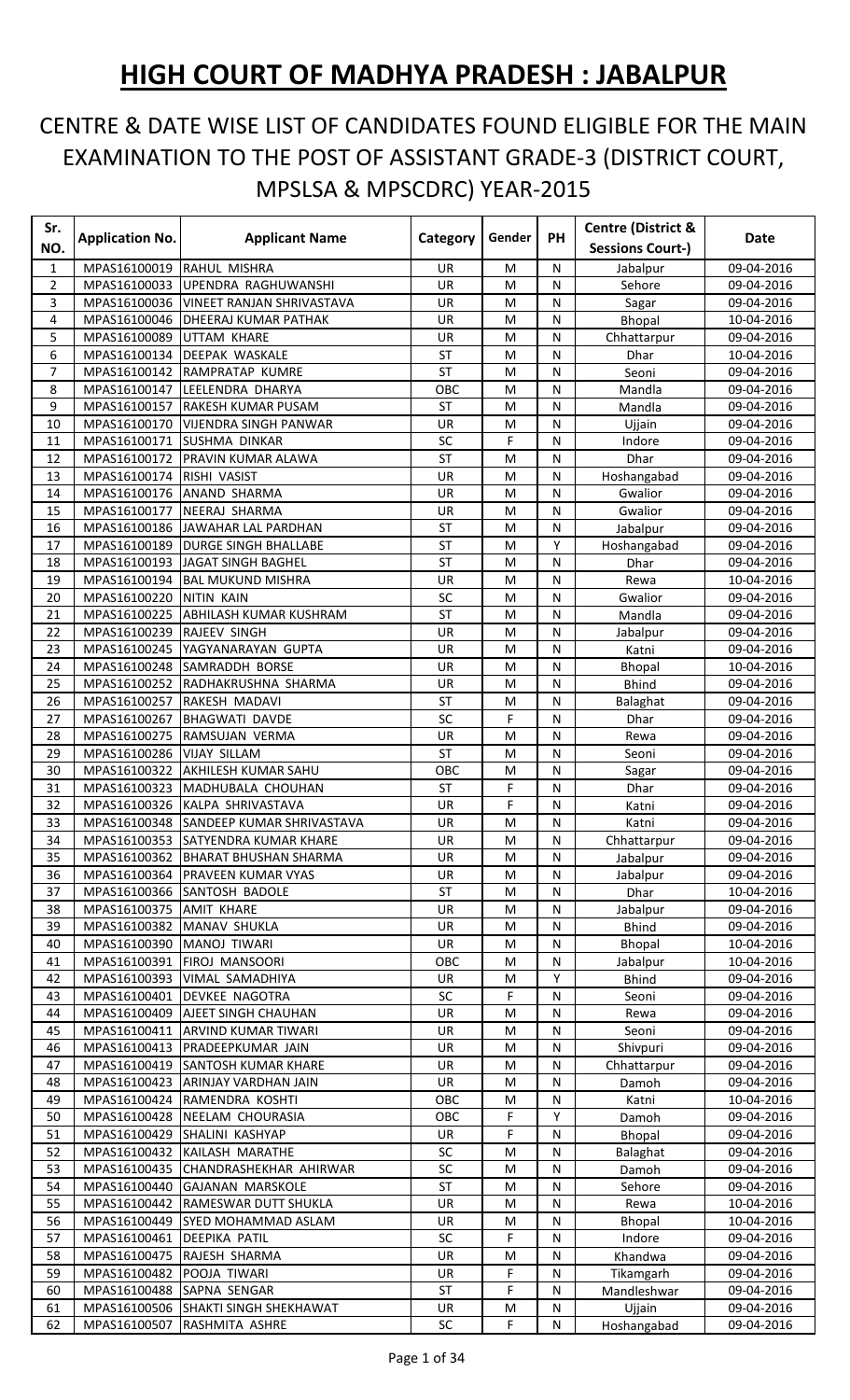| Sr.<br>NO. | <b>Application No.</b>                                | <b>Applicant Name</b>                                                   | Category         | Gender       | <b>PH</b>         | <b>Centre (District &amp;</b><br><b>Sessions Court-)</b> | Date                     |
|------------|-------------------------------------------------------|-------------------------------------------------------------------------|------------------|--------------|-------------------|----------------------------------------------------------|--------------------------|
| 63         | MPAS16100508                                          | MANISH BHALSE                                                           | SC               | M            | N                 | Mandleshwar                                              | 10-04-2016               |
| 64         | MPAS16100516                                          | MAMTA KARPETI                                                           | ST               | F            | N                 | Sagar                                                    | 09-04-2016               |
| 65         | MPAS16100540                                          | KIRTI SHARMA                                                            | UR               | F            | N                 | Ujjain                                                   | 09-04-2016               |
| 66         |                                                       | MPAS16100543 SANJAY KUMAR GUPTA                                         | UR               | M            | N                 | Rewa                                                     | 10-04-2016               |
| 67         | MPAS16100544 SAROJ PARTE                              |                                                                         | ST               | F            | ${\sf N}$         | Mandla                                                   | 09-04-2016               |
| 68         | MPAS16100552                                          | <b>UMESH KANT SAIYAM</b>                                                | <b>ST</b>        | M            | N                 | Balaghat                                                 | 09-04-2016               |
| 69         |                                                       | MPAS16100566 DEEKSHA DUBEY                                              | UR               | F            | N                 | Shivpuri                                                 | 09-04-2016               |
| 70         |                                                       | MPAS16100567 RAVINDRA VASKALE                                           | ST               | M            | Υ                 | Dhar                                                     | 10-04-2016               |
| 71         | MPAS16100571                                          | <b>GEETA KHARE</b>                                                      | SC               | F            | N                 | Jabalpur                                                 | 09-04-2016               |
| 72<br>73   |                                                       | MPAS16100581 NITIN KUMAR DIWAN<br>MPAS16100592   VIRENDRA KUMAR PIPLADE | SC<br>SC         | M<br>M       | N<br>$\mathsf{N}$ | Jabalpur                                                 | 10-04-2016               |
| 74         | MPAS16100595 MOHIT SAHU                               |                                                                         | OBC              | M            | N                 | Khandwa<br>Katni                                         | 09-04-2016<br>10-04-2016 |
| 75         | MPAS16100599                                          | <b>SURJEET SINGH THAKUR</b>                                             | UR               | M            | N                 | Sagar                                                    | 09-04-2016               |
| 76         | MPAS16100602                                          | <b>PRIYANKA RAJPOOT</b>                                                 | <b>UR</b>        | F            | N                 | Sagar                                                    | 09-04-2016               |
| 77         | MPAS16100617                                          | <b>PRAVIN ANKAR</b>                                                     | UR               | M            | N                 | Balaghat                                                 | 09-04-2016               |
| 78         |                                                       | MPAS16100624 SATYA PRAKASH SHARMA                                       | UR               | M            | N                 | Rewa                                                     | 09-04-2016               |
| 79         | MPAS16100627                                          | MANISH SHARMA                                                           | UR               | M            | $\mathsf{N}$      | Indore                                                   | 09-04-2016               |
| 80         | MPAS16100629 ANJAY DODWA                              |                                                                         | ST               | M            | N                 | Dhar                                                     | 09-04-2016               |
| 81         |                                                       | MPAS16100637 MANISH MISHRA                                              | UR               | M            | N                 | Seoni                                                    | 09-04-2016               |
| 82         | MPAS16100638 ANURAG SONI                              |                                                                         | OBC              | M            | N                 | Katni                                                    | 09-04-2016               |
| 83         | MPAS16100651                                          | <b>ESHUNA NA</b>                                                        | UR               | M            | N                 | Katni                                                    | 09-04-2016               |
| 84<br>85   | MPAS16100652                                          | <b>KANCHHEDI LAL KHATIK</b><br>MPAS16100688   DURGA PRASAD JAISWAL      | SC<br>UR         | M<br>M       | N<br>$\mathsf{N}$ | Sagar                                                    | 09-04-2016<br>09-04-2016 |
| 86         |                                                       | MPAS16100693 SOURABH NAMDEV                                             | OBC              | M            | N                 | Rewa<br>Damoh                                            | 09-04-2016               |
| 87         | MPAS16100701                                          | KARUNA BHATT                                                            | UR               | F            | N                 | Indore                                                   | 10-04-2016               |
| 88         | MPAS16100713                                          | <b>GANGARAM DAWAR</b>                                                   | <b>ST</b>        | M            | N                 | Mandleshwar                                              | 10-04-2016               |
| 89         | MPAS16100722                                          | NILESH KUMAR SAKHWAR                                                    | SC               | M            | N                 | Morena                                                   | 09-04-2016               |
| 90         | MPAS16100723                                          | <b>SUNIL AOHARE</b>                                                     | <b>ST</b>        | M            | N                 | Mandleshwar                                              | 09-04-2016               |
| 91         |                                                       | MPAS16100726 PAWAN AGRAWAL                                              | UR               | M            | N                 | Balaghat                                                 | 09-04-2016               |
| 92         | MPAS16100727                                          | NAVEEN DUBEY                                                            | UR               | M            | ${\sf N}$         | Shivpuri                                                 | 09-04-2016               |
| 93         | MPAS16100728                                          | CHANDRAPAL SINGH SAKTAWAT                                               | UR               | M            | N                 | Ujjain                                                   | 09-04-2016               |
| 94         |                                                       | MPAS16100739 ANJALI DWIVEDI                                             | UR               | F            | N                 | Chhattarpur                                              | 09-04-2016               |
| 95         |                                                       | MPAS16100744 RANJANA CHOUHAN                                            | ST               | F            | N<br>N            | Mandleshwar                                              | 09-04-2016               |
| 96<br>97   | MPAS16100747 SONU RATHOR<br>MPAS16100758 LAXMAN UIKEY |                                                                         | OBC<br><b>ST</b> | M<br>M       | N                 | Morena<br><b>Bhopal</b>                                  | 09-04-2016<br>10-04-2016 |
| 98         |                                                       | MPAS16100760 TARUN KUMAR SHRIVASTAVA                                    | UR               | M            | N                 | Katni                                                    | 10-04-2016               |
| 99         |                                                       | MPAS16100761 DEEPAK KUMAR PANDEY                                        | UR               | M            | N                 | Katni                                                    | 10-04-2016               |
| 100        | MPAS16100765  TEJLAL UIKEY                            |                                                                         | ST               | M            | N                 | Balaghat                                                 | 09-04-2016               |
| 101        | MPAS16100767 MAYANK OZHA                              |                                                                         | UR               | M            | N                 | Dhar                                                     | 09-04-2016               |
| 102        | MPAS16100771                                          | KAVITA MAHALE                                                           | ST               | F            | N                 | Chhindwara                                               | 09-04-2016               |
| 103        |                                                       | MPAS16100778 PANKAJ SHARMA                                              | UR               | M            | Y                 | Morena                                                   | 09-04-2016               |
| 104        |                                                       | MPAS16100794 RACHANA SAXENA                                             | UR               | F            | ${\sf N}$         | Chhattarpur                                              | 09-04-2016               |
| 105        | MPAS16100801                                          | MUKESH PRASAD DWIVEDI                                                   | UR               | M            | N                 | Rewa                                                     | 10-04-2016               |
| 106<br>107 | MPAS16100809                                          | ANUJ HAZARI<br>MPAS16100968 SANJU SISODIYA                              | UR<br>ST         | M<br>F       | N<br>N            | Damoh                                                    | 10-04-2016<br>09-04-2016 |
| 108        |                                                       | MPAS16100975 DHARMENDRA KUMAR                                           | UR               | M            | N                 | Mandleshwar<br>Bhopal                                    | 10-04-2016               |
| 109        | MPAS16101005 FIROZ BHARTI                             |                                                                         | OBC              | M            | N                 | Katni                                                    | 09-04-2016               |
| 110        |                                                       | MPAS16101026   DEV LAL TUMRACHI                                         | <b>ST</b>        | $\mathsf{M}$ | N                 | Mandla                                                   | 09-04-2016               |
| 111        |                                                       | MPAS16101042 SHANKAR GUPTA                                              | UR               | ${\sf M}$    | N                 | Jabalpur                                                 | 10-04-2016               |
| 112        |                                                       | MPAS16101046 JITESHWARI SISODIYA                                        | UR               | F            | N                 | Balaghat                                                 | 09-04-2016               |
| 113        | MPAS16101121 JYOTI GUPTA                              |                                                                         | UR               | F            | N                 | Shivpuri                                                 | 09-04-2016               |
| 114        |                                                       | MPAS16101147 SHIV PRATAP SINGH                                          | ST               | M            | N                 | Jabalpur                                                 | 10-04-2016               |
| 115        |                                                       | MPAS16101171 PURUSHOTTAM SINGH WARKDE                                   | ST               | M            | N                 | Jabalpur                                                 | 10-04-2016               |
| 116<br>117 |                                                       | MPAS16101176 SHWETA SHARMA                                              | UR<br>OBC        | F<br>M       | N<br>$\mathsf{N}$ | Chhattarpur                                              | 10-04-2016               |
| 118        |                                                       | MPAS16101183 DENISH ARJUNWAR<br>MPAS16101198 AKANKSHA KUSHWAH           | UR               | F            | N                 | Seoni<br><b>Bhind</b>                                    | 09-04-2016<br>09-04-2016 |
| 119        |                                                       | MPAS16101208   YOGENDRA KUMAR DWIVEDI                                   | <b>UR</b>        | M            | N                 | Rewa                                                     | 09-04-2016               |
| 120        | MPAS16101228 YOGESH BAGDE                             |                                                                         | SC               | M            | N                 | Bhopal                                                   | 10-04-2016               |
| 121        |                                                       | MPAS16101231 MAHENDRA MARSKOLE                                          | ST               | M            | N                 | Bhopal                                                   | 10-04-2016               |
| 122        |                                                       | MPAS16101232 NEERJA DWIVEDI                                             | UR               | F            | N                 | Jabalpur                                                 | 09-04-2016               |
| 123        |                                                       | MPAS16101242 KESHAV CHANDRA PANDEY                                      | UR               | M            | $\mathsf{N}$      | Jabalpur                                                 | 10-04-2016               |
| 124        | MPAS16101245 RAKESH OSARI                             |                                                                         | ST               | M            | N                 | Dhar                                                     | 09-04-2016               |
| 125        |                                                       | MPAS16101254 DAYANAND KUSHWAH                                           | OBC              | M            | N                 | Shivpuri                                                 | 09-04-2016               |
| 126        |                                                       | MPAS16101255 SACHIN KUMAR SHARMA                                        | UR               | М            | N                 | Sehore                                                   | 09-04-2016               |
| 127        | MPAS16101260                                          | <b>AMIT KUMAR JYOTISHI</b>                                              | UR               | M            | N                 | Sagar                                                    | 09-04-2016               |
| 128<br>129 |                                                       | MPAS16101262 ROHIT KUMAR MISHRA<br>MPAS16101277 SANTOSH KUMAR MISHRA    | UR<br>UR         | M<br>M       | N<br>N            | Sehore<br>Jabalpur                                       | 09-04-2016<br>10-04-2016 |
| 130        |                                                       | MPAS16101282 PUNAM CHOUHAN                                              | UR               | F            | N                 | Sagar                                                    | 09-04-2016               |
| 131        |                                                       | MPAS16101284 AARTI SURYAWANSHI                                          | OBC              | F            | N                 | Chhindwara                                               | 09-04-2016               |
| 132        | MPAS16101285 NISHA MISHRA                             |                                                                         | UR               | $\mathsf F$  | ${\sf N}$         | Seoni                                                    | 09-04-2016               |
| 133        |                                                       | MPAS16101290 SHKUNTLA MARKO                                             | ST               | F            | $\mathsf{N}$      | Balaghat                                                 | 09-04-2016               |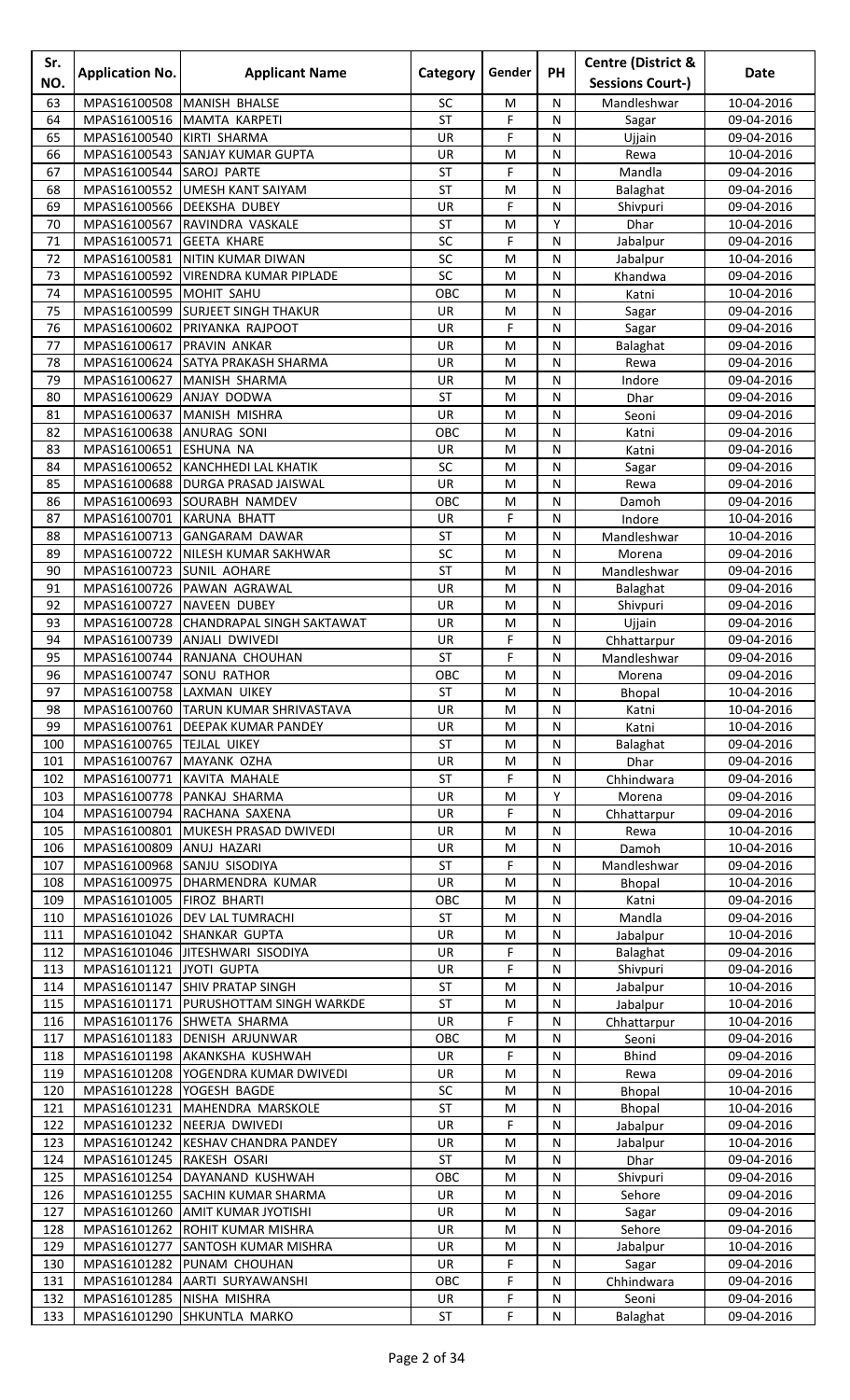| Sr.<br>NO. | <b>Application No.</b>       | <b>Applicant Name</b>                                      | Category               | Gender    | PH             | <b>Centre (District &amp;</b><br><b>Sessions Court-)</b> | Date                     |
|------------|------------------------------|------------------------------------------------------------|------------------------|-----------|----------------|----------------------------------------------------------|--------------------------|
| 134        | MPAS16101302                 | PREETI PATLE                                               | SC                     | F         | N              |                                                          | 09-04-2016               |
| 135        | MPAS16101306                 | <b>SWAPNIL SUHANE</b>                                      | UR                     | M         | N              | Balaghat<br>Katni                                        | 09-04-2016               |
| 136        | MPAS16101348                 | <b>SANJAY KUMAR</b>                                        | SC                     | M         | ${\sf N}$      | <b>Bhind</b>                                             | 09-04-2016               |
| 137        | MPAS16101371                 | VISHUKA MESHRAM                                            | SC                     | F         | N              | Balaghat                                                 | 09-04-2016               |
| 138        | MPAS16101372                 | MOHAMMAD GULNAWAZ KHAN                                     | UR                     | M         | N              | Ujjain                                                   | 09-04-2016               |
| 139        |                              | MPAS16101378   VEERENDRA KUMAR MITHLESH                    | SC                     | M         | N              | Mandla                                                   | 10-04-2016               |
| 140        | MPAS16101397                 | SHIVANEE BAJPAYEE                                          | UR                     | F         | N              | <b>Bhind</b>                                             | 09-04-2016               |
| 141        | MPAS16101399                 | <b>SHIPRA GURUNG</b>                                       | UR                     | F         | N              | Chhindwara                                               | 09-04-2016               |
| 142        | MPAS16101408                 | <b>VINEET KUMAR TRIPATHI</b>                               | UR                     | M         | ${\sf N}$      | Rewa                                                     | 09-04-2016               |
| 143        | MPAS16101446                 | <b>ANKIT RAJ SAXENA</b>                                    | UR                     | M         | N              | Chhattarpur                                              | 09-04-2016               |
| 144        | MPAS16101458                 | PRIYANSHU GUPTA                                            | UR                     | F         | N              | Chhattarpur                                              | 09-04-2016               |
| 145        | MPAS16101459                 | SHABANA ANSARI                                             | OBC                    | F         | N              | Jabalpur                                                 | 09-04-2016               |
| 146<br>147 | MPAS16101467<br>MPAS16101472 | PRATUL SHRIVASTAVA<br><b>RAM NARESH SINGH</b>              | UR<br>UR               | M<br>M    | N<br>N         | Balaghat<br>Sagar                                        | 09-04-2016<br>09-04-2016 |
| 148        |                              | MPAS16101475 CHANDRA SHEKHAR BEELIYA                       | SC                     | M         | N              | Hoshangabad                                              | 09-04-2016               |
| 149        | MPAS16101476                 | <b>GYAN PRAKASH TIWARI</b>                                 | UR                     | M         | ${\sf N}$      | Chhattarpur                                              | 09-04-2016               |
| 150        | MPAS16101484                 | DEEPA RAIZADA                                              | UR                     | F         | N              | Bhopal                                                   | 09-04-2016               |
| 151        | MPAS16101499                 | PAWAN KUMAR VYAS                                           | UR                     | M         | N              | Khandwa                                                  | 09-04-2016               |
| 152        | MPAS16101507                 | <b>GULAPHSHAN ALI</b>                                      | UR                     | F         | N              | Balaghat                                                 | 09-04-2016               |
| 153        | MPAS16101511                 | <b>AJAY KUMAR SAXENA</b>                                   | UR                     | M         | N              | Chhattarpur                                              | 09-04-2016               |
| 154        |                              | MPAS16101526 RUKHSAR NISHA ALI                             | UR                     | F         | N              | Balaghat                                                 | 09-04-2016               |
| 155        | MPAS16101531                 | KAMAL SINGH AWASYA                                         | <b>ST</b>              | M         | N              | Dhar                                                     | 10-04-2016               |
| 156        | MPAS16101548                 | SATENDRA KUMAR SENGAR                                      | UR                     | M         | N              | Chhattarpur                                              | 10-04-2016               |
| 157        | MPAS16101558                 | PUSHPA SINGH                                               | <b>ST</b><br><b>ST</b> | F         | N              | Katni                                                    | 09-04-2016               |
| 158<br>159 | MPAS16101580<br>MPAS16101595 | CHANDRABHANU DAWAR<br>MAHENDRA SINGH GEHLOD                | UR                     | M<br>M    | N<br>N         | Mandleshwar                                              | 09-04-2016<br>09-04-2016 |
| 160        | MPAS16101618                 | RASHMI AGRAWAL                                             | UR                     | F         | N              | Hoshangabad<br>Morena                                    | 09-04-2016               |
| 161        | MPAS16101642                 | <b>ADITYA KUMAR TIWARI</b>                                 | UR                     | M         | ${\sf N}$      | Bhopal                                                   | 10-04-2016               |
| 162        | MPAS16101671                 | NITIN SHRIVASTAVA                                          | UR                     | M         | N              | Damoh                                                    | 09-04-2016               |
| 163        | MPAS16101676                 | RAJNI SHRIVASTAVA                                          | UR                     | F         | N              | Bhopal                                                   | 09-04-2016               |
| 164        |                              | MPAS16101702 AVNISH PARASHAR                               | UR                     | M         | N              | Jabalpur                                                 | 10-04-2016               |
| 165        | MPAS16101705                 | <b>UDAYAN PRATAP</b>                                       | UR                     | M         | N              | <b>Bhind</b>                                             | 09-04-2016               |
| 166        | MPAS16101706                 | <b>VIPIN SINGH KUSHAWAH</b>                                | UR                     | M         | N              | <b>Bhind</b>                                             | 09-04-2016               |
| 167        | MPAS16101711 MANOJ SINGH     |                                                            | UR                     | M         | $\overline{N}$ | <b>Bhind</b>                                             | 09-04-2016               |
| 168        |                              | MPAS16101712 SHIVAM SINGH BAIS                             | UR                     | M         | N              | <b>Bhind</b>                                             | 09-04-2016               |
| 169        |                              | MPAS16101713 MEGHA SHARMA                                  | UR                     | F         | N              | <b>Bhind</b>                                             | 09-04-2016               |
| 170        | MPAS16101714                 | <b>SANJEEV KUMAR SHARMA</b>                                | <b>UR</b>              | M         | N              | <b>Bhind</b>                                             | 09-04-2016               |
| 171<br>172 |                              | MPAS16101716 LAVKUSH SHARMA<br>MPAS16101718 SYED ANWAR ALI | UR<br>UR               | M<br>M    | N<br>N         | <b>Bhind</b><br>Mandla                                   | 09-04-2016<br>09-04-2016 |
| 173        |                              | MPAS16101744   AJAY KUMAR JASODIYA                         | SC                     | M         | N              | Hoshangabad                                              | 09-04-2016               |
| 174        | MPAS16101774   DEEPAK TIWARI |                                                            | UR                     | M         | ${\sf N}$      | Shivpuri                                                 | 09-04-2016               |
| 175        |                              | MPAS16101787 RAJEEV KUMAR GAUTAM                           | UR                     | M         | N              | Katni                                                    | 09-04-2016               |
| 176        |                              | MPAS16101819 NEELAM GUPTA                                  | UR                     | F         | N              | Balaghat                                                 | 09-04-2016               |
| 177        |                              | MPAS16101823 SUMER SINGH PANWAR                            | ST                     | M         | N              | Khandwa                                                  | 09-04-2016               |
| 178        |                              | MPAS16101839 ROSHNA MANSURI                                | UR                     | F         | N              | Balaghat                                                 | 09-04-2016               |
| 179        |                              | MPAS16101842 SANDEEP PANDEY                                | <b>UR</b>              | M         | N              | Chhattarpur                                              | 10-04-2016               |
| 180        |                              | MPAS16101854 TAHMEENA QURAISHI                             | UR                     | F         | N              | Balaghat                                                 | 09-04-2016               |
| 181        |                              | MPAS16101859 SATISH KUMAR KHATIK                           | SC                     | M         | N              | Sagar                                                    | 09-04-2016               |
| 182        | MPAS16101871                 | <b>NARESH KUMAR SHARMA</b>                                 | UR                     | M         | N              | Sehore                                                   | 09-04-2016               |
| 183<br>184 | MPAS16101880<br>MPAS16101895 | POOJA ATRE<br>RITA YADAV                                   | <b>UR</b><br>UR        | F<br>F    | N<br>N         | Balaghat                                                 | 09-04-2016<br>09-04-2016 |
| 185        | MPAS16101897                 | ANIL KUMAR INWATI                                          | ST                     | M         | N              | Balaghat<br>Seoni                                        | 09-04-2016               |
| 186        | MPAS16101905 ANKUR JAIN      |                                                            | UR                     | ${\sf M}$ | ${\sf N}$      | Jabalpur                                                 | 10-04-2016               |
| 187        | MPAS16101912                 | PRIYA CHOUHAN                                              | UR                     | F         | N              | Khandwa                                                  | 09-04-2016               |
| 188        | MPAS16101915 GAYTREE BISEN   |                                                            | UR                     | F         | N              | Balaghat                                                 | 09-04-2016               |
| 189        | MPAS16101919                 | <b>VIKAS SAWANKAR</b>                                      | SC                     | M         | N              | Balaghat                                                 | 09-04-2016               |
| 190        | MPAS16101973                 | MITHLESH UIKEY                                             | ST                     | F         | N              | Mandla                                                   | 09-04-2016               |
| 191        | MPAS16101980                 | SHAILENDRA PANDEY                                          | UR                     | M         | N              | Sagar                                                    | 09-04-2016               |
| 192        |                              | MPAS16101992 DEEPSHIKHA PAROHA                             | <b>UR</b>              | F         | N              | Jabalpur                                                 | 09-04-2016               |
| 193        |                              | MPAS16101996 SURESH BHURIYA                                | <b>ST</b>              | M         | ${\sf N}$      | Hoshangabad                                              | 09-04-2016               |
| 194        | MPAS16102012                 | SACHIN TAMRAKAR                                            | OBC                    | M         | N              | Sagar                                                    | 09-04-2016               |
| 195        | MPAS16102031                 | DHARMARAJ SAHU                                             | OBC                    | M         | N              | <b>Bhopal</b>                                            | 10-04-2016               |
| 196        | MPAS16102048                 | <b>BRAJ BHUSHAN CHOUBEY</b><br>RAJENDRA VERMA              | UR                     | M         | N              | Sagar                                                    | 09-04-2016               |
| 197<br>198 | MPAS16102049<br>MPAS16102091 | KAMAL KUMAR SHAKYA                                         | <b>ST</b><br>SC        | M<br>M    | N<br>N         | Mandleshwar<br>Morena                                    | 10-04-2016<br>09-04-2016 |
| 199        |                              | MPAS16102105 SANT KUMAR UIKEY                              | <b>ST</b>              | ${\sf M}$ | ${\sf N}$      | Chhindwara                                               | 09-04-2016               |
| 200        | MPAS16102127                 | <b>SANJAY KUMAR GUPTA</b>                                  | UR                     | M         | N              | Rewa                                                     | 10-04-2016               |
| 201        | MPAS16102130                 | SABIHA SHAAD                                               | UR.                    | F         | N              | Indore                                                   | 10-04-2016               |
| 202        |                              | MPAS16102141   AJEET KUMAR VISHWAKARMA                     | SC                     | M         | N              | Rewa                                                     | 09-04-2016               |
| 203        |                              | MPAS16102143   DIWAN SINGH GANAVA                          | $\mathsf{ST}\,$        | ${\sf M}$ | ${\sf N}$      | Indore                                                   | 09-04-2016               |
| 204        |                              | MPAS16102147   NAVNEET KUMAR GUPTA                         | UR                     | M         | N              | Rewa                                                     | 10-04-2016               |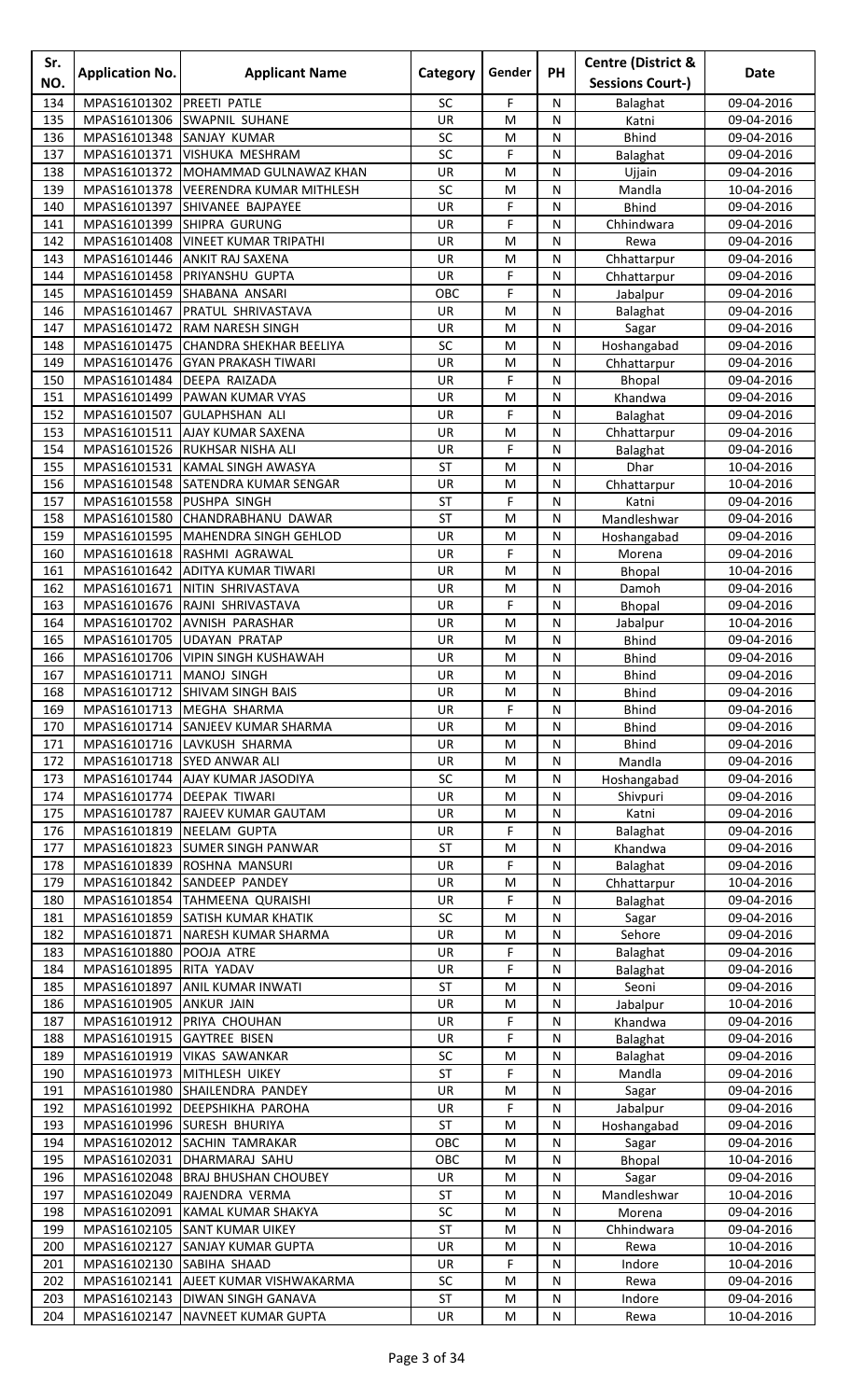| Sr.<br>NO. | <b>Application No.</b>       | <b>Applicant Name</b>                                            | Category         | Gender                   | <b>PH</b>         | <b>Centre (District &amp;</b><br><b>Sessions Court-)</b> | Date                     |
|------------|------------------------------|------------------------------------------------------------------|------------------|--------------------------|-------------------|----------------------------------------------------------|--------------------------|
| 205        | MPAS16102151                 | <b>SIKANDAR KHAN</b>                                             | UR               | M                        | N                 | Gwalior                                                  | 09-04-2016               |
| 206        | MPAS16102160                 | <b>VAIBHAV DUBEY</b>                                             | UR               | M                        | N                 | Hoshangabad                                              | 09-04-2016               |
| 207        | MPAS16102169 SURBHI JAIN     |                                                                  | UR               | F                        | N                 | Sagar                                                    | 09-04-2016               |
| 208        |                              | MPAS16102191   VIVEK KUMAR CHOUBEY                               | UR               | M                        | N                 | Sagar                                                    | 09-04-2016               |
| 209        |                              | MPAS16102196 JITENDRA THAPAK                                     | UR               | M                        | ${\sf N}$         | Gwalior                                                  | 09-04-2016               |
| 210        | MPAS16102197                 | <b>DEEPAK RAJOURIYA</b>                                          | UR               | M                        | N                 | Sagar                                                    | 09-04-2016               |
| 211<br>212 | MPAS16102223                 | MPAS16102215 RANJANA KUSHWAHA<br>SHINA SAHARE                    | OBC<br><b>ST</b> | F<br>F                   | N<br>$\mathsf{N}$ | Katni                                                    | 09-04-2016               |
| 213        | MPAS16102229                 | <b>GOORAV JAIN</b>                                               | UR               | M                        | N                 | Balaghat<br>Chhindwara                                   | 09-04-2016<br>09-04-2016 |
| 214        |                              | MPAS16102235 BRIJESH AGRAWAL                                     | UR               | M                        | N                 | Jabalpur                                                 | 10-04-2016               |
| 215        |                              | MPAS16102236 SAKSHEE PANDEY                                      | UR               | F                        | $\mathsf{N}$      | Damoh                                                    | 09-04-2016               |
| 216        |                              | MPAS16102238 SHARDA PRASAD DUMAR                                 | SC               | M                        | N                 | Sagar                                                    | 09-04-2016               |
| 217        | MPAS16102240                 | <b>SUSHANT SAHARE</b>                                            | SC               | M                        | N                 | Balaghat                                                 | 09-04-2016               |
| 218        |                              | MPAS16102245   DEEPAK MITTAL                                     | <b>UR</b>        | M                        | N                 | Morena                                                   | 09-04-2016               |
| 219        |                              | MPAS16102246 SACHIN KUMAR VERMA                                  | OBC              | M                        | N                 | Morena                                                   | 09-04-2016               |
| 220<br>221 |                              | MPAS16102249 SUPRIYA TIWARI<br>MPAS16102261 SANJAY KUMAR GHASIYA | UR<br>SC         | F<br>M                   | N<br>${\sf N}$    | Seoni<br>Mandla                                          | 09-04-2016<br>09-04-2016 |
| 222        | MPAS16102264                 | MAHENDRA KUMAR CHOUDHARY                                         | SC               | M                        | N                 | Katni                                                    | 10-04-2016               |
| 223        | MPAS16102274                 | <b>BABITA DIXIT</b>                                              | UR               | F                        | N                 | Seoni                                                    | 09-04-2016               |
| 224        | MPAS16102283                 | GAJENDRA PARASHAR                                                | UR               | M                        | N                 | Indore                                                   | 09-04-2016               |
| 225        | MPAS16102304                 | <b>RUCHIR JAIN</b>                                               | UR               | M                        | N                 | Damoh                                                    | 09-04-2016               |
| 226        | MPAS16102314                 | <b>VIKAS TIWARI</b>                                              | UR               | M                        | N                 | Rewa                                                     | 10-04-2016               |
| 227        | MPAS16102315  DEEPTI RAWAT   |                                                                  | UR               | F                        | $\mathsf{N}$      | Jabalpur                                                 | 09-04-2016               |
| 228        | MPAS16102341                 | <b>SHANTI LAL DAWAR</b>                                          | ST               | M                        | N                 | Bhopal                                                   | 10-04-2016               |
| 229        | MPAS16102356                 | <b>SOURABH SINGH KUSHRAM</b>                                     | <b>ST</b>        | M                        | N                 | Mandla                                                   | 09-04-2016               |
| 230<br>231 | MPAS16102366<br>MPAS16102368 | <b>SHOYEL RAZA SHEIKH</b><br>PURSHOTTAM SINGH RATHOR             | OBC<br>UR        | M<br>M                   | N<br>N            | Balaghat                                                 | 09-04-2016<br>10-04-2016 |
| 232        | MPAS16102384                 | KULDEEP HUMNEKAR                                                 | SC               | M                        | N                 | <b>Bhopal</b><br>Balaghat                                | 09-04-2016               |
| 233        |                              | MPAS16102406 MAHESH MUJALDE                                      | <b>ST</b>        | M                        | N                 | Dhar                                                     | 10-04-2016               |
| 234        | MPAS16102411                 | <b>MAYANK JAIN</b>                                               | UR               | M                        | ${\sf N}$         | Jabalpur                                                 | 10-04-2016               |
| 235        | MPAS16102413                 | <b>ABHILASHA JAIN</b>                                            | UR               | F                        | N                 | Sagar                                                    | 09-04-2016               |
| 236        | MPAS16102490                 | <b>UMA SHANKAR RAIKWAR</b>                                       | OBC              | M                        | N                 | Chhattarpur                                              | 09-04-2016               |
| 237        |                              | MPAS16102492 GENDALAL JAMRE                                      | <b>ST</b>        | M                        | N                 | Mandleshwar                                              | 10-04-2016               |
| 238        |                              | MPAS16102497 VINITA SATANKER                                     | SC               | F                        | $\mathsf{N}$      | Chhindwara                                               | 09-04-2016               |
| 239<br>240 |                              | MPAS16102498 SUMIT WADHWA<br>MPAS16102499 SUSAN MANOJ GAJBHIYE   | <b>UR</b><br>SC  | M<br>M                   | N<br>N            | Balaghat<br>Balaghat                                     | 10-04-2016<br>10-04-2016 |
| 241        | MPAS16102516 GOKUL DAWEL     |                                                                  | ST               | M                        | N                 | Dhar                                                     | 09-04-2016               |
| 242        |                              | MPAS16102522 ARVIND KUMAR MISHRA                                 | UR               | M                        | N                 | Mandla                                                   | 09-04-2016               |
| 243        | MPAS16102541                 | YOGESH BHARGAVA                                                  | UR               | M                        | Υ                 | Sehore                                                   | 09-04-2016               |
| 244        | MPAS16102548 AJAY SINGH PAL  |                                                                  | UR               | M                        | N                 | <b>Bhopal</b>                                            | 10-04-2016               |
| 245        |                              | MPAS16102549 SHARMA RAHUL                                        | UR               | M                        | N                 | Sehore                                                   | 09-04-2016               |
| 246        |                              | MPAS16102555 HEMRIYA JAMRA                                       | ST               | M                        | ${\sf N}$         | Dhar                                                     | 09-04-2016               |
| 247        |                              | MPAS16102593 PRAMOD PANDEY<br>MPAS16102595 RUPLATA SOLANKI       | UR               | M<br>F                   | N                 | Sagar                                                    | 09-04-2016<br>09-04-2016 |
| 248<br>249 |                              | MPAS16102598 MINAKSHI DHANESHWAR                                 | UR<br>UR         | F                        | N<br>N            | Balaghat<br>Balaghat                                     | 09-04-2016               |
| 250        |                              | MPAS16102607 MANI KANT CHACHONDIA                                | UR               | M                        | N                 | Sagar                                                    | 10-04-2016               |
| 251        |                              | MPAS16102611 GANGARAM TARAM                                      | <b>ST</b>        | M                        | N                 | Balaghat                                                 | 10-04-2016               |
| 252        |                              | MPAS16102614 VASUNDHRA SURYAWANSHI                               | UR               | F                        | N                 | Balaghat                                                 | 09-04-2016               |
| 253        |                              | MPAS16102625 SARIKA DHANESHWAR                                   | UR               | F                        | N                 | Balaghat                                                 | 09-04-2016               |
| 254        |                              | MPAS16102628 RATAN KUMAR GUPTA                                   | UR               | M                        | N                 | Rewa                                                     | 10-04-2016               |
| 255        |                              | MPAS16102634 MUKESH KUMAR MAHOBIYA                               | OBC              | M                        | N                 | Balaghat                                                 | 10-04-2016               |
| 256        |                              | MPAS16102638 HUKOOM NINGWAL                                      | ST               | M                        | N                 | Dhar                                                     | 10-04-2016               |
| 257<br>258 |                              | MPAS16102643 DEVANAND GEDAM<br>MPAS16102648 ANJULATA UIKEY       | SC<br><b>ST</b>  | M<br>F                   | N<br>N            | Balaghat<br>Mandla                                       | 10-04-2016<br>09-04-2016 |
| 259        | MPAS16102653 ARTI PATHAK     |                                                                  | UR               | F                        | $\mathsf{N}$      | Jabalpur                                                 | 09-04-2016               |
| 260        |                              | MPAS16102671 AJEEJ UR REHMAN                                     | OBC              | M                        | N                 | Katni                                                    | 10-04-2016               |
| 261        |                              | MPAS16102672 RAMESH KUMAR RAWAT                                  | ST               | M                        | N                 | Rewa                                                     | 09-04-2016               |
| 262        |                              | MPAS16102679 LEKHA RAJ SHUKLA                                    | UR               | M                        | N                 | Rewa                                                     | 09-04-2016               |
| 263        | MPAS16102681  INDRA MARAVI   |                                                                  | ST               | F                        | N                 | Mandla                                                   | 09-04-2016               |
| 264        |                              | MPAS16102686 RAMESH DUDAWE                                       | <b>ST</b>        | M                        | N                 | Dhar                                                     | 10-04-2016               |
| 265<br>266 | MPAS16102690 VISHAL PARBAT   | MPAS16102726 SHAILENDRA KUMAR NAMDEO                             | UR<br>OBC        | M<br>M                   | N<br>N            | Hoshangabad<br>Rewa                                      | 09-04-2016<br>09-04-2016 |
| 267        |                              | MPAS16102728 SHUBHAM DHURVE                                      | <b>ST</b>        | M                        | N                 | Seoni                                                    | 09-04-2016               |
| 268        | MPAS16102771                 | <b>VIRENDRA SINGH THAKUR</b>                                     | UR               | M                        | N                 | Rewa                                                     | 10-04-2016               |
| 269        | MPAS16102789                 | <b>ANAND KUMAR BALMIK</b>                                        | SC               | M                        | N                 | Sagar                                                    | 10-04-2016               |
| 270        |                              | MPAS16102803 RAMBHAROS UIKEY                                     | <b>ST</b>        | M                        | N                 | Seoni                                                    | 09-04-2016               |
| 271        |                              | MPAS16102806   VIJAY SINGH PARASTE                               | ST               | M                        | N                 | Mandla                                                   | 10-04-2016               |
| 272        | MPAS16102824 KAVITA PARKHE   |                                                                  | OBC              | F                        | N                 | Chhindwara                                               | 09-04-2016               |
| 273        |                              | MPAS16102827 RAHUL CHATURVEDI<br>MPAS16102838 SHIKHA RAIKWAR     | UR               | M                        | N                 | Tikamgarh                                                | 09-04-2016               |
| 274<br>275 |                              | MPAS16102843 RAMESH KUMAR UPADHYAY                               | UR<br>UR         | $\mathsf F$<br>${\sf M}$ | ${\sf N}$<br>Υ    | Bhopal<br>Chhattarpur                                    | 09-04-2016<br>09-04-2016 |
|            |                              |                                                                  |                  |                          |                   |                                                          |                          |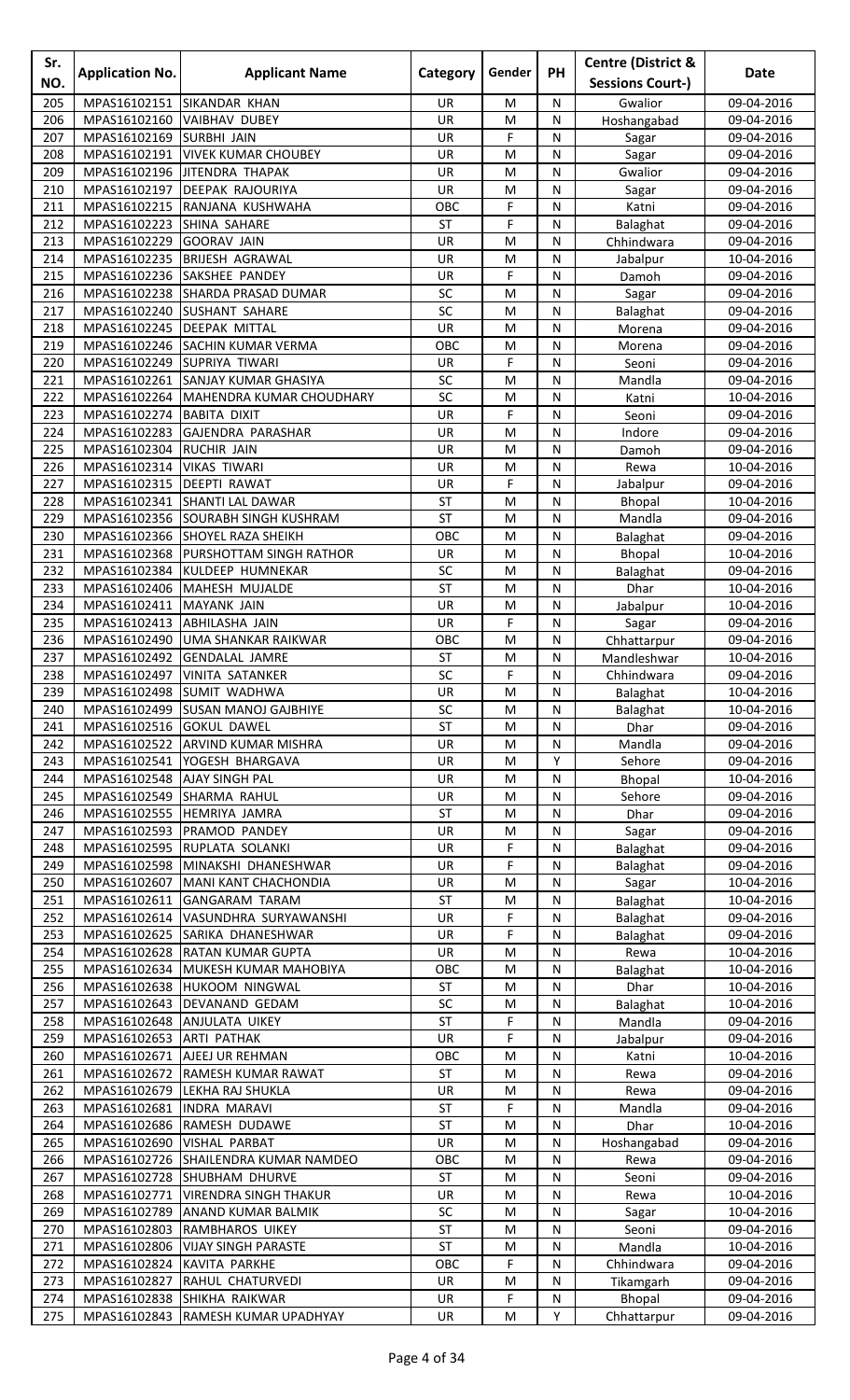| Sr.<br>NO. | <b>Application No.</b>       | <b>Applicant Name</b>                                                  | Category        | Gender    | PH             | <b>Centre (District &amp;</b><br><b>Sessions Court-)</b> | Date                     |
|------------|------------------------------|------------------------------------------------------------------------|-----------------|-----------|----------------|----------------------------------------------------------|--------------------------|
| 276        | MPAS16102844                 | <b>SONU SHARMA</b>                                                     | <b>UR</b>       | M         | N              | Morena                                                   | 09-04-2016               |
| 277        | MPAS16102867                 | MOHAMMAD AYAJUDDIN                                                     | OBC             | M         | Y              | Rewa                                                     | 09-04-2016               |
| 278        | MPAS16102872                 | <b>ARUN KUMAR RAIKWAR</b>                                              | OBC             | M         | ${\sf N}$      | Jabalpur                                                 | 10-04-2016               |
| 279        | MPAS16102887                 | RAJESH KUMAR SONDHIYA                                                  | OBC             | M         | N              | Rewa                                                     | 09-04-2016               |
| 280        | MPAS16102889                 | RAM NARAYAN AHIRWAR                                                    | SC              | M         | N              | Chhattarpur                                              | 09-04-2016               |
| 281        | MPAS16102895                 | <b>ROHIT SAXENA</b>                                                    | UR              | M         | N              | Sehore                                                   | 09-04-2016               |
| 282        | MPAS16102899                 | <b>RAJ KARAN PRAJAPATI</b>                                             | SC              | M         | N              | Chhattarpur                                              | 09-04-2016               |
| 283        | MPAS16102907                 | DURGESH NAGESHWAR                                                      | OBC             | M         | N              | Balaghat                                                 | 10-04-2016               |
| 284        | MPAS16102910                 | YASHWANT VISHWAKARMA                                                   | OBC             | M         | N              | Chhindwara                                               | 09-04-2016               |
| 285<br>286 |                              | MPAS16102915 RAHUL SHARMA                                              | UR              | M<br>F    | N<br>N         | Balaghat                                                 | 10-04-2016               |
| 287        | MPAS16102924<br>MPAS16102960 | DIVYA WARADKAR<br>DINESH WASKALE                                       | UR<br>ST        | M         | N              | Balaghat<br>Dhar                                         | 09-04-2016<br>10-04-2016 |
| 288        | MPAS16102965                 | <b>ZULFIKAR AHEMED KHAN</b>                                            | UR              | M         | N              | Indore                                                   | 10-04-2016               |
| 289        | MPAS16102990                 | <b>ANUPAM MISHRA</b>                                                   | UR              | M         | N              | Katni                                                    | 10-04-2016               |
| 290        | MPAS16102991                 | KAILASH SINGH WASKALE                                                  | <b>ST</b>       | M         | N              | Mandleshwar                                              | 10-04-2016               |
| 291        | MPAS16103001                 | <b>KRISHNKANT RAWAT</b>                                                | UR              | M         | ${\sf N}$      | Sagar                                                    | 10-04-2016               |
| 292        | MPAS16103002                 | KULDEEP RAJE                                                           | SC              | M         | N              | Shivpuri                                                 | 09-04-2016               |
| 293        | MPAS16103005                 | <b>SUSHEEL KUMAR SHARMA</b>                                            | UR              | M         | N              | Rewa                                                     | 09-04-2016               |
| 294        | MPAS16103030                 | <b>ARVIND NAGLE</b>                                                    | SC              | M         | N              | Chhindwara                                               | 09-04-2016               |
| 295        | MPAS16103036                 | YASHMIN QURAISHI                                                       | UR              | F         | N              | Balaghat                                                 | 09-04-2016               |
| 296        |                              | MPAS16103038 ANURAG MISHRA                                             | UR              | M         | N              | Sehore                                                   | 09-04-2016               |
| 297        | MPAS16103043                 | HEMLATA DHURVEY                                                        | <b>ST</b>       | F         | N              | Mandla                                                   | 09-04-2016               |
| 298<br>299 | MPAS16103050<br>MPAS16103052 | <b>VISHNU KUMAR PASI</b><br>KIRAN RAHANGDALE                           | SC<br>UR        | M<br>F    | N<br>N         | Jabalpur                                                 | 10-04-2016               |
| 300        | MPAS16103055                 | KRISHNA SHRIVASTAVA                                                    | UR              | F         | N              | Balaghat<br>Sehore                                       | 09-04-2016<br>09-04-2016 |
| 301        | MPAS16103057                 | AJAY CHAWARE                                                           | SC              | M         | N              | Indore                                                   | 09-04-2016               |
| 302        | MPAS16103065                 | <b>ALOK KHARE</b>                                                      | UR              | M         | N              | Tikamgarh                                                | 09-04-2016               |
| 303        | MPAS16103069                 | RANU MANDLOI                                                           | <b>ST</b>       | F         | ${\sf N}$      | Mandleshwar                                              | 09-04-2016               |
| 304        | MPAS16103075                 | <b>SUMAT KUMAR BHARGAVA</b>                                            | UR              | M         | N              | Sehore                                                   | 09-04-2016               |
| 305        |                              | MPAS16103092 LAL SINGH WASKEL                                          | <b>ST</b>       | M         | N              | Ujjain                                                   | 09-04-2016               |
| 306        | MPAS16103094                 | <b>RAJENDRA PRASAD DWIVEDI</b>                                         | UR              | M         | N              | Rewa                                                     | 09-04-2016               |
| 307        |                              | MPAS16103102 DINESH SOLANKI                                            | ST              | M         | N              | Dhar                                                     | 09-04-2016               |
| 308        |                              | MPAS16103107 ABHAY KUMAR BHARDWAJ                                      | UR              | M         | N              | Balaghat                                                 | 10-04-2016               |
| 309        |                              | MPAS16103118 ROMIYO DHAKDE                                             | $\overline{SC}$ | F         | $\overline{N}$ | Balaghat                                                 | 09-04-2016               |
| 310        |                              | MPAS16103124 AJAY SINGH RAJAWAT                                        | UR              | M         | N              | <b>Bhind</b>                                             | 09-04-2016               |
| 311<br>312 |                              | MPAS16103125   VIRENDRA KUMAR DWIVEDI<br>MPAS16103133 SHAILESH AGRAWAL | UR<br><b>UR</b> | M<br>M    | N<br>N         | Rewa<br>Sagar                                            | 09-04-2016<br>10-04-2016 |
| 313        |                              | MPAS16103143 SADHNA SHUKLA                                             | UR              | F         | N              | Seoni                                                    | 09-04-2016               |
| 314        |                              | MPAS16103145 SHAILESH MESHRAM                                          | SC              | M         | N              | Balaghat                                                 | 10-04-2016               |
| 315        | MPAS16103146 POOJA NAGOR     |                                                                        | SC              | F         | N              | Ujjain                                                   | 09-04-2016               |
| 316        | MPAS16103170                 | MAMTA ALAWE                                                            | ST              | F         | ${\sf N}$      | Mandleshwar                                              | 09-04-2016               |
| 317        | MPAS16103190                 | <b>SANJAY KUMAR TANTWOY</b>                                            | SC              | M         | N              | Sagar                                                    | 10-04-2016               |
| 318        |                              | MPAS16103192   HARI KRISHNA PANDEY                                     | UR              | M         | N              | Rewa                                                     | 10-04-2016               |
| 319        |                              | MPAS16103200 MAHENDRA CHOUHAN                                          | ST              | M         | N              | Mandleshwar                                              | 10-04-2016               |
| 320        | MPAS16103207 DIPIKA TIWARI   |                                                                        | UR              | F         | N              | Rewa                                                     | 10-04-2016               |
| 321        |                              | MPAS16103213 RAMKUMAR AHIRWAR                                          | SC              | M         | N              | Sagar                                                    | 10-04-2016               |
| 322        |                              | MPAS16103216 RAKESH SIRSATH                                            | SC              | ${\sf M}$ | ${\sf N}$      | Mandleshwar                                              | 10-04-2016               |
| 323        | MPAS16103229 RAJESH SATHE    |                                                                        | SC<br><b>ST</b> | M<br>F    | N              | Mandleshwar                                              | 09-04-2016               |
| 324<br>325 | MPAS16103230                 | <b>GYANWATI WALKEY</b><br>MPAS16103232 MURAREE PRASAD RAGHUWANSHI      | UR              | M         | N<br>N         | Mandla<br>Hoshangabad                                    | 09-04-2016<br>09-04-2016 |
| 326        |                              | MPAS16103233 BALENDRA KUMAR SHUKLA                                     | UR              | M         | N              | Rewa                                                     | 10-04-2016               |
| 327        |                              | MPAS16103240 BHAGWAN DAS SAHU                                          | OBC             | M         | N              | Chhattarpur                                              | 09-04-2016               |
| 328        |                              | MPAS16103242 RAKESH KUMAR ARJARIYA                                     | UR              | ${\sf M}$ | N              | Chhattarpur                                              | 09-04-2016               |
| 329        |                              | MPAS16103253 DEVISINGH WASKE                                           | ST              | M         | N              | Dhar                                                     | 10-04-2016               |
| 330        | MPAS16103259                 | MUKESH KUMAR SARYAM                                                    | <b>ST</b>       | M         | N              | Seoni                                                    | 09-04-2016               |
| 331        | MPAS16103260                 | SHYAMBATI DHURWEY                                                      | ST              | F         | N              | Mandla                                                   | 09-04-2016               |
| 332        | MPAS16103267                 | <b>SHYAMVATI KERAM</b>                                                 | ST              | F         | N              | Balaghat                                                 | 09-04-2016               |
| 333        | MPAS16103290                 | <b>RAHUL TIWARI</b>                                                    | UR              | M         | N              | Katni                                                    | 10-04-2016               |
| 334        | MPAS16103298                 | KALPANA BRHAMBHATTRAO                                                  | <b>UR</b>       | F         | N              | Sagar                                                    | 09-04-2016               |
| 335<br>336 | MPAS16103304<br>MPAS16103309 | PANKAJ KUMAR DUBEY<br>DEVESHWARI PANCHESHWAR                           | UR<br>UR        | M<br>F    | ${\sf N}$<br>N | Damoh                                                    | 09-04-2016<br>09-04-2016 |
| 337        | MPAS16103322                 | RUPALI BOKEDE                                                          | <b>UR</b>       | F         | N              | Balaghat<br>Jabalpur                                     | 09-04-2016               |
| 338        | MPAS16103338                 | <b>VIVEK KUMAR SAHU</b>                                                | OBC             | M         | N              | Chhattarpur                                              | 09-04-2016               |
| 339        | MPAS16103346                 | <b>GOKUL MALAIYA</b>                                                   | UR              | M         | N              | Sagar                                                    | 10-04-2016               |
| 340        | MPAS16103352 RAKESH PINGLE   |                                                                        | OBC             | M         | N              | Seoni                                                    | 09-04-2016               |
| 341        |                              | MPAS16103368 RAMASHANKAR SHARMA                                        | UR              | ${\sf M}$ | ${\sf N}$      | <b>Bhind</b>                                             | 09-04-2016               |
| 342        |                              | MPAS16103373 VIJAY KUMAR KHATARKAR                                     | SC              | M         | N              | Chhindwara                                               | 09-04-2016               |
| 343        |                              | MPAS16103397 KAILASH CHARMKAR                                          | SC              | M         | N              | Rewa                                                     | 10-04-2016               |
| 344        |                              | MPAS16103406 MUKESH TRIPATHI                                           | UR              | M         | N              | Katni                                                    | 09-04-2016               |
| 345        |                              | MPAS16103407 ATABAL SINGH PAL                                          | UR              | M         | ${\sf N}$      | Chhattarpur                                              | 09-04-2016               |
| 346        |                              | MPAS16103411 JAY KUMAR JOSHI                                           | UR              | M         | N              | Indore                                                   | 09-04-2016               |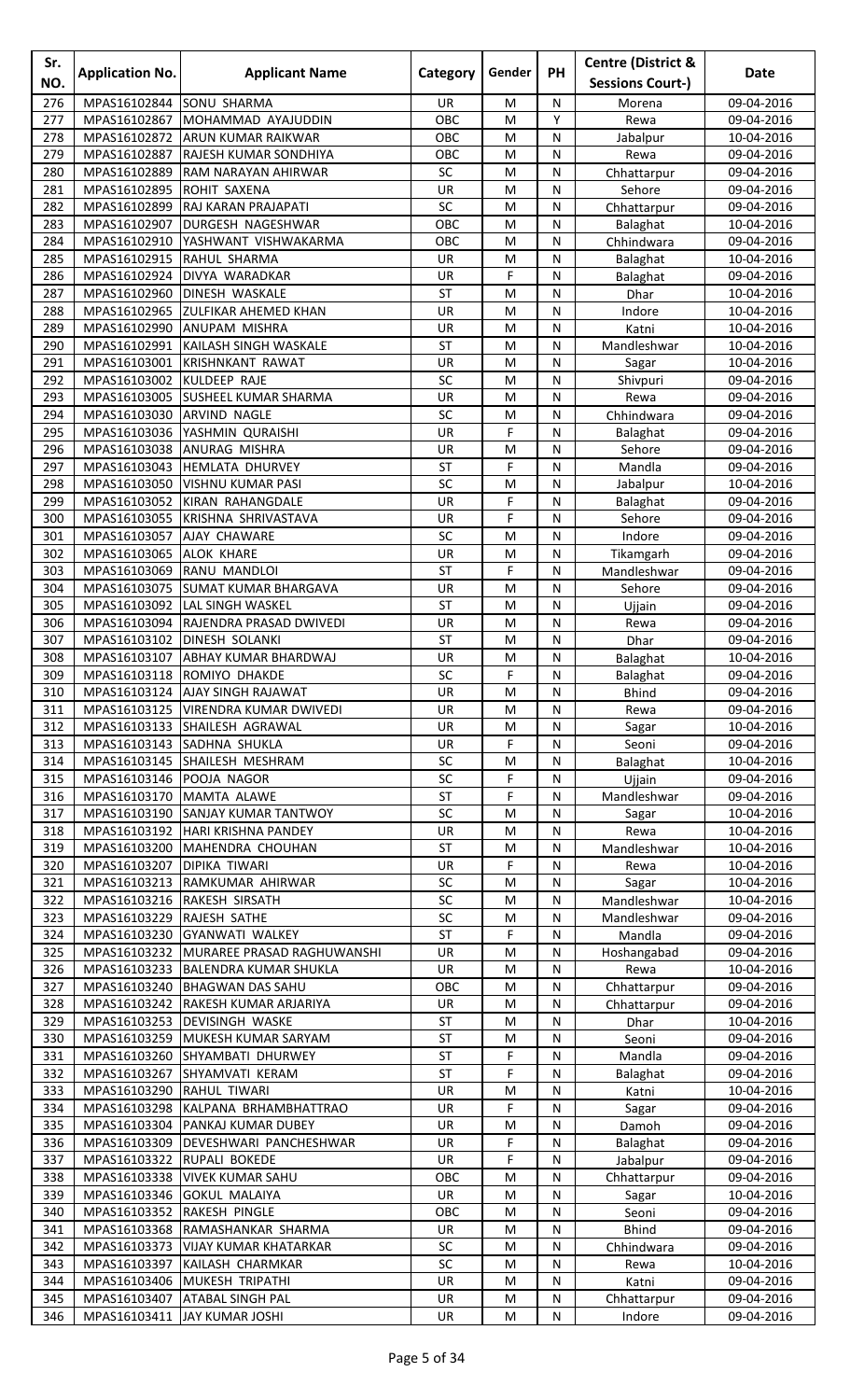| Sr.<br>NO. | <b>Application No.</b>                   | <b>Applicant Name</b>                                          | Category        | Gender    | <b>PH</b> | <b>Centre (District &amp;</b><br><b>Sessions Court-)</b> | Date                     |
|------------|------------------------------------------|----------------------------------------------------------------|-----------------|-----------|-----------|----------------------------------------------------------|--------------------------|
| 347        | MPAS16103422                             | <b>ASHISH SONI</b>                                             | OBC             | M         | N         |                                                          | 09-04-2016               |
| 348        | MPAS16103431                             | <b>GOVIND GARWAL</b>                                           | <b>ST</b>       | M         | N         | Tikamgarh<br>Ujjain                                      | 09-04-2016               |
| 349        | MPAS16103434                             | NARENDRA SINGH SAROTE                                          | <b>ST</b>       | M         | N         | Mandla                                                   | 10-04-2016               |
| 350        | MPAS16103442                             | <b>ARUN SHRIVASTAVA</b>                                        | UR              | M         | ${\sf N}$ | <b>Bhind</b>                                             | 09-04-2016               |
| 351        | MPAS16103450                             | ROSHANI JADHAV                                                 | <b>ST</b>       | F         | N         | Ujjain                                                   | 09-04-2016               |
| 352        | MPAS16103453                             | <b>DEVENDRA SINGH MANDLOI</b>                                  | <b>ST</b>       | M         | N         | Mandleshwar                                              | 09-04-2016               |
| 353        | MPAS16103454                             | SAVITA SHUKLA                                                  | <b>UR</b>       | F         | N         | Khandwa                                                  | 09-04-2016               |
| 354        | MPAS16103459                             | <b>VISHNU KUMAR VERMA</b>                                      | OBC             | M         | N         | Morena                                                   | 09-04-2016               |
| 355        |                                          | MPAS16103465 SATISH SINGH RAGHUWANSHI                          | UR              | M         | N         | Guna                                                     | 09-04-2016               |
| 356        |                                          | MPAS16103466 RAJESH KUMAR SAKET                                | SC              | M         | N         | Rewa                                                     | 09-04-2016               |
| 357        |                                          | MPAS16103473 ASHUTOSH GAUTAM                                   | UR              | M         | N         | Katni                                                    | 10-04-2016               |
| 358        | MPAS16103484                             | <b>GEETA BISEN</b>                                             | OBC             | F         | N         | Balaghat                                                 | 09-04-2016               |
| 359<br>360 | MPAS16103497<br>MPAS16103498             | <b>PAWAN KUMAR JATAV</b><br>JAGDEESH UIKEY                     | SC<br>ST        | M<br>M    | N<br>N    | Morena                                                   | 09-04-2016<br>09-04-2016 |
| 361        |                                          | MPAS16103504 DEEPAK KUMAR DEHARIYA                             | SC              | M         | N         | Seoni<br>Mandla                                          | 10-04-2016               |
| 362        |                                          | MPAS16103523 HARIKESH SHARMA                                   | UR              | M         | N         | <b>Bhind</b>                                             | 09-04-2016               |
| 363        | MPAS16103549                             | <b>RUCHI MISHRA</b>                                            | UR              | F         | N         | <b>Tikamgarh</b>                                         | 09-04-2016               |
| 364        | MPAS16103557                             | KAILASH KUMAR RAJAK                                            | OBC             | M         | N         | Mandla                                                   | 10-04-2016               |
| 365        | MPAS16103559                             | MOHNISH WATTI                                                  | ST              | M         | N         | Balaghat                                                 | 10-04-2016               |
| 366        | MPAS16103560                             | <b>PREETI DUBEY</b>                                            | UR              | F         | N         | Shivpuri                                                 | 09-04-2016               |
| 367        | MPAS16103561                             | <b>ARCHANA THAKUAR</b>                                         | <b>ST</b>       | F         | N         | Jabalpur                                                 | 09-04-2016               |
| 368        | MPAS16103564                             | KAMLESH KUMAR JAGET                                            | <b>ST</b>       | M         | N         | Bhopal                                                   | 10-04-2016               |
| 369        | MPAS16103568                             | TEERATHRAM RAGHUWANSHI                                         | UR              | M         | ${\sf N}$ | Sehore                                                   | 09-04-2016               |
| 370        | MPAS16103610                             | SANJAY KUMAR LODHI                                             | OBC             | M         | N         | Chhattarpur                                              | 10-04-2016               |
| 371        | MPAS16103622                             | <b>ANJALI GUPTA</b>                                            | UR              | F         | N         | Jabalpur                                                 | 09-04-2016               |
| 372        | MPAS16103625                             | KAILASH MISHRA                                                 | <b>UR</b>       | M         | N         | Bhopal                                                   | 10-04-2016               |
| 373<br>374 | MPAS16103627<br>MPAS16103629             | AFZAL BEG<br><b>ANURAG BHATT</b>                               | UR<br>UR        | M<br>M    | N<br>N    | Tikamgarh                                                | 09-04-2016<br>10-04-2016 |
| 375        | MPAS16103630                             | <b>AMITA GUPTA</b>                                             | UR              | F         | ${\sf N}$ | Jabalpur<br>Jabalpur                                     | 09-04-2016               |
| 376        | MPAS16103641                             | DOMENDRA KURWETI                                               | <b>ST</b>       | M         | N         | Balaghat                                                 | 10-04-2016               |
| 377        | MPAS16103643                             | <b>KAPIL TIWARI</b>                                            | UR              | M         | N         | Sehore                                                   | 09-04-2016               |
| 378        | MPAS16103647                             | YOGESH DIXIT                                                   | <b>UR</b>       | M         | N         | Sehore                                                   | 09-04-2016               |
| 379        |                                          | MPAS16103652 DHARMENDRA TIWARI                                 | UR              | M         | N         | Shivpuri                                                 | 09-04-2016               |
| 380        |                                          | MPAS16103653 ADARSH KUSHWAH                                    | OBC             | M         | N         | Gwalior                                                  | 09-04-2016               |
| 381        | MPAS16103670 YOGESH GUPTA                |                                                                | <b>UR</b>       | M         | N         | Shivpuri                                                 | 09-04-2016               |
| 382        |                                          | MPAS16103673 RAGHVENDRA SINGH PARASTE                          | ST              | M         | N         | Rewa                                                     | 10-04-2016               |
| 383        |                                          | MPAS16103674   PRASHANT SAMANPURE                              | ST              | M         | N         | Balaghat                                                 | 10-04-2016               |
| 384        | MPAS16103680                             | ARTI BHARDWAJ                                                  | <b>UR</b>       | F         | N         | Balaghat                                                 | 09-04-2016               |
| 385<br>386 | MPAS16103692<br>MPAS16103695             | JAGMOHAN PANDA<br><b>VINAY KUMAR TIWARI</b>                    | UR<br>UR        | M<br>M    | N<br>N    | Gwalior                                                  | 09-04-2016<br>10-04-2016 |
| 387        |                                          | MPAS16103696 POOJA BHARDWAJ                                    | UR              | F         | N         | Gwalior<br>Balaghat                                      | 09-04-2016               |
| 388        |                                          | MPAS16103702 NIHAL CHATURVEDI                                  | UR              | M         | N         | <b>Bhind</b>                                             | 09-04-2016               |
| 389        |                                          | MPAS16103703 JAILENDRA SINGH BAHDORIA                          | UR              | M         | N         | <b>Bhind</b>                                             | 09-04-2016               |
| 390        |                                          | MPAS16103704 PRADEEP SINGH                                     | <b>UR</b>       | M         | N         | <b>Bhind</b>                                             | 09-04-2016               |
| 391        |                                          | MPAS16103707 SHAHID HUSSAIN                                    | UR              | M         | N         | Sagar                                                    | 10-04-2016               |
| 392        | MPAS16103710 ASHISH GUPTA                |                                                                | UR              | M         | N         | Sehore                                                   | 09-04-2016               |
| 393        |                                          | MPAS16103711   ROHIT KUMAR DUBEY                               | UR              | M         | N         | Indore                                                   | 09-04-2016               |
| 394        |                                          | MPAS16103714 AMIR MOHAMMAD KHAN                                | UR              | M         | ${\sf N}$ | Sehore                                                   | 09-04-2016               |
| 395        |                                          | MPAS16103717 RAMSINGH DHURVE                                   | ST              | M         | N         | Khandwa                                                  | 09-04-2016               |
| 396        |                                          | MPAS16103719 KAVITA BATHAM                                     | <b>ST</b>       | F         | N         | <b>Bhopal</b>                                            | 09-04-2016               |
| 397        |                                          | MPAS16103721 KHUSHBU LATA KATRE                                | UR              | F         | N         | Balaghat                                                 | 09-04-2016               |
| 398<br>399 |                                          | MPAS16103769 JITENDRA BAGHEL<br>MPAS16103790 SHAILENDRA MISHRA | UR<br><b>UR</b> | M<br>M    | N<br>N    | Seoni                                                    | 09-04-2016<br>10-04-2016 |
| 400        |                                          | MPAS16103808 NEETU SINGH CHOUHAN                               | UR              | ${\sf M}$ | ${\sf N}$ | Jabalpur<br>Gwalior                                      | 09-04-2016               |
| 401        |                                          | MPAS16103810 RAJENDRA JANGHELA                                 | OBC             | F         | N         | Mandla                                                   | 09-04-2016               |
| 402        | MPAS16103818 SWARNA DAVE                 |                                                                | UR              | F         | N         | Damoh                                                    | 09-04-2016               |
| 403        |                                          | MPAS16103841 KULDEEP KUMAR PANDEY                              | UR              | M         | N         | Sehore                                                   | 09-04-2016               |
| 404        |                                          | MPAS16103848 MANISHA DUBEY                                     | UR              | F         | N         | Indore                                                   | 09-04-2016               |
| 405        |                                          | MPAS16103872 DEEPIKA BHOURE                                    | <b>ST</b>       | F         | N         | Mandleshwar                                              | 09-04-2016               |
| 406        |                                          | MPAS16103877 SHIVAM AGRAWAL                                    | UR              | M         | N         | Tikamgarh                                                | 09-04-2016               |
| 407        |                                          | MPAS16103878 RUCHITA DHIMOLE                                   | UR              | F         | N         | Katni                                                    | 10-04-2016               |
| 408        | MPAS16103882                             | <b>APOORWA KSHATRIYA</b>                                       | UR              | F         | N         | Chhindwara                                               | 09-04-2016               |
| 409        | MPAS16103903                             | <b>VIPENDRA KUMAR JAIN</b>                                     | UR              | M         | N         | Damoh                                                    | 09-04-2016               |
| 410        | MPAS16103924                             | <b>ARCHANA NAGAR</b>                                           | ST              | F         | N         | Mandleshwar                                              | 09-04-2016               |
| 411        | MPAS16103935                             | <b>GAURAV TOMAR</b>                                            | UR              | M<br>F    | N<br>N    | Gwalior                                                  | 09-04-2016               |
| 412<br>413 | MPAS16103938 SAROJ SINGH<br>MPAS16103940 | <b>BHUPENDRA AHIRWAR</b>                                       | OBC<br>SC       | M         | ${\sf N}$ | Jabalpur<br>Sagar                                        | 09-04-2016<br>10-04-2016 |
| 414        | MPAS16103944                             | VANDNA KUMARI KANNOJIYA                                        | OBC             | F         | N         | Jabalpur                                                 | 09-04-2016               |
| 415        |                                          | MPAS16103945 SHAILY SHIVHARE                                   | OBC             | F         | N         | Mandla                                                   | 09-04-2016               |
| 416        |                                          | MPAS16103962 RAM SHUSHIL SHARMA                                | UR              | M         | ${\sf N}$ | Rewa                                                     | 09-04-2016               |
| 417        |                                          | MPAS16103966 SUKHADEV MANAGRE                                  | SC              | M         | N         | Mandleshwar                                              | 09-04-2016               |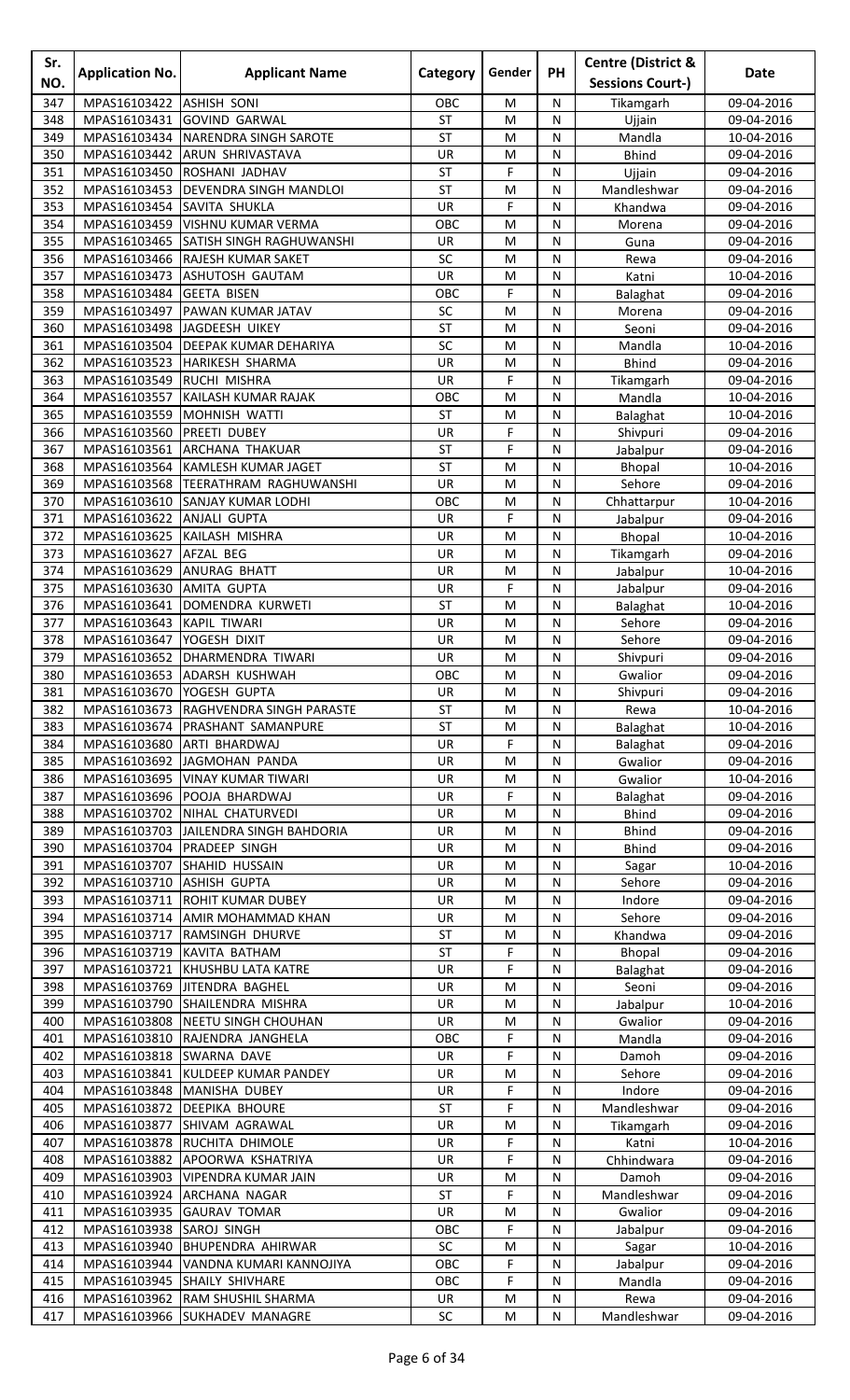| Sr.<br>NO. | <b>Application No.</b>                    | <b>Applicant Name</b>                                                 | Category               | Gender    | <b>PH</b>         | <b>Centre (District &amp;</b><br><b>Sessions Court-)</b> | Date                     |
|------------|-------------------------------------------|-----------------------------------------------------------------------|------------------------|-----------|-------------------|----------------------------------------------------------|--------------------------|
| 418        | MPAS16103971                              | DILEEP MANDLOI                                                        | <b>ST</b>              | M         | N                 | Sehore                                                   | 09-04-2016               |
| 419        | MPAS16103972                              | <b>GULAB SINGH MARSCOLE</b>                                           | <b>ST</b>              | M         | N                 | Seoni                                                    | 09-04-2016               |
| 420        | MPAS16104003                              | SHAILESH DAHATE                                                       | SC                     | M         | N                 | Balaghat                                                 | 10-04-2016               |
| 421        | MPAS16104007                              | <b>ROHIT SONARE</b>                                                   | SC                     | M         | N                 | Chhindwara                                               | 10-04-2016               |
| 422        | MPAS16104020                              | <b>DEEPAK KUMAR</b>                                                   | SC                     | M         | ${\sf N}$         | <b>Bhind</b>                                             | 09-04-2016               |
| 423        | MPAS16104021                              | SHARDA DUDWE                                                          | <b>ST</b>              | F         | N                 | Mandleshwar                                              | 09-04-2016               |
| 424<br>425 | MPAS16104023                              | MPAS16104022 GAJENDRA SINGH CHANDRAWAT<br><b>BHARAT SINGH BHANWAR</b> | UR<br><b>ST</b>        | M<br>M    | N<br>N            | Ujjain<br>Dhar                                           | 09-04-2016               |
| 426        | MPAS16104035                              | KIRTI PARTE                                                           | <b>ST</b>              | F         | N                 | Chhindwara                                               | 09-04-2016<br>10-04-2016 |
| 427        | MPAS16104057                              | <b>DIVYA PATIL</b>                                                    | SC                     | F         | N                 | Jabalpur                                                 | 09-04-2016               |
| 428        | MPAS16104060                              | RUPA MISHRA                                                           | UR                     | F         | ${\sf N}$         | Sagar                                                    | 09-04-2016               |
| 429        | MPAS16104066                              | <b>VIJAY TIWARI</b>                                                   | UR                     | M         | N                 | Sehore                                                   | 09-04-2016               |
| 430        | MPAS16104071                              | AMAR KUMAR SOLANKI                                                    | <b>ST</b>              | M         | N                 | Dhar                                                     | 10-04-2016               |
| 431        | MPAS16104077                              | <b>SUNIL KUMAR GRASIYA</b>                                            | OBC                    | M         | N                 | Balaghat                                                 | 10-04-2016               |
| 432        | MPAS16104080                              | <b>PRATAP SINGH KANOJE</b>                                            | <b>ST</b>              | M         | N                 | Dhar                                                     | 10-04-2016               |
| 433<br>434 | MPAS16104085 NEERAJ DUBEY<br>MPAS16104089 | <b>PUSHPENDRA THAKUR</b>                                              | UR<br>UR               | M<br>M    | Y<br>${\sf N}$    | Damoh<br>Hoshangabad                                     | 09-04-2016<br>09-04-2016 |
| 435        | MPAS16104112                              | MOHAN NIGWAL                                                          | <b>ST</b>              | M         | N                 | Mandleshwar                                              | 09-04-2016               |
| 436        | MPAS16104125                              | <b>VIJAY SULANIYA</b>                                                 | SC                     | M         | N                 | Indore                                                   | 09-04-2016               |
| 437        | MPAS16104132                              | <b>PANKAJ TRIPATHI</b>                                                | UR                     | M         | N                 | Sagar                                                    | 10-04-2016               |
| 438        | MPAS16104135                              | PRITESH JAJORIY                                                       | SC                     | M         | N                 | Indore                                                   | 09-04-2016               |
| 439        | MPAS16104138                              | <b>RANJEET RAWAT</b>                                                  | <b>ST</b>              | M         | N                 | Indore                                                   | 10-04-2016               |
| 440        | MPAS16104139                              | <b>SUNIL SUTRAKAR</b>                                                 | SC                     | M         | N                 | Jabalpur                                                 | 10-04-2016               |
| 441        | MPAS16104199                              | <b>CHANDNI MARSKOLE</b>                                               | <b>ST</b>              | F         | N                 | Chhindwara                                               | 09-04-2016               |
| 442<br>443 | MPAS16104223<br>MPAS16104224              | NARENDRA KUMAR YADAV<br>RISHI PANDEY                                  | UR<br>UR               | M<br>M    | N<br>N            | Shivpuri<br>Sagar                                        | 09-04-2016<br>10-04-2016 |
| 444        | MPAS16104228                              | JITENDRA KUMAR BHALAVI                                                | <b>ST</b>              | M         | N                 | Seoni                                                    | 09-04-2016               |
| 445        |                                           | MPAS16104246 SUNIL UCHCHARIYA                                         | SC                     | M         | N                 | Morena                                                   | 09-04-2016               |
| 446        | MPAS16104250                              | <b>VIRENDRA KUMAR DAMORE</b>                                          | <b>ST</b>              | M         | N                 | Indore                                                   | 10-04-2016               |
| 447        | MPAS16104251                              | <b>BHOOR SINGH GOKHLE</b>                                             | <b>ST</b>              | M         | ${\sf N}$         | Indore                                                   | 09-04-2016               |
| 448        | MPAS16104264                              | SANJAY DHURWEY                                                        | <b>ST</b>              | M         | N                 | Mandla                                                   | 10-04-2016               |
| 449        | MPAS16104267                              | <b>RASHMI THAKUR</b>                                                  | UR                     | F         | N                 | Bhopal                                                   | 09-04-2016               |
| 450        | MPAS16104270                              | <b>SHYAM SUNDER MISHRA</b>                                            | UR                     | M         | N                 | Katni                                                    | 10-04-2016               |
| 451<br>452 |                                           | MPAS16104275 ABHISHEK TIWARI<br>MPAS16104288   AMRISH KUMAR DUBEY     | UR<br><b>UR</b>        | M<br>M    | $\mathsf{N}$<br>N | Sagar<br>Rewa                                            | 10-04-2016<br>09-04-2016 |
| 453        | MPAS16104293 BHAYA MORE                   |                                                                       | <b>ST</b>              | M         | N                 | Mandleshwar                                              | 09-04-2016               |
| 454        |                                           | MPAS16104313 NISHANT SINGH                                            | UR                     | M         | N                 | Chhindwara                                               | 09-04-2016               |
| 455        | MPAS16104325                              | PRIYANKA BARSAINYA                                                    | UR                     | F         | N                 | Jabalpur                                                 | 09-04-2016               |
| 456        | MPAS16104338                              | PANKAJ MASTKAR                                                        | SC                     | M         | N                 | Chhindwara                                               | 09-04-2016               |
| 457        | MPAS16104364                              | RAJANI CHOUHAN                                                        | ST                     | F         | N                 | Mandleshwar                                              | 09-04-2016               |
| 458        |                                           | MPAS16104366 AKASH NAMDEV                                             | OBC                    | M         | N                 | Shivpuri                                                 | 09-04-2016               |
| 459<br>460 | MPAS16104377                              | SHIVOM SHARMA                                                         | UR<br>SC               | ${\sf M}$ | ${\sf N}$         | Morena                                                   | 09-04-2016<br>10-04-2016 |
| 461        |                                           | MPAS16104384 MAHENDRA KHAROLE<br>MPAS16104386 VIJAY SINGH RAWAT       | ST                     | M<br>M    | N<br>N            | Balaghat<br>Mandleshwar                                  | 10-04-2016               |
| 462        |                                           | MPAS16104387 NILESH PANWAR                                            | UR                     | M         | N                 | Indore                                                   | 10-04-2016               |
| 463        | MPAS16104408                              | <b>AVINASH MISHRA</b>                                                 | UR                     | M         | N                 | Damoh                                                    | 09-04-2016               |
| 464        | MPAS16104416 ARVIND DUBEY                 |                                                                       | UR                     | M         | N                 | Mandla                                                   | 10-04-2016               |
| 465        | MPAS16104431 KUMAR AMIT                   |                                                                       | UR                     | ${\sf M}$ | N                 | Damoh                                                    | 09-04-2016               |
| 466        |                                           | MPAS16104437   DRAGVIJAY SINGH                                        | UR                     | ${\sf M}$ | N                 | <b>Bhind</b>                                             | 09-04-2016               |
| 467        |                                           | MPAS16104443 JAGESHWAR SHARMA                                         | UR                     | M         | N                 | Balaghat                                                 | 10-04-2016               |
| 468<br>469 | MPAS16104449                              | MPAS16104446   DINESH KUMAR NAGOTRA<br><b>PRAVEEN SHUKLA</b>          | SC<br>UR               | M<br>M    | N<br>N            | Jabalpur                                                 | 10-04-2016<br>09-04-2016 |
| 470        |                                           | MPAS16104455 PRAGYA PANDIT                                            | UR                     | F         | N                 | Hoshangabad<br>Khandwa                                   | 09-04-2016               |
| 471        | MPAS16104456 RAMEEJ RAJA                  |                                                                       | UR                     | M         | N                 | Chhindwara                                               | 09-04-2016               |
| 472        |                                           | MPAS16104469 VINOD KUMAR CHHIPESHWAR                                  | SC                     | ${\sf M}$ | ${\sf N}$         | Balaghat                                                 | 10-04-2016               |
| 473        | MPAS16104471                              | SAURABH JAIN                                                          | UR                     | M         | N                 | <b>Bhind</b>                                             | 09-04-2016               |
| 474        |                                           | MPAS16104487 NARENDRA SINGH                                           | ST                     | M         | N                 | Rewa                                                     | 10-04-2016               |
| 475        | MPAS16104489                              | PRIYANKA PATEL                                                        | OBC                    | F         | N                 | Jabalpur                                                 | 09-04-2016               |
| 476        | MPAS16104509                              | <b>ZAFRUL HASAN KHAN</b>                                              | UR                     | M         | N                 | Tikamgarh                                                | 09-04-2016               |
| 477<br>478 | MPAS16104562 SHIKHA RAWAT                 | MPAS16104540 SACHIN MISHRA                                            | <b>UR</b><br><b>UR</b> | M<br>F    | N<br>N            | Shivpuri<br>Chhattarpur                                  | 09-04-2016<br>09-04-2016 |
| 479        | MPAS16104567                              | <b>ASHOK KUMHAR</b>                                                   | SC                     | M         | N                 | Tikamgarh                                                | 09-04-2016               |
| 480        | MPAS16104604                              | ANURAG KHAMPARIYA                                                     | UR                     | M         | N                 | Jabalpur                                                 | 10-04-2016               |
| 481        | MPAS16104607                              | <b>DEEPAK KUMAR PANDEY</b>                                            | <b>UR</b>              | M         | N                 | Sehore                                                   | 09-04-2016               |
| 482        | MPAS16104614                              | RAFIQ MOHAMMAD                                                        | UR                     | M         | N                 | Chhattarpur                                              | 09-04-2016               |
| 483        | MPAS16104638                              | <b>PRAVEEN GAMAD</b>                                                  | ST                     | M         | N                 | Indore                                                   | 10-04-2016               |
| 484        |                                           | MPAS16104643 UJJWALA GOUTAM                                           | UR                     | F         | N                 | Mandla                                                   | 10-04-2016               |
| 485<br>486 | MPAS16104658                              | PRASANNA KUMAR TIWARI<br>MPAS16104669 MAHESH KUMAR TIWARI             | UR<br>UR               | M<br>M    | N<br>N            | Jabalpur                                                 | 10-04-2016<br>10-04-2016 |
| 487        |                                           | MPAS16104675 KRISHNKANT LAKHERE                                       | OBC                    | M         | ${\sf N}$         | Jabalpur<br>Bhind                                        | 09-04-2016               |
| 488        |                                           | MPAS16104695 SURESH GWALWANSHI                                        | SC                     | M         | ${\sf N}$         | Balaghat                                                 | 10-04-2016               |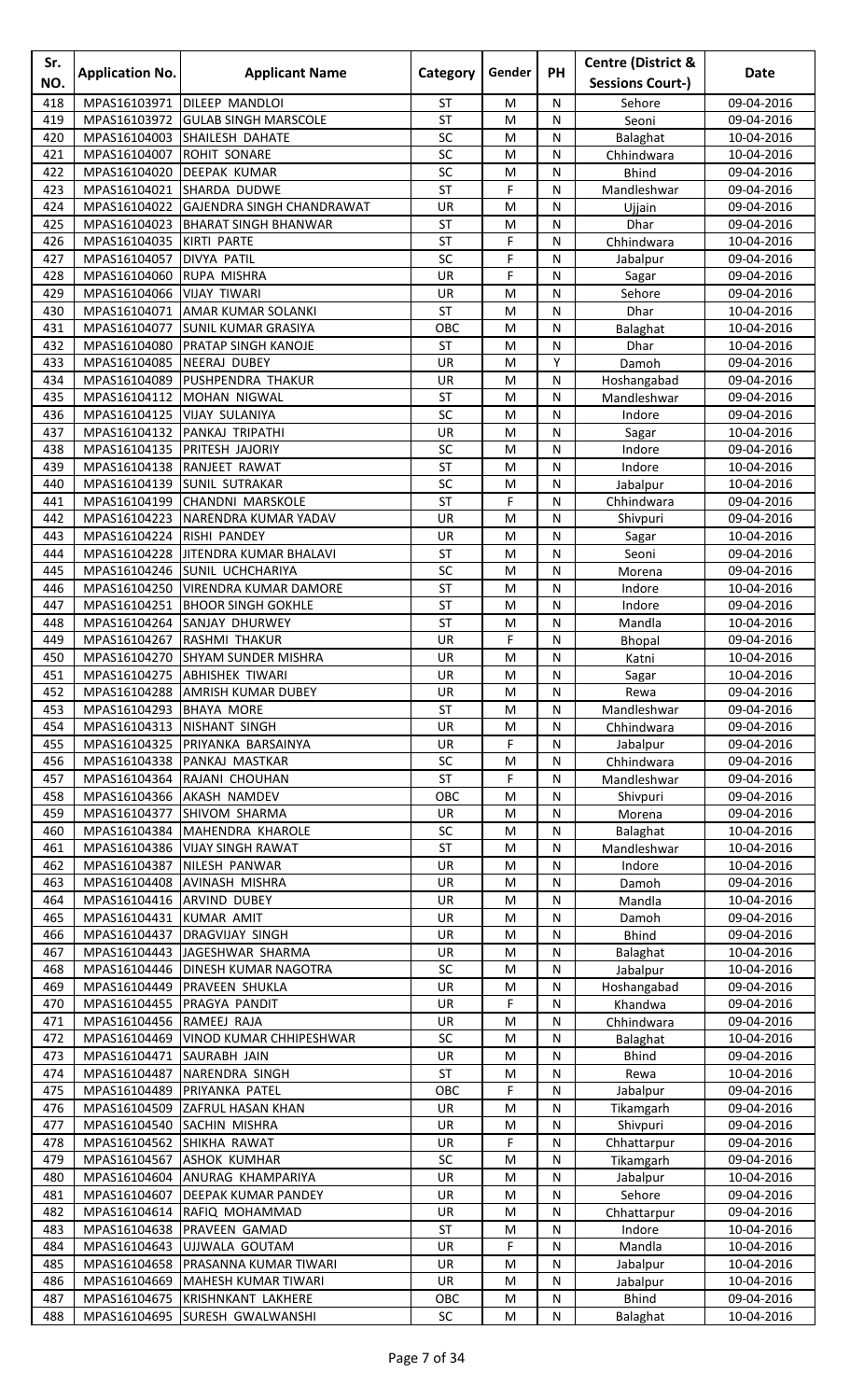| Sr.<br>NO. | <b>Application No.</b>                   | <b>Applicant Name</b>                                         | Category        | Gender | <b>PH</b>         | <b>Centre (District &amp;</b><br><b>Sessions Court-)</b> | Date                     |
|------------|------------------------------------------|---------------------------------------------------------------|-----------------|--------|-------------------|----------------------------------------------------------|--------------------------|
| 489        | MPAS16104711                             | <b>REHANA PARVEEN SAIYED</b>                                  | UR              | F      | N                 | Sehore                                                   | 09-04-2016               |
| 490        | MPAS16104714                             | <b>KARTIK SHIVHARE</b>                                        | OBC             | M      | N                 | Shivpuri                                                 | 10-04-2016               |
| 491        | MPAS16104720                             | <b>MONIKA UIKEY</b>                                           | <b>ST</b>       | F      | N                 | Balaghat                                                 | 09-04-2016               |
| 492        |                                          | MPAS16104722 KAILASH TIWARI                                   | UR              | M      | N                 | Damoh                                                    | 09-04-2016               |
| 493        |                                          | MPAS16104736 MOHAMMAD SHABANUL ISLAM                          | UR              | M      | ${\sf N}$         | Jabalpur                                                 | 10-04-2016               |
| 494        | MPAS16104737                             | <b>MANOJ KUMAR SINGH</b>                                      | UR              | M      | N                 | Rewa                                                     | 09-04-2016               |
| 495        | MPAS16104743 SHASHI AHAKE                |                                                               | ST              | F      | N                 | Chhindwara                                               | 10-04-2016               |
| 496        |                                          | MPAS16104744 DHARMENDRA RAJORIYA                              | UR              | M      | N                 | Shivpuri                                                 | 10-04-2016               |
| 497        |                                          | MPAS16104781 DEEPAK BULKIYA                                   | SC              | M      | N                 | Gwalior                                                  | 10-04-2016               |
| 498<br>499 | MPAS16104782 NISHA PATEL<br>MPAS16104800 | <b>PIYUSH KUMAR JAIN</b>                                      | <b>ST</b><br>UR | F<br>M | N<br>$\mathsf{N}$ | Khandwa                                                  | 09-04-2016<br>10-04-2016 |
| 500        | MPAS16104802                             | <b>SUDHRAM DHARNE</b>                                         | ST              | M      | N                 | Sagar<br>Balaghat                                        | 10-04-2016               |
| 501        | MPAS16104809                             | JITENDRA SHRIVASTAVA                                          | UR              | M      | N                 | Shivpuri                                                 | 10-04-2016               |
| 502        | MPAS16104815                             | MOHINI SHARMA                                                 | UR              | F      | N                 | Shivpuri                                                 | 09-04-2016               |
| 503        | MPAS16104833                             | AJAYBHAN KHANDELKAR                                           | SC              | M      | N                 | Balaghat                                                 | 10-04-2016               |
| 504        | MPAS16104851                             | LALITA BRAHMANE                                               | <b>ST</b>       | F      | N                 | Mandleshwar                                              | 09-04-2016               |
| 505        | MPAS16104857                             | <b>BHAGIRATHI MANJHI</b>                                      | <b>ST</b>       | F      | $\mathsf{N}$      | Shivpuri                                                 | 09-04-2016               |
| 506        | MPAS16104873                             | ARVINDRA KUMAR AHIRWAR                                        | SC              | M      | N                 | Tikamgarh                                                | 09-04-2016               |
| 507        | MPAS16104880                             | ARTI BHADOURIA                                                | UR              | F      | N                 | Indore                                                   | 09-04-2016               |
| 508        | MPAS16104881                             | <b>SHIVMURTI SHUKLA</b>                                       | UR              | M      | N                 | Rewa                                                     | 09-04-2016               |
| 509<br>510 | MPAS16104882<br>MPAS16104923             | <b>SURESH KUMAR NARETI</b><br><b>GULABDAS SATANKAR</b>        | ST<br>SC        | M<br>M | N<br>N            | Mandla<br>Bhopal                                         | 10-04-2016<br>10-04-2016 |
| 511        | MPAS16104958                             | <b>BASANTI SAYDE</b>                                          | <b>ST</b>       | F      | $\mathsf{N}$      | Mandleshwar                                              | 09-04-2016               |
| 512        |                                          | MPAS16104963 SURAJ KUMAR NEMA                                 | UR              | M      | N                 | Seoni                                                    | 09-04-2016               |
| 513        | MPAS16104985                             | <b>KAMLESH SINGH LODHI</b>                                    | OBC             | M      | N                 | Sagar                                                    | 10-04-2016               |
| 514        | MPAS16104986                             | <b>ROHIT KUMAR NAMDEO</b>                                     | овс             | M      | Υ                 | Seoni                                                    | 09-04-2016               |
| 515        | MPAS16104988                             | PREETI BIRTHARIA                                              | SC              | F      | N                 | Gwalior                                                  | 09-04-2016               |
| 516        | MPAS16104993                             | <b>KAMAL BAGHEL</b>                                           | UR              | M      | N                 | Chhindwara                                               | 09-04-2016               |
| 517        | MPAS16104998 PANKAJ BOKDE                |                                                               | OBC             | M      | Υ                 | Seoni                                                    | 09-04-2016               |
| 518        | MPAS16105008                             | MOHMMAD ARSHAD SIDDIQUI                                       | OBC             | M      | ${\sf N}$         | Sagar                                                    | 10-04-2016               |
| 519        | MPAS16105017                             | SAROJ KERAM                                                   | <b>ST</b>       | F      | N                 | Mandla                                                   | 09-04-2016               |
| 520<br>521 | MPAS16105039                             | RANI SHARMA<br>MPAS16105057 MALSINGH DUDWE                    | UR<br><b>ST</b> | F<br>M | N<br>N            | Guna                                                     | 09-04-2016<br>10-04-2016 |
| 522        |                                          | MPAS16105061 LAXMAN WASKLE                                    | <b>ST</b>       | M      | $\mathsf{N}$      | Mandleshwar<br>Mandleshwar                               | 10-04-2016               |
| 523        |                                          | MPAS16105085 NITISH KUMAR DUBEY                               | <b>UR</b>       | M      | N                 | Chhindwara                                               | 09-04-2016               |
| 524        | MPAS16105092 PARUL PANDEY                |                                                               | UR              | F      | N                 | Seoni                                                    | 09-04-2016               |
| 525        |                                          | MPAS16105097   DURGESH KUMAR SHUKLA                           | UR              | M      | N                 | Rewa                                                     | 10-04-2016               |
| 526        | MPAS16105100                             | <b>JITENDRA DHURWE</b>                                        | ST              | M      | N                 | Balaghat                                                 | 10-04-2016               |
| 527        |                                          | MPAS16105122 MAGAN BHAWAR                                     | <b>ST</b>       | M      | N                 | Indore                                                   | 09-04-2016               |
| 528        |                                          | MPAS16105125 OMPRAKASH BAGHEL                                 | UR              | M      | N                 | Seoni                                                    | 09-04-2016               |
| 529        |                                          | MPAS16105130 RITESH BATHAM                                    | OBC             | M      | N                 | Gwalior                                                  | 09-04-2016               |
| 530<br>531 |                                          | MPAS16105145 BASTA RAM MANDLWAR<br>MPAS16105163 MAIDA NARGAVE | ST<br>ST        | M<br>F | ${\sf N}$<br>N    | Bhopal<br>Mandleshwar                                    | 10-04-2016<br>09-04-2016 |
| 532        |                                          | MPAS16105168 MANISHA WASKALE                                  | ST              | F      | N                 | Mandleshwar                                              | 09-04-2016               |
| 533        | MPAS16105182 SONAL JAIN                  |                                                               | UR              | F      | N                 | Sagar                                                    | 09-04-2016               |
| 534        |                                          | MPAS16105199 NARAYAN DHURVE                                   | <b>ST</b>       | M      | N                 | Chhindwara                                               | 09-04-2016               |
| 535        |                                          | MPAS16105211 RATIRAM PANSE                                    | <b>ST</b>       | M      | N                 | Chhindwara                                               | 10-04-2016               |
| 536        |                                          | MPAS16105237   PRADEEP KUMAR YADAV                            | OBC             | M      | N                 | Sagar                                                    | 10-04-2016               |
| 537        |                                          | MPAS16105240 ANUJ KUMAR PATHAK                                | UR              | M      | N                 | Mandla                                                   | 10-04-2016               |
| 538        |                                          | MPAS16105250 SUSHIL KUMAR DOHARE                              | SC              | M      | N                 | Chhattarpur                                              | 09-04-2016               |
| 539        | MPAS16105252 ATUL DIDHE                  |                                                               | OBC             | M      | N                 | Mandla                                                   | 10-04-2016               |
| 540        |                                          | MPAS16105253 JITENDRA BATHAM                                  | ST              | M      | N                 | Gwalior                                                  | 09-04-2016               |
| 541<br>542 | MPAS16105257 VIKAS JAIN                  | MPAS16105254 RANJEEV KUMAR TRIPATHI                           | UR<br>UR        | M<br>M | N<br>N            | Katni<br>Shivpuri                                        | 10-04-2016<br>10-04-2016 |
| 543        |                                          | MPAS16105258 PUSHPENDRA SINGH RAJPUT                          | UR              | M      | ${\sf N}$         | Sagar                                                    | 10-04-2016               |
| 544        |                                          | MPAS16105259 ANKIT KUMAR SAHU                                 | OBC             | M      | N                 | Chhattarpur                                              | 10-04-2016               |
| 545        |                                          | MPAS16105263 PRAGYA SHUKLA                                    | <b>UR</b>       | F      | N                 | Tikamgarh                                                | 09-04-2016               |
| 546        | MPAS16105266 SAPNA RAJPUT                |                                                               | UR              | F      | N                 | Sagar                                                    | 09-04-2016               |
| 547        |                                          | MPAS16105267 VIMAL MANGAL                                     | SC              | M      | N                 | Shivpuri                                                 | 10-04-2016               |
| 548        | MPAS16105274 AJAY PALIYA                 |                                                               | UR              | M      | N                 | Morena                                                   | 09-04-2016               |
| 549        | MPAS16105284 VIVEK MISHRA                |                                                               | UR              | M      | $\mathsf{N}$      | Shivpuri                                                 | 10-04-2016               |
| 550        | MPAS16105287 SUNIL PALIYA                |                                                               | UR              | M      | N                 | Morena                                                   | 09-04-2016               |
| 551<br>552 | MPAS16105301                             | MPAS16105295 NISHA SISODIYA<br><b>AJAY PYASI</b>              | UR<br>UR        | F<br>M | N<br>N            | Gwalior                                                  | 09-04-2016               |
| 553        | MPAS16105307                             | <b>SUJYOTI BAWNE</b>                                          | ST              | F      | N                 | Sagar<br><b>Bhopal</b>                                   | 10-04-2016<br>09-04-2016 |
| 554        |                                          | MPAS16105309 NEELAM SINGH GOUD                                | ST              | M      | N                 | Chhattarpur                                              | 09-04-2016               |
| 555        |                                          | MPAS16105316 MUKESH CHAURASIA                                 | OBC             | M      | N                 | Tikamgarh                                                | 09-04-2016               |
| 556        |                                          | MPAS16105320 MAHENDRA KUMAR GOSWAMI                           | UR              | M      | N                 | Tikamgarh                                                | 09-04-2016               |
| 557        |                                          | MPAS16105322 AASHISH CHATURVEDI                               | UR              | M      | N                 | Rewa                                                     | 09-04-2016               |
| 558        |                                          | MPAS16105333 DEEPAK SHARMA                                    | UR              | M      | ${\sf N}$         | Gwalior                                                  | 09-04-2016               |
| 559        |                                          | MPAS16105334 NAVEEN KUMAR BHARGAVA                            | UR              | M      | N                 | Gwalior                                                  | 09-04-2016               |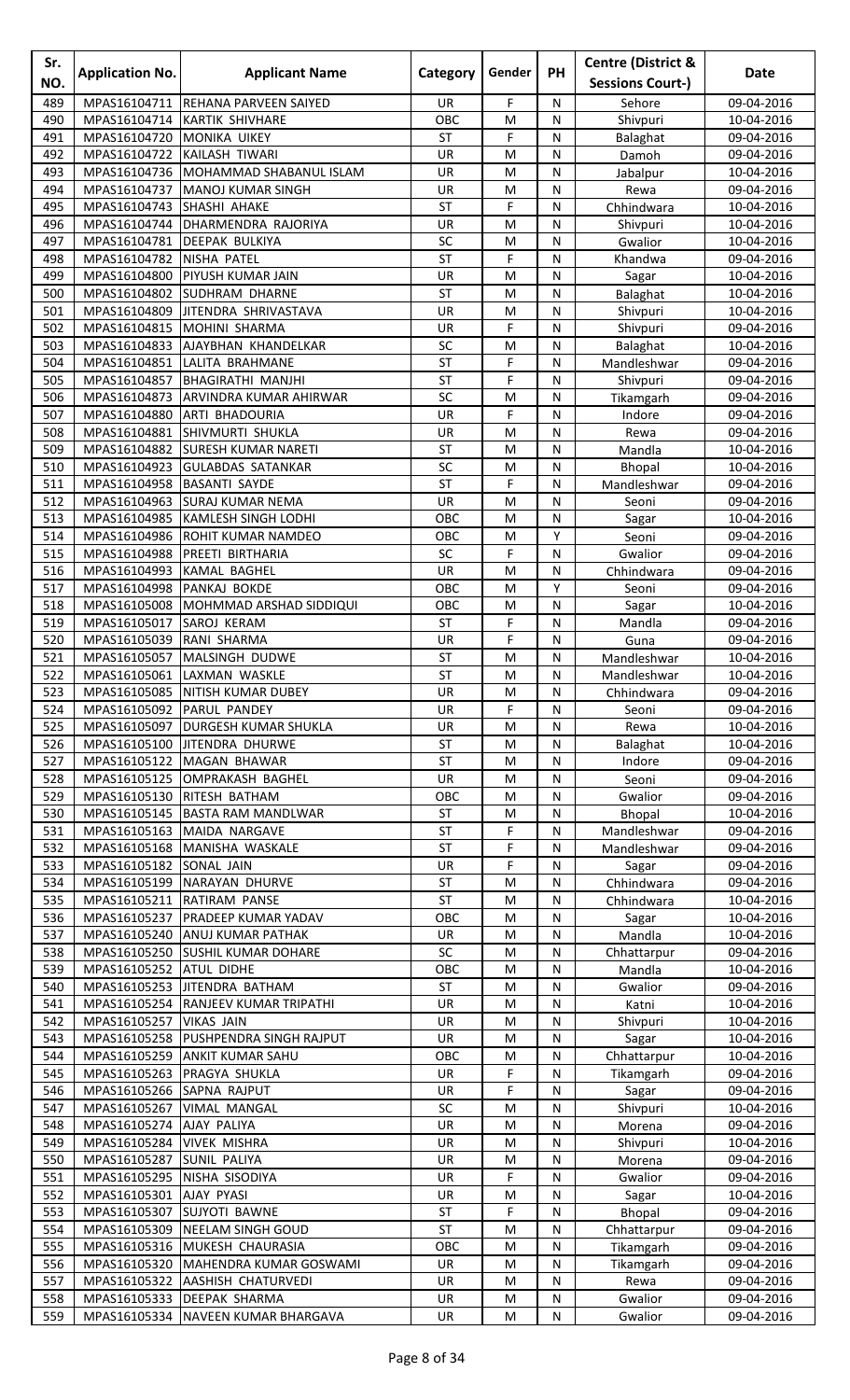| Sr.<br>NO. | <b>Application No.</b>                                | <b>Applicant Name</b>                                 | Category               | Gender                                                                                                     | <b>PH</b>         | <b>Centre (District &amp;</b><br><b>Sessions Court-)</b> | Date                     |
|------------|-------------------------------------------------------|-------------------------------------------------------|------------------------|------------------------------------------------------------------------------------------------------------|-------------------|----------------------------------------------------------|--------------------------|
| 560        | MPAS16105338                                          | <b>RAMRAJ SINGH RATHOR</b>                            | UR                     | M                                                                                                          | N                 | Katni                                                    | 09-04-2016               |
| 561        | MPAS16105367                                          | <b>KRISHNA KUMAR GURDE</b>                            | <b>ST</b>              | M                                                                                                          | N                 | Balaghat                                                 | 10-04-2016               |
| 562        | MPAS16105377                                          | <b>RISHI PANDEY</b>                                   | UR                     | M                                                                                                          | N                 | Mandla                                                   | 10-04-2016               |
| 563        | MPAS16105382                                          | <b>AMIT PUSHAM</b>                                    | <b>ST</b>              | M                                                                                                          | $\mathsf{N}$      | Balaghat                                                 | 10-04-2016               |
| 564        | MPAS16105409                                          | <b>SWATANTRA KUMAR SAKET</b>                          | SC                     | M                                                                                                          | $\mathsf{N}$      | Rewa                                                     | 09-04-2016               |
| 565        | MPAS16105420                                          | <b>UMESH PAWAR</b>                                    | <b>ST</b>              | M                                                                                                          | N                 | Sehore                                                   | 09-04-2016               |
| 566<br>567 | MPAS16105453<br>MPAS16105461                          | <b>SAMITA PARTE</b><br><b>VINOD VERMA</b>             | <b>ST</b><br><b>ST</b> | F<br>M                                                                                                     | N<br>N            | Mandla<br>Rewa                                           | 09-04-2016<br>10-04-2016 |
| 568        |                                                       | MPAS16105466 ANKITA SHARMA                            | UR                     | F                                                                                                          | N                 | <b>Bhind</b>                                             | 09-04-2016               |
| 569        |                                                       | MPAS16105502 SUSHAMA UIKEY                            | <b>ST</b>              | F                                                                                                          | $\mathsf{N}$      | Seoni                                                    | 09-04-2016               |
| 570        | MPAS16105504                                          | PADMA YADAV                                           | UR                     | F                                                                                                          | N                 | Mandleshwar                                              | 09-04-2016               |
| 571        | MPAS16105516                                          | <b>CHHATAR SINGH UIKEY</b>                            | ST                     | M                                                                                                          | N                 | Seoni                                                    | 09-04-2016               |
| 572        | MPAS16105520<br>MPAS16105530                          | <b>ASHOK KUMAR PANDRE</b>                             | ST<br>ST               | M                                                                                                          | N                 | Balaghat                                                 | 10-04-2016               |
| 573<br>574 | MPAS16105535                                          | <b>VISHVNATH BHABHAR</b><br><b>GORELAL KOAR</b>       | ST                     | M<br>M                                                                                                     | N<br>N            | Ujjain<br>Mandleshwar                                    | 09-04-2016<br>10-04-2016 |
| 575        |                                                       | MPAS16105537   VIJAY KUMAR PRAJAPATI                  | OBC                    | M                                                                                                          | N                 | Dhar                                                     | 09-04-2016               |
| 576        | MPAS16105538                                          | <b>RAJENDRA KUMAR MARSKOLE</b>                        | ST                     | M                                                                                                          | N                 | Seoni                                                    | 09-04-2016               |
| 577        | MPAS16105546                                          | RAVISHANKAR AHIRWAR                                   | SC                     | M                                                                                                          | N                 | Sagar                                                    | 10-04-2016               |
| 578        | MPAS16105554                                          | ANUJA MISHRA                                          | UR                     | F                                                                                                          | N                 | Sagar                                                    | 09-04-2016               |
| 579        | MPAS16105567                                          | YOUGIERAJ SINGH DAHERIYA                              | SC                     | M<br>F                                                                                                     | N<br>N            | Seoni                                                    | 09-04-2016               |
| 580<br>581 | MPAS16105569                                          | PRIYANKA BHADORIYA<br>MPAS16105572 ABHILASH KHARE     | UR<br>UR               | M                                                                                                          | N                 | Bhopal<br>Sehore                                         | 09-04-2016<br>09-04-2016 |
| 582        | MPAS16105578                                          | <b>SATYENDR KUMAR UIKEY</b>                           | <b>ST</b>              | M                                                                                                          | ${\sf N}$         | Seoni                                                    | 09-04-2016               |
| 583        | MPAS16105579                                          | PRIYA TRIVEDI                                         | UR                     | F                                                                                                          | N                 | Gwalior                                                  | 09-04-2016               |
| 584        | MPAS16105580                                          | YOGITA SAHU                                           | OBC                    | F                                                                                                          | N                 | Chhindwara                                               | 10-04-2016               |
| 585        | MPAS16105581                                          | <b>ISHVAR KUMAR PATEL</b>                             | ST                     | M                                                                                                          | N                 | Dhar                                                     | 09-04-2016               |
| 586        | MPAS16105582                                          | <b>ANIL CHOUHAN</b>                                   | <b>ST</b>              | M                                                                                                          | N                 | Indore                                                   | 10-04-2016               |
| 587<br>588 | MPAS16105626<br>MPAS16105628                          | ANOOP SHARMA<br>MUKESH KUMAR JATAV                    | UR<br>SC               | M<br>M                                                                                                     | N<br>$\mathsf{N}$ | Gwalior<br>Bhopal                                        | 09-04-2016<br>10-04-2016 |
| 589        | MPAS16105642                                          | NARESH SINGH PARASTE                                  | <b>ST</b>              | M                                                                                                          | N                 | Rewa                                                     | 10-04-2016               |
| 590        | MPAS16105649                                          | <b>VINAYAK DUTT SHUKLA</b>                            | UR                     | M                                                                                                          | N                 | Sagar                                                    | 10-04-2016               |
| 591        | MPAS16105665 ANKITA SINGH                             |                                                       | UR                     | F                                                                                                          | N                 | Rewa                                                     | 09-04-2016               |
| 592        |                                                       | MPAS16105677 SHANKAR MESHRAM                          | SC                     | M                                                                                                          | N                 | Chhindwara                                               | 09-04-2016               |
|            |                                                       | 593   MPAS16105680 SANJAY KUMAR PALIYA                | <b>ST</b>              | $\mathsf{M}% _{T}=\mathsf{M}_{T}\!\left( a,b\right) ,\ \mathsf{M}_{T}=\mathsf{M}_{T}\!\left( a,b\right) ,$ | ${\sf N}$         | Indore                                                   | 10-04-2016               |
| 594        |                                                       | MPAS16105689 VIPIN PRADHAN                            | UR                     | M<br>F                                                                                                     | N                 | Sagar                                                    | 10-04-2016               |
| 595<br>596 | MPAS16105690<br>MPAS16105694                          | <b>SONAM SHARMA</b><br><b>PREETI JAIN</b>             | UR<br>UR               | F                                                                                                          | N<br>N            | Guna<br>Jabalpur                                         | 09-04-2016<br>09-04-2016 |
| 597        | MPAS16105696                                          | <b>VIDYA VINOD SAKET</b>                              | SC                     | M                                                                                                          | N                 | Rewa                                                     | 09-04-2016               |
| 598        | MPAS16105702                                          | MANURAJ BAJPAI                                        | UR                     | M                                                                                                          | N                 | Chhattarpur                                              | 10-04-2016               |
| 599        |                                                       | MPAS16105715 MAMTA BHARADWAJ                          | UR                     | F                                                                                                          | N                 | Sagar                                                    | 09-04-2016               |
| 600        |                                                       | MPAS16105728 NEERAJ KUMAR PARTE                       | ST                     | M                                                                                                          | N                 | Hoshangabad                                              | 09-04-2016               |
| 601        | MPAS16105733 SEEMA RAWAT<br>MPAS16105746 KIRTI MISHRA |                                                       | ST                     | F<br>F                                                                                                     | N                 | Rewa                                                     | 10-04-2016               |
| 602<br>603 |                                                       | MPAS16105755 VARSHA DEVI PANDEY                       | UR<br><b>UR</b>        | F                                                                                                          | N<br>N            | Damoh<br>Tikamgarh                                       | 09-04-2016<br>09-04-2016 |
| 604        |                                                       | MPAS16105775 SHIVPRASAD SOLANKI                       | UR                     | M                                                                                                          | N                 | Balaghat                                                 | 10-04-2016               |
| 605        |                                                       | MPAS16105776 ADITYA PANDELE                           | UR                     | M                                                                                                          | N                 | Balaghat                                                 | 10-04-2016               |
| 606        | MPAS16105777 RAJESH UIKEY                             |                                                       | <b>ST</b>              | M                                                                                                          | N                 | Hoshangabad                                              | 09-04-2016               |
| 607        |                                                       | MPAS16105784 MANISH KUMAR NIKHARE                     | OBC                    | M                                                                                                          | ${\sf N}$         | Seoni                                                    | 09-04-2016               |
| 608        |                                                       | MPAS16105787 SURENDRA KUMAR LILHARE                   | OBC                    | M                                                                                                          | N                 | Balaghat                                                 | 10-04-2016               |
| 609<br>610 | MPAS16105791 RANI AHIRVAR                             | MPAS16105794 SANTOSHI SOLANKI                         | SC<br><b>ST</b>        | F<br>F                                                                                                     | N<br>Υ            | Chhindwara<br>Mandleshwar                                | 09-04-2016<br>09-04-2016 |
| 611        | MPAS16105797                                          | <b>ARUN KUMAR MERAVI</b>                              | ST                     | M                                                                                                          | N                 | Balaghat                                                 | 10-04-2016               |
| 612        |                                                       | MPAS16105803 YASHODA UIKEY                            | <b>ST</b>              | F                                                                                                          | N                 | Mandla                                                   | 09-04-2016               |
| 613        |                                                       | MPAS16105809 KOMLATA MARSKOLE                         | <b>ST</b>              | F                                                                                                          | $\mathsf{N}$      | Mandla                                                   | 09-04-2016               |
| 614        | MPAS16105817                                          | DADDU CHOUHAN                                         | ST                     | M                                                                                                          | N                 | Dhar                                                     | 09-04-2016               |
| 615        |                                                       | MPAS16105825 BHAVNA DUBEY                             | UR                     | F                                                                                                          | N                 | Guna                                                     | 09-04-2016               |
| 616        |                                                       | MPAS16105827 RAJENDRA KUSHWAH                         | OBC<br><b>ST</b>       | M<br>M                                                                                                     | N                 | Shivpuri                                                 | 10-04-2016<br>10-04-2016 |
| 617<br>618 | MPAS16105830                                          | <b>ANIL MARKO</b><br>MPAS16105833 SAURABH KHARE       | UR                     | M                                                                                                          | N<br>N            | Mandla<br>Tikamgarh                                      | 09-04-2016               |
| 619        |                                                       | MPAS16105838  BHERU SINGH MOURYA                      | <b>ST</b>              | M                                                                                                          | N                 | Dhar                                                     | 09-04-2016               |
| 620        | MPAS16105846 VINAY PARE                               |                                                       | UR                     | M                                                                                                          | Υ                 | Hoshangabad                                              | 09-04-2016               |
| 621        | MPAS16105856                                          | <b>VISHNU KUMAR DHAKAR</b>                            | OBC                    | M                                                                                                          | N                 | Shivpuri                                                 | 10-04-2016               |
| 622        | MPAS16105870                                          | <b>AMIT KUMAR SHARMA</b>                              | UR                     | M                                                                                                          | N                 | Jabalpur                                                 | 10-04-2016               |
| 623        | MPAS16105882                                          | <b>NITIN SHARMA</b>                                   | UR                     | M                                                                                                          | N                 | Shivpuri                                                 | 10-04-2016               |
| 624<br>625 | MPAS16105884                                          | <b>ANKIT RAWAT</b><br>MPAS16105885 MADAN LAL BIRANWAR | UR<br>OBC              | M<br>M                                                                                                     | N<br>Υ            | Tikamgarh<br>Balaghat                                    | 09-04-2016<br>10-04-2016 |
| 626        |                                                       | MPAS16105893 VIKASH RICHHARIYA                        | UR                     | M                                                                                                          | ${\sf N}$         | Chhattarpur                                              | 10-04-2016               |
| 627        | MPAS16105895                                          | SHAILENDRA SHARMA                                     | UR                     | M                                                                                                          | N                 | Shivpuri                                                 | 10-04-2016               |
| 628        |                                                       | MPAS16105914   TRILOK SINGH DHAKAD                    | OBC                    | M                                                                                                          | N                 | Shivpuri                                                 | 10-04-2016               |
| 629        |                                                       | MPAS16105922 SHASHI KANT TIWARI                       | UR                     | ${\sf M}$                                                                                                  | ${\sf N}$         | Rewa                                                     | 09-04-2016               |
| 630        |                                                       | MPAS16105939 BHARAT MAHENDRA                          | UR                     | M                                                                                                          | N                 | Khandwa                                                  | 09-04-2016               |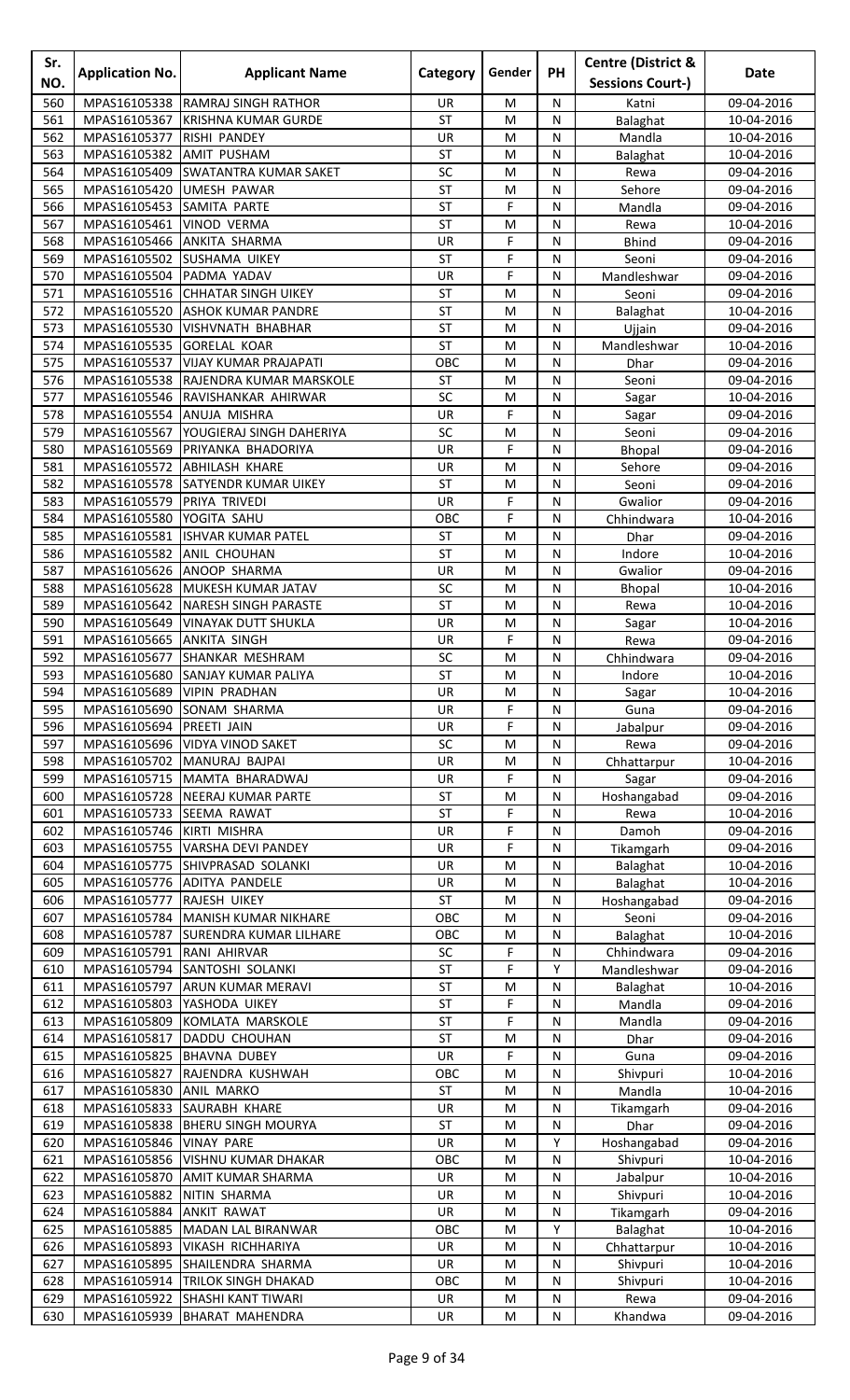| Sr.        | <b>Application No.</b>                   | <b>Applicant Name</b>                                             | Category        | Gender         | <b>PH</b>      | <b>Centre (District &amp;</b> | Date                     |
|------------|------------------------------------------|-------------------------------------------------------------------|-----------------|----------------|----------------|-------------------------------|--------------------------|
| NO.        |                                          |                                                                   |                 |                |                | <b>Sessions Court-)</b>       |                          |
| 631        | MPAS16105940                             | PRIYA PATEL                                                       | <b>ST</b>       | F              | N              | Khandwa                       | 09-04-2016               |
| 632        | MPAS16105952<br>MPAS16105956             | NEERAJ KUMAR GUPTA<br><b>TANKESHWAR PRASAD MANDE</b>              | UR<br><b>ST</b> | M              | N<br>N         | Chhattarpur                   | 09-04-2016               |
| 633<br>634 | MPAS16105968                             | RAJANI CHOUHAN                                                    | <b>ST</b>       | M<br>F         | ${\sf N}$      | Mandla<br>Khandwa             | 10-04-2016<br>09-04-2016 |
| 635        | MPAS16105985                             | MOHAN RAM AHIRWAR                                                 | SC              | M              | N              | Chhattarpur                   | 09-04-2016               |
| 636        | MPAS16105988                             | SANTOSH RAIKWAR                                                   | OBC             | M              | N              | Bhopal                        | 10-04-2016               |
| 637        | MPAS16105998                             | <b>SHRI KRISHNA KUSHWAH</b>                                       | OBC             | M              | N              | Shivpuri                      | 10-04-2016               |
| 638        | MPAS16106000                             | <b>RAHUL KUMAR GARG</b>                                           | UR              | M              | N              | Katni                         | 09-04-2016               |
| 639        | MPAS16106018 AKASH JADON                 |                                                                   | UR              | M              | N              | Morena                        | 09-04-2016               |
| 640        |                                          | MPAS16106022 MADHUSUDAN GAUR                                      | UR              | M              | N              | Shivpuri                      | 10-04-2016               |
| 641        | MPAS16106024                             | <b>PRADEEP KUMAR MISHRA</b>                                       | UR              | M              | N              | Katni                         | 10-04-2016               |
| 642        | MPAS16106026                             | <b>BHURE SINGH BADOLE</b>                                         | <b>ST</b><br>SC | M              | N              | Mandleshwar                   | 10-04-2016               |
| 643<br>644 | MPAS16106030<br>MPAS16106032             | <b>SANJAY KUMAR CHOUHAN</b><br>RAVINDRA DUDVE                     | <b>ST</b>       | M<br>M         | N<br>N         | Ujjain<br>Indore              | 09-04-2016<br>09-04-2016 |
| 645        | MPAS16106051                             | <b>ALOK NAYAK</b>                                                 | UR              | M              | N              | Sagar                         | 10-04-2016               |
| 646        | MPAS16106080                             | <b>VIKAS NIGAM</b>                                                | UR              | M              | N              | Katni                         | 10-04-2016               |
| 647        | MPAS16106102                             | <b>AVNISH SHARMA</b>                                              | UR              | M              | N              | Morena                        | 09-04-2016               |
| 648        | MPAS16106109                             | ANKITA GARG                                                       | UR              | F              | N              | Morena                        | 09-04-2016               |
| 649        | MPAS16106111                             | <b>AKASH DANDOTIYA</b>                                            | UR              | M              | N              | Morena                        | 09-04-2016               |
| 650        | MPAS16106112                             | <b>AAKANSHA GUPTA</b>                                             | UR              | F              | N              | Morena                        | 09-04-2016               |
| 651        | MPAS16106116                             | <b>BHUPENDRA BANSAL</b>                                           | UR              | M              | N              | Morena                        | 09-04-2016               |
| 652<br>653 | MPAS16106121<br>MPAS16106136             | <b>DIVYA UPADHYAY</b><br><b>KUSMA DINKAR</b>                      | UR<br>SC        | F<br>F         | N<br>${\sf N}$ | Morena<br>Morena              | 09-04-2016<br>09-04-2016 |
| 654        | MPAS16106150                             | NEHA SHARMA                                                       | UR              | F              | N              | Morena                        | 09-04-2016               |
| 655        | MPAS16106155                             | PARUL CHAUHAN                                                     | UR              | F              | N              | Morena                        | 09-04-2016               |
| 656        | MPAS16106157                             | POONAM SHARMA                                                     | <b>UR</b>       | F              | N              | Morena                        | 09-04-2016               |
| 657        | MPAS16106166                             | <b>RAHUL RAJPUT</b>                                               | OBC             | M              | N              | Morena                        | 09-04-2016               |
| 658        | MPAS16106177                             | <b>RITU NA</b>                                                    | UR              | F              | N              | Morena                        | 09-04-2016               |
| 659        | MPAS16106187                             | <b>SWATI TIWARI</b>                                               | UR              | F              | ${\sf N}$      | Morena                        | 09-04-2016               |
| 660        | MPAS16106188                             | <b>SHAILY GARG</b>                                                | UR              | F              | N              | Morena                        | 09-04-2016               |
| 661        | MPAS16106190                             | SANDHYA VYAS                                                      | UR              | F              | N              | Morena                        | 09-04-2016               |
| 662<br>663 | MPAS16106218<br>MPAS16106221 AKASH DUBEY | <b>ANKIT SINGH THAKUR</b>                                         | UR.<br>UR       | M<br>M         | N<br>N         | Seoni<br>Morena               | 09-04-2016<br>09-04-2016 |
| 664        |                                          | MPAS16106222 ANUJ SINGH THAKUR                                    | UR              | M              | ${\sf N}$      | Seoni                         | 09-04-2016               |
| 665        |                                          | MPAS16106231 SAURABH KHARE                                        | <b>UR</b>       | M              | N              | Rewa                          | 09-04-2016               |
| 666        | MPAS16106240                             | <b>INDRA WARKADE</b>                                              | ST              | F              | N              | Mandla                        | 09-04-2016               |
| 667        |                                          | MPAS16106245 PRABHAT DUBEY                                        | UR              | M              | N              | Rewa                          | 10-04-2016               |
| 668        | MPAS16106258                             | <b>AASHISH GUPTA</b>                                              | UR              | M              | N              | Mandleshwar                   | 10-04-2016               |
| 669        | MPAS16106281                             | THANSINGH RAWAT                                                   | ST              | M              | N              | Indore                        | 10-04-2016               |
| 670        | MPAS16106288 JYOTI BHARAVI               |                                                                   | ST              | F              | N              | Hoshangabad                   | 09-04-2016               |
| 671<br>672 | MPAS16106335<br>MPAS16106349             | MANOJ AWASYA<br><b>BHARTI SHARMA</b>                              | <b>ST</b><br>UR | M<br>F         | Y<br>N         | Dhar<br>Shivpuri              | 10-04-2016<br>09-04-2016 |
| 673        | MPAS16106354                             | KAMLESH KUMAR VYAS                                                | UR              | M              | N              | Indore                        | 10-04-2016               |
| 674        | MPAS16106358                             | SANDEEP YADAV                                                     | OBC             | M              | N              | Ujjain                        | 09-04-2016               |
| 675        | MPAS16106360                             | RAKESH SOLANKI                                                    | ST              | M              | N              | Dhar                          | 10-04-2016               |
| 676        |                                          | MPAS16106362   DALJEET KAUR BAGGA                                 | UR              | F              | Y              | Jabalpur                      | 09-04-2016               |
| 677        |                                          | MPAS16106364 KRISHNAKANT AGNIHOTRI                                | UR              | M              | N              | Sagar                         | 10-04-2016               |
| 678        | MPAS16106381                             | <b>SURESH BUNDEL</b>                                              | <b>ST</b>       | M              | ${\sf N}$      | Mandleshwar                   | 09-04-2016               |
| 679        | MPAS16106390                             | <b>DURGESH MEHRA</b>                                              | SC              | M              | N              | Katni                         | 10-04-2016               |
| 680<br>681 | MPAS16106392<br>MPAS16106396             | NISHA RAMTEKE<br>PRIYANKA DUBEY                                   | SC<br>UR        | F<br>F         | N<br>N         | Balaghat                      | 09-04-2016               |
| 682        | MPAS16106408                             | <b>GHANSHYAM SINGH</b>                                            | ST              | M              | N              | Sagar<br>Rewa                 | 09-04-2016<br>10-04-2016 |
| 683        | MPAS16106410                             | RASHMI TRIPATHI                                                   | UR              | F              | N              | Jabalpur                      | 09-04-2016               |
| 684        | MPAS16106422                             | POOJA PACHOURI                                                    | UR              | F              | ${\sf N}$      | Sagar                         | 09-04-2016               |
| 685        | MPAS16106437                             | <b>SUKHDEV KUMAR TIWARI</b>                                       | UR              | M              | N              | Damoh                         | 09-04-2016               |
| 686        | MPAS16106440                             | SOURABH PATEL                                                     | OBC             | M              | N              | Jabalpur                      | 10-04-2016               |
| 687        | MPAS16106443                             | POOJA SHARMA                                                      | UR              | F              | N              | Ujjain                        | 09-04-2016               |
| 688        | MPAS16106444                             | <b>MOHAMMAD SABIR ANSARI</b>                                      | OBC             | M              | N              | Chhindwara                    | 09-04-2016               |
| 689        | MPAS16106466                             | <b>UDAY VEER SUMAN</b>                                            | SC<br><b>ST</b> | M              | N              | <b>Bhind</b>                  | 09-04-2016               |
| 690<br>691 | MPAS16106491                             | MPAS16106468 SURENDRA SINGH THAKUR<br><b>BRAJESH KUMAR TIWARI</b> | UR              | M<br>M         | N<br>N         | Bhopal<br>Jabalpur            | 10-04-2016<br>10-04-2016 |
| 692        | MPAS16106497                             | <b>HEMANT KUMAR MARAVI</b>                                        | <b>ST</b>       | M              | N              | Mandla                        | 10-04-2016               |
| 693        | MPAS16106513                             | SUDEEP PATERIYA                                                   | UR              | M              | N              | Tikamgarh                     | 09-04-2016               |
| 694        | MPAS16106527                             | RUKHMANSHA SARSHAM                                                | <b>ST</b>       | M              | N              | Chhindwara                    | 09-04-2016               |
| 695        | MPAS16106535                             | BHAGESHWAR GEDAM                                                  | SC              | M              | N              | Seoni                         | 09-04-2016               |
| 696        | MPAS16106539 SAHID MOHD                  |                                                                   | UR              | M              | N              | Tikamgarh                     | 09-04-2016               |
| 697        | MPAS16106542                             | <b>NEETU CHOUHAN</b>                                              | ST              | F              | N              | Mandleshwar                   | 09-04-2016               |
| 698        | MPAS16106554                             | MANSHARAM CHOUHAN                                                 | <b>ST</b>       | M              | N              | Mandleshwar                   | 09-04-2016               |
| 699<br>700 | MPAS16106563 LEENA THAKUR                | MPAS16106567 SUNIL MANDLOI                                        | UR<br>ST        | F<br>${\sf M}$ | N<br>${\sf N}$ | Chhindwara                    | 09-04-2016<br>10-04-2016 |
| 701        | MPAS16106571 RITU BASNET                 |                                                                   | UR              | F              | N              | Mandleshwar<br>Jabalpur       | 09-04-2016               |
|            |                                          |                                                                   |                 |                |                |                               |                          |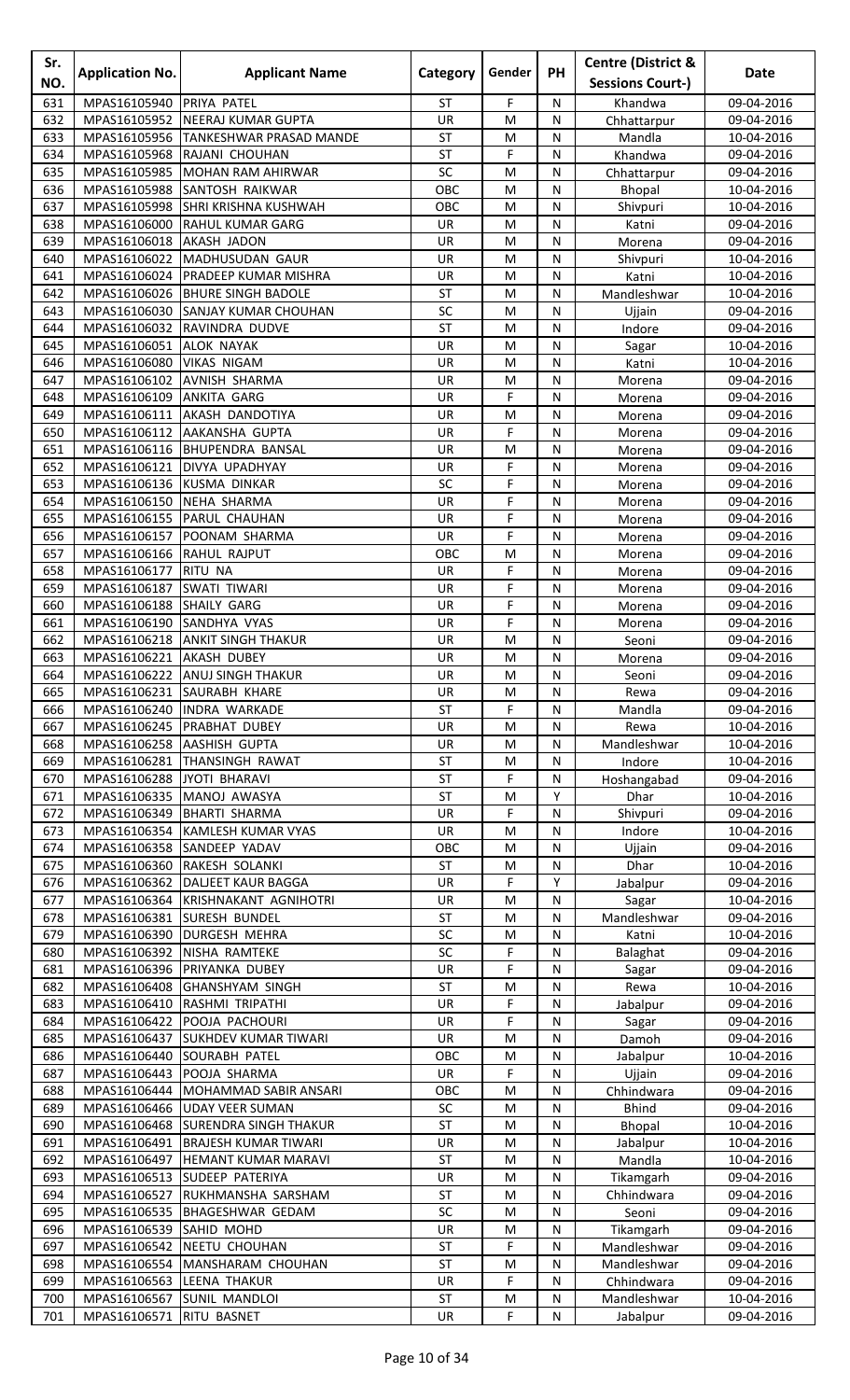| Sr.<br>NO. | <b>Application No.</b>       | <b>Applicant Name</b>                                    | Category         | Gender      | PH                           | <b>Centre (District &amp;</b><br><b>Sessions Court-)</b> | Date                     |
|------------|------------------------------|----------------------------------------------------------|------------------|-------------|------------------------------|----------------------------------------------------------|--------------------------|
| 702        | MPAS16106581                 | NITIN GOYAL                                              | UR               | М           | N                            | Guna                                                     | 09-04-2016               |
| 703        | MPAS16106601                 | <b>DEEPAK KUMAR SAXENA</b>                               | UR               | M           | Y                            | Ujjain                                                   | 09-04-2016               |
| 704        | MPAS16106621                 | <b>SAPNA NA NA</b>                                       | UR               | F           | ${\sf N}$                    | Bhopal                                                   | 09-04-2016               |
| 705        | MPAS16106623                 | <b>RAKESH KUMAR RAIKWAR</b>                              | OBC              | M           | N                            | Tikamgarh                                                | 09-04-2016               |
| 706        | MPAS16106643                 | <b>RITU PANDEY</b>                                       | UR               | F           | N                            | Tikamgarh                                                | 09-04-2016               |
| 707        | MPAS16106648                 | MANOJ KUMAR MEHAR                                        | SC               | M           | N                            | Guna<br>Sehore                                           | 09-04-2016<br>09-04-2016 |
| 708<br>709 | MPAS16106649                 | JITENDRA GIR<br>MPAS16106652 SUNIL KUMAR DHURVE          | OBC<br><b>ST</b> | M<br>M      | N<br>N                       | Hoshangabad                                              | 09-04-2016               |
| 710        | MPAS16106661                 | <b>DEEPAK KUMAR GUPTA</b>                                | UR               | M           | N                            | <b>Bhind</b>                                             | 09-04-2016               |
| 711        | MPAS16106663                 | VIKASH SHRIVASTAVA                                       | UR               | M           | N                            | Gwalior                                                  | 09-04-2016               |
| 712        | MPAS16106670                 | <b>AMIT KUMAR VERMA</b>                                  | UR               | M           | N                            | Jabalpur                                                 | 10-04-2016               |
| 713        | MPAS16106674                 | MANISH KUMAR RAIKWAR                                     | UR               | M           | N                            | Sagar                                                    | 10-04-2016               |
| 714        | MPAS16106689                 | RAJESH VERMA                                             | SC               | M           | N                            | Dhar                                                     | 09-04-2016               |
| 715        | MPAS16106696                 | <b>BRAJESH MISHRA</b>                                    | UR               | M           | N                            | Tikamgarh                                                | 09-04-2016               |
| 716<br>717 | MPAS16106703<br>MPAS16106706 | <b>SURENDRA MORE</b><br>NAGENDRA BHARGAVA                | OBC<br>UR        | M<br>M      | N<br>${\sf N}$               | Bhopal<br>Gwalior                                        | 10-04-2016<br>09-04-2016 |
| 718        | MPAS16106708                 | <b>CHARAN SINGH DANGI</b>                                | OBC              | M           | N                            | Sehore                                                   | 09-04-2016               |
| 719        | MPAS16106720                 | PRADEEP KUMAR KARYAM                                     | ST               | M           | N                            | Seoni                                                    | 09-04-2016               |
| 720        | MPAS16106723                 | <b>SARVESH PACHOURI</b>                                  | UR               | M           | N                            | Gwalior                                                  | 09-04-2016               |
| 721        | MPAS16106728                 | LOKESH KUMAR SHARMA                                      | UR               | M           | N                            | Chhindwara                                               | 09-04-2016               |
| 722        | MPAS16106731                 | UMER MOHAMMAD                                            | UR               | M           | N                            | Tikamgarh                                                | 09-04-2016               |
| 723        | MPAS16106747                 | VISHVESHWAR DAYAL CHOUBEY                                | UR               | M           | N                            | Sagar                                                    | 10-04-2016               |
| 724        | MPAS16106748                 | <b>BARKHA GUPTA</b>                                      | UR               | F           | N                            | Jabalpur                                                 | 09-04-2016               |
| 725<br>726 | MPAS16106789<br>MPAS16106799 | KULDEEP SINGH VERMA<br>NARENDRA SINGH LODHI              | OBC<br>OBC       | M<br>M      | N<br>N                       | <b>Bhopal</b><br>Gwalior                                 | 10-04-2016               |
| 727        | MPAS16106809                 | VINOD KUMAR BADERIYA                                     | SC               | M           | N                            | Morena                                                   | 09-04-2016<br>09-04-2016 |
| 728        | MPAS16106812                 | <b>ARUN KUMAR SHARMA</b>                                 | UR               | M           | N                            | Damoh                                                    | 09-04-2016               |
| 729        | MPAS16106829                 | <b>SWATANTRA KUMAR DIXIT</b>                             | UR               | M           | ${\sf N}$                    | Tikamgarh                                                | 09-04-2016               |
| 730        | MPAS16106833                 | PRAVEEN MISHRA                                           | UR               | M           | N                            | Bhopal                                                   | 10-04-2016               |
| 731        | MPAS16106835                 | <b>RUCHI MISHRA</b>                                      | UR               | F           | N                            | <b>Bhopal</b>                                            | 09-04-2016               |
| 732        | MPAS16106864                 | AKANKSHA BHADOURIYA                                      | <b>UR</b>        | F           | N                            | <b>Bhind</b>                                             | 09-04-2016               |
| 733        | MPAS16106867                 | RADHA GUPTA                                              | UR               | F           | N                            | <b>Bhind</b>                                             | 09-04-2016               |
| 734<br>735 | MPAS16106869                 | <b>SHIVANI SINGH</b><br>MPAS16106870 DILIP SINGH PANWAR  | UR<br>ST         | F<br>M      | N<br>$\overline{\mathsf{N}}$ | <b>Bhind</b>                                             | 09-04-2016<br>10-04-2016 |
| 736        | MPAS16106881                 | <b>PAVAN KUMAR MOREE</b>                                 | ST               | M           | N                            | Mandleshwar<br>Indore                                    | 10-04-2016               |
| 737        | MPAS16106894                 | <b>SALIM KHAN</b>                                        | OBC              | M           | N                            | Chhattarpur                                              | 09-04-2016               |
| 738        | MPAS16106901                 | DIVYA VERMA                                              | ST               | F           | N                            | Rewa                                                     | 09-04-2016               |
| 739        | MPAS16106911                 | PRATIMA GUPTA                                            | UR               | F           | N                            | Rewa                                                     | 09-04-2016               |
| 740        | MPAS16106917                 | KULDEEP TIWARI                                           | UR               | M           | Υ                            | Chhattarpur                                              | 09-04-2016               |
| 741        | MPAS16106940                 | NEETESH SHARMA                                           | <b>UR</b>        | M           | N                            | Guna                                                     | 09-04-2016               |
| 742        | MPAS16106942                 | JITENDRA KULHARA                                         | SC               | M           | ${\sf N}$                    | Sagar                                                    | 10-04-2016               |
| 743<br>744 | MPAS16106954<br>MPAS16106968 | <b>SACHIN PRAJAPATI</b><br>SALMA BANO                    | OBC<br><b>UR</b> | M<br>F      | N<br>N                       | Shivpuri<br>Chhattarpur                                  | 10-04-2016<br>10-04-2016 |
| 745        |                              | MPAS16106972 JITENDRA SINGH THAKUR                       | UR               | M           | N                            | Ujjain                                                   | 09-04-2016               |
| 746        |                              | MPAS16106974 SANDEEP RAWAT                               | UR               | M           | N                            | Sehore                                                   | 09-04-2016               |
| 747        | MPAS16106990                 | <b>BHAVESH JOSHI</b>                                     | <b>UR</b>        | M           | N                            | Indore                                                   | 09-04-2016               |
| 748        |                              | MPAS16107013 SAUMYA TIWARI                               | UR               | F           | N                            | Seoni                                                    | 09-04-2016               |
| 749        | MPAS16107018                 | <b>DILIP AHIRWAR</b>                                     | SC               | M           | N                            | Sagar                                                    | 10-04-2016               |
| 750        | MPAS16107021                 | <b>ANTIM BALA BHINDE</b>                                 | <b>ST</b>        | F           | N                            | Indore                                                   | 09-04-2016               |
| 751<br>752 | MPAS16107024                 | <b>JAMIT KUMAR KOCHLE</b><br>MPAS16107036 RUPENDRA SINGH | SC<br>UR         | M<br>М      | N<br>N                       | Khandwa<br>Seoni                                         | 09-04-2016<br>09-04-2016 |
| 753        |                              | MPAS16107037 PANKAJ KUMAR GARG                           | <b>UR</b>        | M           | N                            | Morena                                                   | 09-04-2016               |
| 754        |                              | MPAS16107044 DWARKA PRASAD KORI                          | SC               | ${\sf M}$   | Υ                            | Sagar                                                    | 10-04-2016               |
| 755        | MPAS16107053                 | YADESH PATLE                                             | SC               | M           | N                            | Balaghat                                                 | 10-04-2016               |
| 756        | MPAS16107063                 | SHIVCHARAN VISHWAKARMA                                   | OBC              | M           | N                            | Sagar                                                    | 10-04-2016               |
| 757        | MPAS16107074                 | <b>PRAVEEN KUMAR GORE</b>                                | ST               | M           | N                            | Dhar                                                     | 10-04-2016               |
| 758        | MPAS16107117                 | RAJENDRA KUMAR MANDLOI                                   | ST               | M           | N                            | Mandleshwar                                              | 10-04-2016               |
| 759<br>760 | MPAS16107119                 | <b>IMRAN KHAN</b><br>MPAS16107132 DEEPIKA MARKO          | UR<br><b>ST</b>  | M<br>F      | N<br>N                       | Guna<br>Mandla                                           | 09-04-2016<br>09-04-2016 |
| 761        | MPAS16107137                 | <b>SHRIRAM SOLANKI</b>                                   | <b>ST</b>        | M           | N                            | Mandleshwar                                              | 10-04-2016               |
| 762        | MPAS16107164                 | ARCHANA BAGHEL                                           | <b>ST</b>        | F           | N                            | Mandleshwar                                              | 09-04-2016               |
| 763        | MPAS16107170                 | MOHINI GUPTA                                             | UR               | F           | N                            | <b>Bhind</b>                                             | 09-04-2016               |
| 764        | MPAS16107173                 | <b>POONAM ROHIT</b>                                      | SC               | F           | N                            | Sagar                                                    | 09-04-2016               |
| 765        | MPAS16107183                 | <b>DEEPENDRA SINGH RAJAWAT</b>                           | UR               | M           | N                            | Gwalior                                                  | 09-04-2016               |
| 766        | MPAS16107197                 | RAJU SHAKYA                                              | SC               | M           | N                            | Morena                                                   | 09-04-2016               |
| 767        | MPAS16107205                 | <b>PARAS JAIN</b>                                        | UR               | ${\sf M}$   | ${\sf N}$                    | <b>Bhind</b>                                             | 09-04-2016               |
| 768<br>769 | MPAS16107212<br>MPAS16107218 | <b>ARVIND KUMAR MISHRA</b><br><b>ANKIT GOUTAM</b>        | UR<br>UR.        | M<br>M      | N<br>N                       | Sagar                                                    | 10-04-2016<br>10-04-2016 |
| 770        |                              | MPAS16107222 CHANDRASHEKHAR PARATE                       | <b>ST</b>        | M           | N                            | Sagar<br><b>Bhopal</b>                                   | 10-04-2016               |
| 771        |                              | MPAS16107225 MEENAKSHEE UIKEY                            | ST               | $\mathsf F$ | ${\sf N}$                    | Seoni                                                    | 09-04-2016               |
| 772        | MPAS16107259 SONAL MISHRA    |                                                          | UR               | M           | ${\sf N}$                    | Damoh                                                    | 09-04-2016               |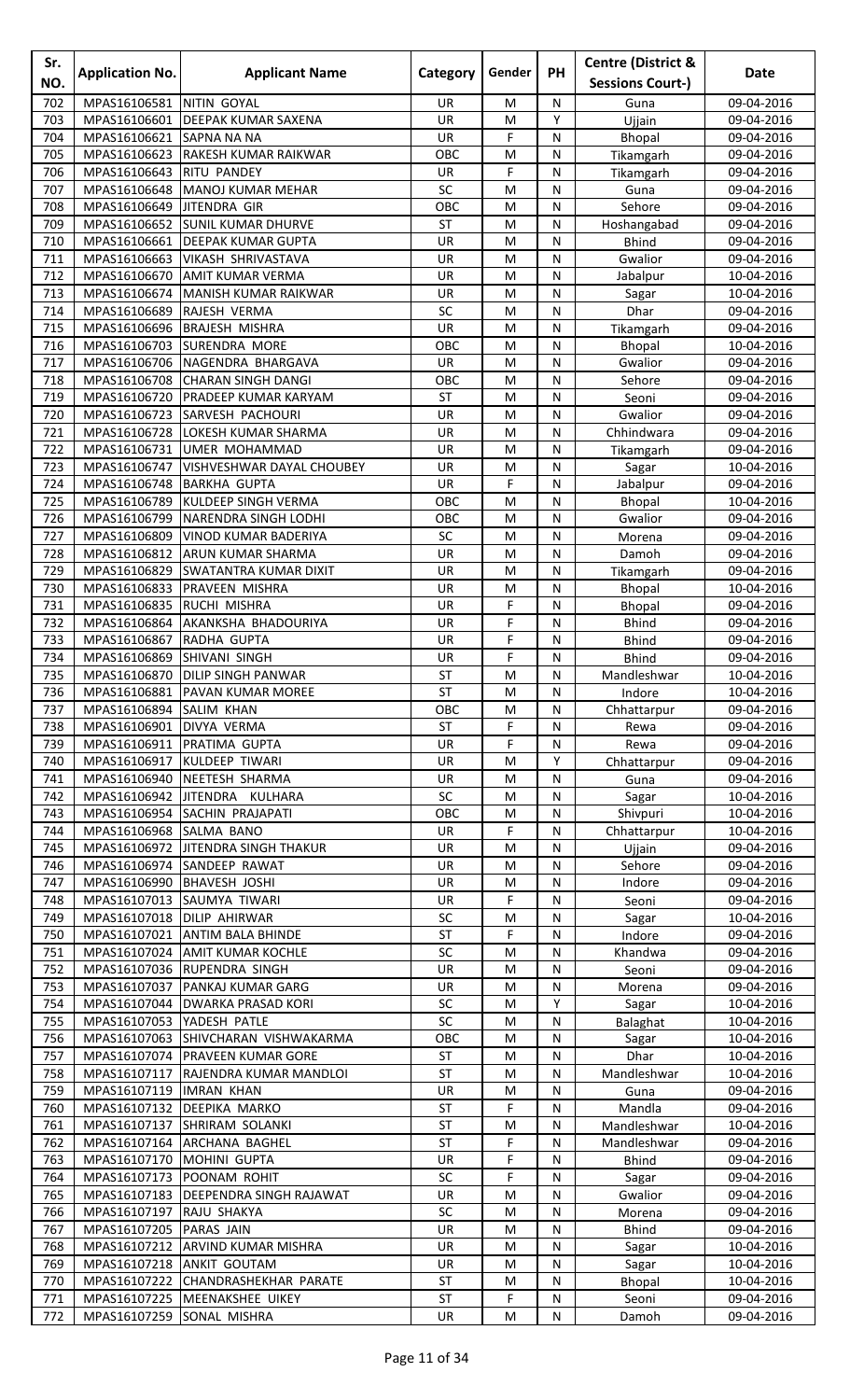| Sr.<br>NO. | <b>Application No.</b>       | <b>Applicant Name</b>                                             | Category        | Gender         | <b>PH</b>      | <b>Centre (District &amp;</b><br><b>Sessions Court-)</b> | Date                     |
|------------|------------------------------|-------------------------------------------------------------------|-----------------|----------------|----------------|----------------------------------------------------------|--------------------------|
| 773        | MPAS16107265                 | <b>ROHIT BHARGAVA</b>                                             | UR.             | M              | N              | Bhopal                                                   | 10-04-2016               |
| 774        | MPAS16107274                 | <b>ARTI SHARMA</b>                                                | UR              | F              | N              | <b>Bhind</b>                                             | 09-04-2016               |
| 775        | MPAS16107278                 | MANISHA PANWAR                                                    | <b>ST</b>       | F              | N              | Khandwa                                                  | 09-04-2016               |
| 776        | MPAS16107284                 | <b>PRAVEEN JYOTISHI</b>                                           | UR              | M              | N              | Mandla                                                   | 10-04-2016               |
| 777<br>778 | MPAS16107308<br>MPAS16107311 | DHARMENDRA PAGARE<br><b>KAMAL SENANI</b>                          | SC<br><b>ST</b> | M<br>M         | ${\sf N}$<br>N | Mandleshwar<br>Indore                                    | 10-04-2016<br>09-04-2016 |
| 779        | MPAS16107321                 | NISHA SENGAR                                                      | UR              | F              | N              | Gwalior                                                  | 10-04-2016               |
| 780        | MPAS16107369                 | NEERAJ DWIVEDI                                                    | <b>UR</b>       | M              | N              | Chhattarpur                                              | 09-04-2016               |
| 781        | MPAS16107370                 | NITIN RAGHUVANSHI                                                 | UR              | M              | N              | Indore                                                   | 09-04-2016               |
| 782        | MPAS16107380                 | <b>NEERAJ KUMAR KORI</b>                                          | SC              | M              | N              | Damoh                                                    | 09-04-2016               |
| 783        | MPAS16107381                 | <b>AMIT SHRIVASTAVA</b>                                           | UR              | M              | ${\sf N}$      | Chhattarpur                                              | 09-04-2016               |
| 784<br>785 | MPAS16107384<br>MPAS16107388 | <b>BHOOPENDRA KUMAR SHILPI</b><br>PRANAY SHULKA                   | SC<br>UR        | M<br>M         | N<br>N         | Sehore<br>Bhopal                                         | 09-04-2016<br>10-04-2016 |
| 786        | MPAS16107392                 | KALPANA PARIHAR                                                   | <b>ST</b>       | F              | N              | Mandleshwar                                              | 09-04-2016               |
| 787        | MPAS16107398                 | <b>MANISH KUMAR ATHIYA</b>                                        | SC              | M              | N              | Sagar                                                    | 10-04-2016               |
| 788        | MPAS16107403 SUNIL DOHRE     |                                                                   | SC              | M              | N              | Indore                                                   | 09-04-2016               |
| 789        |                              | MPAS16107405 LOKESH MANDLOI                                       | <b>ST</b>       | M              | N              | Mandleshwar                                              | 10-04-2016               |
| 790        | MPAS16107418                 | <b>SHASHIKANT DIXIT</b>                                           | UR              | M              | N              | Chhindwara                                               | 10-04-2016               |
| 791<br>792 | MPAS16107448<br>MPAS16107454 | MAHENDRA KUMAR AHIRWAR<br><b>RAVI SHANKAR VYAS</b>                | SC<br><b>UR</b> | M<br>M         | N<br>N         | Tikamgarh<br>Shivpuri                                    | 09-04-2016<br>10-04-2016 |
| 793        | MPAS16107455                 | DHARMENDRA LOVEVANSHI                                             | OBC             | M              | N              | Shivpuri                                                 | 10-04-2016               |
| 794        | MPAS16107470                 | <b>VARUN SHARMA</b>                                               | UR              | M              | N              | Gwalior                                                  | 09-04-2016               |
| 795        | MPAS16107478                 | <b>RAM MOHITE</b>                                                 | UR              | M              | N              | Morena                                                   | 09-04-2016               |
| 796        | MPAS16107481                 | <b>UMAKANT DUBEY</b>                                              | UR              | M              | N              | Gwalior                                                  | 09-04-2016               |
| 797        | MPAS16107494                 | <b>AABID KHAN</b>                                                 | UR              | M              | N              | Gwalior                                                  | 09-04-2016               |
| 798        | MPAS16107506                 | NARENDRA MUKATI                                                   | <b>ST</b>       | M              | N              | Mandleshwar                                              | 09-04-2016               |
| 799<br>800 | MPAS16107521<br>MPAS16107522 | DIWAKAR PARASHAR<br><b>NEERAJ KUMAR SHUKLA</b>                    | UR<br>UR        | M<br>M         | N<br>N         | Morena<br>Rewa                                           | 09-04-2016<br>10-04-2016 |
| 801        | MPAS16107524                 | <b>NEERAJ KUMAR SAHU</b>                                          | OBC             | M              | N              | Chhattarpur                                              | 10-04-2016               |
| 802        | MPAS16107528                 | MANOJ BHANDARI                                                    | <b>ST</b>       | M              | ${\sf N}$      | <b>Balaghat</b>                                          | 10-04-2016               |
| 803        | MPAS16107540                 | MANISH KUMAR MISHRA                                               | UR              | M              | N              | Jabalpur                                                 | 10-04-2016               |
| 804        | MPAS16107551                 | <b>RASHMI GUPTA</b>                                               | UR              | F              | N              | Katni                                                    | 10-04-2016               |
| 805        |                              | MPAS16107556 KALPANA VAMORIYA                                     | SC              | F              | N              | Indore                                                   | 09-04-2016               |
| 806<br>807 |                              | MPAS16107573 PANKAJ BILTHARE<br>MPAS16107574 ASHWANI KUMAR PANDEY | UR<br><b>UR</b> | M<br>M         | N<br>N         | Chhattarpur<br>Sagar                                     | 09-04-2016<br>10-04-2016 |
| 808        | MPAS16107575 SANYOG KHARE    |                                                                   | <b>UR</b>       | M              | N              | Sagar                                                    | 10-04-2016               |
| 809        |                              | MPAS16107587 ATUL PRATAP SINGH TOMAR                              | UR              | M              | N              | Shivpuri                                                 | 10-04-2016               |
| 810        | MPAS16107588                 | <b>JAISINGH DHURVEY</b>                                           | ST              | M              | N              | Gwalior                                                  | 09-04-2016               |
| 811        | MPAS16107593                 | <b>PRIYANKA RATHOR</b>                                            | OBC             | F              | N              | Shivpuri                                                 | 09-04-2016               |
| 812        | MPAS16107598                 | ANIL DANDOTIYA                                                    | UR              | M              | N              | Morena                                                   | 09-04-2016               |
| 813<br>814 | MPAS16107610 DINESH GUPTA    | MPAS16107606 MANOJ SHARMA                                         | UR<br>UR        | M<br>${\sf M}$ | N<br>${\sf N}$ | Morena<br>Morena                                         | 10-04-2016<br>10-04-2016 |
| 815        |                              | MPAS16107625 SHYAM MOHAN SONI                                     | OBC             | M              | N              | <b>Bhind</b>                                             | 09-04-2016               |
| 816        | MPAS16107627                 | KAILASH BAGHEL                                                    | ST              | M              | N              | Dhar                                                     | 10-04-2016               |
| 817        | MPAS16107639                 | <b>ANKIT BHATNAGAR</b>                                            | <b>UR</b>       | M              | N              | Gwalior                                                  | 09-04-2016               |
| 818        | MPAS16107652                 | KALPANA TIWARI                                                    | UR              | F              | N              | Sehore                                                   | 10-04-2016               |
| 819        |                              | MPAS16107656 KHILENDRA MADAVI                                     | <b>ST</b>       | M              | N              | Balaghat                                                 | 10-04-2016               |
| 820        |                              | MPAS16107657 RAKESH KUMAR BAGHEL                                  | UR<br>UR        | M<br>F         | Υ<br>${\sf N}$ | Seoni                                                    | 09-04-2016               |
| 821<br>822 | MPAS16107700                 | MPAS16107699 APARNA SHARMA<br>CHANDA MARAVI                       | ST              | F              | N              | Jabalpur<br>Sehore                                       | 09-04-2016<br>10-04-2016 |
| 823        | MPAS16107707                 | <b>RAKESH KUMAR LODHI</b>                                         | OBC             | M              | N              | Tikamgarh                                                | 09-04-2016               |
| 824        | MPAS16107756                 | RAJENDRA SHAKYA                                                   | SC              | M              | N              | <b>Bhind</b>                                             | 09-04-2016               |
| 825        |                              | MPAS16107758 SANJAY THAKUR                                        | UR              | M              | N              | Seoni                                                    | 09-04-2016               |
| 826        |                              | MPAS16107759 RAJKISHOR THAKUR                                     | UR              | M              | N              | Seoni                                                    | 10-04-2016               |
| 827        | MPAS16107760                 | <b>PRADEEP KUMAR NAMDEV</b>                                       | OBC             | ${\sf M}$      | ${\sf N}$      | Seoni                                                    | 10-04-2016               |
| 828<br>829 | MPAS16107784                 | <b>DILEEP DANDOTIYA</b><br>MPAS16107795 AMIT KUMAR MISHRA         | UR<br>UR        | M<br>M         | N<br>N         | Morena<br>Sagar                                          | 10-04-2016<br>10-04-2016 |
| 830        | MPAS16107798                 | <b>ABHISHEK KUMAR SHRIVASTAVA</b>                                 | UR              | M              | N              | Mandla                                                   | 10-04-2016               |
| 831        |                              | MPAS16107806 RAM KUMAR GOYAL                                      | UR              | M              | Y              | Morena                                                   | 10-04-2016               |
| 832        |                              | MPAS16107825   VISHNU KUMAR TRIPATHI                              | <b>UR</b>       | M              | N              | Katni                                                    | 10-04-2016               |
| 833        | MPAS16107831                 | <b>BRAJESH ARYA</b>                                               | SC              | M              | N              | Gwalior                                                  | 09-04-2016               |
| 834        | MPAS16107845                 | NIDHI SHUKLA                                                      | UR              | F              | N              | Seoni                                                    | 09-04-2016               |
| 835        | MPAS16107865                 | <b>GARIMA SHUKLA</b>                                              | UR              | F              | N              | Seoni                                                    | 09-04-2016               |
| 836<br>837 | MPAS16107878<br>MPAS16107909 | <b>ASHISH KUMAR MESHRAM</b><br><b>HARI KUMAR JHARIYA</b>          | SC<br>SC        | M<br>M         | N<br>N         | Balaghat<br>Mandla                                       | 10-04-2016<br>10-04-2016 |
| 838        | MPAS16107910                 | <b>PRAKASH KANNOJE</b>                                            | ST              | M              | N              | Sehore                                                   | 09-04-2016               |
| 839        |                              | MPAS16107912   DHARMENDRA KUMAR MAHEDIA                           | SC              | ${\sf M}$      | N              | Bhopal                                                   | 10-04-2016               |
| 840        | MPAS16107918                 | MADHAV PRASAD JHARIYA                                             | SC              | M              | N              | Mandla                                                   | 10-04-2016               |
| 841        |                              | MPAS16107939 SHIVOM SHRIVASTAVA                                   | UR              | M              | N              | Chhattarpur                                              | 09-04-2016               |
| 842        |                              | MPAS16107944 SANTOSHI NARGAWE                                     | ST              | F              | ${\sf N}$      | Dhar                                                     | 09-04-2016               |
| 843        |                              | MPAS16107954 VINEETA AHIRWAR                                      | SC              | F              | N              | Mandla                                                   | 09-04-2016               |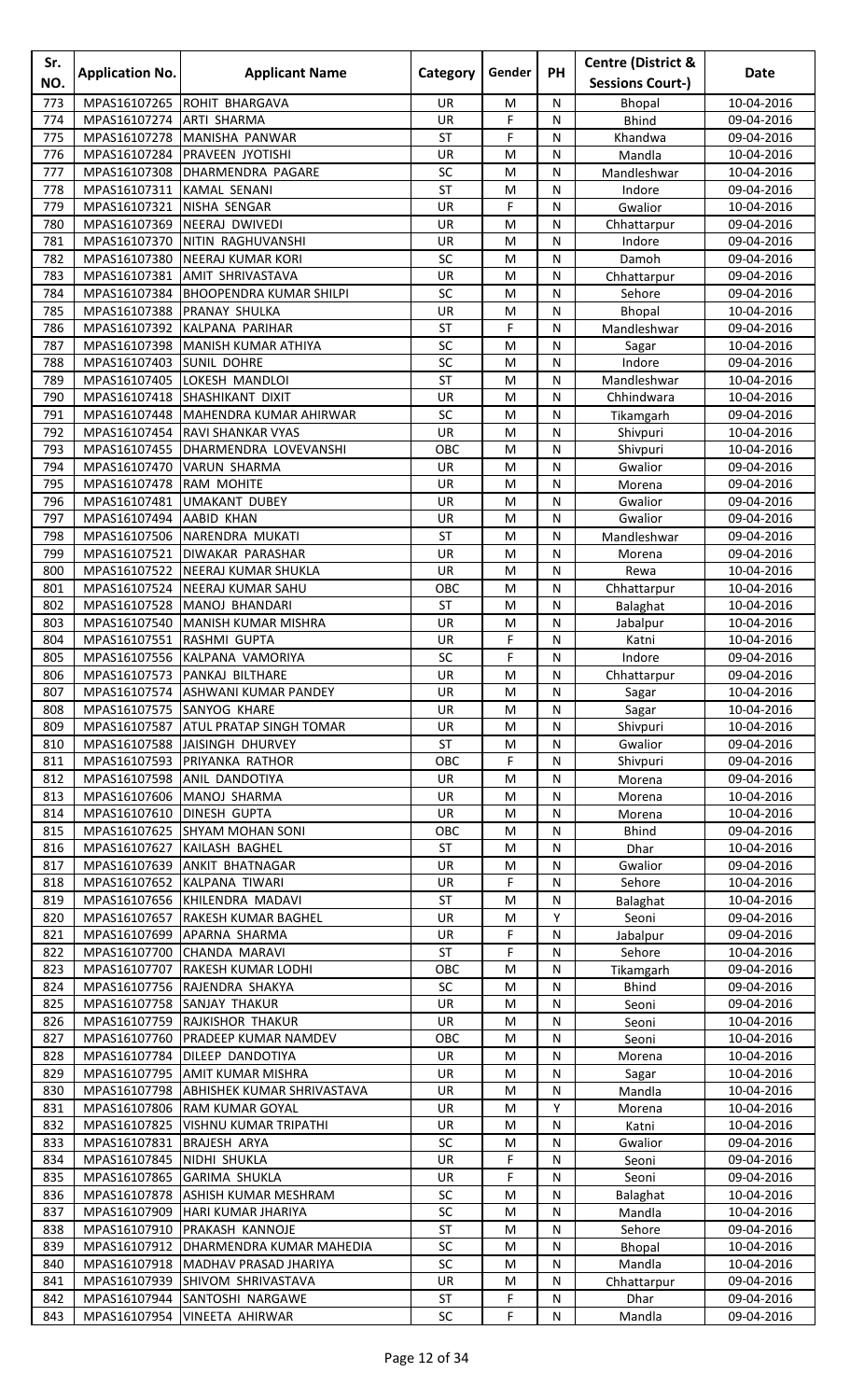| Sr.<br>NO. | <b>Application No.</b>                  | <b>Applicant Name</b>                                  | Category        | Gender | <b>PH</b>         | <b>Centre (District &amp;</b><br><b>Sessions Court-)</b> | Date                     |
|------------|-----------------------------------------|--------------------------------------------------------|-----------------|--------|-------------------|----------------------------------------------------------|--------------------------|
| 844        | MPAS16107967                            | <b>SHANI KOUSHAL</b>                                   | SC              | M      | N                 | Gwalior                                                  | 09-04-2016               |
| 845        | MPAS16107970                            | <b>NARENDRA SINGH GUSAI</b>                            | UR              | M      | N                 | Bhopal                                                   | 10-04-2016               |
| 846        | MPAS16107985                            | <b>LALIT KALYANE</b>                                   | SC              | M      | N                 | Hoshangabad                                              | 09-04-2016               |
| 847        |                                         | MPAS16107997 SHALINI AGRAWAL                           | UR              | F      | N                 | Sagar                                                    | 09-04-2016               |
| 848        | MPAS16108001                            | RASHI KHARE                                            | UR              | F      | ${\sf N}$         | Tikamgarh                                                | 09-04-2016               |
| 849        | MPAS16108016                            | YOGESH MISHRA                                          | UR              | M      | N<br>N            | Seoni                                                    | 10-04-2016               |
| 850<br>851 | MPAS16108044                            | NISHANT SHUKLA<br>MPAS16108055 DEEPIKA SOMKUNWAR       | UR<br>SC        | M<br>F | N                 | Balaghat<br>Bhopal                                       | 10-04-2016<br>09-04-2016 |
| 852        |                                         | MPAS16108062 RAJENDRA KANNOJ                           | <b>ST</b>       | M      | N                 | Dhar                                                     | 09-04-2016               |
| 853        |                                         | MPAS16108064 RAVINDRA CHATURVEDI                       | UR              | M      | N                 | Shivpuri                                                 | 10-04-2016               |
| 854        |                                         | MPAS16108067 SHOBHARAM DODWE                           | <b>ST</b>       | M      | $\mathsf{N}$      | Dhar                                                     | 09-04-2016               |
| 855        | MPAS16108077                            | <b>DEEPAK SINGH GADWALI</b>                            | UR              | M      | N                 | Jabalpur                                                 | 10-04-2016               |
| 856        | MPAS16108080                            | JAYA MISHRA                                            | <b>UR</b>       | F      | N                 | Chhindwara                                               | 09-04-2016               |
| 857<br>858 | MPAS16108082<br>MPAS16108105            | <b>NEETA HALBI</b><br>MAHESH KUMAR MANJHI              | OBC<br>ST       | F<br>M | N<br>N            | Bhopal<br>Gwalior                                        | 09-04-2016<br>10-04-2016 |
| 859        |                                         | MPAS16108107 SURESH KUMAR DODVE                        | <b>ST</b>       | M      | N                 | Dhar                                                     | 09-04-2016               |
| 860        |                                         | MPAS16108109 JAMSINGH MORE                             | <b>ST</b>       | M      | $\mathsf{N}$      | Mandleshwar                                              | 10-04-2016               |
| 861        | MPAS16108128                            | <b>DEEPA YADAV</b>                                     | OBC             | F      | N                 | Sagar                                                    | 09-04-2016               |
| 862        | MPAS16108139                            | <b>HOP SINGH</b>                                       | ST              | M      | N                 | Rewa                                                     | 10-04-2016               |
| 863        | MPAS16108154                            | <b>AKHAND PRATAP SINGH</b>                             | OBC             | M      | N                 | <b>Bhind</b>                                             | 09-04-2016               |
| 864        | MPAS16108156                            | <b>SAURAV PARASHAR</b>                                 | UR              | M      | N                 | <b>Bhind</b>                                             | 09-04-2016               |
| 865<br>866 | MPAS16108169 JAYA PATERIYA              | MPAS16108215 AZAHAR UDDIN QUAZI                        | UR<br>UR        | F<br>M | N<br>$\mathsf{N}$ | Sagar<br>Shivpuri                                        | 09-04-2016<br>10-04-2016 |
| 867        |                                         | MPAS16108218 SANGEETA PATEL                            | OBC             | F      | N                 | Mandla                                                   | 09-04-2016               |
| 868        | MPAS16108229                            | MAHENDRA BHALERAO                                      | SC              | M      | N                 | Indore                                                   | 09-04-2016               |
| 869        | MPAS16108234                            | <b>PRATIBHA AGRAWAL</b>                                | UR              | F      | N                 | Mandla                                                   | 09-04-2016               |
| 870        | MPAS16108240                            | PURUSHOTTAM MARSKOLE                                   | ST              | M      | N                 | Balaghat                                                 | 10-04-2016               |
| 871        | MPAS16108246                            | <b>DEEPIKA BACHAK</b>                                  | SC              | F      | N                 | Seoni                                                    | 09-04-2016               |
| 872        |                                         | MPAS16108274   LAKHAN SINGH BAGHEL                     | UR              | M      | N                 | Bhopal                                                   | 10-04-2016               |
| 873<br>874 | MPAS16108280<br>MPAS16108281            | KALEEM KHAN<br><b>MUBEEN KHAN</b>                      | UR<br>UR        | M<br>M | ${\sf N}$<br>N    | Tikamgarh<br>Tikamgarh                                   | 09-04-2016<br>09-04-2016 |
| 875        | MPAS16108282                            | MUKESH SHARMA                                          | UR              | M      | N                 | Tikamgarh                                                | 09-04-2016               |
| 876        | MPAS16108283 UMAR KHAN                  |                                                        | UR              | M      | N                 | Tikamgarh                                                | 09-04-2016               |
| 877        | MPAS16108295 SAVITA TIWARI              |                                                        | UR              | F      | N                 | Balaghat                                                 | 09-04-2016               |
| 878        | MPAS16108323 PRIYANKA JAIN              |                                                        | <b>UR</b>       | F      | N                 | Shivpuri                                                 | 09-04-2016               |
| 879        | MPAS16108326 REKHA HARNE                |                                                        | OBC             | F      | N                 | Khandwa                                                  | 09-04-2016               |
| 880<br>881 | MPAS16108342                            | MPAS16108336   PANKAJ KUMAR MISHRA<br>MANOJ CHANCHLANI | UR<br><b>UR</b> | M<br>M | N<br>N            | Rewa<br>Sehore                                           | 09-04-2016<br>09-04-2016 |
| 882        | MPAS16108346                            | MAHAVEER PRASAD SHUKLA                                 | UR              | M      | N                 | Jabalpur                                                 | 10-04-2016               |
| 883        |                                         | MPAS16108348 MANISH KUMAR AGRAWAL                      | UR              | M      | N                 | Katni                                                    | 09-04-2016               |
| 884        | MPAS16108352 RAKESH JATAV               |                                                        | SC              | M      | N                 | Shivpuri                                                 | 10-04-2016               |
| 885        |                                         | MPAS16108355 RAKESH MANDLOI                            | <b>ST</b>       | M      | ${\sf N}$         | Dhar                                                     | 10-04-2016               |
| 886        |                                         | MPAS16108357 MAHENDRA SINGH KANNOJE                    | ST              | M      | N                 | Dhar                                                     | 10-04-2016               |
| 887        | MPAS16108363 MANOJ KHARE                |                                                        | UR<br><b>ST</b> | M<br>F | N<br>N            | Tikamgarh                                                | 09-04-2016               |
| 888<br>889 | MPAS16108372 RITU KUJUR<br>MPAS16108380 | MITHUN KUMAR RATHOR                                    | OBC             | M      | N                 | Gwalior<br>Shivpuri                                      | 09-04-2016<br>10-04-2016 |
| 890        | MPAS16108381                            | <b>PRACHI SINGH</b>                                    | UR              | F      | N                 | Bhopal                                                   | 09-04-2016               |
| 891        | MPAS16108411 JUBER KHAN                 |                                                        | UR              | M      | $\mathsf{N}$      | Sagar                                                    | 10-04-2016               |
| 892        | MPAS16108424 NISHA BILLORE              |                                                        | <b>ST</b>       | F      | N                 | Dhar                                                     | 09-04-2016               |
| 893        | MPAS16108429 SUHAIL KHILJI              |                                                        | OBC             | M      | N                 | Sehore                                                   | 09-04-2016               |
| 894        |                                         | MPAS16108439 SUMIT KUMAR SHARMA                        | UR              | M      | N                 | Gwalior                                                  | 09-04-2016               |
| 895<br>896 | MPAS16108445 AJAY JOSHI                 | MPAS16108441   VEER SINGH BALODIYA                     | SC<br>UR        | M<br>M | N<br>Y            | Morena<br>Indore                                         | 10-04-2016<br>09-04-2016 |
| 897        |                                         | MPAS16108448 MENKA MISHRA                              | UR              | F      | N                 | Sagar                                                    | 09-04-2016               |
| 898        |                                         | MPAS16108449   VINOD CHOUHAN                           | <b>ST</b>       | M      | $\mathsf{N}$      | Mandleshwar                                              | 10-04-2016               |
| 899        | MPAS16108468                            | LALITA RATHORE                                         | OBC             | F      | N                 | Shivpuri                                                 | 09-04-2016               |
| 900        |                                         | MPAS16108475 ANKESH TIWARI                             | <b>UR</b>       | M      | N                 | Jabalpur                                                 | 10-04-2016               |
| 901        |                                         | MPAS16108476   BHAGVAT SINGH PARMAR                    | UR              | M      | N                 | Shivpuri                                                 | 10-04-2016               |
| 902        | MPAS16108483                            | <b>AKESH KUMAR DHARNE</b>                              | ST              | M      | N                 | Balaghat                                                 | 10-04-2016               |
| 903<br>904 | MPAS16108487<br>MPAS16108488            | <b>SMOLI ADME</b><br><b>PRAKASH BAIN</b>               | <b>ST</b><br>SC | F<br>M | N<br>$\mathsf{N}$ | Balaghat<br>Sagar                                        | 09-04-2016<br>10-04-2016 |
| 905        |                                         | MPAS16108495 ANIL KUMAR LODHI                          | OBC             | M      | N                 | Shivpuri                                                 | 10-04-2016               |
| 906        |                                         | MPAS16108497   DHANESH KUMAR SAKET                     | SC              | M      | N                 | Rewa                                                     | 09-04-2016               |
| 907        | MPAS16108500                            | AADITYA VIJAY UPADHYAY                                 | <b>UR</b>       | М      | N                 | Sagar                                                    | 10-04-2016               |
| 908        | MPAS16108501                            | AJAY UPADHYAY                                          | UR              | M      | N                 | Sagar                                                    | 10-04-2016               |
| 909        | MPAS16108503                            | <b>DILIP KUMAR WASKLE</b>                              | <b>ST</b>       | M      | N                 | Mandleshwar                                              | 10-04-2016               |
| 910<br>911 | MPAS16108508                            | REWARAM MANDLOI<br>MPAS16108526 RAVI SHANKAR MISHRA    | <b>ST</b><br>UR | M<br>M | N<br>N            | Dhar<br>Rewa                                             | 09-04-2016<br>09-04-2016 |
| 912        |                                         | MPAS16108530 NANDINI SHUKLA                            | UR              | F      | N                 | Jabalpur                                                 | 09-04-2016               |
| 913        | MPAS16108540 ARVIND KADBE               |                                                        | ${\sf SC}$      | M      | ${\sf N}$         | Chhindwara                                               | 09-04-2016               |
| 914        |                                         | MPAS16108544 RATNAKAR SHENDE                           | SC              | M      | $\mathsf{N}$      | Bhopal                                                   | 10-04-2016               |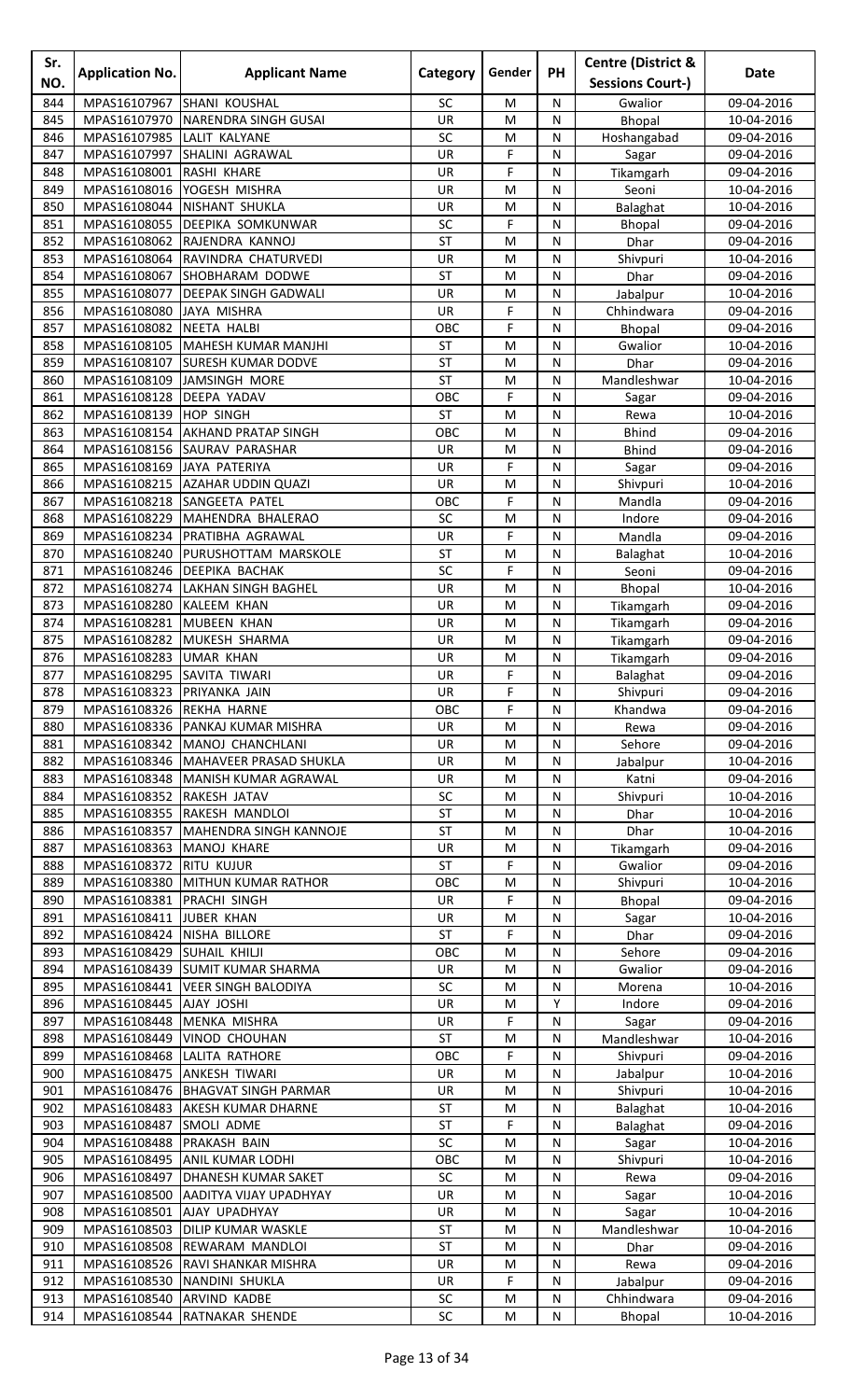| Sr.<br>NO. | <b>Application No.</b>                     | <b>Applicant Name</b>                                                     | Category         | Gender                 | <b>PH</b>      | <b>Centre (District &amp;</b><br><b>Sessions Court-)</b> | Date                     |
|------------|--------------------------------------------|---------------------------------------------------------------------------|------------------|------------------------|----------------|----------------------------------------------------------|--------------------------|
| 915        | MPAS16108560                               | <b>VIVEK KUMAR NAYAK</b>                                                  | UR.              | M                      | N              | Tikamgarh                                                | 09-04-2016               |
| 916        | MPAS16108573                               | NITIKA AWASYA                                                             | <b>ST</b>        | F                      | N              | Khandwa                                                  | 09-04-2016               |
| 917        | MPAS16108592                               | <b>AMIT SINGH SISODIYA</b>                                                | UR               | M                      | N              | Bhopal                                                   | 10-04-2016               |
| 918        | MPAS16108605                               | <b>SANJAY SINGH RATHOR</b>                                                | OBC              | M                      | N              | Morena                                                   | 10-04-2016               |
| 919        | MPAS16108617                               | PANKAJ JAMRE                                                              | ST               | M                      | ${\sf N}$      | Dhar                                                     | 10-04-2016               |
| 920<br>921 | MPAS16108632<br>MPAS16108645               | PRIYANKA PRABHAKAR<br><b>NUPUR JAIN</b>                                   | SC<br>UR         | F<br>F                 | N<br>N         | Guna<br><b>Bhind</b>                                     | 09-04-2016<br>09-04-2016 |
| 922        | MPAS16108648                               | <b>PAPPU SINGH BUNDELA</b>                                                | <b>ST</b>        | M                      | N              | Indore                                                   | 09-04-2016               |
| 923        | MPAS16108649                               | <b>RAM SINGH BUNDELA</b>                                                  | <b>ST</b>        | M                      | N              | Indore                                                   | 09-04-2016               |
| 924        | MPAS16108650                               | <b>PAWAN PARMAR</b>                                                       | <b>ST</b>        | M                      | N              | Dhar                                                     | 09-04-2016               |
| 925        | MPAS16108653                               | MOHAMMAD ASIF                                                             | UR               | M                      | ${\sf N}$      | Tikamgarh                                                | 09-04-2016               |
| 926        | MPAS16108656                               | HARSHIKA NAYAK                                                            | <b>ST</b>        | F                      | N              | Balaghat                                                 | 09-04-2016               |
| 927<br>928 | MPAS16108660<br>MPAS16108686               | POOJA MALVIYA<br>KARUNA NIDHAN TRIPATHI                                   | OBC<br><b>UR</b> | F<br>M                 | N<br>N         | Hoshangabad<br>Katni                                     | 09-04-2016<br>10-04-2016 |
| 929        | MPAS16108687                               | PRAMELLA PARTE                                                            | <b>ST</b>        | F                      | N              | Mandla                                                   | 09-04-2016               |
| 930        | MPAS16108692                               | NAMRATA MANDLOI                                                           | <b>ST</b>        | F                      | N              | Mandleshwar                                              | 09-04-2016               |
| 931        | MPAS16108698                               | PAVAN JATAV                                                               | SC               | M                      | N              | Sagar                                                    | 10-04-2016               |
| 932        | MPAS16108711                               | NAMRATA SENGAR                                                            | UR               | F                      | N              | Gwalior                                                  | 10-04-2016               |
| 933        | MPAS16108725                               | ROSHAN BURMAN                                                             | OBC              | M                      | N              | Jabalpur                                                 | 10-04-2016               |
| 934<br>935 | MPAS16108726<br>MPAS16108731               | <b>ASHISH MUNGHATE</b><br><b>APEKSHA MISHRA</b>                           | SC<br>UR         | м<br>F                 | N<br>N         | Ujjain<br>Mandla                                         | 09-04-2016<br>09-04-2016 |
| 936        | MPAS16108735                               | <b>KAVITA MARAVI</b>                                                      | <b>ST</b>        | F                      | N              | Mandla                                                   | 09-04-2016               |
| 937        | MPAS16108736                               | <b>AMIT KUMAR</b>                                                         | UR               | M                      | N              | <b>Bhind</b>                                             | 09-04-2016               |
| 938        | MPAS16108744                               | MAHENDRA TIWARI                                                           | UR               | M                      | N              | Bhopal                                                   | 10-04-2016               |
| 939        | MPAS16108745                               | <b>VINAY SONI</b>                                                         | OBC              | M                      | N              | Chhattarpur                                              | 09-04-2016               |
| 940        | MPAS16108753                               | <b>VIRENDRA BADOLE</b>                                                    | ST               | M                      | N              | Dhar                                                     | 10-04-2016               |
| 941<br>942 | MPAS16108760<br>MPAS16108771               | <b>KIRTI KUMAR GURU</b><br><b>BRAJESH KUMAR JAIN</b>                      | UR<br>UR         | M<br>M                 | N<br>N         | Sagar<br><b>Bhind</b>                                    | 10-04-2016<br>09-04-2016 |
| 943        |                                            | MPAS16108781 SANDHYA SHARMA                                               | UR               | F                      | N              | Shivpuri                                                 | 09-04-2016               |
| 944        |                                            | MPAS16108789 DEENBANDHU YADAV                                             | OBC              | M                      | ${\sf N}$      | Hoshangabad                                              | 09-04-2016               |
| 945        | MPAS16108790                               | <b>VARSHA GUPTA</b>                                                       | UR               | F                      | N              | Shivpuri                                                 | 09-04-2016               |
| 946        | MPAS16108806                               | <b>BISHNU DUBEY</b>                                                       | UR               | M                      | N              | Morena                                                   | 10-04-2016               |
| 947        |                                            | MPAS16108811   PAVAN KUMAR AHIRWAR                                        | SC               | M                      | N              | Hoshangabad                                              | 09-04-2016               |
| 948        |                                            | MPAS16108814 SATISH SHARMA                                                | UR<br><b>ST</b>  | M<br>M                 | N<br>Y         | Shivpuri                                                 | 10-04-2016               |
| 949<br>950 |                                            | MPAS16108823   PRAHLAD SINGH TEKAM<br>MPAS16108828 PUNENDRA KUMAR MESHRAM | SC               | M                      | N              | Mandla<br>Balaghat                                       | 10-04-2016<br>10-04-2016 |
| 951        | MPAS16108831 RUCHI PAROHA                  |                                                                           | UR               | F                      | N              | Katni                                                    | 09-04-2016               |
| 952        | MPAS16108841                               | <b>ASHA PARTE</b>                                                         | ST               | F                      | N              | Mandla                                                   | 09-04-2016               |
| 953        | MPAS16108848                               | <b>ARTI SHARMA</b>                                                        | <b>UR</b>        | F                      | N              | Shivpuri                                                 | 09-04-2016               |
| 954        | MPAS16108852                               | VINOD SINGH CHAUHAN                                                       | UR               | M                      | N              | Rewa                                                     | 10-04-2016               |
| 955<br>956 | MPAS16108861<br>MPAS16108876 DEEPIKA PARTE | <b>RITU SHARMA</b>                                                        | UR<br><b>ST</b>  | F<br>F                 | N<br>${\sf N}$ | Shivpuri<br>Seoni                                        | 09-04-2016<br>09-04-2016 |
| 957        | MPAS16108887                               | SANDEEP MANDLOI                                                           | <b>ST</b>        | M                      | N              | Mandleshwar                                              | 09-04-2016               |
| 958        | MPAS16108889                               | <b>ALOK BHATNAGAR</b>                                                     | UR               | M                      | N              | Gwalior                                                  | 10-04-2016               |
| 959        |                                            | MPAS16108896 JJAIKEY GOKHLANI                                             | <b>UR</b>        | M                      | N              | Sehore                                                   | 10-04-2016               |
| 960        |                                            | MPAS16108901 NARESH MAHAR MANOHAR                                         | SC               | M                      | N              | Hoshangabad                                              | 09-04-2016               |
| 961        |                                            | MPAS16108910 ASHUTOSH PANDEY                                              | UR               | M                      | N              | Katni                                                    | 10-04-2016               |
| 962<br>963 | MPAS16108914 AJNAN ALI                     | MPAS16108922 YASHVANT MEHRA                                               | UR<br>SC         | ${\sf M}$<br>${\sf M}$ | N<br>N         | Shivpuri<br>Katni                                        | 10-04-2016<br>10-04-2016 |
| 964        |                                            | MPAS16108925 DEEPAK BOHARE                                                | UR               | M                      | N              | Hoshangabad                                              | 09-04-2016               |
| 965        |                                            | MPAS16108936   PRADEEP KUMAR BORKAR                                       | SC               | M                      | N              | Jabalpur                                                 | 10-04-2016               |
| 966        | MPAS16108947                               | RAVINDRA ROMDE                                                            | ST               | M                      | N              | Dhar                                                     | 10-04-2016               |
| 967        | MPAS16108959                               | <b>UMESH BANSAL</b>                                                       | SC               | M                      | N              | Gwalior                                                  | 09-04-2016               |
| 968        | MPAS16108967                               | LALSINGH UIKEY                                                            | ST               | M                      | N              | Jabalpur                                                 | 10-04-2016               |
| 969<br>970 | MPAS16108970                               | <b>VIJAY YADAV</b><br>MPAS16108978 MAYOOR KUMAR JAIN                      | OBC<br>UR        | ${\sf M}$<br>M         | ${\sf N}$<br>N | Sagar<br>Seoni                                           | 10-04-2016<br>10-04-2016 |
| 971        | MPAS16108982                               | <b>ABHISHEK PANWAR</b>                                                    | UR               | M                      | N              | Indore                                                   | 10-04-2016               |
| 972        |                                            | MPAS16108996 POOJA RAJAWAT                                                | UR               | F                      | Y              | <b>Bhind</b>                                             | 09-04-2016               |
| 973        |                                            | MPAS16109026   MANOJ KUMAR PANDEY                                         | UR               | M                      | N              | Katni                                                    | 10-04-2016               |
| 974        | MPAS16109030                               | MAHESH SHARMA                                                             | <b>UR</b>        | M                      | N              | Morena                                                   | 10-04-2016               |
| 975        |                                            | MPAS16109036 SHIVASHANKAR RAJPUT                                          | UR               | ${\sf M}$              | N              | Hoshangabad                                              | 09-04-2016               |
| 976<br>977 | MPAS16109047 SONU BAGHEL                   | MPAS16109046 SOURABH SAHU                                                 | OBC<br>OBC       | M<br>M                 | N<br>N         | Damoh<br>Gwalior                                         | 09-04-2016<br>09-04-2016 |
| 978        | MPAS16109048                               | <b>SIDHA NATH VERMA</b>                                                   | SC               | M                      | N              | Sehore                                                   | 09-04-2016               |
| 979        | MPAS16109051                               | <b>SUNITA SAITYA</b>                                                      | <b>ST</b>        | F                      | N              | Mandleshwar                                              | 09-04-2016               |
| 980        | MPAS16109052 DEEPTI LADIYA                 |                                                                           | SC               | F                      | N              | Sagar                                                    | 09-04-2016               |
| 981        |                                            | MPAS16109057 JITENDRA RAIKWAR                                             | OBC              | M                      | N              | Indore                                                   | 10-04-2016               |
| 982        | MPAS16109060<br>MPAS16109066 VIJAY PATLE   | SHAILENDRA KUMAR MERAVI                                                   | ST               | M                      | N              | Seoni                                                    | 10-04-2016               |
| 983<br>984 |                                            | MPAS16109069 PANKAJ KUMAR LADIYA                                          | SC<br>$\sf SC$   | M<br>${\sf M}$         | N<br>${\sf N}$ | Balaghat<br>Sagar                                        | 10-04-2016<br>10-04-2016 |
| 985        |                                            | MPAS16109079 VIJAY SINGH RAJPUT                                           | UR               | M                      | ${\sf N}$      | Hoshangabad                                              | 09-04-2016               |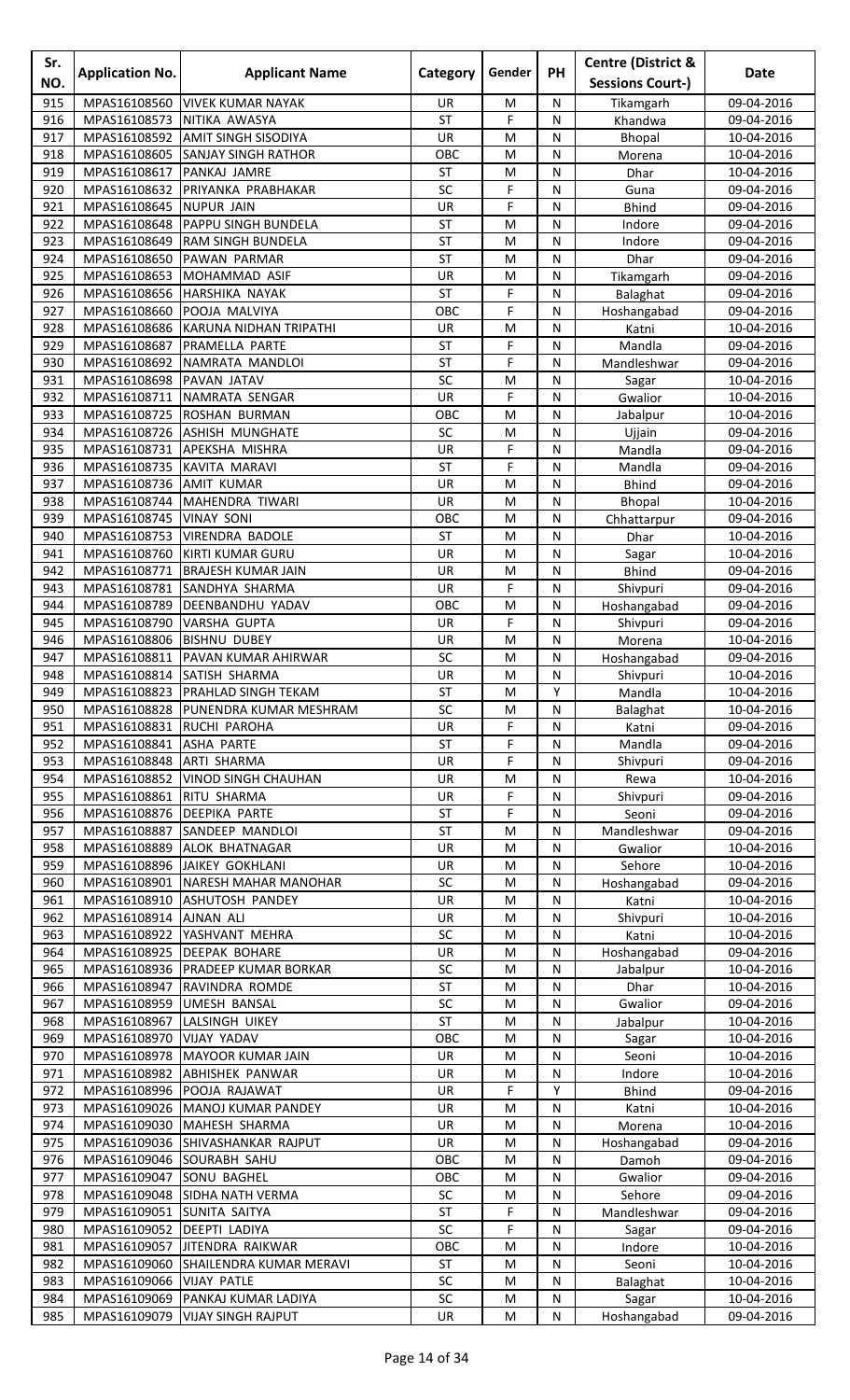| Sr.<br>NO.   | <b>Application No.</b>            | <b>Applicant Name</b>                                                                   | Category               | Gender         | PH                | <b>Centre (District &amp;</b><br><b>Sessions Court-)</b> | Date                     |
|--------------|-----------------------------------|-----------------------------------------------------------------------------------------|------------------------|----------------|-------------------|----------------------------------------------------------|--------------------------|
|              |                                   |                                                                                         |                        |                |                   |                                                          |                          |
| 986<br>987   | MPAS16109105                      | MPAS16109097 AMICHAND CHOUHAN<br>RADHESHYAM AWASYA                                      | <b>ST</b><br><b>ST</b> | M<br>M         | N<br>N            | <b>Dhar</b><br>Chhindwara                                | 10-04-2016<br>10-04-2016 |
| 988          | MPAS16109109                      | <b>JITENDRA KUMAR</b>                                                                   | SC                     | M              | N                 | Ujjain                                                   | 09-04-2016               |
| 989          | MPAS16109117                      | RAJNI MADAVI                                                                            | <b>ST</b>              | F              | N                 | Chhindwara                                               | 10-04-2016               |
| 990          | MPAS16109120                      | <b>VIVEK SINGH RATHORE</b>                                                              | OBC                    | M              | N                 | Gwalior                                                  | 09-04-2016               |
| 991          | MPAS16109121                      | MALTEE DHURWEY                                                                          | <b>ST</b>              | F              | N                 | Bhopal                                                   | 09-04-2016               |
| 992          |                                   | MPAS16109123   YOGENDRA KUMAR CHOUDHARY                                                 | SC                     | M              | N                 | Mandla                                                   | 10-04-2016               |
| 993          |                                   | MPAS16109124   YOGESH KUMAR CHOUDHARY                                                   | SC                     | M              | ${\sf N}$         | Mandla                                                   | 10-04-2016               |
| 994          | MPAS16109126 ANKUR GOYAL          |                                                                                         | UR                     | M              | N                 | Gwalior                                                  | 09-04-2016               |
| 995          |                                   | MPAS16109129 KALPANA BALKE                                                              | <b>ST</b>              | F              | N                 | Dhar                                                     | 09-04-2016               |
| 996          |                                   | MPAS16109130 RAJENDRA BARKADE                                                           | <b>ST</b><br>UR        | M<br>F         | N<br>$\mathsf{N}$ | Dhar                                                     | 09-04-2016               |
| 997<br>998   | MPAS16109134                      | MPAS16109131 ANUSHRI TIWARI<br>NILESH PATRE                                             | OBC                    | M              | N                 | Sagar<br>Balaghat                                        | 09-04-2016<br>10-04-2016 |
| 999          |                                   | MPAS16109142 RAVISHANKAR SHARMA                                                         | UR                     | M              | N                 | Morena                                                   | 10-04-2016               |
| 1000         |                                   | MPAS16109143   DEEPESH SINGH TOMAR                                                      | <b>UR</b>              | M              | N                 | Hoshangabad                                              | 09-04-2016               |
| 1001         |                                   | MPAS16109146 AJEET KULKARNI                                                             | UR                     | M              | N                 | Indore                                                   | 09-04-2016               |
| 1002         |                                   | MPAS16109160 MUKESH SHARMA                                                              | UR                     | M              | N                 | Shivpuri                                                 | 10-04-2016               |
| 1003         |                                   | MPAS16109166 JITENDRA KUMAR GUPTA                                                       | UR                     | M              | ${\sf N}$         | Rewa                                                     | 10-04-2016               |
| 1004         | MPAS16109190                      | MUKESH KUSHWAHA                                                                         | OBC                    | M              | N                 | Katni                                                    | 09-04-2016               |
| 1005         | MPAS16109197 AJAY GUPTA           |                                                                                         | <b>UR</b>              | M              | ${\sf N}$         | Morena                                                   | 10-04-2016               |
| 1006<br>1007 | MPAS16109199 SOURABH DIXIT        | MPAS16109204 SANJEET KUMAR JAIN                                                         | <b>UR</b><br>UR        | M<br>M         | N<br>N            | Gwalior                                                  | 09-04-2016<br>10-04-2016 |
| 1008         |                                   | MPAS16109220   DHARMENDRA KUMAR PRAJAPATI                                               | SC                     | M              | N                 | Sagar<br>Rewa                                            | 09-04-2016               |
| 1009         |                                   | MPAS16109228   KAUSHAL KISHOR PARASHAR                                                  | UR                     | M              | ${\sf N}$         | <b>Bhind</b>                                             | 09-04-2016               |
| 1010         | MPAS16109232                      | RAGHAV SHARMA                                                                           | UR                     | M              | N                 | <b>Bhind</b>                                             | 09-04-2016               |
| 1011         | MPAS16109250                      | <b>CHANDR KANT NAMDEO</b>                                                               | OBC                    | M              | ${\sf N}$         | Katni                                                    | 10-04-2016               |
| 1012         | MPAS16109255                      | <b>VIVEK SHARMA</b>                                                                     | UR                     | M              | N                 | Shivpuri                                                 | 10-04-2016               |
| 1013         | MPAS16109256                      | NITIN SHARMA                                                                            | UR                     | M              | N                 | Shivpuri                                                 | 10-04-2016               |
| 1014         | MPAS16109277                      | SHIVAM SHRIVASTAVA                                                                      | UR                     | M              | N                 | Katni                                                    | 10-04-2016               |
| 1015         |                                   | MPAS16109278 ANURAG SHRIVASTAVA                                                         | UR                     | M              | N                 | Katni                                                    | 10-04-2016               |
| 1016         |                                   | MPAS16109294 SUKHDEV CHAWARIYA                                                          | SC                     | M              | N                 | Tikamgarh                                                | 09-04-2016               |
| 1017<br>1018 | MPAS16109318 SACHIN KORI          | MPAS16109330 SUJEET KUMAR BALMIKI                                                       | SC<br>SC               | M<br>M         | N<br>N            | Sagar<br>Sagar                                           | 10-04-2016<br>10-04-2016 |
|              | 1019   MPAS16109334   MAMTA JATAV |                                                                                         | SC                     | F              | $\mathsf{N}$      | Gwalior                                                  | 09-04-2016               |
| 1020         |                                   | MPAS16109372 SUNIL KUMAR DHARNE                                                         | <b>ST</b>              | M              | N                 | Balaghat                                                 | 10-04-2016               |
| 1021         |                                   | MPAS16109380 SACHIN MEWADE                                                              | OBC                    | M              | N                 | Sehore                                                   | 09-04-2016               |
| 1022         |                                   | MPAS16109382 SONIYA SHRIVASTAVA                                                         | <b>UR</b>              | F              | ${\sf N}$         | Indore                                                   | 09-04-2016               |
| 1023         |                                   | MPAS16109437 GAURI SHANKAR PARAS                                                        | SC                     | M              | N                 | Shivpuri                                                 | 10-04-2016               |
| 1024         | MPAS16109461 NITIL TIWARI         |                                                                                         | UR                     | F              | ${\sf N}$         | Rewa                                                     | 09-04-2016               |
| 1025         |                                   | MPAS16109465 SUSHIL KUMAR PANDEY                                                        | <b>UR</b>              | M              | N                 | Rewa                                                     | 09-04-2016               |
| 1026<br>1027 |                                   | MPAS16109500 VIJAY PRAKASH YADAV<br>MPAS16109504   DIVYCHHAYA SHIVAM BHARTI             | UR<br><b>UR</b>        | M<br>F         | N<br>N            | Jabalpur                                                 | 10-04-2016<br>09-04-2016 |
| 1028         |                                   | MPAS16109518 AMAR SINGH JAMRA                                                           | <b>ST</b>              | M              | ${\sf N}$         | <b>Bhind</b><br>Khandwa                                  | 09-04-2016               |
| 1029         |                                   | MPAS16109522 SANDHYA RAJPALI                                                            | OBC                    | F              | ${\sf N}$         | <b>Bhind</b>                                             | 09-04-2016               |
| 1030         |                                   | MPAS16109528 JAYVANTI BARASKAR                                                          | <b>ST</b>              | F              | N                 | Chhindwara                                               | 10-04-2016               |
| 1031         |                                   | MPAS16109538 DEVRAJ MEHARA                                                              | SC                     | M              | Y                 | Sehore                                                   | 09-04-2016               |
| 1032         | MPAS16109542 ASHOK KUMAR          |                                                                                         | SC                     | M              | N                 | Gwalior                                                  | 09-04-2016               |
| 1033         | MPAS16109549 ARTI TIWARI          |                                                                                         | UR                     | F              | ${\sf N}$         | Sagar                                                    | 09-04-2016               |
| 1034         |                                   | MPAS16109554 RAHUL GOSWAMI                                                              | <b>UR</b>              | M              | N                 | Mandla                                                   | 10-04-2016               |
| 1035         |                                   | MPAS16109566 PRADEEP MALVIYA                                                            | SC                     | M              | N                 | Sehore                                                   | 09-04-2016               |
| 1036<br>1037 | MPAS16109588 SWATI KHATIK         | MPAS16109570 RAJESH KUMAR RATHOUR                                                       | UR<br>SC               | M<br>F         | Y<br>N            | Rewa<br>Sagar                                            | 10-04-2016<br>09-04-2016 |
| 1038         |                                   | MPAS16109594 SHUBHA TIWARI                                                              | UR                     | F              | N                 | Seoni                                                    | 09-04-2016               |
| 1039         |                                   | MPAS16109604 SANT LAL BHARTI                                                            | SC                     | M              | N                 | Bhopal                                                   | 10-04-2016               |
| 1040         |                                   | MPAS16109625 SANDEEP KUMAR KORI                                                         | SC                     | M              | N                 | Jabalpur                                                 | 10-04-2016               |
| 1041         | MPAS16109633 MOHAN GAUR           |                                                                                         | UR                     | M              | N                 | Shivpuri                                                 | 10-04-2016               |
| 1042         |                                   | MPAS16109646 SOHAN LAL NINAMA                                                           | <b>ST</b>              | M              | ${\sf N}$         | Indore                                                   | 10-04-2016               |
| 1043         |                                   | MPAS16109659 RAKSHA KHEHURIYA                                                           | UR                     | F              | N                 | Sagar                                                    | 09-04-2016               |
| 1044         | MPAS16109660 ALKA BAND            |                                                                                         | <b>UR</b>              | F              | N                 | Bhopal                                                   | 09-04-2016               |
| 1045         |                                   | MPAS16109680 NIRMALA PATEL                                                              | OBC                    | F              | N                 | Bhopal                                                   | 09-04-2016               |
| 1046<br>1047 | MPAS16109690 ALKA MANDLOI         | MPAS16109684 KRISHAN PAL SINGH                                                          | SC<br><b>ST</b>        | M<br>F         | N<br>$\mathsf{N}$ | Bhopal<br>Indore                                         | 10-04-2016<br>09-04-2016 |
| 1048         |                                   | MPAS16109692 NITESH SHARMA                                                              | UR                     | M              | N                 | Sehore                                                   | 09-04-2016               |
| 1049         | MPAS16109704 MUHIB QUAZI          |                                                                                         | UR                     | M              | N                 | <b>Bhopal</b>                                            | 10-04-2016               |
| 1050         |                                   | MPAS16109708 HAUSEELAL PATEL                                                            | <b>ST</b>              | M              | N                 | Dhar                                                     | 10-04-2016               |
| 1051         |                                   | MPAS16109714 CHAMARIYA MUZALDA                                                          | <b>ST</b>              | M              | N                 | Dhar                                                     | 09-04-2016               |
| 1052         |                                   | MPAS16109724 PRAKASH KUMAR SONI                                                         | OBC                    | M              | N                 | Rewa                                                     | 10-04-2016               |
| 1053         |                                   | MPAS16109725 MAKHANLAL BARDE                                                            | <b>ST</b>              | M              | ${\sf N}$         | Mandleshwar                                              | 09-04-2016               |
| 1054         |                                   | MPAS16109727 RUPENDRA KUMAR MISHRA                                                      | UR                     | M              | N                 | Rewa                                                     | 09-04-2016               |
|              |                                   | 1055   MPAS16109751   RATNESH KUMAR CHOUDHARY<br>1056   MPAS16109752 SUNIL KUMAR PANDEY | ${\sf SC}$<br>UR       | ${\sf M}$<br>M | ${\sf N}$<br>N    | Rewa<br>Rewa                                             | 09-04-2016<br>09-04-2016 |
|              |                                   |                                                                                         |                        |                |                   |                                                          |                          |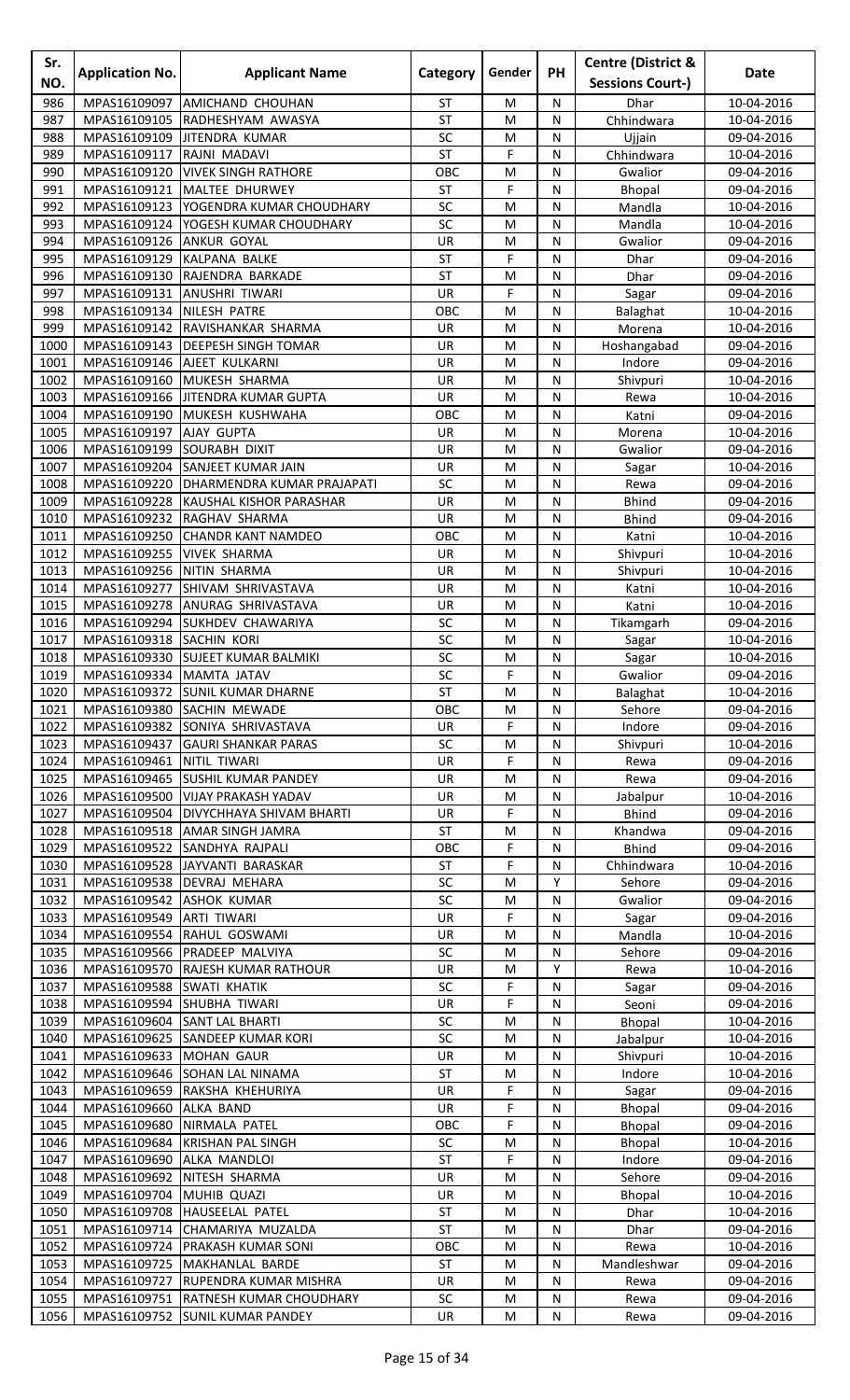| Sr.<br>NO.   | <b>Application No.</b>                 | <b>Applicant Name</b>                                              | Category         | Gender         | <b>PH</b>      | <b>Centre (District &amp;</b><br><b>Sessions Court-)</b> | Date                     |
|--------------|----------------------------------------|--------------------------------------------------------------------|------------------|----------------|----------------|----------------------------------------------------------|--------------------------|
| 1057         | MPAS16109767                           | <b>KRISHNA KUMAR PARASHAR</b>                                      | UR.              | M              | N              | Shivpuri                                                 | 10-04-2016               |
| 1058         | MPAS16109773                           | PIYUSH SHARMA                                                      | UR               | M              | N              | Guna                                                     | 09-04-2016               |
| 1059         | MPAS16109787                           | <b>ANAND JAIN</b>                                                  | UR               | M              | N              | Sagar                                                    | 10-04-2016               |
| 1060         | MPAS16109791                           | <b>EKTA RAJPUT</b>                                                 | UR               | F              | N              | Katni                                                    | 10-04-2016               |
| 1061<br>1062 | MPAS16109803<br>MPAS16109805           | <b>REETESH TIWARI</b><br>NIRBHYA SINGH RAJPUT                      | UR<br>UR         | M<br>M         | ${\sf N}$<br>Y | Damoh                                                    | 09-04-2016<br>09-04-2016 |
| 1063         | MPAS16109811                           | RAJNI PRAKASH PATEL                                                | UR               | F              | N              | Hoshangabad<br>Jabalpur                                  | 09-04-2016               |
| 1064         | MPAS16109825                           | <b>SUSHMA CHICHAM</b>                                              | <b>ST</b>        | F              | N              | Mandla                                                   | 09-04-2016               |
| 1065         | MPAS16109839                           | <b>SAVITRI DHURWEY</b>                                             | <b>ST</b>        | F              | N              | Seoni                                                    | 09-04-2016               |
| 1066         | MPAS16109855                           | RADHESHYAM BAMNIYA                                                 | <b>ST</b>        | M              | N              | Dhar                                                     | 10-04-2016               |
| 1067         | MPAS16109863                           | <b>HINA HABIB</b>                                                  | UR               | F              | ${\sf N}$      | Bhopal                                                   | 09-04-2016               |
| 1068<br>1069 | MPAS16109864<br>MPAS16109869           | <b>BABLI PARIHAR</b><br>NADEEM AHMED KHAN                          | SC<br>OBC        | F<br>M         | N<br>N         | Mandla                                                   | 09-04-2016<br>10-04-2016 |
| 1070         | MPAS16109870                           | SANGITA GUPTA                                                      | UR               | F              | N              | Balaghat<br>Shivpuri                                     | 09-04-2016               |
| 1071         | MPAS16109897                           | DEVENDRA PACHORIYA                                                 | SC               | M              | N              | Bhopal                                                   | 10-04-2016               |
| 1072         | MPAS16109903                           | <b>AMIT ANAND SHARMA</b>                                           | UR               | M              | N              | Bhopal                                                   | 10-04-2016               |
| 1073         | MPAS16109932                           | AISHWARYA JAIN                                                     | UR               | F              | ${\sf N}$      | Gwalior                                                  | 09-04-2016               |
| 1074         | MPAS16109940                           | VISHIL SHRIVASTAVA                                                 | UR               | M              | N              | Jabalpur                                                 | 10-04-2016               |
| 1075         | MPAS16109942                           | <b>OMPRAKASH MURALI</b>                                            | <b>ST</b><br>OBC | M<br>F         | N<br>N         | Jabalpur                                                 | 10-04-2016<br>09-04-2016 |
| 1076<br>1077 | MPAS16109945<br>MPAS16109948           | UMA LODHI<br><b>GULAB KANASE</b>                                   | <b>ST</b>        | M              | N              | Shivpuri<br>Mandleshwar                                  | 10-04-2016               |
| 1078         | MPAS16109953                           | VISHAL SHARMA                                                      | UR               | M              | N              | Shivpuri                                                 | 10-04-2016               |
| 1079         | MPAS16109966                           | <b>VEERENDRA KUMAR SAKET</b>                                       | SC               | M              | N              | Katni                                                    | 10-04-2016               |
| 1080         | MPAS16109976                           | PRATIK SINGH                                                       | SC               | M              | N              | <b>Bhopal</b>                                            | 10-04-2016               |
| 1081         | MPAS16109983                           | <b>ANKIT TIWARI</b>                                                | UR               | M              | N              | Gwalior                                                  | 09-04-2016               |
| 1082         | MPAS16109995                           | MEHAR SINGH SOLANKI                                                | <b>ST</b>        | M              | N              | <b>Dhar</b>                                              | 09-04-2016               |
| 1083<br>1084 | MPAS16110005<br>MPAS16110016           | RAGHVENDRA GONTIA<br>UMESH KUMAR DWIVEDI                           | <b>ST</b><br>UR  | M<br>M         | N<br>N         | Mandla<br>Rewa                                           | 10-04-2016<br>09-04-2016 |
| 1085         | MPAS16110017                           | PRIYA GUPTA                                                        | UR               | F              | N              | Bhopal                                                   | 09-04-2016               |
| 1086         | MPAS16110019                           | NEELAM SHARMA                                                      | UR               | F              | ${\sf N}$      | Morena                                                   | 09-04-2016               |
| 1087         | MPAS16110030                           | <b>ANCHAL TRIPATHI</b>                                             | UR               | M              | N              | Tikamgarh                                                | 09-04-2016               |
| 1088         | MPAS16110037                           | KAMLESH PARTE                                                      | <b>ST</b>        | M              | N              | <b>Bhopal</b>                                            | 10-04-2016               |
| 1089         |                                        | MPAS16110058 AASHISH KUMAR DWIVEDI                                 | UR               | M              | N              | Jabalpur                                                 | 10-04-2016               |
| 1090         | MPAS16110065 AKASH TIWARI              |                                                                    | UR               | M              | N              | Mandla                                                   | 10-04-2016               |
| 1091<br>1092 | MPAS16110077 SUNIL YADAV               | MPAS16110072 MEENA PALIWAL                                         | <b>UR</b><br>OBC | F<br>M         | N<br>N         | Ujjain<br>Tikamgarh                                      | 09-04-2016<br>09-04-2016 |
| 1093         |                                        | MPAS16110082 CHANDRA BHOOSHAN SINGH                                | <b>ST</b>        | M              | N              | Sagar                                                    | 10-04-2016               |
| 1094         | MPAS16110096                           | <b>MEENA SINGH</b>                                                 | <b>UR</b>        | F              | N              | <b>Bhopal</b>                                            | 09-04-2016               |
| 1095         | MPAS16110105                           | <b>INEERAJ SHRIVASTRI</b>                                          | OBC              | M              | N              | Seoni                                                    | 10-04-2016               |
| 1096         | MPAS16110112                           | SANJAY SHARMA                                                      | UR               | M              | N              | Rewa                                                     | 10-04-2016               |
| 1097         |                                        | MPAS16110129 SANJEEV KUMAR AHIRWAR                                 | SC               | M              | N              | Sehore                                                   | 10-04-2016               |
| 1098<br>1099 | MPAS16110134<br>MPAS16110143 UMA SINGH | MUKESH DWIVEDI                                                     | UR<br>UR         | ${\sf M}$<br>F | ${\sf N}$<br>N | Bhopal<br>Gwalior                                        | 10-04-2016<br>09-04-2016 |
| 1100         | MPAS16110144                           | SAKSHI AGRAWAL                                                     | UR               | F              | N              | Sagar                                                    | 09-04-2016               |
| 1101         |                                        | MPAS16110145 JINESH KUMAR JAIN                                     | <b>UR</b>        | M              | N              | Katni                                                    | 10-04-2016               |
| 1102         |                                        | MPAS16110146 HRIDAY RAJ MEHRA                                      | SC               | M              | N              | Jabalpur                                                 | 10-04-2016               |
| 1103         |                                        | MPAS16110150 ANIL RAGHUWANSHI                                      | UR               | M              | N              | Sehore                                                   | 10-04-2016               |
| 1104         |                                        | MPAS16110151 BHUPENDRA SINGH RAJPUT                                | UR               | M              | N              | Sehore                                                   | 10-04-2016               |
| 1105         | MPAS16110165 JYOTI TIWARI              |                                                                    | UR               | F              | N              | Bhopal                                                   | 09-04-2016               |
| 1106<br>1107 | MPAS16110168<br>MPAS16110172           | <b>KAPIL DUBEY</b><br><b>HARIOM SONI</b>                           | UR<br>OBC        | M<br>M         | N<br>N         | Sehore<br>Rewa                                           | 10-04-2016<br>10-04-2016 |
| 1108         | MPAS16110181                           | MAYANK SHUKLA                                                      | UR               | M              | N              | Jabalpur                                                 | 10-04-2016               |
| 1109         |                                        | MPAS16110186 ABHAY SHRIVASTAVA                                     | UR               | M              | N              | Katni                                                    | 09-04-2016               |
| 1110         |                                        | MPAS16110204 HARISH KUMAR MAHOR                                    | SC               | M              | N              | Gwalior                                                  | 09-04-2016               |
| 1111         | MPAS16110208 ASHISH JAIN               |                                                                    | UR               | ${\sf M}$      | ${\sf N}$      | Sagar                                                    | 10-04-2016               |
| 1112         | MPAS16110213 AMITA JAIN                |                                                                    | UR               | M              | N              | Sagar                                                    | 10-04-2016               |
| 1113         | MPAS16110220                           | SANJAY NEWAL                                                       | ST               | M              | N              | Dhar                                                     | 09-04-2016               |
| 1114<br>1115 |                                        | MPAS16110235 ANUPAM SHRIVASTAVA<br>MPAS16110243 RAMKUMAR PRAJAPATI | UR<br>SC         | M<br>M         | N<br>N         | Bhopal<br>Tikamgarh                                      | 10-04-2016<br>09-04-2016 |
| 1116         | MPAS16110250                           | AKANKSHA DWIVEDI                                                   | <b>UR</b>        | F              | N              | Chhattarpur                                              | 09-04-2016               |
| 1117         |                                        | MPAS16110253 SHAILENDRA KUMAR VERMA                                | OBC              | M              | N              | Bhopal                                                   | 10-04-2016               |
| 1118         | MPAS16110256 RINKU GOYAL               |                                                                    | SC               | M              | N              | <b>Bhind</b>                                             | 09-04-2016               |
| 1119         | MPAS16110257                           | RAGHVENDRA GOYAL                                                   | SC               | M              | N              | Gwalior                                                  | 10-04-2016               |
| 1120         | MPAS16110262                           | <b>GIRRAJ SHARMA</b>                                               | <b>UR</b>        | M              | N              | Gwalior                                                  | 10-04-2016               |
| 1121<br>1122 | MPAS16110266<br>MPAS16110270           | <b>GAURAV DUBEY</b><br><b>MONIKA AIYAM</b>                         | UR<br><b>ST</b>  | M<br>F         | N<br>N         | Gwalior                                                  | 10-04-2016<br>09-04-2016 |
| 1123         | MPAS16110271                           | <b>ASHUTOSH SHARMA</b>                                             | UR               | M              | N              | <b>Balaghat</b><br>Gwalior                               | 10-04-2016               |
| 1124         |                                        | MPAS16110273 ADITYA SINGH KUSHWAH                                  | UR               | M              | N              | Gwalior                                                  | 10-04-2016               |
| 1125         |                                        | MPAS16110294 AKASH SHARMA                                          | UR               | M              | N              | Jabalpur                                                 | 10-04-2016               |
|              |                                        | 1126   MPAS16110322   MAHESH KUMAR SONWANEE                        | ST               | M              | ${\sf N}$      | Mandla                                                   | 10-04-2016               |
| 1127         |                                        | MPAS16110330 NEELAM MADHELE                                        | UR               | F              | N              | Mandla                                                   | 09-04-2016               |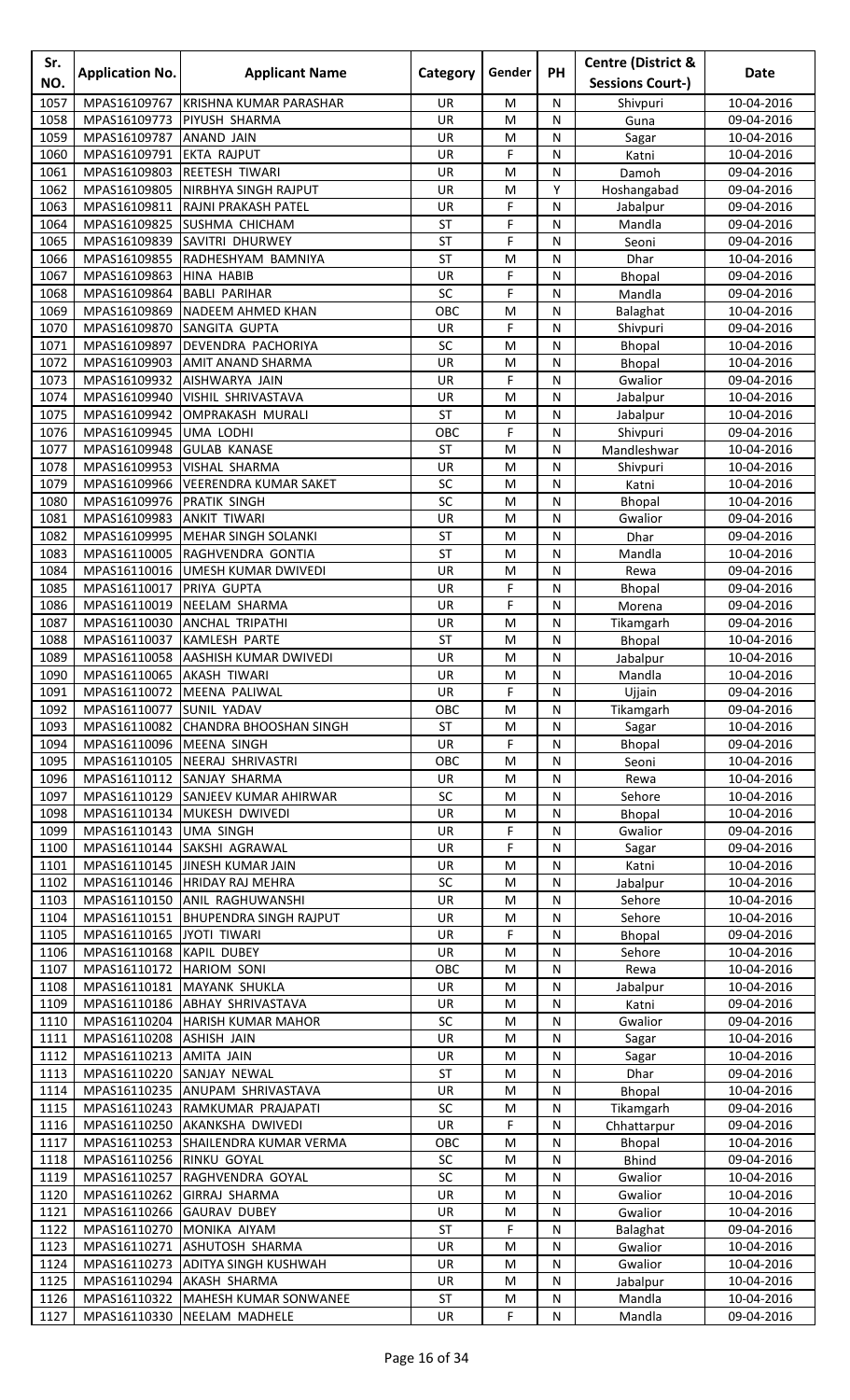| Sr.<br>NO.   | <b>Application No.</b>       | <b>Applicant Name</b>                                                | Category        | Gender | <b>PH</b>      | <b>Centre (District &amp;</b><br><b>Sessions Court-)</b> | Date                     |
|--------------|------------------------------|----------------------------------------------------------------------|-----------------|--------|----------------|----------------------------------------------------------|--------------------------|
| 1128         | MPAS16110342                 | RAJENDRA VERMA                                                       | OBC             | M      | N              | <b>Bhopal</b>                                            | 10-04-2016               |
| 1129         | MPAS16110360                 | <b>MANEESH THAKUR</b>                                                | SC              | M      | N              | <b>Bhopal</b>                                            | 10-04-2016               |
| 1130         | MPAS16110385                 | RAMCHARAN AHIRWAR                                                    | SC              | M      | N              | Guna                                                     | 09-04-2016               |
| 1131         | MPAS16110396                 | <b>GOVIND AWASYA</b>                                                 | <b>ST</b>       | M      | N              | Dhar                                                     | 10-04-2016               |
| 1132         | MPAS16110400                 | <b>SANJAY KUMAR DHOKE</b>                                            | SC              | M      | ${\sf N}$      | Bhopal                                                   | 10-04-2016               |
| 1133         | MPAS16110457                 | RANJIT DONGRE                                                        | SC              | M      | N              | Balaghat                                                 | 10-04-2016               |
| 1134<br>1135 | MPAS16110465                 | <b>ANKIT CHOUHAN</b>                                                 | <b>ST</b>       | M      | N<br>N         | Mandleshwar                                              | 10-04-2016               |
| 1136         | MPAS16110473<br>MPAS16110474 | <b>SUJEET KUMAR SINGH</b><br>JAM SINGH RANDHAVE                      | UR<br>ST        | M<br>M | N              | <b>Bhopal</b><br>Indore                                  | 10-04-2016<br>09-04-2016 |
| 1137         | MPAS16110478                 | <b>KRISHNAKANT MASRAM</b>                                            | <b>ST</b>       | M      | N              | Mandla                                                   | 10-04-2016               |
| 1138         |                              | MPAS16110488 RAHUL MARSKOLE                                          | <b>ST</b>       | M      | ${\sf N}$      | Balaghat                                                 | 10-04-2016               |
| 1139         | MPAS16110490                 | KAVITA AHIRWAR                                                       | SC              | F      | N              | Damoh                                                    | 09-04-2016               |
| 1140         | MPAS16110509                 | <b>SURENDRA SILSWAL</b>                                              | UR              | M      | N              | Bhopal                                                   | 10-04-2016               |
| 1141         |                              | MPAS16110512 HEMANT PATERIYA                                         | UR              | M      | N              | Sagar                                                    | 10-04-2016               |
| 1142         |                              | MPAS16110516 RAJENDRA UIKEY                                          | ST              | M      | N              | Seoni                                                    | 10-04-2016               |
| 1143         |                              | MPAS16110528 SANDEEP GUPTA                                           | UR              | M      | N              | Jabalpur                                                 | 10-04-2016               |
| 1144<br>1145 | MPAS16110538                 | MPAS16110536 SHEKHAR VERMA<br>PAWAN KUMAR UIKEY                      | SC<br><b>ST</b> | M<br>M | N<br>N         | Mandleshwar                                              | 10-04-2016<br>10-04-2016 |
| 1146         | MPAS16110540                 | RITA TAKAM                                                           | ST              | F      | N              | Balaghat<br>Mandla                                       | 09-04-2016               |
| 1147         | MPAS16110548                 | <b>BABITA RAWAT</b>                                                  | <b>ST</b>       | F      | N              | Mandleshwar                                              | 09-04-2016               |
| 1148         | MPAS16110557                 | UMA KANT SHARMA                                                      | UR              | M      | N              | Ujjain                                                   | 09-04-2016               |
| 1149         | MPAS16110575                 | LAXMINARAYAN SHARMA                                                  | UR              | M      | N              | Ujjain                                                   | 09-04-2016               |
| 1150         | MPAS16110576                 | <b>SHEIKH NIKHAT</b>                                                 | UR              | F      | N              | Shivpuri                                                 | 09-04-2016               |
| 1151         | MPAS16110608                 | <b>ARJUN SINGH MARAWI</b>                                            | <b>ST</b>       | M      | N              | Mandla                                                   | 10-04-2016               |
| 1152         | MPAS16110613                 | <b>TRILOK CHAUDHARY</b>                                              | UR              | M      | N              | Ujjain                                                   | 09-04-2016               |
| 1153         | MPAS16110652                 | AWADHESH SHARMA                                                      | <b>UR</b>       | M      | N              | <b>Bhopal</b>                                            | 10-04-2016               |
| 1154<br>1155 | MPAS16110661<br>MPAS16110662 | VANDANA UPADHYAY<br><b>GEETANJALI UPADHYAY</b>                       | UR<br>UR        | F<br>F | N<br>N         | Sagar                                                    | 09-04-2016<br>09-04-2016 |
| 1156         | MPAS16110672                 | LALITA UIKEY                                                         | <b>ST</b>       | F      | N              | Sagar<br>Balaghat                                        | 09-04-2016               |
| 1157         | MPAS16110674                 | YASHPAL SINGH WASKLE                                                 | <b>ST</b>       | M      | N              | Mandleshwar                                              | 10-04-2016               |
| 1158         | MPAS16110677                 | SANJAY KUMAR                                                         | ST              | M      | N              | Balaghat                                                 | 10-04-2016               |
| 1159         | MPAS16110689                 | <b>SUNAINA SIRMORIYA</b>                                             | SC              | F      | N              | Bhopal                                                   | 09-04-2016               |
| 1160         |                              | MPAS16110691 NEHA CHOURASIYA                                         | OBC             | F      | N              | Katni                                                    | 10-04-2016               |
| 1161         | MPAS16110696 NILESH RAHUT    |                                                                      | SC              | M      | N              | Bhopal                                                   | 10-04-2016               |
| 1162         |                              | MPAS16110705   MADHULATA UIKEY                                       | <b>ST</b>       | F      | N              | Jabalpur                                                 | 09-04-2016               |
| 1163<br>1164 |                              | MPAS16110707   YOGESH SINGH GOUTAM                                   | UR<br>UR        | M      | N<br>N         | Jabalpur                                                 | 10-04-2016               |
| 1165         | MPAS16110731                 | MPAS16110709 MANISH MISHRA<br><b>HARIOM SINGH HARIYALE</b>           | SC              | M<br>M | N              | Damoh<br>Sehore                                          | 09-04-2016<br>09-04-2016 |
| 1166         | MPAS16110739                 | <b>GOVIND KUMAR JANI</b>                                             | <b>UR</b>       | M      | N              | Indore                                                   | 10-04-2016               |
| 1167         | MPAS16110754                 | <b>AMIT SEN</b>                                                      | OBC             | M      | N              | Shivpuri                                                 | 10-04-2016               |
| 1168         | MPAS16110773                 | NILESH PAWAR                                                         | OBC             | M      | N              | Chhindwara                                               | 09-04-2016               |
| 1169         |                              | MPAS16110784 NAVEEN PUROHIT                                          | UR              | M      | ${\sf N}$      | Bhopal                                                   | 10-04-2016               |
| 1170         |                              | MPAS16110792 MAHENDRA KUMAR TEKAM                                    | <b>ST</b>       | M      | N              | Seoni                                                    | 10-04-2016               |
| 1171         |                              | MPAS16110797 RAKESH KUMAR IWANATI                                    | <b>ST</b>       | M      | N              | Chhindwara                                               | 09-04-2016               |
| 1172         | MPAS16110802 RANU SHARMA     |                                                                      | <b>UR</b>       | F      | N              | Jabalpur                                                 | 09-04-2016               |
| 1173<br>1174 |                              | MPAS16110817 SHUBHAM SHASTRI<br>MPAS16110824   PRAKASH SINGH JHARIYA | UR<br>SC        | M<br>M | N<br>N         | Shivpuri                                                 | 10-04-2016<br>10-04-2016 |
| 1175         |                              | MPAS16110833 AMULYA RATNA SAXENA                                     | UR              | M      | N              | Seoni<br>Morena                                          | 10-04-2016               |
| 1176         |                              | MPAS16110834 KAMLESH PAWLE                                           | <b>ST</b>       | M      | N              | Mandla                                                   | 10-04-2016               |
| 1177         | MPAS16110870                 | MAHENDRA KUMAR SONAKIYA                                              | UR              | M      | N              | Chhattarpur                                              | 09-04-2016               |
| 1178         | MPAS16110889                 | NIRMALA JAMOD                                                        | <b>ST</b>       | F      | N              | Dhar                                                     | 09-04-2016               |
| 1179         |                              | MPAS16110892 SATI RAMAN SHARMA                                       | UR              | M      | N              | Katni                                                    | 10-04-2016               |
| 1180         | MPAS16110900                 | <b>GOURAV SHUKLA</b>                                                 | UR              | M      | N              | Sagar                                                    | 10-04-2016               |
| 1181         | MPAS16110904 SUNIL YADAV     |                                                                      | OBC             | M      | N              | Shivpuri                                                 | 10-04-2016               |
| 1182<br>1183 | MPAS16110921                 | MPAS16110908 ASHISH KUMAR KHARE<br><b>LAXMI KANT TEKAM</b>           | UR<br><b>ST</b> | M<br>M | ${\sf N}$<br>N | Chhattarpur<br>Balaghat                                  | 09-04-2016<br>10-04-2016 |
| 1184         |                              | MPAS16110934   VIJAY KUMAR VIJAYVARGIYA                              | <b>UR</b>       | M      | N              | Shivpuri                                                 | 10-04-2016               |
| 1185         |                              | MPAS16110939 YOGENDRA KHARE                                          | SC              | M      | N              | Morena                                                   | 10-04-2016               |
| 1186         | MPAS16110942                 | <b>PRAKASH SINGH BHAVEDI</b>                                         | <b>ST</b>       | M      | N              | Sehore                                                   | 10-04-2016               |
| 1187         | MPAS16110946                 | NIDHI SHRIVASTAVA                                                    | UR              | F      | N              | Gwalior                                                  | 09-04-2016               |
| 1188         |                              | MPAS16110947 SACHIN KUMAR JHA                                        | OBC             | M      | N              | Shivpuri                                                 | 10-04-2016               |
| 1189         |                              | MPAS16110952 SUBHASH KUMAR BINIANI                                   | UR              | M      | N              | Katni                                                    | 10-04-2016               |
| 1190         | MPAS16110956                 | <b>KRISHAN KISHOR SHARMA</b>                                         | UR              | M      | N              | Ujjain                                                   | 09-04-2016               |
| 1191<br>1192 | MPAS16110963<br>MPAS16110964 | <b>ROHIT GOUR</b><br>PARASRAM DHURWE                                 | UR<br><b>ST</b> | M<br>M | N<br>N         | Shivpuri                                                 | 10-04-2016               |
| 1193         | MPAS16110974                 | <b>NISHANT GIRI</b>                                                  | OBC             | M      | N              | Hoshangabad<br>Balaghat                                  | 09-04-2016<br>10-04-2016 |
| 1194         |                              | MPAS16110979 PAVAN MUJALDE                                           | <b>ST</b>       | M      | N              | Dhar                                                     | 10-04-2016               |
| 1195         |                              | MPAS16110989 ABHISHEK SHRIVASTAVA                                    | UR              | M      | N              | Balaghat                                                 | 10-04-2016               |
| 1196         | MPAS16110995 JYOTI AHIRWAR   |                                                                      | SC              | F      | N              | Sagar                                                    | 09-04-2016               |
|              |                              | 1197   MPAS16111012   DHANENDRA UPRADE                               | OBC             | M      | ${\sf N}$      | Balaghat                                                 | 10-04-2016               |
|              | 1198 MPAS16111019            | <b>RAVI KANT GARG</b>                                                | UR              | M      | ${\sf N}$      | Damoh                                                    | 09-04-2016               |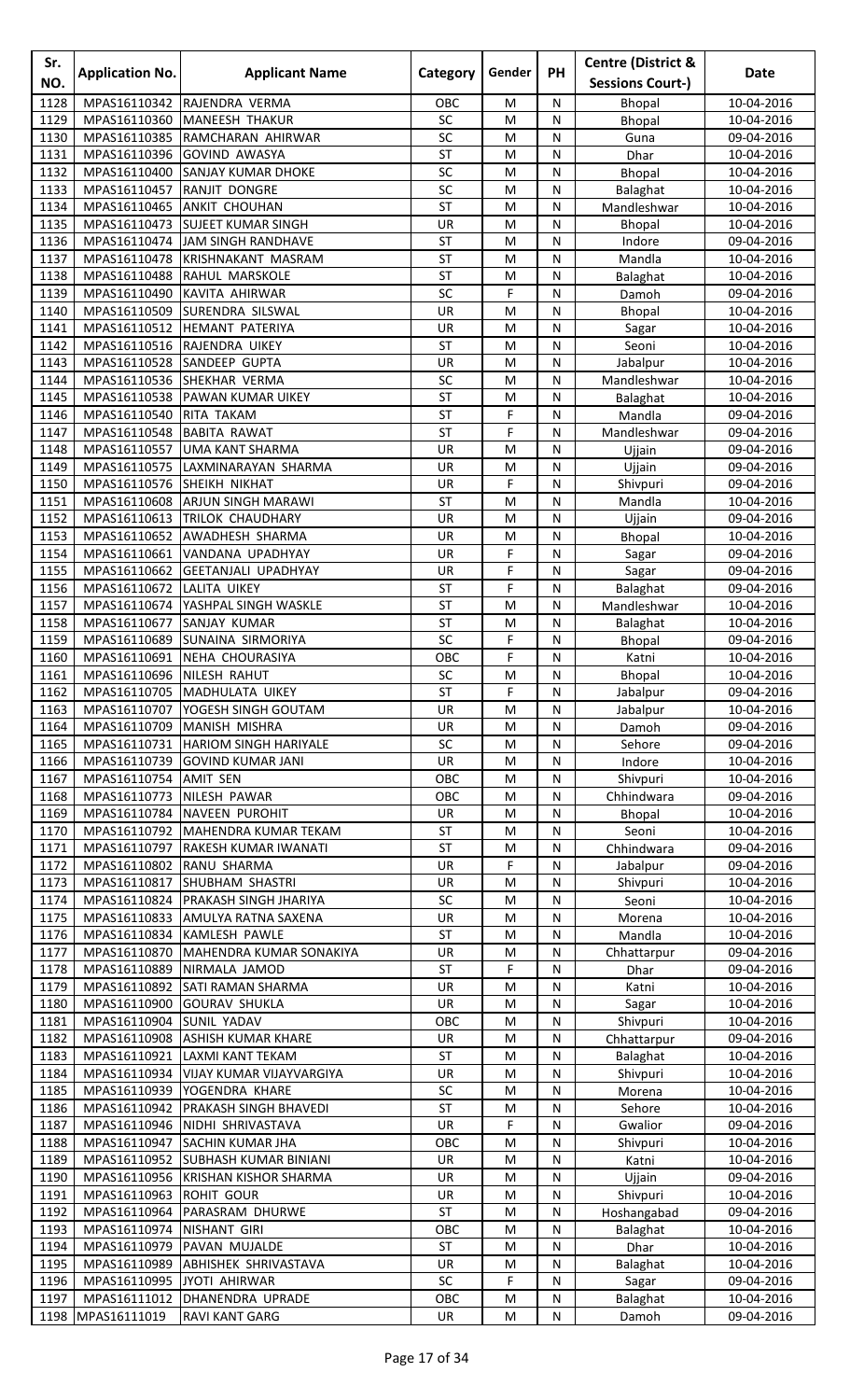| Sr.<br>NO.   | <b>Application No.</b>       | <b>Applicant Name</b>                                                            | Category        | Gender    | PH             | <b>Centre (District &amp;</b><br><b>Sessions Court-)</b> | <b>Date</b>              |
|--------------|------------------------------|----------------------------------------------------------------------------------|-----------------|-----------|----------------|----------------------------------------------------------|--------------------------|
| 1199         | MPAS16111024                 | SANJAY PRASAD GOHEY                                                              | SC              | M         | N              | Chhindwara                                               | 10-04-2016               |
| 1200         | MPAS16111035                 | <b>MUKESH PATIL</b>                                                              | OBC             | M         | N              | Bhopal                                                   | 10-04-2016               |
| 1201         | MPAS16111037                 | <b>DINESH OSARI</b>                                                              | <b>ST</b>       | M         | N              | <b>Dhar</b>                                              | 09-04-2016               |
| 1202         | MPAS16111059                 | <b>ANKIT SHARMA</b>                                                              | UR              | M         | N              | Hoshangabad                                              | 09-04-2016               |
| 1203         | MPAS16111062                 | MUKESH KUMAR SHRIVASTAVA                                                         | UR              | M         | ${\sf N}$      | Gwalior                                                  | 09-04-2016               |
| 1204         | MPAS16111066                 | NANURAM AWASYA                                                                   | <b>ST</b>       | M         | N              | <b>Dhar</b>                                              | 10-04-2016               |
| 1205         | MPAS16111069                 | <b>NAHID KHAN</b>                                                                | OBC             | F         | N              | Bhopal                                                   | 09-04-2016               |
| 1206         | MPAS16111073                 | NAFIS MOHAMMAD                                                                   | <b>UR</b>       | M         | N              | Tikamgarh                                                | 09-04-2016               |
| 1207<br>1208 | MPAS16111096                 | <b>ARVIND UPADHYAY</b><br>MPAS16111101 SANDEEP KUMAR MARAVI                      | UR<br><b>ST</b> | M<br>M    | N<br>N         | Morena<br>Rewa                                           | 10-04-2016<br>10-04-2016 |
| 1209         |                              | MPAS16111102 SHAILESH VERMA                                                      | OBC             | M         | ${\sf N}$      | Bhopal                                                   | 10-04-2016               |
| 1210         | MPAS16111104                 | <b>DINESH MESHRAM</b>                                                            | SC              | M         | N              | Katni                                                    | 09-04-2016               |
| 1211         | MPAS16111124                 | RAVIKANT AMB                                                                     | SC              | M         | N              | Gwalior                                                  | 10-04-2016               |
| 1212         | MPAS16111132 RATAN LAL PAL   |                                                                                  | OBC             | M         | N              | Bhopal                                                   | 10-04-2016               |
| 1213         | MPAS16111141                 | <b>BHARAT SHUKLA</b>                                                             | UR              | M         | N              | Damoh                                                    | 09-04-2016               |
| 1214         |                              | MPAS16111145  KHALEEQ AHMED FAROOQUI                                             | UR              | M         | N              | Shivpuri                                                 | 10-04-2016               |
| 1215         | MPAS16111149                 | RAVI RANGARE                                                                     | SC              | M         | N              | Chhindwara                                               | 09-04-2016               |
| 1216         | MPAS16111159                 | <b>YOGESH CHATURVEDI</b>                                                         | UR              | M         | N              | Dhar                                                     | 10-04-2016               |
| 1217         | MPAS16111168                 | KAPIL BHARGAVA<br><b>NEHA DASHPUTRA</b>                                          | UR              | M<br>F    | N<br>N         | Gwalior                                                  | 10-04-2016               |
| 1218<br>1219 | MPAS16111171<br>MPAS16111179 | <b>VED PRAKASH DUBEY</b>                                                         | UR<br>UR        | M         | N              | Bhopal<br>Damoh                                          | 09-04-2016<br>09-04-2016 |
| 1220         | MPAS16111180                 | RAGHVENDRA AWASTHI                                                               | UR              | M         | N              | Damoh                                                    | 09-04-2016               |
| 1221         | MPAS16111185                 | RAHUL PAHARIYA                                                                   | UR              | M         | N              | Shivpuri                                                 | 10-04-2016               |
| 1222         | MPAS16111197                 | ANSHUMAN SHARMA                                                                  | UR              | M         | N              | Shivpuri                                                 | 10-04-2016               |
| 1223         | MPAS16111198                 | PAWAN SHARMA                                                                     | UR              | M         | N              | Shivpuri                                                 | 10-04-2016               |
| 1224         | MPAS16111199                 | DEEPAK KUMAR MAHESHWARI                                                          | SC              | M         | N              | Gwalior                                                  | 10-04-2016               |
| 1225         | MPAS16111200                 | KAMLENDRA GOUR                                                                   | UR              | M         | N              | Shivpuri                                                 | 10-04-2016               |
| 1226         | MPAS16111202                 | KAMINI SHARMA                                                                    | UR              | F         | N              | Bhopal                                                   | 09-04-2016               |
| 1227         | MPAS16111203                 | <b>KALU SINGH NIGWAL</b>                                                         | <b>ST</b>       | M         | N              | Guna                                                     | 09-04-2016               |
| 1228<br>1229 | MPAS16111218<br>MPAS16111231 | NARENDRA SINGH RAJPUT<br>SONU SHARMA                                             | UR<br>UR        | M<br>F    | ${\sf N}$<br>N | Jabalpur                                                 | 10-04-2016<br>09-04-2016 |
| 1230         | MPAS16111234                 | NETRAM KORI                                                                      | SC              | M         | N              | Bhopal<br>Sagar                                          | 10-04-2016               |
| 1231         |                              | MPAS16111237 MANISH KUMAR JHA                                                    | OBC             | M         | N              | Chhattarpur                                              | 10-04-2016               |
| 1232         |                              | MPAS16111241   MAHENDRA SINGH THAKUR                                             | UR              | M         | N              | Jabalpur                                                 | 10-04-2016               |
| 1233         |                              | MPAS16111250 GAJENDRA SINGH PAL                                                  | <b>UR</b>       | M         | N              | Bhopal                                                   | 10-04-2016               |
| 1234         |                              | MPAS16111259 RAKESH KUMAR TIWARI                                                 | UR              | M         | ${\sf N}$      | Seoni                                                    | 10-04-2016               |
| 1235         | MPAS16111261                 | <b>GOURAV GOUTAM</b>                                                             | UR              | M         | N              | Jabalpur                                                 | 10-04-2016               |
| 1236         | MPAS16111273                 | <b>AMIT KUMAR SONI</b>                                                           | UR              | M         | ${\sf N}$      | <b>Bhopal</b>                                            | 10-04-2016               |
| 1237         | MPAS16111281                 | <b>PRADEEP KUMAR LALWANI</b>                                                     | UR              | M         | ${\sf N}$      | Bhopal                                                   | 10-04-2016               |
| 1238<br>1239 | MPAS16111307                 | <b>BHANGU SINGH RAWAT</b><br>MPAS16111315 RANVEER SINGH BUNDELA                  | ST<br>UR        | M<br>M    | N<br>N         | Indore<br>Shivpuri                                       | 10-04-2016<br>10-04-2016 |
| 1240         |                              | MPAS16111319 GYAN DEVI AHIRWAR                                                   | SC              | F         | ${\sf N}$      | Chhattarpur                                              | 09-04-2016               |
| 1241         |                              | MPAS16111320 NANHE SINGH CHAUHAN                                                 | UR              | M         | ${\sf N}$      | Guna                                                     | 09-04-2016               |
| 1242         |                              | MPAS16111327 SAPNA PAMWANI                                                       | UR              | F         | Υ              | Gwalior                                                  | 10-04-2016               |
| 1243         | MPAS16111335 SHOAIB MIRZA    |                                                                                  | UR              | M         | N              | Mandla                                                   | 10-04-2016               |
| 1244         | MPAS16111351                 | ANIRUDHA TIWARI                                                                  | UR              | M         | N              | Sagar                                                    | 10-04-2016               |
| 1245         | MPAS16111353 JYOTI NAYAK     |                                                                                  | UR              | F         | N              | Chhattarpur                                              | 10-04-2016               |
| 1246         |                              | MPAS16111365 LOKENDRA SINGH TOMAR                                                | UR              | M         | N              | Guna                                                     | 09-04-2016               |
| 1247         |                              | MPAS16111366 PRAKASH BATHAM                                                      | UR              | ${\sf M}$ | ${\sf N}$      | Hoshangabad                                              | 09-04-2016               |
| 1248<br>1249 |                              | MPAS16111372 ANUBHUTI SHRIVASTAVA<br>MPAS16111375 ARVIND SHRIVASTAVA             | UR<br>UR        | F<br>M    | N<br>N         | Chhattarpur<br>Guna                                      | 09-04-2016<br>09-04-2016 |
| 1250         |                              | MPAS16111382 ANOOP SHARMA                                                        | UR              | M         | N              | Guna                                                     | 09-04-2016               |
| 1251         |                              | MPAS16111384 SUNIL KUMAR AHIRWAR                                                 | SC              | M         | N              | Sagar                                                    | 10-04-2016               |
| 1252         |                              | MPAS16111385 ASHUTOSH CHOURASIYA                                                 | UR              | M         | N              | Hoshangabad                                              | 09-04-2016               |
| 1253         |                              | MPAS16111386 CHANDRA KUMAR MASRAM                                                | <b>ST</b>       | M         | ${\sf N}$      | Mandla                                                   | 10-04-2016               |
| 1254         |                              | MPAS16111396   PRAVENDRA SINGH VISAYATI                                          | OBC             | M         | N              | Sagar                                                    | 10-04-2016               |
| 1255         | MPAS16111404                 | KAMLESH AHIRWAR                                                                  | SC              | M         | N              | Chhattarpur                                              | 09-04-2016               |
| 1256         | MPAS16111405                 | PYARSINGH CHOUHAN                                                                | <b>ST</b>       | M         | N              | Mandleshwar                                              | 10-04-2016               |
| 1257         | MPAS16111417                 | <b>BASANT KUMAR UIKEY</b>                                                        | <b>ST</b>       | M         | N              | Mandla                                                   | 10-04-2016               |
| 1258<br>1259 |                              | MPAS16111419 SANJAY SINGH CHAUHAN<br>MPAS16111425 SHARMILA ROKADE                | UR<br>SC        | M<br>F    | N<br>${\sf N}$ | Rewa<br>Khandwa                                          | 10-04-2016<br>09-04-2016 |
| 1260         | MPAS16111427                 | POOJA GUPTA                                                                      | UR              | F         | ${\sf N}$      | <b>Bhind</b>                                             | 09-04-2016               |
| 1261         | MPAS16111454                 | <b>SUMIT PANDEY</b>                                                              | UR              | M         | N              | Balaghat                                                 | 10-04-2016               |
| 1262         | MPAS16111455                 | JAGDISH THAKUR                                                                   | ST              | M         | N              | Dhar                                                     | 09-04-2016               |
| 1263         | MPAS16111463                 | KUNJLATA ARMO                                                                    | ST              | F         | N              | Mandla                                                   | 09-04-2016               |
| 1264         | MPAS16111472                 | <b>ASHU KHAN</b>                                                                 | UR              | M         | N              | Sehore                                                   | 10-04-2016               |
| 1265         | MPAS16111477                 | <b>VIJAY KUMAR DEHARIYA</b>                                                      | SC              | M         | N              | Seoni                                                    | 10-04-2016               |
| 1266         | MPAS16111480                 | NEERAJ KANT CHOUHAN                                                              | UR              | M         | N              | Sehore                                                   | 10-04-2016               |
| 1267         |                              | MPAS16111486 SUSHEEL KUMAR AHIRWAR<br>1268   MPAS16111498 GYANENDRA KUMAR PANDEY | SC<br>UR        | M         | N<br>${\sf N}$ | Sagar                                                    | 10-04-2016               |
| 1269         | MPAS16111500 SONU GUPTA      |                                                                                  | UR              | M<br>M    | N              | Rewa<br>Guna                                             | 09-04-2016<br>09-04-2016 |
|              |                              |                                                                                  |                 |           |                |                                                          |                          |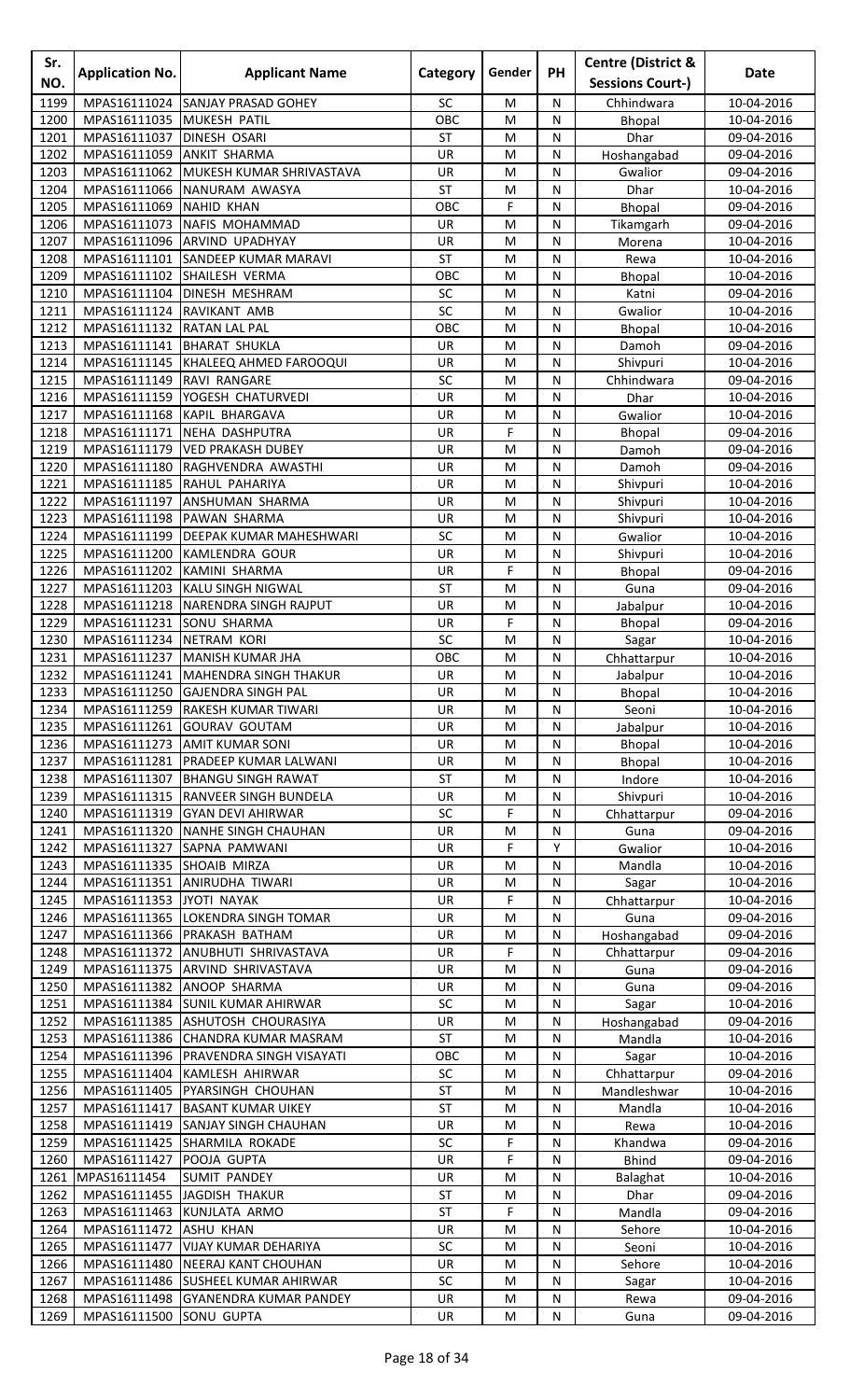| Sr.<br>NO.   | <b>Application No.</b>                   | <b>Applicant Name</b>                                               | Category        | Gender         | <b>PH</b>      | <b>Centre (District &amp;</b><br><b>Sessions Court-)</b> | Date                     |
|--------------|------------------------------------------|---------------------------------------------------------------------|-----------------|----------------|----------------|----------------------------------------------------------|--------------------------|
| 1270         | MPAS16111502                             | MUKESH KACHHAVE                                                     | <b>ST</b>       | M              | N              | Mandleshwar                                              | 10-04-2016               |
| 1271         | MPAS16111510                             | <b>SHAILENDRA SINGH CHOUHAN</b>                                     | <b>UR</b>       | M              | N              | Khandwa                                                  | 09-04-2016               |
| 1272         | MPAS16111514                             | NIKITA PANDRAM                                                      | ST              | F              | N              | Chhindwara                                               | 10-04-2016               |
| 1273         | MPAS16111529                             | <b>SANGEETA PRADHAN</b>                                             | ST              | F              | N              | Sehore                                                   | 09-04-2016               |
| 1274         | MPAS16111545                             | <b>ROOP SINGH WARKADE</b>                                           | <b>ST</b>       | M              | N              | Mandla                                                   | 10-04-2016               |
| 1275         | MPAS16111548                             | <b>DURGESH KUMAR SHARMA</b>                                         | UR              | M              | N              | Guna                                                     | 09-04-2016               |
| 1276         | MPAS16111561                             | <b>RAJ BAHADUR PANIKA</b>                                           | ST              | M              | N              | Rewa                                                     | 10-04-2016               |
| 1277         | MPAS16111568                             | KAPIL SHRIVASTAVA                                                   | UR              | M              | N              | Gwalior                                                  | 10-04-2016               |
| 1278         | MPAS16111582                             | <b>ASHVINI MORE</b>                                                 | ST              | F              | N              | Mandleshwar                                              | 09-04-2016               |
| 1279         | MPAS16111592                             | MOHAMMAD DANISH                                                     | OBC             | M              | N              | Gwalior                                                  | 10-04-2016               |
| 1280         |                                          | MPAS16111602 RANJEET SINGH SISODIYA                                 | UR<br><b>ST</b> | M<br>F         | ${\sf N}$<br>N | Chhindwara                                               | 09-04-2016               |
| 1281<br>1282 | MPAS16111606 RATNA ARAKH<br>MPAS16111610 | JITENDRA BAMNIYA                                                    | <b>ST</b>       | M              | N              | Katni<br>Indore                                          | 09-04-2016<br>10-04-2016 |
| 1283         |                                          | MPAS16111625 SUDAMA PRASAD KUDOPA                                   | <b>ST</b>       | M              | N              | Mandla                                                   | 10-04-2016               |
| 1284         | MPAS16111633                             | <b>HEMLATA MARKO</b>                                                | ST              | F              | N              | Mandla                                                   | 09-04-2016               |
| 1285         | MPAS16111641                             | RITA WADIWA                                                         | <b>ST</b>       | F              | Y              | Chhindwara                                               | 10-04-2016               |
| 1286         | MPAS16111653                             | JYOTI MANDLOI                                                       | <b>ST</b>       | F              | N              | Mandleshwar                                              | 09-04-2016               |
| 1287         |                                          | MPAS16111666 HEMENDRA KUMAR DHARNE                                  | <b>ST</b>       | M              | N              | Balaghat                                                 | 10-04-2016               |
| 1288         | MPAS16111681                             | <b>DINESH CHAND SHARMA</b>                                          | UR              | M              | N              | Guna                                                     | 09-04-2016               |
| 1289         | MPAS16111690                             | <b>SUJEET DHURVE</b>                                                | ST              | M              | N              | Chhindwara                                               | 09-04-2016               |
| 1290         | MPAS16111695                             | RAKESH KUMAR INWATI                                                 | ST              | M              | N              | Seoni                                                    | 10-04-2016               |
| 1291         | MPAS16111697                             | ANITA SHARMA                                                        | UR              | F              | N              | Gwalior                                                  | 09-04-2016               |
| 1292<br>1293 | MPAS16111705<br>MPAS16111726             | <b>DEEPAK MALAKAR</b><br><b>ANKDEEP SHARMA</b>                      | OBC<br>UR       | M<br>M         | N<br>N         | Khandwa<br>Guna                                          | 09-04-2016<br>09-04-2016 |
| 1294         | MPAS16111750                             | <b>BHARTI RAGHUWANSHI</b>                                           | UR              | F              | N              | Chhindwara                                               | 10-04-2016               |
| 1295         | MPAS16111755                             | <b>ABDUL ASHIF KHAN</b>                                             | <b>UR</b>       | M              | N              | Tikamgarh                                                | 09-04-2016               |
| 1296         | MPAS16111763                             | HITESH BHAPKER                                                      | UR              | M              | N              | Indore                                                   | 09-04-2016               |
| 1297         | MPAS16111775                             | YASHWANT MANDLOI                                                    | ST              | M              | N              | <b>Dhar</b>                                              | 10-04-2016               |
| 1298         |                                          | MPAS16111776 SHAILENDRA NAGWANSHI                                   | SC              | M              | N              | Chhindwara                                               | 09-04-2016               |
| 1299         |                                          | MPAS16111785 RAMESHWAR PANDEY                                       | UR              | M              | N              | Seoni                                                    | 10-04-2016               |
| 1300         | MPAS16111787                             | <b>DEEPAK JAIN</b>                                                  | UR              | M              | N              | Sagar                                                    | 10-04-2016               |
| 1301         | MPAS16111805                             | KAMLA BADOLE                                                        | ST              | F              | N              | Mandleshwar                                              | 09-04-2016               |
| 1302         |                                          | MPAS16111836 MANJU LATA MANDRAI                                     | SC              | F              | N              | Khandwa                                                  | 09-04-2016               |
| 1303         |                                          | MPAS16111837 NIRMALA PALEWAR                                        | <b>ST</b>       | F              | N              | Balaghat                                                 | 09-04-2016               |
| 1304<br>1305 | MPAS16111858 NEHA SAVALE                 | MPAS16111854 SANGEETA DHURWEY                                       | <b>ST</b><br>SC | F<br>F         | N<br>N         | Mandla<br>Mandleshwar                                    | 09-04-2016<br>09-04-2016 |
| 1306         | MPAS16111875   DINESH UKEY               |                                                                     | <b>ST</b>       | M              | N              | Balaghat                                                 | 10-04-2016               |
| 1307         | MPAS16111888                             | <b>RAJENDRA SINGH WASKLE</b>                                        | <b>ST</b>       | M              | N              | Ujjain                                                   | 09-04-2016               |
| 1308         |                                          | MPAS16111928 JEEVAN SHARMA                                          | <b>UR</b>       | M              | N              | Hoshangabad                                              | 10-04-2016               |
| 1309         |                                          | MPAS16111930 ARCHANA PANDEY                                         | UR              | F              | N              | Katni                                                    | 09-04-2016               |
| 1310         | MPAS16111937 ANITA PANDEY                |                                                                     | UR              | F              | N              | Katni                                                    | 09-04-2016               |
| 1311         |                                          | MPAS16111962 YASHWANTRAO WAKDE                                      | <b>ST</b>       | M              | ${\sf N}$      | Balaghat                                                 | 10-04-2016               |
| 1312         | MPAS16111966 NITIN GUPTA                 |                                                                     | UR              | M              | N              | Guna                                                     | 09-04-2016               |
| 1313         |                                          | MPAS16111968 NEELESH SHRIVASTAVA                                    | UR              | M              | N              | Indore                                                   | 09-04-2016               |
| 1314         |                                          | MPAS16111976 SANTOSH DAWAR                                          | <b>ST</b><br>UR | M              | N              | Mandleshwar                                              | 09-04-2016               |
| 1315<br>1316 |                                          | MPAS16111979 MANISH KUMAR PATHAK<br>MPAS16111990 DEEKSHA TIWARI     | UR              | M<br>F         | N<br>N         | Chhattarpur<br>Katni                                     | 09-04-2016<br>09-04-2016 |
| 1317         | MPAS16111992 SEEMA KOLIYA                |                                                                     | <b>ST</b>       | F              | N              | Bhopal                                                   | 09-04-2016               |
| 1318         |                                          | MPAS16112000 SOURABH AGRAWAL                                        | UR              | M              | N              | Hoshangabad                                              | 09-04-2016               |
| 1319         |                                          | MPAS16112004 BALSWAROOP CHANDEL                                     | SC              | M              | N              | Guna                                                     | 09-04-2016               |
| 1320         | MPAS16112013                             | MAADHURI MEHTA                                                      | UR              | F              | N              | Indore                                                   | 09-04-2016               |
| 1321         | MPAS16112015                             | <b>MOHAN SINGH RAWAT</b>                                            | UR              | M              | N              | Hoshangabad                                              | 10-04-2016               |
| 1322         | MPAS16112032                             | <b>HOTAM SINGH</b>                                                  | SC              | M              | N              | Hoshangabad                                              | 10-04-2016               |
| 1323         | MPAS16112036 ANJU MARAVI                 |                                                                     | <b>ST</b>       | F              | N              | Mandla                                                   | 09-04-2016               |
| 1324         | MPAS16112043 NISHA BANSOD                |                                                                     | SC              | F              | ${\sf N}$      | Balaghat                                                 | 09-04-2016               |
| 1325<br>1326 |                                          | MPAS16112050   PATAL SINGH KANESH<br>MPAS16112052 NAGMA BANO QUADRI | <b>ST</b><br>UR | M<br>F         | N<br>N         | Indore                                                   | 10-04-2016<br>09-04-2016 |
| 1327         |                                          | MPAS16112060 SHAKIL KHAN PATHAN                                     | UR              | M              | N              | Bhopal<br>Guna                                           | 09-04-2016               |
| 1328         |                                          | MPAS16112061 SANJAY SINGH TADWALA                                   | <b>ST</b>       | M              | N              | Dhar                                                     | 09-04-2016               |
| 1329         | MPAS16112065 ATUL SINGH                  |                                                                     | UR              | M              | N              | Hoshangabad                                              | 10-04-2016               |
| 1330         | MPAS16112071                             | PYARSINGH DUDWE                                                     | <b>ST</b>       | M              | N              | Mandleshwar                                              | 09-04-2016               |
| 1331         | MPAS16112089                             | <b>ANIL MUVEL</b>                                                   | <b>ST</b>       | M              | N              | Dhar                                                     | 09-04-2016               |
| 1332         | MPAS16112094                             | SHAILENDRA SHRIVASTAVA                                              | UR              | M              | N              | Damoh                                                    | 09-04-2016               |
| 1333         | MPAS16112097                             | <b>GAGAN SINGH RAJPUT</b>                                           | <b>UR</b>       | M              | N              | Sehore                                                   | 10-04-2016               |
| 1334         | MPAS16112120                             | AJEET AMBH                                                          | SC              | M              | N              | Gwalior                                                  | 09-04-2016               |
| 1335         | MPAS16112136                             | <b>BABULAL MUDIA</b>                                                | <b>ST</b>       | M              | N              | Katni                                                    | 10-04-2016               |
| 1336<br>1337 | MPAS16112195 PARUL MISHRA                | MPAS16112168 KAMAL SINGH SOLANKI                                    | <b>ST</b><br>UR | M<br>F         | N              | Indore                                                   | 10-04-2016               |
| 1338         |                                          | MPAS16112205 NISHA RAGHUVANSHI                                      | UR              | F              | N<br>N         | Chhattarpur<br>Jabalpur                                  | 09-04-2016<br>09-04-2016 |
| 1339         | MPAS16112217 RASHMI UIKEY                |                                                                     | ST              | $\overline{F}$ | ${\sf N}$      | Balaghat                                                 | 09-04-2016               |
| 1340         | MPAS16112228 RAJNESH JOSHI               |                                                                     | OBC             | M              | ${\sf N}$      | Tikamgarh                                                | 09-04-2016               |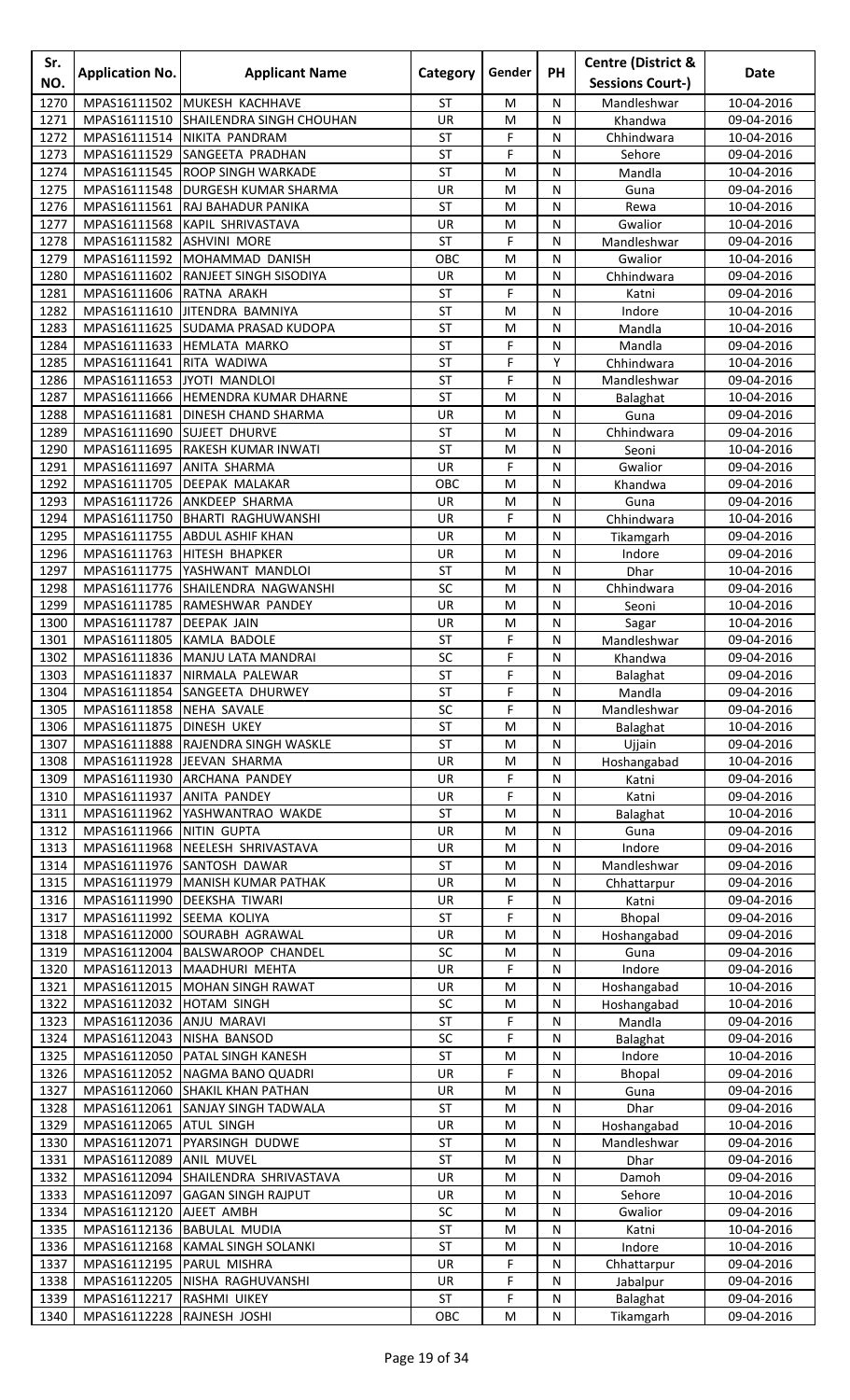| Sr.          | <b>Application No.</b>       | <b>Applicant Name</b>                                          | Category  | Gender | PH             | <b>Centre (District &amp;</b> | <b>Date</b>              |
|--------------|------------------------------|----------------------------------------------------------------|-----------|--------|----------------|-------------------------------|--------------------------|
| NO.          |                              |                                                                |           |        |                | <b>Sessions Court-)</b>       |                          |
| 1341         | MPAS16112233                 | <b>ANKIT JAIN</b>                                              | UR        | M      | N              | Hoshangabad                   | 10-04-2016               |
| 1342         | MPAS16112237                 | <b>GAURAV SHRIVASTAVA</b>                                      | UR        | M      | N              | Tikamgarh                     | 09-04-2016               |
| 1343         | MPAS16112248                 | <b>BRAJESH KUMAR SIRSHAM</b>                                   | <b>ST</b> | M      | ${\sf N}$      | Mandla                        | 10-04-2016               |
| 1344         | MPAS16112258                 | RAMKUMAR TEKAM                                                 | <b>ST</b> | M      | N              | Balaghat                      | 10-04-2016               |
| 1345         | MPAS16112264                 | <b>HEMENDRA CHOUHAN</b>                                        | <b>ST</b> | M      | N              | Indore                        | 10-04-2016               |
| 1346<br>1347 | MPAS16112268<br>MPAS16112270 | <b>AASUTOSH PATHAK</b><br>MANEESH KUMAR GOUR                   | UR<br>OBC | M<br>M | N<br>N         | Damoh<br>Hoshangabad          | 09-04-2016<br>09-04-2016 |
| 1348         | MPAS16112271                 | SANJAY KUMAR VISHWAKARMA                                       | OBC       | M      | N              | Jabalpur                      | 10-04-2016               |
| 1349         |                              | MPAS16112275 VAIBHAV KULSHRESTHA                               | UR        | M      | ${\sf N}$      | Gwalior                       | 09-04-2016               |
| 1350         | MPAS16112278                 | YOGESH CHOUDHARY                                               | SC        | M      | N              | Hoshangabad                   | 09-04-2016               |
| 1351         | MPAS16112282                 | <b>ANNU TIWARI</b>                                             | UR        | F      | N              | <b>Bhopal</b>                 | 09-04-2016               |
| 1352         | MPAS16112306                 | <b>SHAILENDRA KUMAR BAGHEL</b>                                 | <b>UR</b> | M      | N              | Seoni                         | 10-04-2016               |
| 1353         | MPAS16112328                 | <b>SATISHRAO CHAVAN</b>                                        | UR        | M      | N              | Dhar                          | 09-04-2016               |
| 1354         | MPAS16112332                 | SHIVANI NAGAICH                                                | UR        | F      | N              | Sagar                         | 09-04-2016               |
| 1355         |                              | MPAS16112338 RAMMOHAN DWIVEDI                                  | UR        | M      | N              | Rewa                          | 10-04-2016               |
| 1356         | MPAS16112342                 | PRADEEP SINGH RAWAT                                            | UR        | M      | ${\sf N}$      | Hoshangabad                   | 10-04-2016               |
| 1357         | MPAS16112344                 | ROOPA VISHWAKARMA                                              | OBC       | F      | N              | Sehore                        | 09-04-2016               |
| 1358         | MPAS16112359                 | <b>PRASHANT MESHRAM</b>                                        | SC        | M      | N              | Balaghat                      | 10-04-2016               |
| 1359         | MPAS16112368                 | <b>PRADEEP KUMAR</b>                                           | OBC       | M      | N              | Guna                          | 09-04-2016               |
| 1360<br>1361 | MPAS16112370<br>MPAS16112382 | <b>DEEPAK SINGH THAKUR</b><br>RAKESH UPADHYAY                  | OBC<br>UR | M<br>M | N<br>N         | Damoh<br>Damoh                | 09-04-2016<br>09-04-2016 |
| 1362         | MPAS16112397                 | <b>ABHILASH DUBEY</b>                                          | UR        | M      | N              | Damoh                         | 09-04-2016               |
| 1363         | MPAS16112409                 | RAJESH KUMAR DHURVE                                            | <b>ST</b> | M      | N              | Chhindwara                    | 09-04-2016               |
| 1364         | MPAS16112421                 | PRADEEP KUMAR UPADHYAY                                         | UR        | M      | N              | Hoshangabad                   | 10-04-2016               |
| 1365         | MPAS16112434                 | <b>AMIT CHOUBEY</b>                                            | <b>UR</b> | M      | N              | Damoh                         | 09-04-2016               |
| 1366         | MPAS16112436                 | SHISHUPAL SINGH CHAUHAN                                        | UR        | M      | N              | Gwalior                       | 10-04-2016               |
| 1367         | MPAS16112441                 | <b>VIKKEE PATIL</b>                                            | SC        | M      | N              | Indore                        | 09-04-2016               |
| 1368         | MPAS16112451                 | RAJENDRA BOHRE                                                 | UR        | M      | ${\sf N}$      | Damoh                         | 09-04-2016               |
| 1369         | MPAS16112459                 | PRAMOD RATHORE                                                 | OBC       | M      | ${\sf N}$      | Guna                          | 09-04-2016               |
| 1370         | MPAS16112460                 | DHARMENDRA PRAJAPATI                                           | OBC       | M      | N              | Guna                          | 09-04-2016               |
| 1371         | MPAS16112461                 | <b>BHUPENDRA DUBEY</b>                                         | <b>UR</b> | M      | N              | Guna                          | 09-04-2016               |
| 1372         | MPAS16112465                 | <b>SANDEEP SINGH BHADOURIYA</b>                                | UR        | M      | N              | Gwalior                       | 10-04-2016               |
| 1373         |                              | MPAS16112472 PRANAY MISHRA                                     | UR        | M      | N              | Chhindwara                    | 09-04-2016               |
| 1374         |                              | MPAS16112473 BHUPENDRA SINGH BHATI                             | UR        | M      | $\overline{N}$ | Hoshangabad                   | 10-04-2016               |
| 1375         |                              | MPAS16112480 SUJEET SINGH BHADOURIYA                           | UR        | M      | N              | Gwalior                       | 10-04-2016               |
| 1376         |                              | MPAS16112492 VIVEK SHRIVASTAVA                                 | UR        | M      | N              | Chhattarpur                   | 10-04-2016               |
| 1377         | MPAS16112493                 | MAYANK SHRIVASTAVA                                             | UR        | M      | N              | Chhattarpur                   | 10-04-2016               |
| 1378         | MPAS16112495                 | <b>SANDEEP KUMAR TIWARI</b>                                    | UR        | M      | N              | Chhattarpur                   | 10-04-2016               |
| 1379         |                              | MPAS16112515 NARESH JANYANI                                    | UR        | M      | N              | Hoshangabad                   | 10-04-2016               |
| 1380<br>1381 | MPAS16112521                 | <b>SANKALP NAGARCH</b><br>MPAS16112548 DINESH SHAKYA           | UR<br>SC  | M<br>M | N<br>${\sf N}$ | Damoh<br>Gwalior              | 09-04-2016<br>10-04-2016 |
| 1382         | MPAS16112562                 | <b>HEMLATA YADAV</b>                                           | UR        | F      | N              | Bhopal                        | 09-04-2016               |
| 1383         |                              | MPAS16112572 SUNAINA KUSHWAHA                                  | OBC       | F      | N              | Jabalpur                      | 09-04-2016               |
| 1384         |                              | MPAS16112576 ANURAG SHRIVASTAVA                                | UR        | M      | N              | Tikamgarh                     | 09-04-2016               |
| 1385         |                              | MPAS16112578   PRADEEP KUMAR PATEL                             | <b>ST</b> | M      | N              | Dhar                          | 10-04-2016               |
| 1386         |                              | MPAS16112581 RAVINDRA RAJAK                                    | OBC       | M      | N              | Guna                          | 09-04-2016               |
| 1387         |                              | MPAS16112589 SMT ARPANA GAJBIYE                                | SC        | F      | ${\sf N}$      | Jabalpur                      | 09-04-2016               |
| 1388         |                              | MPAS16112617 MADHVI CHOUBEY                                    | UR        | F      | N              | Mandla                        | 09-04-2016               |
| 1389         | MPAS16112621                 | MANOHAR LAL MASRAM                                             | <b>ST</b> | M      | N              | Mandla                        | 10-04-2016               |
| 1390         | MPAS16112640                 | <b>ANKITA GUPTA</b>                                            | UR        | F      | N              | Shivpuri                      | 09-04-2016               |
| 1391         |                              | MPAS16112668 RATNESH VIJAYVARGIYA                              | UR        | M      | N              | Sehore                        | 09-04-2016               |
| 1392         |                              | MPAS16112681 SARIKA BAI UIKEY                                  | <b>ST</b> | F      | N              | Hoshangabad                   | 09-04-2016               |
| 1393         |                              | MPAS16112694 RACHANA KUSHWAH                                   | UR        | F      | ${\sf N}$      | <b>Bhind</b>                  | 09-04-2016               |
| 1394         |                              | MPAS16112698 BASANTI MANDLOI                                   | ST        | F      | N              | Mandleshwar                   | 09-04-2016               |
| 1395         | MPAS16112712                 | <b>RITURAJ SINGH RAJPUT</b>                                    | UR        | M      | N              | Damoh                         | 09-04-2016               |
| 1396         | MPAS16112713                 | <b>PRASOON JAIN</b>                                            | UR        | M      | N              | Damoh                         | 09-04-2016               |
| 1397         | MPAS16112729                 | JAYENDRA BARIYA                                                | ST        | M      | N              | Indore                        | 09-04-2016               |
| 1398<br>1399 | MPAS16112730                 | <b>DEEPAK KUMAR SHRIVASTAVA</b><br>MPAS16112755 KRISHNA RAJPUT | UR<br>OBC | M<br>F | N<br>N         | Ujjain<br>Gwalior             | 09-04-2016<br>09-04-2016 |
| 1400         | MPAS16112756                 | RAMENDRA KUMAR AHIRWAL                                         | SC        | M      | Υ              | Sagar                         | 09-04-2016               |
| 1401         | MPAS16112768                 | SOMBATI MARAVI                                                 | <b>ST</b> | F      | N              | Mandla                        | 09-04-2016               |
| 1402         | MPAS16112778                 | REKHA KIRSAM                                                   | <b>ST</b> | F      | N              | Seoni                         | 09-04-2016               |
| 1403         | MPAS16112779                 | <b>JITENDRA SOLANKI</b>                                        | <b>ST</b> | M      | N              | Dhar                          | 10-04-2016               |
| 1404         | MPAS16112788                 | <b>VINOD SORADA</b>                                            | SC        | M      | N              | Dhar                          | 10-04-2016               |
| 1405         | MPAS16112789                 | <b>BAPU SINGH PARMAR</b>                                       | <b>ST</b> | M      | N              | Indore                        | 10-04-2016               |
| 1406         | MPAS16112812                 | <b>GANESH PANWAR</b>                                           | <b>ST</b> | M      | ${\sf N}$      | Mandleshwar                   | 10-04-2016               |
| 1407         |                              | MPAS16112814 NITIN KUMAR KHARE                                 | UR        | M      | N              | Chhattarpur                   | 10-04-2016               |
| 1408         | MPAS16112828                 | RAJESH LULLA                                                   | UR        | M      | N              | Gwalior                       | 09-04-2016               |
| 1409         |                              | MPAS16112832 BHARAT LAL MUNIYA                                 | <b>ST</b> | M      | N              | Indore                        | 10-04-2016               |
| 1410         |                              | MPAS16112834 SANJEEV SINGH KUSHVAHA                            | UR        | M      | ${\sf N}$      | Hoshangabad                   | 09-04-2016               |
| 1411         |                              | MPAS16112835 KAMLESH MARKAM                                    | ST        | M      | N              | Chhindwara                    | 10-04-2016               |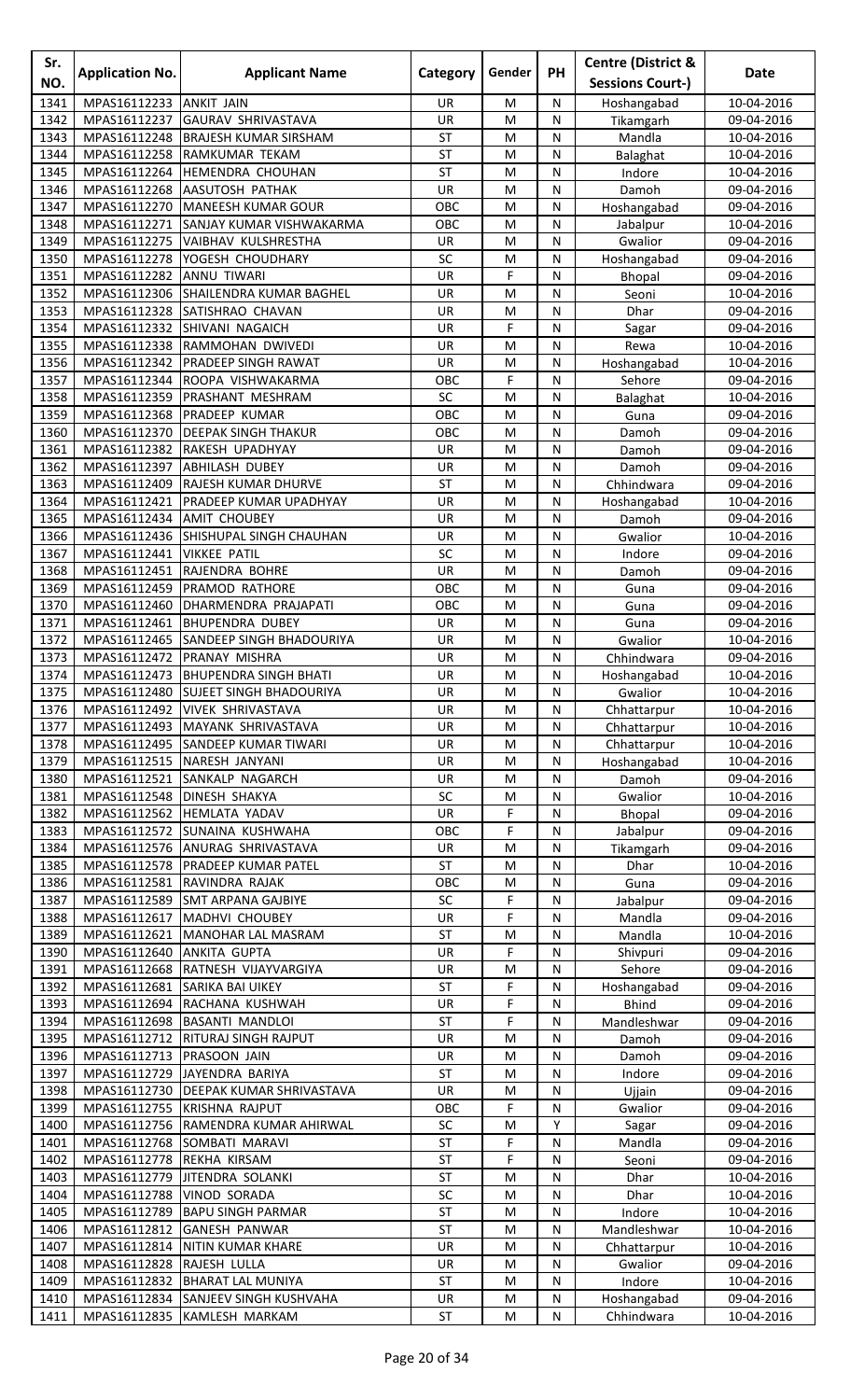| Sr.<br>NO.   | <b>Application No.</b>                     | <b>Applicant Name</b>                          | <b>Category</b> | Gender    | PH        | <b>Centre (District &amp;</b><br><b>Sessions Court-)</b> | <b>Date</b>              |
|--------------|--------------------------------------------|------------------------------------------------|-----------------|-----------|-----------|----------------------------------------------------------|--------------------------|
| 1412         | MPAS16112846                               | KARISHMA BADOLE                                | ST              | F         | N         |                                                          | 09-04-2016               |
| 1413         | MPAS16112853                               | <b>AMIT SOLANKI</b>                            | ST              | M         | N         | Khandwa<br>Dhar                                          | 10-04-2016               |
| 1414         | MPAS16112873                               | VANDNA MASRAM                                  | <b>ST</b>       | F         | N         | Mandla                                                   | 09-04-2016               |
| 1415         | MPAS16112880                               | LAKSHMI CHOUHAN                                | <b>ST</b>       | F         | ${\sf N}$ | Dhar                                                     | 09-04-2016               |
| 1416         | MPAS16112883                               | <b>RAHUL KHATIK</b>                            | SC              | M         | N         | Damoh                                                    | 10-04-2016               |
| 1417         | MPAS16112889                               | LAXMAN JAMRA                                   | <b>ST</b>       | M         | N         | Indore                                                   | 10-04-2016               |
| 1418         | MPAS16112908                               | HMERAJ SURYAWANSHI                             | OBC             | M         | N         | Hoshangabad                                              | 09-04-2016               |
| 1419         | MPAS16112910                               | CHITRALEKHA PURVIYA                            | <b>UR</b>       | F         | N         | Bhopal                                                   | 09-04-2016               |
| 1420         | MPAS16112911                               | <b>RAHUL SURYWANSHI</b>                        | UR              | M         | N         | Hoshangabad                                              | 10-04-2016               |
| 1421         | MPAS16112914                               | MANEESH MISHRA                                 | UR              | M         | N         | Chhindwara                                               | 10-04-2016               |
| 1422<br>1423 | MPAS16112915 RAJNISH DUBEY<br>MPAS16112917 | DHANRAJ JOSHI                                  | UR<br>UR        | M<br>M    | N<br>N    | Hoshangabad<br>Indore                                    | 10-04-2016               |
| 1424         | MPAS16112921                               | <b>SATYAPAL SINGH BUNDELA</b>                  | <b>UR</b>       | M         | Υ         | Sagar                                                    | 09-04-2016<br>09-04-2016 |
| 1425         |                                            | MPAS16112935 SANTOSH YADAV                     | OBC             | M         | N         | Hoshangabad                                              | 10-04-2016               |
| 1426         | MPAS16112937                               | <b>DURGESH KUMAR DHARNE</b>                    | <b>ST</b>       | M         | N         | Chhindwara                                               | 10-04-2016               |
| 1427         |                                            | MPAS16112976 DEEPAK CHANDRAWANSHI              | OBC             | M         | N         | Chhindwara                                               | 09-04-2016               |
| 1428         | MPAS16112978                               | <b>DHARMENDRA TIWARI</b>                       | UR              | M         | N         | Guna                                                     | 09-04-2016               |
| 1429         | MPAS16112992                               | <b>MEENA BAGHEL</b>                            | ST              | F         | N         | Mandleshwar                                              | 09-04-2016               |
| 1430         | MPAS16112993                               | SHIVAM SHARMA                                  | <b>UR</b>       | M         | N         | Morena                                                   | 10-04-2016               |
| 1431         | MPAS16113003                               | NEERAJ KUMAR DEHARIYA                          | SC              | M         | N         | Chhindwara                                               | 09-04-2016               |
| 1432         | MPAS16113007                               | <b>PRASHANT SHRIVASTAVA</b>                    | UR              | M         | N         | Seoni                                                    | 10-04-2016               |
| 1433         | MPAS16113009                               | <b>TARACHAND RAWAT</b>                         | <b>ST</b>       | M         | N         | Dhar                                                     | 09-04-2016               |
| 1434         | MPAS16113040                               | <b>VIJAY KUMAR GEHLOT</b>                      | OBC             | M         | ${\sf N}$ | Dhar                                                     | 09-04-2016               |
| 1435<br>1436 | MPAS16113043<br>MPAS16113044               | <b>KAMAL KISHORE</b><br><b>NAVEEN NIGWAL</b>   | SC<br><b>ST</b> | M<br>M    | N<br>N    | Hoshangabad<br>Dhar                                      | 09-04-2016<br>10-04-2016 |
| 1437         | MPAS16113045                               | ARTI KHOBRAGDE                                 | SC              | F         | N         | Balaghat                                                 | 09-04-2016               |
| 1438         | MPAS16113049                               | <b>RAHUL KUMAR SONI</b>                        | OBC             | M         | N         | Damoh                                                    | 10-04-2016               |
| 1439         | MPAS16113050                               | AASHI GOUTAM                                   | UR              | F         | N         | Sagar                                                    | 09-04-2016               |
| 1440         | MPAS16113054                               | SHEETAL JAIN                                   | UR              | M         | ${\sf N}$ | Guna                                                     | 09-04-2016               |
| 1441         | MPAS16113065                               | <b>DEEPAK GUPTA</b>                            | OBC             | M         | N         | Jabalpur                                                 | 10-04-2016               |
| 1442         | MPAS16113067                               | <b>PREM CHANDRA AHIRWAR</b>                    | SC              | M         | N         | Chhattarpur                                              | 09-04-2016               |
| 1443         | MPAS16113073                               | <b>HARISH KUMAR PARGI</b>                      | <b>ST</b>       | M         | N         | Indore                                                   | 10-04-2016               |
| 1444         |                                            | MPAS16113076   DHYAN SINGH CHOUHAN             | <b>ST</b>       | M         | N         | Mandleshwar                                              | 10-04-2016               |
| 1445         |                                            | MPAS16113077 JITENDRA KUMAR MISHRA             | UR              | ${\sf M}$ | ${\sf N}$ | Gwalior                                                  | 10-04-2016               |
| 1446         |                                            | MPAS16113081 SANTOSH KUMAR RAI                 | SC              | M         | N         | Chhattarpur                                              | 09-04-2016               |
| 1447         |                                            | MPAS16113119 GIRRAJ DHAKED<br>RUPCHANDRA NARVE | OBC             | M         | N         | Guna                                                     | 09-04-2016               |
| 1448<br>1449 | MPAS16113128<br>MPAS16113131   VIVEK PATEL |                                                | ST<br>OBC       | M<br>M    | N<br>N    | Dhar<br>Khandwa                                          | 09-04-2016<br>09-04-2016 |
| 1450         | MPAS16113175                               | <b>DIWANSINGH MANDLOI</b>                      | ST              | M         | N         | Mandleshwar                                              | 10-04-2016               |
| 1451         | MPAS16113177                               | HARI SHANKAR ADIWASI                           | <b>ST</b>       | M         | N         | Tikamgarh                                                | 09-04-2016               |
| 1452         | MPAS16113182                               | <b>AJAY UIKEY</b>                              | <b>ST</b>       | M         | N         | Hoshangabad                                              | 09-04-2016               |
| 1453         |                                            | MPAS16113192 SANGEETA KHANDEKAR                | UR              | F         | N         | Bhopal                                                   | 09-04-2016               |
| 1454         |                                            | MPAS16113201 RAHUL DEV DONGRE                  | SC              | M         | N         | Chhindwara                                               | 10-04-2016               |
| 1455         |                                            | MPAS16113222 YASH DEEP SHARMA                  | UR              | M         | N         | Guna                                                     | 09-04-2016               |
| 1456         | MPAS16113223 ARUN BHARTI                   |                                                | SC              | M         | N         | Gwalior                                                  | 10-04-2016               |
| 1457         |                                            | MPAS16113249 SURYAKANT UPADHYAY                | UR              | M         | N         | Khandwa                                                  | 09-04-2016               |
| 1458         |                                            | MPAS16113255 DHANEERAM GANJAM                  | <b>ST</b>       | M         | ${\sf N}$ | Seoni                                                    | 10-04-2016               |
| 1459         |                                            | MPAS16113261 YOGESH DAMWANI                    | UR              | M         | ${\sf N}$ | Hoshangabad                                              | 10-04-2016               |
| 1460<br>1461 | MPAS16113264<br>MPAS16113282               | <b>ROHIT YADAV</b>                             | OBC             | M         | N         | Hoshangabad                                              | 09-04-2016               |
| 1462         | MPAS16113287                               | RAJKUMAR THAWANI<br><b>ANIL KUMAR PANTHI</b>   | UR<br>SC        | M<br>M    | N<br>N    | Hoshangabad<br>Damoh                                     | 10-04-2016<br>10-04-2016 |
| 1463         | MPAS16113288                               | <b>DEEPAK NAGDOINE</b>                         | SC              | M         | N         | Hoshangabad                                              | 10-04-2016               |
| 1464         | MPAS16113298 NEHA RAWAT                    |                                                | UR              | F         | N         | Chhattarpur                                              | 10-04-2016               |
| 1465         | MPAS16113302                               | RAJANI KUSHWAH                                 | OBC             | F         | ${\sf N}$ | Gwalior                                                  | 09-04-2016               |
| 1466         | MPAS16113312                               | OMPRAKASH SHRIVASTAVA                          | UR              | M         | N         | Seoni                                                    | 10-04-2016               |
| 1467         | MPAS16113313                               | <b>HARSHIT BALOTHIYA</b>                       | UR              | M         | N         | Sehore                                                   | 10-04-2016               |
| 1468         | MPAS16113314                               | MUKESH BALANI                                  | UR              | M         | N         | Hoshangabad                                              | 10-04-2016               |
| 1469         | MPAS16113318                               | <b>ARJUN GARWAL</b>                            | <b>ST</b>       | M         | Y         | Indore                                                   | 10-04-2016               |
| 1470         | MPAS16113326                               | <b>PRABHU PRAKASH DAMER</b>                    | <b>ST</b>       | M         | N         | Indore                                                   | 10-04-2016               |
| 1471         | MPAS16113331                               | <b>BHAG CHAND SIRSAIYA</b>                     | SC              | M         | ${\sf N}$ | Guna                                                     | 09-04-2016               |
| 1472         | MPAS16113340                               | NARENDRA JATAV                                 | SC              | M         | ${\sf N}$ | Gwalior                                                  | 10-04-2016               |
| 1473<br>1474 | MPAS16113352<br>MPAS16113373               | <b>GARIMA JAIN</b><br>SARITA PUSAM             | UR<br><b>ST</b> | F<br>F    | N<br>N    | Chhindwara<br>Seoni                                      | 09-04-2016<br>09-04-2016 |
| 1475         | MPAS16113380                               | PANKAJ SHARMA                                  | UR              | M         | N         | Hoshangabad                                              | 09-04-2016               |
| 1476         | MPAS16113395                               | <b>AMIT KUMAR TIWARI</b>                       | UR              | M         | N         | Seoni                                                    | 10-04-2016               |
| 1477         | MPAS16113401                               | NARENDRA PATEL                                 | <b>ST</b>       | M         | N         | Mandleshwar                                              | 10-04-2016               |
| 1478         | MPAS16113405                               | <b>PREETI BAGHEL</b>                           | SC              | F         | ${\sf N}$ | Chhindwara                                               | 09-04-2016               |
| 1479         | MPAS16113419                               | MOHAMMAD SHAKIR KHAN                           | UR              | M         | N         | Morena                                                   | 10-04-2016               |
| 1480         |                                            | MPAS16113430   BANS NARAYAN VERMA              | SC              | M         | N         | Rewa                                                     | 09-04-2016               |
|              | 1481   MPAS16113441   RAJESH MAL           |                                                | ST              | M         | ${\sf N}$ | Indore                                                   | 10-04-2016               |
|              | 1482 MPAS16113461                          | SATYADEEP PATHAK                               | UR              | M         | N         | Chhattarpur                                              | 09-04-2016               |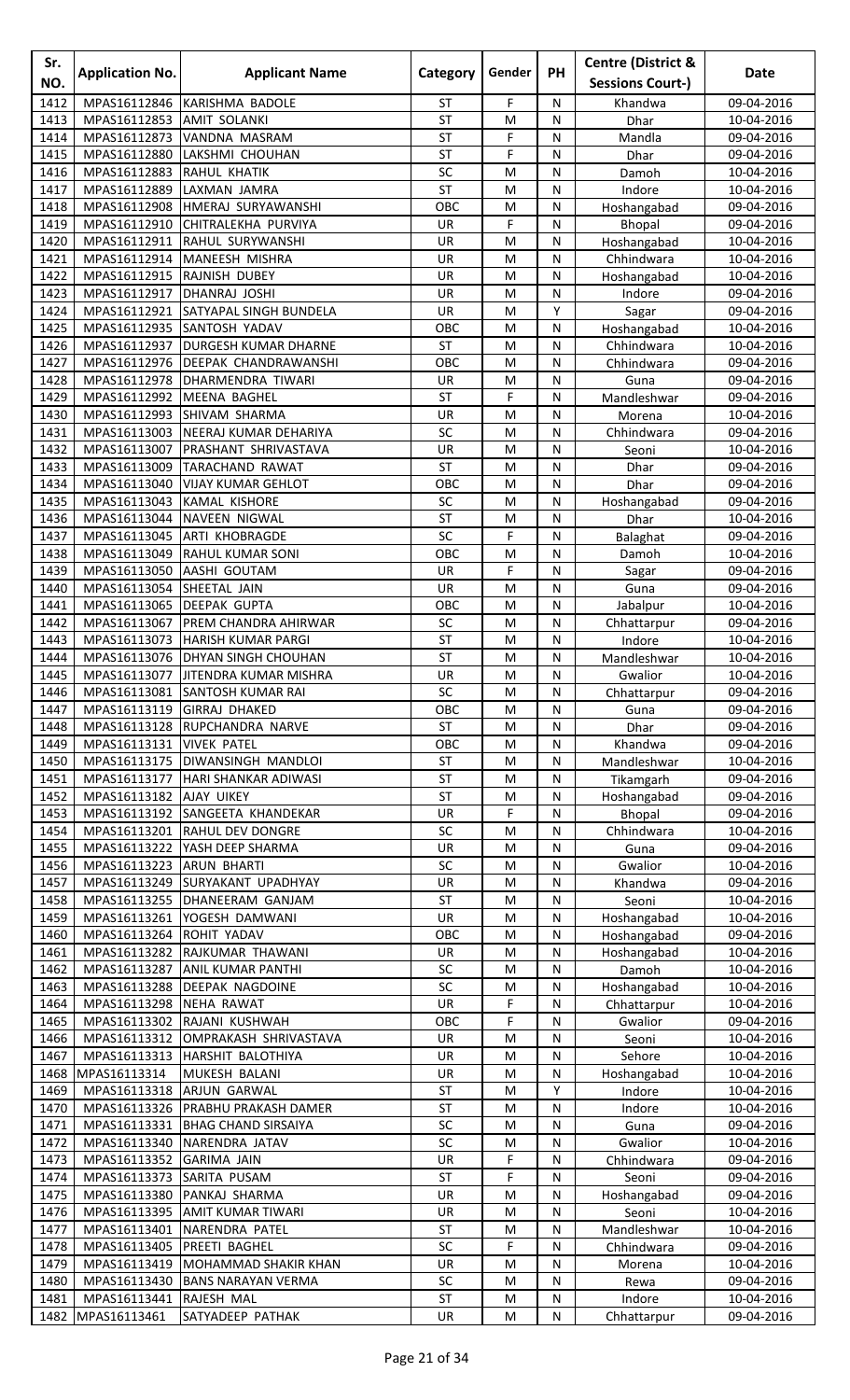| Sr.<br>NO.   | <b>Application No.</b>                    | <b>Applicant Name</b>                     | Category        | Gender | PH             | <b>Centre (District &amp;</b><br><b>Sessions Court-)</b> | Date                     |
|--------------|-------------------------------------------|-------------------------------------------|-----------------|--------|----------------|----------------------------------------------------------|--------------------------|
| 1483         | MPAS16113471                              | UPENDRA PATERIYA                          | UR              | M      | N              |                                                          | 09-04-2016               |
| 1484         | MPAS16113473                              | <b>KUNAL VERMA</b>                        | UR              | M      | N              | Damoh<br>Guna                                            | 09-04-2016               |
| 1485         | MPAS16113475                              | <b>VIKAS GOME</b>                         | SC              | M      | ${\sf N}$      | Ujjain                                                   | 09-04-2016               |
| 1486         | MPAS16113476                              | AMIT KUMAR PATHAK                         | UR              | M      | N              | Chhattarpur                                              | 09-04-2016               |
| 1487         | MPAS16113488                              | PUSHPENDRA SINGH CHAUHAN                  | UR              | M      | N              | Jabalpur                                                 | 10-04-2016               |
| 1488         | MPAS16113493                              | <b>VIJAY KUMAR SAKET</b>                  | SC              | M      | N              | Rewa                                                     | 09-04-2016               |
| 1489         | MPAS16113496                              | <b>AMIT KUMAR GUPTA</b>                   | UR              | M      | N              | Katni                                                    | 10-04-2016               |
| 1490         | MPAS16113505                              | <b>INDRABHUSHAN BILWAL</b>                | <b>ST</b>       | M      | N              | Sehore                                                   | 10-04-2016               |
| 1491         | MPAS16113523                              | <b>MANOJ KUMAR VINODE</b>                 | SC              | M      | ${\sf N}$      | Indore                                                   | 09-04-2016               |
| 1492         | MPAS16113539                              | <b>SHIVKUMAR GATOLE</b>                   | SC              | M      | N              | Hoshangabad                                              | 09-04-2016               |
| 1493         | MPAS16113545                              | RAVINDRA KUMAR JAIN                       | UR              | M      | N              | Ujjain                                                   | 09-04-2016               |
| 1494         | MPAS16113552                              | NITIN NAMDEO                              | OBC             | M      | N              | Jabalpur                                                 | 10-04-2016               |
| 1495<br>1496 | MPAS16113564<br>MPAS16113589              | RAHUL SHARMA<br>SANJAY RAGHUWANSHI        | UR<br>UR        | M<br>M | N<br>N         | Sehore<br>Indore                                         | 09-04-2016<br>09-04-2016 |
| 1497         | MPAS16113591                              | <b>CHANDAN SINGH GOUR</b>                 | OBC             | M      | N              | Damoh                                                    | 10-04-2016               |
| 1498         | MPAS16113601                              | NANDANI JATAV                             | SC              | F      | ${\sf N}$      | Shivpuri                                                 | 09-04-2016               |
| 1499         | MPAS16113604                              | RUCHI SHARMA                              | UR              | F      | N              | Shivpuri                                                 | 09-04-2016               |
| 1500         | MPAS16113606                              | <b>RUPAL CHATURVEDI</b>                   | UR              | F      | N              | Shivpuri                                                 | 09-04-2016               |
| 1501         | MPAS16113614                              | <b>SONI PRAKSH NAVEEN</b>                 | OBC             | M      | N              | Guna                                                     | 09-04-2016               |
| 1502         | MPAS16113619                              | RAJENDRA JAIN                             | UR              | M      | N              | Guna                                                     | 10-04-2016               |
| 1503         | MPAS16113621                              | SHINDE JYOTI                              | UR              | F      | N              | Shivpuri                                                 | 09-04-2016               |
| 1504         | MPAS16113626                              | <b>DINESH KUSHWAH</b>                     | OBC             | M      | N              | Guna                                                     | 10-04-2016               |
| 1505         | MPAS16113627                              | <b>HEMANT SHARMA</b>                      | UR              | M      | N              | Guna                                                     | 10-04-2016               |
| 1506         | MPAS16113638                              | MOHIT BIRTHARE                            | UR              | M      | N              | Tikamgarh                                                | 09-04-2016               |
| 1507         | MPAS16113639                              | <b>ANKUR KHARE</b>                        | UR              | M      | N              | Tikamgarh                                                | 09-04-2016               |
| 1508<br>1509 | MPAS16113643<br>MPAS16113688              | PAVAN SINGH PATEL<br><b>ASHIS NAYAK</b>   | OBC<br>UR       | M<br>M | N<br>N         | Rewa                                                     | 09-04-2016<br>10-04-2016 |
| 1510         | MPAS16113692                              | SAWAN WASKLE                              | <b>ST</b>       | M      | Υ              | Damoh<br>Dhar                                            | 10-04-2016               |
| 1511         | MPAS16113697                              | YOGESH BATHAM                             | OBC             | M      | ${\sf N}$      | Morena                                                   | 10-04-2016               |
| 1512         | MPAS16113699                              | <b>KULDEEP SHARMA</b>                     | UR              | M      | N              | Morena                                                   | 10-04-2016               |
| 1513         | MPAS16113702                              | <b>VARSHA RANI RAI</b>                    | SC              | F      | N              | Chhattarpur                                              | 10-04-2016               |
| 1514         | MPAS16113703                              | RAVINDRA KHODE                            | <b>ST</b>       | M      | N              | Mandleshwar                                              | 09-04-2016               |
| 1515         | MPAS16113704                              | <b>VIKAS KUMAR AHIRWAR</b>                | SC              | M      | N              | Damoh                                                    | 10-04-2016               |
| 1516         |                                           | MPAS16113716 VINOD KUMAR RAWAT            | ST              | M      | $\overline{N}$ | Hoshangabad                                              | 10-04-2016               |
| 1517         | MPAS16113718 AJAY CHOUHAN                 |                                           | <b>ST</b>       | M      | N              | Dhar                                                     | 09-04-2016               |
| 1518         | MPAS16113721                              | <b>DEEPAK SHARMA</b>                      | UR              | M      | N              | Guna                                                     | 10-04-2016               |
| 1519         | MPAS16113738                              | <b>NEHA PANDAY</b>                        | <b>UR</b>       | F      | N              | Sagar                                                    | 09-04-2016               |
| 1520<br>1521 | MPAS16113741<br>MPAS16113745              | NEERAJ SHRIVASTAVA                        | UR              | M<br>F | N              | Hoshangabad                                              | 10-04-2016               |
| 1522         | MPAS16113767                              | <b>MAMTA KUMRE</b><br><b>VIJAY PANDEY</b> | <b>ST</b><br>UR | M      | N<br>N         | Chhindwara<br>Sehore                                     | 10-04-2016<br>09-04-2016 |
| 1523         | MPAS16113782                              | <b>CHETAN PAWAR</b>                       | UR              | M      | ${\sf N}$      | Gwalior                                                  | 10-04-2016               |
| 1524         | MPAS16113803                              | VISHAL KUMAR KULHADE                      | OBC             | M      | N              | Seoni                                                    | 10-04-2016               |
| 1525         | MPAS16113826                              | <b>TEJ PRAKASH SHARMA</b>                 | <b>UR</b>       | M      | N              | Hoshangabad                                              | 10-04-2016               |
| 1526         | MPAS16113839                              | <b>DHARMI MORI</b>                        | <b>ST</b>       | F      | N              | Dhar                                                     | 09-04-2016               |
| 1527         | MPAS16113844                              | <b>DIPTI VISHWAKARMA</b>                  | OBC             | F      | N              | Jabalpur                                                 | 09-04-2016               |
| 1528         |                                           | MPAS16113852 NARENDRA KUMAR KATARIYA      | SC              | M      | N              | Chhattarpur                                              | 09-04-2016               |
| 1529         | MPAS16113861                              | VAISHALI CHANDRAVANSHI                    | OBC             | F      | ${\sf N}$      | Balaghat                                                 | 09-04-2016               |
| 1530         | MPAS16113883                              | VANDANA PARTETY                           | ST              | F      | N              | Chhindwara                                               | 09-04-2016               |
| 1531         | MPAS16113888                              | RAJESH KUMAR DIXIT                        | UR              | M      | N              | Tikamgarh                                                | 09-04-2016               |
| 1532         | MPAS16113889                              | DEEPA YADAV                               | OBC             | F<br>F | N              | Shivpuri                                                 | 09-04-2016               |
| 1533<br>1534 | MPAS16113890<br>MPAS16113895 VINEET SINGH | SHAHANA ALI                               | UR<br>UR        | M      | N<br>N         | Khandwa<br>Hoshangabad                                   | 09-04-2016<br>10-04-2016 |
| 1535         |                                           | MPAS16113903 SURESH BADOLE                | <b>ST</b>       | M      | ${\sf N}$      | Mandleshwar                                              | 10-04-2016               |
| 1536         |                                           | MPAS16113907 BHAVANA KUSHWAH              | OBC             | F      | ${\sf N}$      | Shivpuri                                                 | 09-04-2016               |
| 1537         | MPAS16113917 ALOK MISHRA                  |                                           | UR              | M      | N              | Damoh                                                    | 10-04-2016               |
| 1538         | MPAS16113921                              | HARSH KUMAR SOLANKI                       | UR              | M      | N              | Ujjain                                                   | 09-04-2016               |
| 1539         | MPAS16113929                              | MANISH KUMAR SURYAWANSHI                  | OBC             | M      | N              | Chhindwara                                               | 09-04-2016               |
| 1540         | MPAS16113936                              | <b>AKASH MISHRA</b>                       | UR              | M      | N              | Damoh                                                    | 10-04-2016               |
| 1541         |                                           | MPAS16113938 SANJU SINGH BHADAURIYA       | <b>UR</b>       | M      | N              | Gwalior                                                  | 10-04-2016               |
| 1542         | MPAS16113995                              | KAILASH SINGH BHADORIYA                   | UR              | M      | ${\sf N}$      | Indore                                                   | 09-04-2016               |
| 1543         | MPAS16113996                              | <b>SURESH AKHANDEY</b>                    | <b>ST</b>       | M      | N              | Khandwa                                                  | 09-04-2016               |
| 1544         | MPAS16114000                              | <b>MADAN SINGH PARASTE</b>                | <b>ST</b>       | M      | N              | Rewa                                                     | 10-04-2016               |
| 1545         | MPAS16114031<br>MPAS16114038              | SHELANDRA BAGHEL<br><b>NUSRAT JHAN</b>    | UR              | M<br>F | N              | Seoni                                                    | 10-04-2016               |
| 1546<br>1547 | MPAS16114043                              | MANOJ SINGH SIKARWAR                      | UR<br>UR        | M      | N<br>N         | <b>Bhopal</b><br>Chhindwara                              | 09-04-2016<br>10-04-2016 |
| 1548         | MPAS16114049                              | <b>NITIN DONGRE</b>                       | UR              | M      | ${\sf N}$      | Hoshangabad                                              | 10-04-2016               |
| 1549         | MPAS16114051                              | ARCHANA CHOUHAN                           | <b>ST</b>       | F      | N              | Dhar                                                     | 10-04-2016               |
| 1550         |                                           | MPAS16114056 RAJESH KUMAR BASOR           | SC              | M      | N              | Rewa                                                     | 09-04-2016               |
| 1551         |                                           | MPAS16114062   YOGENDRA SINGH DEORA       | UR              | M      | N              | Ujjain                                                   | 09-04-2016               |
| 1552         |                                           | MPAS16114075 PREMLATA TIWARI              | UR              | F      | ${\sf N}$      | Jabalpur                                                 | 09-04-2016               |
| 1553         | MPAS16114085 MANISH BARVE                 |                                           | OBC             | M      | N              | Indore                                                   | 09-04-2016               |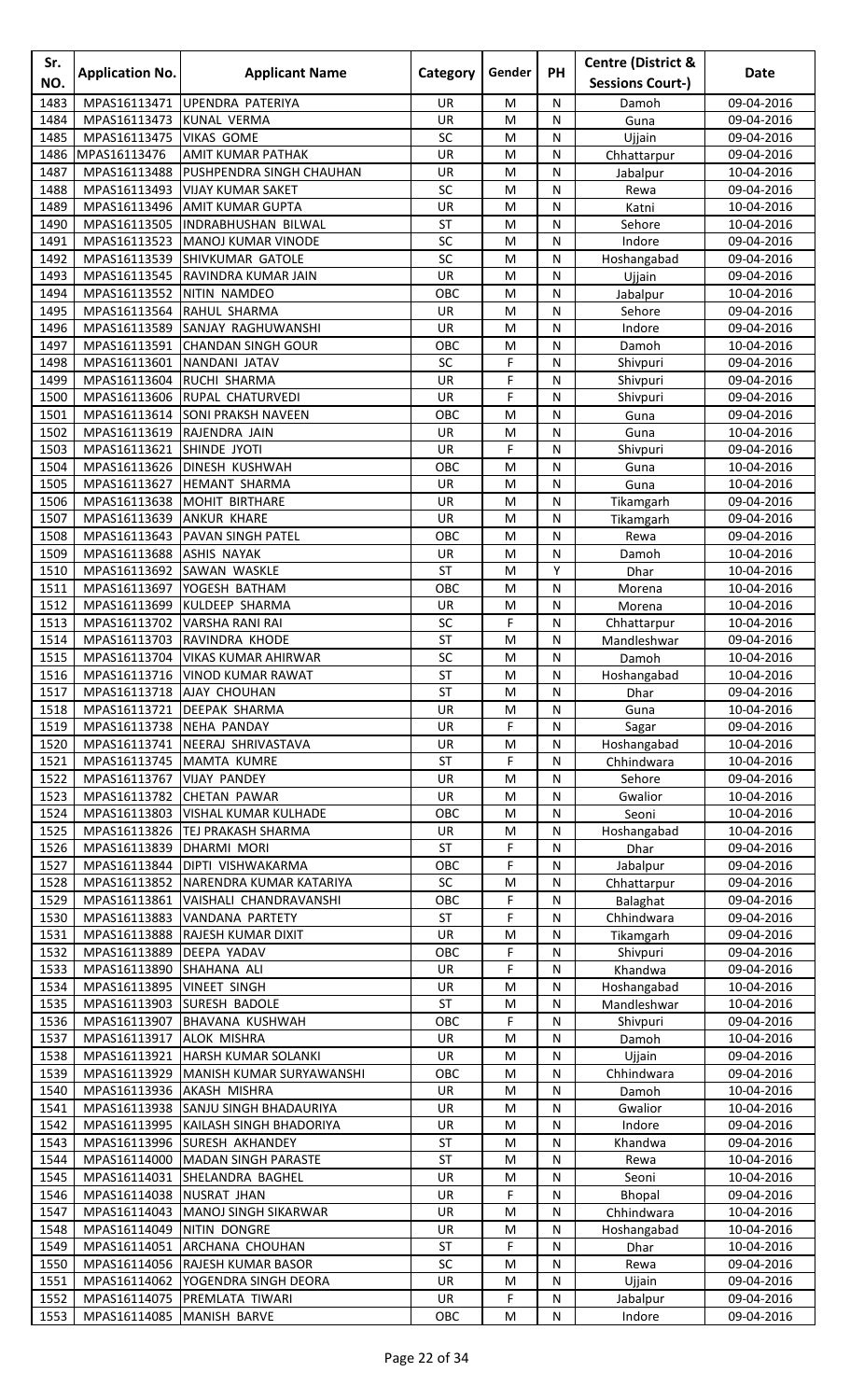| Sr.<br>NO.   | <b>Application No.</b>         | <b>Applicant Name</b>                                              | Category               | Gender | <b>PH</b>      | <b>Centre (District &amp;</b><br><b>Sessions Court-)</b> | Date                     |
|--------------|--------------------------------|--------------------------------------------------------------------|------------------------|--------|----------------|----------------------------------------------------------|--------------------------|
| 1554         | MPAS16114095                   | SHIVANI GUPTA                                                      | <b>UR</b>              | F      | N              | Gwalior                                                  | 10-04-2016               |
| 1555         | MPAS16114096                   | <b>HEMANT PATEL</b>                                                | OBC                    | M      | N              | Damoh                                                    | 10-04-2016               |
| 1556         | MPAS16114097                   | <b>CHANDANI PATEL</b>                                              | OBC                    | F      | N              | Katni                                                    | 09-04-2016               |
| 1557         |                                | MPAS16114104 SHUBHAM SHRIVASTAV                                    | UR                     | M      | N              | Indore                                                   | 09-04-2016               |
| 1558<br>1559 | MPAS16114111<br>MPAS16114118   | SEVJEE VASKALE<br>SHARAD PAVAR                                     | <b>ST</b><br>SC        | M<br>M | ${\sf N}$<br>N | Indore<br>Damoh                                          | 10-04-2016<br>10-04-2016 |
| 1560         | MPAS16114128                   | <b>ROHIT DUBEY</b>                                                 | UR                     | M      | N              | Guna                                                     | 10-04-2016               |
| 1561         |                                | MPAS16114135 SANTOSH BHAVEDI                                       | <b>ST</b>              | F      | N              | Mandla                                                   | 09-04-2016               |
| 1562         |                                | MPAS16114138 SHARDHA SHRIVASTAVA                                   | UR                     | F      | N              | Jabalpur                                                 | 09-04-2016               |
| 1563         | MPAS16114151                   | MANISH SHARMA                                                      | UR                     | M      | N              | Mandleshwar                                              | 10-04-2016               |
| 1564         | MPAS16114165 HINA KHAN         |                                                                    | UR                     | F      | ${\sf N}$      | Shivpuri                                                 | 09-04-2016               |
| 1565         | MPAS16114218                   | <b>CHETRAM AHIRWAL</b>                                             | SC<br>SC               | M      | N              | Damoh                                                    | 09-04-2016               |
| 1566<br>1567 |                                | MPAS16114226 NEELAM DEHARIYA<br>MPAS16114256 SHWETA NAMDEO         | <b>UR</b>              | F<br>F | N<br>N         | Sehore<br><b>Bhopal</b>                                  | 10-04-2016<br>09-04-2016 |
| 1568         | MPAS16114286                   | PRATEEKSHA BHADAURIYA                                              | UR                     | F      | N              | <b>Bhind</b>                                             | 09-04-2016               |
| 1569         | MPAS16114289                   | <b>KANCHAN UIKEY</b>                                               | <b>ST</b>              | F      | N              | Chhindwara                                               | 09-04-2016               |
| 1570         | MPAS16114311                   | PRITI DOHARE                                                       | SC                     | F      | ${\sf N}$      | Morena                                                   | 09-04-2016               |
| 1571         | MPAS16114320                   | <b>BHOGIRAM KHANGAR</b>                                            | SC                     | M      | N              | Jabalpur                                                 | 10-04-2016               |
| 1572         | MPAS16114325                   | <b>ABHISHEK SHARMA</b>                                             | UR                     | M      | N              | Guna                                                     | 10-04-2016               |
| 1573<br>1574 | MPAS16114339<br>MPAS16114353   | <b>VIKAS SHRIVASTAVA</b><br>RAVINDRA KUMAR VARMA                   | <b>UR</b><br>ST        | M<br>M | N<br>N         | Damoh<br>Mandleshwar                                     | 10-04-2016<br>10-04-2016 |
| 1575         | MPAS16114357                   | <b>CHETANA SHARMA</b>                                              | UR                     | F      | N              | Ujjain                                                   | 09-04-2016               |
| 1576         | MPAS16114358                   | MUKESH SISODIYA                                                    | SC                     | M      | N              | Hoshangabad                                              | 10-04-2016               |
| 1577         | MPAS16114373                   | MANISHA BARDE                                                      | <b>ST</b>              | F      | N              | Mandleshwar                                              | 09-04-2016               |
| 1578         | MPAS16114375                   | SANJEEV GUPTA                                                      | UR                     | M      | N              | Gwalior                                                  | 10-04-2016               |
| 1579         | MPAS16114384                   | <b>ASHI JAIN</b>                                                   | <b>UR</b>              | F      | N              | Shivpuri                                                 | 09-04-2016               |
| 1580         | MPAS16114386                   | SAURABH SHRIVASTAV                                                 | UR                     | M      | N              | Mandla                                                   | 10-04-2016               |
| 1581<br>1582 | MPAS16114387<br>MPAS16114402   | <b>SHIV KUMAR BAGHEL</b><br>MONIKA KAMLESH                         | SC<br>UR               | M<br>F | N<br>N         | Chhindwara<br>Ujjain                                     | 09-04-2016<br>09-04-2016 |
| 1583         | MPAS16114405                   | <b>PRAVEEN CHOUHAN</b>                                             | <b>ST</b>              | M      | N              | Mandleshwar                                              | 09-04-2016               |
| 1584         | MPAS16114408                   | <b>GEETA SHARMA</b>                                                | UR                     | F      | N              | Jabalpur                                                 | 09-04-2016               |
| 1585         | MPAS16114411                   | <b>DOLLY SHARMA</b>                                                | UR                     | F      | N              | Shivpuri                                                 | 09-04-2016               |
| 1586         |                                | MPAS16114422 JAI KUMAR BUDHANI                                     | UR                     | M      | N              | Hoshangabad                                              | 10-04-2016               |
| 1587         |                                | MPAS16114429 NITESH AGRAWAL                                        | UR                     | M      | Y              | Indore                                                   | 09-04-2016               |
| 1588<br>1589 | MPAS16114441                   | MPAS16114431 AMIT CHANSORIYA<br><b>PRASHANT CHAUHAN</b>            | <b>UR</b><br>UR        | M<br>M | N<br>N         | Hoshangabad<br>Dhar                                      | 10-04-2016<br>09-04-2016 |
| 1590         |                                | MPAS16114448   DHARMENDRA KUMAR WAHANE                             | SC                     | M      | N              | Chhindwara                                               | 10-04-2016               |
| 1591         | MPAS16114466                   | <b>BABITA DHURVE</b>                                               | <b>ST</b>              | F      | N              | Hoshangabad                                              | 09-04-2016               |
| 1592         | MPAS16114469                   | LAXMI NARNOURE                                                     | <b>ST</b>              | F      | N              | <b>Bhopal</b>                                            | 09-04-2016               |
| 1593         | MPAS16114471                   | <b>PRAVIN WASKLE</b>                                               | <b>ST</b>              | M      | N              | Dhar                                                     | 10-04-2016               |
| 1594         |                                | MPAS16114478   NAVNEET KUMAR BHARDWAJ                              | UR                     | M      | N              | Gwalior                                                  | 10-04-2016               |
| 1595<br>1596 |                                | MPAS16114487 RAJENDRA MARAVI<br>MPAS16114505 RAKESH SHANKAR TIWARI | <b>ST</b><br>UR        | M<br>M | ${\sf N}$<br>N | Chhindwara<br>Hoshangabad                                | 10-04-2016<br>09-04-2016 |
| 1597         |                                | MPAS16114517 KIRTEE SOMKUNWAR                                      | SC                     | F      | N              | Chhindwara                                               | 09-04-2016               |
| 1598         |                                | MPAS16114523 SUNIL KUMAR UIKE                                      | <b>ST</b>              | M      | N              | Chhindwara                                               | 10-04-2016               |
| 1599         |                                | MPAS16114528 RAVINDRA GUPTA                                        | UR                     | M      | N              | Guna                                                     | 10-04-2016               |
| 1600         | MPAS16114533 RAHUL KHOTI       |                                                                    | UR                     | M      | N              | Ujjain                                                   | 09-04-2016               |
| 1601         |                                | MPAS16114534 BALMUKUND GUNHERIYA                                   | SC                     | M      | N              | Chhindwara                                               | 09-04-2016               |
| 1602<br>1603 |                                | MPAS16114557 JAGDISH CHOUHAN<br>MPAS16114566 AVNESH KUMAR JAIN     | <b>ST</b><br>UR        | M<br>M | N<br>N         | Dhar                                                     | 10-04-2016               |
| 1604         |                                | MPAS16114579 KAILASH DAWAR                                         | <b>ST</b>              | M      | N              | Tikamgarh<br>Dhar                                        | 09-04-2016<br>10-04-2016 |
| 1605         |                                | MPAS16114588 PRADEEP SAXENA                                        | UR                     | M      | N              | Gwalior                                                  | 10-04-2016               |
| 1606         | MPAS16114617                   | <b>ANIL KUMAR PATEL</b>                                            | OBC                    | M      | N              | Indore                                                   | 09-04-2016               |
| 1607         | MPAS16114632 KALEEM KHAN       |                                                                    | UR                     | M      | N              | Tikamgarh                                                | 09-04-2016               |
| 1608         |                                | MPAS16114634 MAHENDRA SINGH CHAUHAN                                | UR                     | M      | ${\sf N}$      | Gwalior                                                  | 10-04-2016               |
| 1609         |                                | MPAS16114639 PRASHANT GUPTA                                        | UR                     | M      | N              | Gwalior                                                  | 10-04-2016               |
| 1610         | MPAS16114650                   | MPAS16114646 DEVENDRA GUPTA                                        | <b>UR</b><br><b>ST</b> | M      | N<br>N         | Guna                                                     | 10-04-2016               |
| 1611<br>1612 |                                | <b>AMAR SINGH RAWAT</b><br>MPAS16114652   DEEPENDRA KUMAR SHARMA   | UR                     | M<br>M | Υ              | Indore<br>Guna                                           | 10-04-2016<br>09-04-2016 |
| 1613         |                                | MPAS16114656 BRAJESH TIWARI                                        | UR                     | M      | N              | Dhar                                                     | 09-04-2016               |
| 1614         |                                | MPAS16114660 MAYANK SHARMA                                         | UR                     | M      | ${\sf N}$      | Sehore                                                   | 10-04-2016               |
| 1615         | MPAS16114662                   | <b>MANOJ KUMAR SAXENA</b>                                          | UR                     | M      | N              | Tikamgarh                                                | 09-04-2016               |
| 1616         | MPAS16114663                   | RAJKUMAR BAKORIYA                                                  | SC                     | M      | N              | Hoshangabad                                              | 09-04-2016               |
| 1617         | MPAS16114665                   | <b>DEEPIKA BUNDELA</b>                                             | <b>UR</b>              | F      | N              | <b>Bhopal</b>                                            | 09-04-2016               |
| 1618<br>1619 | MPAS16114667<br>MPAS16114682   | <b>JITENDRA CHOUHAN</b><br>RAVINDRA MAJHI                          | <b>ST</b><br>UR        | M<br>M | N<br>N         | Khandwa<br>Hoshangabad                                   | 09-04-2016<br>10-04-2016 |
| 1620         | MPAS16114695 ANIL SONI         |                                                                    | OBC                    | M      | ${\sf N}$      | Katni                                                    | 10-04-2016               |
| 1621         |                                | MPAS16114698 GOURAV KUSHWAH                                        | UR                     | M      | N              | Gwalior                                                  | 10-04-2016               |
| 1622         |                                | MPAS16114704 SUNIL KUMAR SULLERE                                   | UR                     | M      | N              | Chhattarpur                                              | 09-04-2016               |
|              | 1623 MPAS16114705 VISHAL JOSHI |                                                                    | UR                     | M      | ${\sf N}$      | Ujjain                                                   | 09-04-2016               |
| 1624         |                                | MPAS16114722 SAKET KUMAR JAIN                                      | UR                     | M      | ${\sf N}$      | Gwalior                                                  | 10-04-2016               |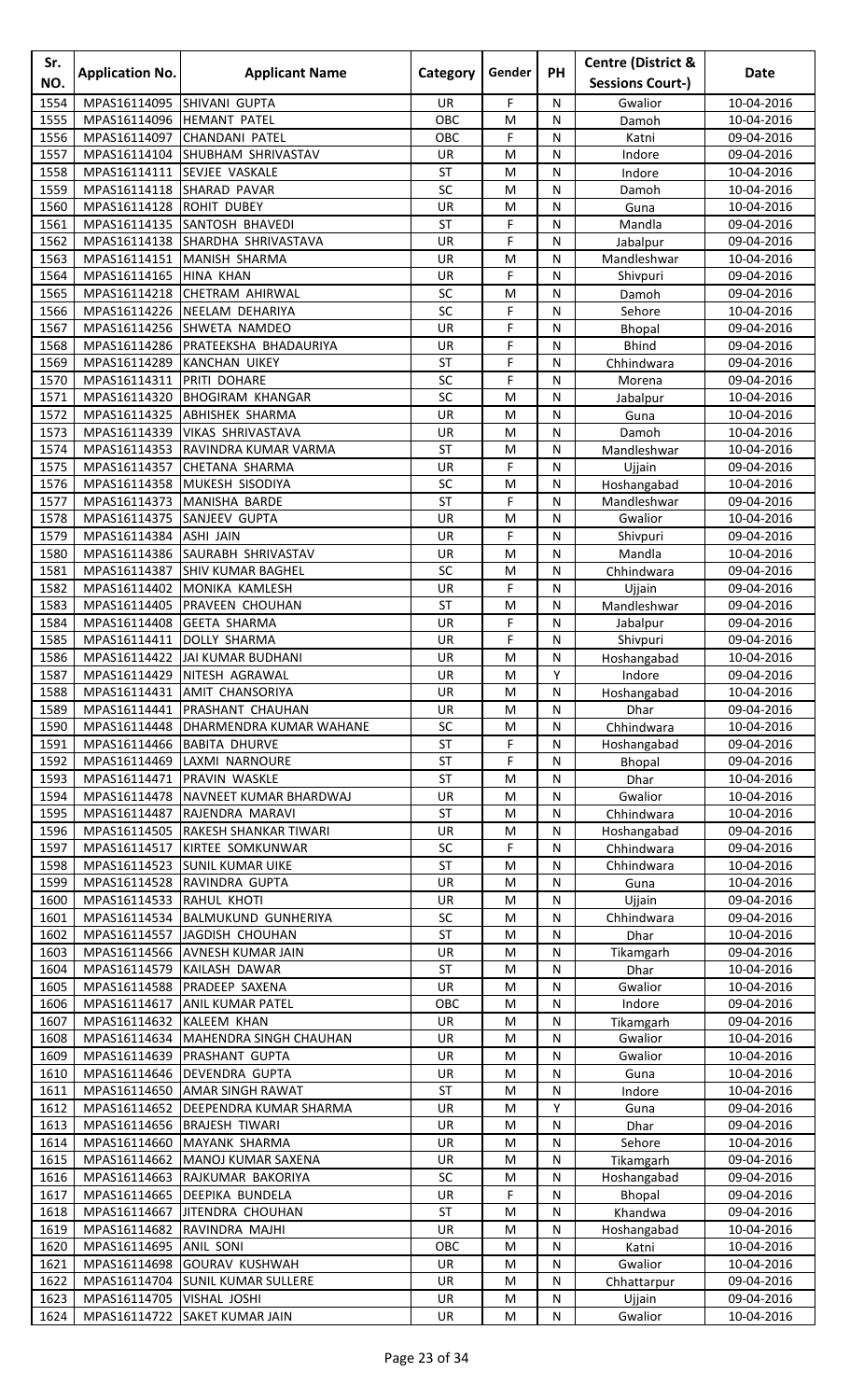| Sr.<br>NO.   | <b>Application No.</b>                   | <b>Applicant Name</b>                                              | Category        | Gender    | <b>PH</b>         | <b>Centre (District &amp;</b><br><b>Sessions Court-)</b> | Date                     |
|--------------|------------------------------------------|--------------------------------------------------------------------|-----------------|-----------|-------------------|----------------------------------------------------------|--------------------------|
| 1625         | MPAS16114723                             | <b>JITENDRA RATHOR</b>                                             | UR.             | M         | N                 | Morena                                                   | 10-04-2016               |
| 1626         | MPAS16114739                             | <b>RAJ KUMAR SONI</b>                                              | OBC             | M         | N                 | Chhattarpur                                              | 10-04-2016               |
| 1627         | MPAS16114751                             | MAHESH SOLANKI                                                     | <b>ST</b>       | M         | Υ                 | Dhar                                                     | 10-04-2016               |
| 1628         | MPAS16114768                             | <b>ARJUN PARMAR</b>                                                | SC              | M         | N                 | Dhar                                                     | 10-04-2016               |
| 1629<br>1630 | MPAS16114774<br>MPAS16114780             | <b>UDAY SHANKER SHRIVASTAVA</b><br>SHAILENDRA KUMAR VAISHNAV       | UR<br>UR        | M<br>M    | ${\sf N}$<br>N    | Chhattarpur<br>Mandla                                    | 10-04-2016<br>10-04-2016 |
| 1631         | MPAS16114783                             | <b>GULAB DAS BARMAN</b>                                            | OBC             | M         | N                 | Rewa                                                     | 10-04-2016               |
| 1632         | MPAS16114812                             | <b>ISTKAR KHAN</b>                                                 | <b>UR</b>       | M         | Y                 | Gwalior                                                  | 10-04-2016               |
| 1633         | MPAS16114813                             | <b>AMIT RAJ</b>                                                    | SC              | M         | N                 | Damoh                                                    | 09-04-2016               |
| 1634         | MPAS16114831                             | PREM SAGAR TRIPATHI                                                | UR              | M         | N                 | Tikamgarh                                                | 09-04-2016               |
| 1635<br>1636 | MPAS16114846<br>MPAS16114851             | <b>HEMANT MISHRA</b><br>PRAMOD KUMAR JATAV                         | UR<br>SC        | M<br>M    | Υ<br>N            | Sehore                                                   | 09-04-2016               |
| 1637         | MPAS16114853                             | <b>VIPIN KUMAR DUBEY</b>                                           | UR              | M         | N                 | Damoh<br>Sehore                                          | 10-04-2016<br>09-04-2016 |
| 1638         | MPAS16114866                             | <b>SUNIL KUMAR PANDEY</b>                                          | <b>UR</b>       | M         | N                 | Rewa                                                     | 09-04-2016               |
| 1639         | MPAS16114869                             | MAKRAND SINGH NARWARIYA                                            | OBC             | M         | N                 | Gwalior                                                  | 10-04-2016               |
| 1640         | MPAS16114870                             | SAURABH JAIN                                                       | UR              | M         | N                 | Gwalior                                                  | 10-04-2016               |
| 1641         | MPAS16114872                             | <b>ARPITA GUPTA</b>                                                | UR              | F         | ${\sf N}$         | Shivpuri                                                 | 09-04-2016               |
| 1642<br>1643 | MPAS16114890<br>MPAS16114901             | PRAKASH DANDRE<br>PRADEEP KUMAR MISHRA                             | SC<br>UR        | M<br>M    | N<br>N            | Chhindwara<br>Damoh                                      | 10-04-2016<br>10-04-2016 |
| 1644         | MPAS16114907                             | <b>GEETA PANDARE</b>                                               | <b>ST</b>       | F         | Y                 | Seoni                                                    | 09-04-2016               |
| 1645         | MPAS16114910                             | <b>CHANDAR SINGH AHIRWAR</b>                                       | SC              | M         | N                 | Damoh                                                    | 10-04-2016               |
| 1646         | MPAS16114921                             | <b>HIRIYA MARKO</b>                                                | <b>ST</b>       | F         | N                 | Mandla                                                   | 09-04-2016               |
| 1647         | MPAS16114922                             | <b>MUKESH GUPTA</b>                                                | UR              | M         | N                 | Sehore                                                   | 09-04-2016               |
| 1648         | MPAS16114940                             | SHAGIRUN NISHA                                                     | UR              | F         | N                 | Jabalpur                                                 | 09-04-2016               |
| 1649         | MPAS16114964                             | <b>HARERAM PATHAK</b>                                              | UR<br><b>ST</b> | M         | N                 | Indore                                                   | 09-04-2016               |
| 1650<br>1651 | MPAS16114968<br>MPAS16114976             | <b>JITENDRA PARMAR</b><br>JAY NARAYAN MALVIYA                      | SC              | M<br>M    | N<br>N            | Dhar<br>Ujjain                                           | 09-04-2016<br>09-04-2016 |
| 1652         | MPAS16114992                             | <b>HARIOM SHARMA</b>                                               | UR              | M         | N                 | Sehore                                                   | 09-04-2016               |
| 1653         | MPAS16115001                             | MANOJ MIDHORE                                                      | SC              | M         | N                 | Hoshangabad                                              | 10-04-2016               |
| 1654         | MPAS16115003                             | MAHESH KHOBRAGADE                                                  | SC              | M         | ${\sf N}$         | Chhindwara                                               | 09-04-2016               |
| 1655         | MPAS16115005                             | KAMALCHAND NARNAURE                                                | <b>ST</b>       | M         | N                 | Chhindwara                                               | 10-04-2016               |
| 1656         | MPAS16115023                             | <b>BAINI PRASAD THAKUR</b>                                         | <b>ST</b>       | M         | N                 | Katni                                                    | 10-04-2016               |
| 1657<br>1658 | MPAS16115033                             | <b>DINESH KUMAR MADAVI</b><br>MPAS16115043 ARVIND KUMAR AHIRWAR    | <b>ST</b><br>SC | M<br>M    | N<br>$\mathsf{N}$ | Seoni                                                    | 10-04-2016<br>09-04-2016 |
| 1659         |                                          | MPAS16115050 MANISH KUMAR GORANA                                   | OBC             | M         | N                 | Tikamgarh<br>Indore                                      | 10-04-2016               |
| 1660         | MPAS16115067 VIKAS DADLANI               |                                                                    | <b>UR</b>       | M         | ${\sf N}$         | Hoshangabad                                              | 10-04-2016               |
| 1661         |                                          | MPAS16115072 KULDEEP KUMAR SAHU                                    | OBC             | M         | N                 | Hoshangabad                                              | 10-04-2016               |
| 1662         | MPAS16115090                             | KHEMCHAND MAIDA                                                    | ST              | M         | N                 | Indore                                                   | 10-04-2016               |
| 1663         |                                          | MPAS16115092   DHANESH KUMAR CHHANTA                               | <b>ST</b>       | M         | N                 | Mandla                                                   | 10-04-2016               |
| 1664<br>1665 | MPAS16115110                             | <b>SUNIL JAISWAL</b><br>MPAS16115129 JITENDRA AHIRWAR              | OBC<br>SC       | M<br>M    | N<br>N            | Ujjain                                                   | 09-04-2016<br>10-04-2016 |
| 1666         |                                          | MPAS16115130 CHIRANJEEV SINGH                                      | OBC             | ${\sf M}$ | ${\sf N}$         | Chhattarpur<br>Gwalior                                   | 10-04-2016               |
| 1667         |                                          | MPAS16115138 YOGESH KUMAR GUNDE                                    | ST              | M         | N                 | Hoshangabad                                              | 09-04-2016               |
| 1668         |                                          | MPAS16115143 KAMLESH KHARADEEYA                                    | <b>ST</b>       | M         | N                 | Indore                                                   | 10-04-2016               |
| 1669         |                                          | MPAS16115151 SHILPI SHRIVASTAVA                                    | UR              | F         | N                 | Bhopal                                                   | 09-04-2016               |
| 1670         |                                          | MPAS16115152 SUNEETA KHARE                                         | UR              | F         | N                 | Tikamgarh                                                | 09-04-2016               |
| 1671         | MPAS16115163                             | PRAMILA JAJME                                                      | <b>ST</b><br>SC | F<br>M    | N                 | Dhar                                                     | 10-04-2016               |
| 1672<br>1673 | MPAS16115181 NIHAL SINGH<br>MPAS16115190 | CHHAYA MANDLOI                                                     | <b>ST</b>       | F         | N<br>N            | Morena<br>Mandleshwar                                    | 10-04-2016<br>09-04-2016 |
| 1674         | MPAS16115198                             | AJAY BHALEKAR                                                      | SC              | M         | N                 | Seoni                                                    | 10-04-2016               |
| 1675         | MPAS16115213                             | <b>VIJAY SINGH MAKWANA</b>                                         | <b>ST</b>       | M         | N                 | Dhar                                                     | 09-04-2016               |
| 1676         | MPAS16115227                             | <b>AKHILESH KUMAR DIXIT</b>                                        | UR              | M         | N                 | Chhattarpur                                              | 10-04-2016               |
| 1677         | MPAS16115234                             | PRIYANKA JAIN                                                      | UR              | F         | N                 | Morena                                                   | 09-04-2016               |
| 1678<br>1679 |                                          | MPAS16115237 UPENDRA KUMAR GAUTAM<br>MPAS16115246 OMPRAKASH KUMHAR | UR<br>SC        | M<br>M    | N<br>${\sf N}$    | Jabalpur                                                 | 10-04-2016<br>10-04-2016 |
| 1680         | MPAS16115250                             | <b>ASTHA TIWARI</b>                                                | UR              | F         | ${\sf N}$         | Chhattarpur<br>Sagar                                     | 09-04-2016               |
| 1681         | MPAS16115254                             | <b>CHETAN SHARMA</b>                                               | UR              | M         | Υ                 | Chhindwara                                               | 09-04-2016               |
| 1682         | MPAS16115260                             | <b>NARAYAN PRASAD SEN</b>                                          | UR              | M         | N                 | Gwalior                                                  | 10-04-2016               |
| 1683         | MPAS16115263                             | NASRIN BANO                                                        | UR              | F         | N                 | Shivpuri                                                 | 09-04-2016               |
| 1684         |                                          | MPAS16115275 SANTOSH SAWNER                                        | SC              | M         | N                 | Dhar                                                     | 10-04-2016               |
| 1685<br>1686 |                                          | MPAS16115295 DESHRAJ AHIRWAR                                       | SC<br>UR        | M<br>M    | ${\sf N}$         | Chhattarpur<br>Gwalior                                   | 10-04-2016               |
| 1687         | MPAS16115312<br>MPAS16115334             | <b>RAHUL SONI</b><br>CHANDAN AGRAWAL                               | UR              | M         | N<br>N            | Damoh                                                    | 10-04-2016<br>09-04-2016 |
| 1688         | MPAS16115340                             | <b>ROHIT DHARNE</b>                                                | <b>ST</b>       | M         | N                 | Chhindwara                                               | 10-04-2016               |
| 1689         | MPAS16115351                             | <b>ADITYA SINGH PATEL</b>                                          | OBC             | M         | N                 | Rewa                                                     | 10-04-2016               |
| 1690         | MPAS16115355                             | <b>PRATHVIRAJ SINGH SOLANKI</b>                                    | UR              | M         | N                 | Mandleshwar                                              | 10-04-2016               |
| 1691         |                                          | MPAS16115358 ARVIND KUMAR DARWADE                                  | SC              | ${\sf M}$ | N                 | Chhindwara                                               | 10-04-2016               |
| 1692         | MPAS16115364                             | <b>ANIL MARAVI</b>                                                 | <b>ST</b>       | M         | N                 | Mandla                                                   | 10-04-2016               |
| 1693<br>1694 | MPAS16115411 SUSHIL SHUKLA               | MPAS16115432 SHEKH SIDDIK MOHAMMAD                                 | UR<br>UR        | M<br>M    | N<br>${\sf N}$    | Damoh<br>Chhattarpur                                     | 10-04-2016<br>10-04-2016 |
| 1695         |                                          | MPAS16115444 VIVEK KUMAR SWARNKAR                                  | OBC             | M         | N                 | Chhattarpur                                              | 09-04-2016               |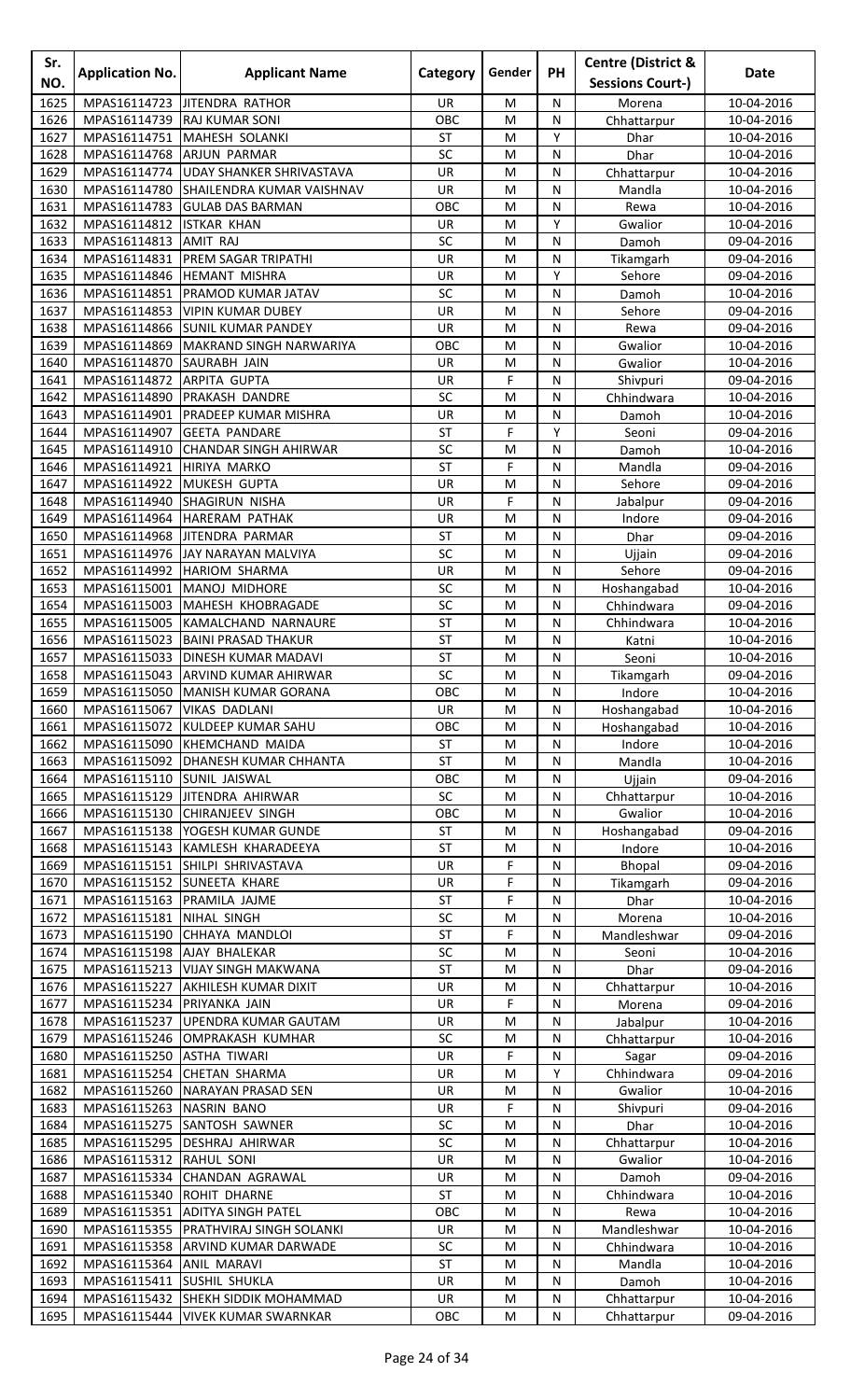| Sr.<br>NO.   | <b>Application No.</b>       | <b>Applicant Name</b>                       | Category  | Gender | PH             | <b>Centre (District &amp;</b><br><b>Sessions Court-)</b> | Date                     |
|--------------|------------------------------|---------------------------------------------|-----------|--------|----------------|----------------------------------------------------------|--------------------------|
| 1696         | MPAS16115445                 | NARENDRA SINGH CHOUHAN                      | <b>ST</b> | M      | N              | Khandwa                                                  | 09-04-2016               |
| 1697         | MPAS16115446                 | YOGESH KUMAR MISHRA                         | UR        | M      | N              | Seoni                                                    | 10-04-2016               |
| 1698         | MPAS16115456                 | NEETU RAGHUVANSHI                           | UR        | F      | N              | Jabalpur                                                 | 09-04-2016               |
| 1699         | MPAS16115460                 | <b>DEEPENDRA CHOUHAN</b>                    | <b>ST</b> | M      | ${\sf N}$      | Dhar                                                     | 09-04-2016               |
| 1700         | MPAS16115461                 | MADAN KUMAR DEHRIYA                         | SC        | M      | N              | Chhindwara                                               | 09-04-2016               |
| 1701         | MPAS16115467                 | <b>ANIL SHARMA</b>                          | <b>UR</b> | M      | N              | Guna                                                     | 09-04-2016               |
| 1702         | MPAS16115469                 | <b>HARIOM PASTOR</b>                        | <b>UR</b> | M      | N              | Chhattarpur                                              | 10-04-2016               |
| 1703         | MPAS16115470                 | <b>SEEMA LILHARE</b>                        | <b>UR</b> | F      | N              | Balaghat                                                 | 09-04-2016               |
| 1704         | MPAS16115492                 | NEELU KUMARI RAGHUVANSHI                    | UR        | F      | N              | Jabalpur                                                 | 09-04-2016               |
| 1705         | MPAS16115498                 | <b>CHETAN JOSHI</b>                         | UR<br>UR  | M<br>F | N              | Indore                                                   | 09-04-2016               |
| 1706<br>1707 | MPAS16115503<br>MPAS16115509 | <b>UPMA PRADHAN</b><br>PRATIBHA CHAKRAVARTI | UR        | F      | N<br>N         | Sagar<br>Seoni                                           | 09-04-2016<br>09-04-2016 |
| 1708         | MPAS16115526                 | RISHI KUMAR RICHHARIYA                      | <b>UR</b> | M      | N              | Chhattarpur                                              | 10-04-2016               |
| 1709         | MPAS16115536                 | SANJAY SHUKLA                               | UR        | M      | N              | Damoh                                                    | 10-04-2016               |
| 1710         | MPAS16115538                 | <b>AMIT KUMAR NAGDOENE</b>                  | SC        | M      | N              | Hoshangabad                                              | 10-04-2016               |
| 1711         | MPAS16115545                 | <b>BHUVAN MARSKOLE</b>                      | <b>ST</b> | M      | N              | Chhindwara                                               | 09-04-2016               |
| 1712         |                              | MPAS16115548 SHIV KUMAR KUSHWAH             | OBC       | M      | N              | Guna                                                     | 10-04-2016               |
| 1713         | MPAS16115562                 | PRATIBHA SHARMA                             | UR        | F      | N              | Bhopal                                                   | 09-04-2016               |
| 1714         | MPAS16115566                 | <b>PULAK KUMAR PANDEY</b>                   | <b>UR</b> | M      | N              | Rewa                                                     | 09-04-2016               |
| 1715         | MPAS16115614                 | <b>PRITI JAIN</b>                           | UR        | F      | N              | <b>Bhind</b>                                             | 09-04-2016               |
| 1716         | MPAS16115632                 | <b>SUNITA SOLANKI</b>                       | UR        | F      | N              | Ujjain                                                   | 09-04-2016               |
| 1717         | MPAS16115648                 | ANUJ DUBEY                                  | UR        | M      | N              | Gwalior                                                  | 10-04-2016               |
| 1718<br>1719 | MPAS16115663<br>MPAS16115681 | RAGINEE GUPTA<br>RAMBHARAT SHAKYA           | UR<br>SC  | F<br>M | ${\sf N}$<br>N | <b>Bhopal</b>                                            | 09-04-2016               |
| 1720         | MPAS16115687                 | <b>ANITA AGRAWAL</b>                        | <b>UR</b> | F      | N              | Guna<br>Ujjain                                           | 10-04-2016<br>09-04-2016 |
| 1721         | MPAS16115705                 | <b>MEETU GOLAS</b>                          | <b>UR</b> | F      | N              | Bhopal                                                   | 09-04-2016               |
| 1722         | MPAS16115708                 | <b>MOHD AZHAR KHAN</b>                      | UR        | M      | N              | Hoshangabad                                              | 10-04-2016               |
| 1723         | MPAS16115736                 | MITESH KUMAR BAGHEL                         | SC        | M      | N              | Hoshangabad                                              | 09-04-2016               |
| 1724         | MPAS16115740                 | SULANTA AAHAKE                              | <b>ST</b> | F      | ${\sf N}$      | Chhindwara                                               | 10-04-2016               |
| 1725         | MPAS16115750                 | <b>ANNU MIMROT</b>                          | SC        | F      | N              | Indore                                                   | 09-04-2016               |
| 1726         | MPAS16115755                 | <b>ARVIND CHOUHAN</b>                       | <b>ST</b> | M      | N              | Indore                                                   | 10-04-2016               |
| 1727         | MPAS16115757                 | <b>PRADEEP TIWARI</b>                       | <b>UR</b> | M      | N              | Sehore                                                   | 10-04-2016               |
| 1728         |                              | MPAS16115764 ABHISHEK NEMA                  | OBC       | M      | N              | Damoh                                                    | 10-04-2016               |
| 1729         |                              | MPAS16115770 POONAM RICHHARIYA              | UR        | F      | ${\sf N}$      | Sagar                                                    | 09-04-2016               |
| 1730         |                              | MPAS16115771 KAMINI CHOUHAN                 | <b>ST</b> | F      | N              | Mandleshwar                                              | 10-04-2016               |
| 1731<br>1732 | MPAS16115813 KUSUM PAL       | MPAS16115796 RAKESH SINGH LINGWAL           | UR<br>OBC | M<br>F | N<br>N         | Hoshangabad                                              | 10-04-2016               |
| 1733         | MPAS16115833                 | <b>AYUSH BHADORIYA</b>                      | <b>UR</b> | M      | N              | Bhopal<br>Guna                                           | 09-04-2016<br>10-04-2016 |
| 1734         | MPAS16115838                 | <b>DEEPESH DUBEY</b>                        | UR        | M      | N              | Damoh                                                    | 10-04-2016               |
| 1735         | MPAS16115842 SARIKA TIWARI   |                                             | UR        | F      | N              | Katni                                                    | 09-04-2016               |
| 1736         | MPAS16115861                 | HIMANSHU SHEKHAR JOSHI                      | UR        | M      | N              | Indore                                                   | 09-04-2016               |
| 1737         | MPAS16115871                 | <b>ARJNU SINGH MANDLOI</b>                  | <b>ST</b> | M      | N              | Mandleshwar                                              | 09-04-2016               |
| 1738         | MPAS16115893                 | ANUJ KUMAR TIWARI                           | UR        | M      | N              | Jabalpur                                                 | 10-04-2016               |
| 1739         |                              | MPAS16115895 DEEKSHA CHOUBEY                | <b>UR</b> | F      | ${\sf N}$      | Sagar                                                    | 09-04-2016               |
| 1740         | MPAS16115908                 | <b>PADAM SINGH TADWAL</b>                   | <b>ST</b> | M      | N              | Dhar                                                     | 09-04-2016               |
| 1741         | MPAS16115916                 | NEETESH KUMAR NAHARIYA                      | SC        | M      | N              | Hoshangabad                                              | 09-04-2016               |
| 1742         |                              | MPAS16115929 GHANSHYAM DUNDUBHI             | SC        | M      | N              | Hoshangabad                                              | 09-04-2016               |
| 1743         | MPAS16115951                 | KANHAIYA MANDLOI                            | <b>ST</b> | M      | ${\sf N}$      | Mandleshwar                                              | 09-04-2016               |
| 1744<br>1745 | MPAS16115955<br>MPAS16115966 | DEEPAK SINGH THAKUR<br>MUKESH FUNDE         | UR<br>OBC | M<br>M | N<br>N         | Gwalior<br>Chhindwara                                    | 10-04-2016<br>10-04-2016 |
| 1746         | MPAS16115971                 | <b>BIRU DAWAR</b>                           | ST        | M      | N              | Mandleshwar                                              | 09-04-2016               |
| 1747         | MPAS16115976                 | <b>VIJAY KACHHAWAYE</b>                     | ST        | M      | N              | Mandleshwar                                              | 09-04-2016               |
| 1748         | MPAS16115990                 | <b>BAGMAL DAWAR</b>                         | <b>ST</b> | M      | N              | Indore                                                   | 09-04-2016               |
| 1749         | MPAS16116003                 | RAJU BHAWAR                                 | <b>ST</b> | M      | Υ              | Dhar                                                     | 09-04-2016               |
| 1750         | MPAS16116009                 | PREETI SHARMA                               | UR        | F      | N              | Indore                                                   | 09-04-2016               |
| 1751         | MPAS16116016 SANJAY INWATI   |                                             | <b>ST</b> | M      | N              | Chhindwara                                               | 09-04-2016               |
| 1752         | MPAS16116029                 | RAMCHARAN CHADAR                            | SC        | M      | N              | Jabalpur                                                 | 10-04-2016               |
| 1753         | MPAS16116031                 | MANISHA KAWDE                               | <b>ST</b> | F      | N              | Hoshangabad                                              | 09-04-2016               |
| 1754         | MPAS16116041                 | PANKAJ CHATURVEDI                           | UR        | M      | N              | Guna                                                     | 10-04-2016               |
| 1755         | MPAS16116042                 | YASMIN QURESHI                              | UR        | F      | N              | Shivpuri                                                 | 09-04-2016               |
| 1756         | MPAS16116044                 | <b>ANIL AWASYA</b>                          | <b>ST</b> | M      | N              | Dhar                                                     | 10-04-2016               |
| 1757<br>1758 | MPAS16116045<br>MPAS16116066 | RADHA PANDEY<br><b>AMIT KHARE</b>           | UR<br>UR  | F<br>M | N<br>N         | Indore                                                   | 09-04-2016<br>10-04-2016 |
| 1759         | MPAS16116083                 | <b>SUNITA MARKAM</b>                        | ST        | F      | N              | Chhattarpur<br>Seoni                                     | 09-04-2016               |
| 1760         |                              | MPAS16116089 GANPAT HANOTE                  | <b>ST</b> | M      | N              | Chhindwara                                               | 10-04-2016               |
| 1761         |                              | MPAS16116092 SANJAY KUMAR SHARMA            | UR        | M      | N              | Chhindwara                                               | 09-04-2016               |
| 1762         |                              | MPAS16116098 ARCHANA MANDLOI                | SC        | F      | ${\sf N}$      | Indore                                                   | 09-04-2016               |
| 1763         | MPAS16116099                 | <b>SUNITA CHOUHAN</b>                       | <b>ST</b> | F      | N              | Ujjain                                                   | 09-04-2016               |
| 1764         | MPAS16116101 ANITA GORE      |                                             | OBC       | F      | N              | <b>Bhopal</b>                                            | 09-04-2016               |
|              |                              | 1765   MPAS16116104 MAHESH PRASAD PANDEY    | UR        | M      | ${\sf N}$      | Katni                                                    | 10-04-2016               |
| 1766         |                              | MPAS16116110 ROSHNI AGRAWAL                 | UR        | F      | N              | Jabalpur                                                 | 09-04-2016               |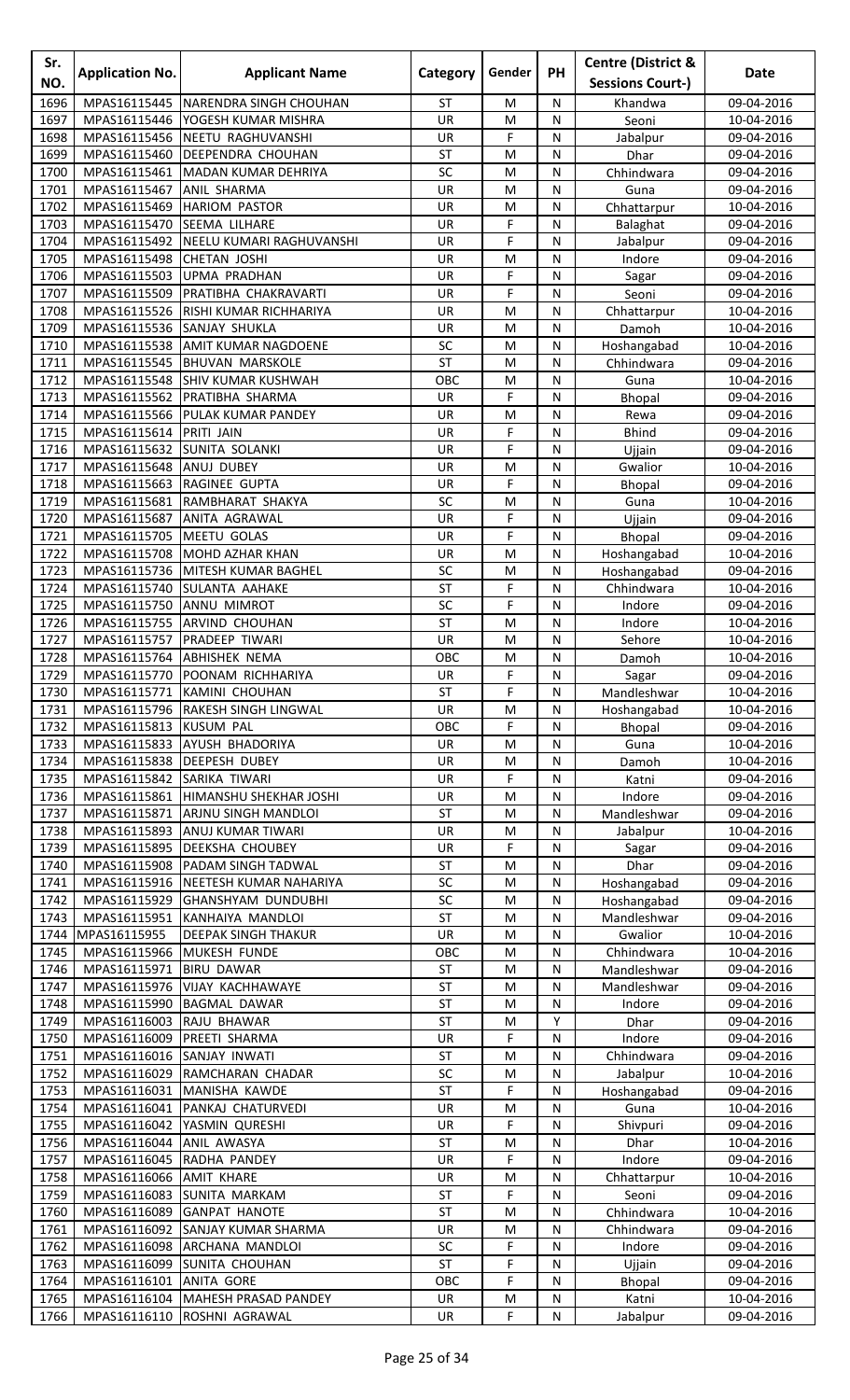| Sr.          | <b>Application No.</b>                    | <b>Applicant Name</b>                               | Category                 | Gender    | <b>PH</b>      | <b>Centre (District &amp;</b> | <b>Date</b>              |
|--------------|-------------------------------------------|-----------------------------------------------------|--------------------------|-----------|----------------|-------------------------------|--------------------------|
| NO.          |                                           |                                                     |                          |           |                | <b>Sessions Court-)</b>       |                          |
| 1767         | MPAS16116121                              | DEEPALI DWIVEDI                                     | UR.                      | F         | N              | Chhattarpur                   | 10-04-2016               |
| 1768         | MPAS16116134                              | KALU CHOUHAN                                        | <b>ST</b>                | M         | N              | Khandwa                       | 09-04-2016               |
| 1769         |                                           | MPAS16116138 SHAILENDRA KUMAR PANDRE                | <b>ST</b>                | M         | N              | Chhindwara                    | 10-04-2016               |
| 1770         | MPAS16116151                              | <b>ASHOK KUMAR INWATI</b>                           | <b>ST</b>                | M         | ${\sf N}$      | Chhindwara                    | 10-04-2016               |
| 1771<br>1772 | MPAS16116171<br>MPAS16116185              | <b>ARUN KUMAR BALMIK</b><br>MANGESH KUMAR SILAWAT   | SC<br>SC                 | M<br>M    | N<br>N         | Damoh<br>Katni                | 10-04-2016               |
| 1773         | MPAS16116219                              | LALITA DEKATE                                       | <b>ST</b>                | F         | N              | Bhopal                        | 10-04-2016<br>09-04-2016 |
| 1774         | MPAS16116227                              | <b>DILEEP KUMAR NARVETI</b>                         | <b>ST</b>                | M         | N              | Seoni                         | 10-04-2016               |
| 1775         | MPAS16116239                              | <b>HARI NARAYAN SHUKLA</b>                          | UR                       | M         | N              | Rewa                          | 10-04-2016               |
| 1776         | MPAS16116241                              | <b>ASHISH KUMAR UPADHYAY</b>                        | UR                       | M         | ${\sf N}$      | Hoshangabad                   | 10-04-2016               |
| 1777         | MPAS16116254                              | SHASHI DUBEY                                        | UR                       | F         | N              | Sagar                         | 09-04-2016               |
| 1778         | MPAS16116257                              | PRIYANKA RAJPUT                                     | UR                       | F         | N              | Bhopal                        | 09-04-2016               |
| 1779         | MPAS16116259                              | MAYANK SHRIVASTAVA                                  | <b>UR</b>                | M         | N              | Chhattarpur                   | 10-04-2016               |
| 1780         | MPAS16116261                              | <b>SANDEEP KUMAR DUBEY</b>                          | UR                       | M         | N              | Hoshangabad                   | 09-04-2016               |
| 1781<br>1782 | MPAS16116271<br>MPAS16116279              | LOKESH KUMAR SAKHRE<br>MANOJ KUMAR                  | SC<br>SC                 | M<br>M    | N              | Chhindwara                    | 09-04-2016               |
| 1783         | MPAS16116317                              | RAVI PATHAK                                         | UR                       | M         | N<br>N         | Guna<br>Rewa                  | 10-04-2016<br>10-04-2016 |
| 1784         | MPAS16116319                              | NIRANJAN SINGH RAJPOOT                              | UR                       | M         | N              | Sehore                        | 10-04-2016               |
| 1785         | MPAS16116350                              | LAXMI KHARE                                         | SC                       | F         | N              | Morena                        | 10-04-2016               |
| 1786         | MPAS16116357                              | <b>SANDEEP KUMAR MASRAM</b>                         | <b>ST</b>                | M         | N              | Mandla                        | 10-04-2016               |
| 1787         | MPAS16116358                              | <b>SANDEEP BHUMARKAR</b>                            | SC                       | M         | N              | Chhindwara                    | 10-04-2016               |
| 1788         | MPAS16116359                              | <b>BASANT KUMAR SONKAR</b>                          | <b>SC</b>                | M         | N              | Katni                         | 10-04-2016               |
| 1789         | MPAS16116360                              | <b>ALKA MANDLOI</b>                                 | <b>ST</b>                | F         | ${\sf N}$      | Mandleshwar                   | 10-04-2016               |
| 1790         | MPAS16116370                              | MAHENDRA KUMAR DUBEY                                | UR                       | M         | Y              | Tikamgarh                     | 09-04-2016               |
| 1791         | MPAS16116375                              | <b>VIKASH PATEL</b>                                 | OBC                      | M         | N              | Mandla                        | 10-04-2016               |
| 1792         | MPAS16116399                              | SANTOSH KUMAR SINGH                                 | UR                       | M         | N              | Rewa                          | 10-04-2016               |
| 1793         | MPAS16116413                              | RAKESH KUMAR MANDLOI                                | <b>ST</b>                | M         | N              | Mandleshwar                   | 10-04-2016               |
| 1794<br>1795 | MPAS16116420<br>MPAS16116426              | DEVENDRA TIWARI<br>PANKAJ KHARADI                   | UR<br><b>ST</b>          | M<br>M    | N<br>${\sf N}$ | Guna<br>Dhar                  | 10-04-2016<br>09-04-2016 |
| 1796         | MPAS16116427                              | RAJESHWER PARASHAR                                  | UR                       | M         | N              | Chhattarpur                   | 10-04-2016               |
| 1797         | MPAS16116442                              | NARENDRA SINGH JADOUN                               | UR                       | M         | N              | Ujjain                        | 09-04-2016               |
| 1798         | MPAS16116443                              | <b>VARSHA UIKEY</b>                                 | <b>ST</b>                | F         | N              | Seoni                         | 09-04-2016               |
| 1799         | MPAS16116444                              | <b>VIJAY DAWAR</b>                                  | <b>ST</b>                | M         | N              | Chhindwara                    | 10-04-2016               |
| 1800         |                                           | MPAS16116460 SHAILENDRA SINGH RAWAT                 | $\overline{\mathsf{ST}}$ | M         | ${\sf N}$      | Khandwa                       | 09-04-2016               |
| 1801         | MPAS16116470 DINESH PATIL                 |                                                     | SC                       | M         | N              | Chhindwara                    | 10-04-2016               |
| 1802         | MPAS16116472                              | KAPIL HAZARI                                        | UR                       | M         | N              | Damoh                         | 10-04-2016               |
| 1803         | MPAS16116478                              | NITIN BHARGAVA                                      | UR                       | M         | N              | Guna                          | 09-04-2016               |
| 1804         | MPAS16116491                              | RADHA GEHLOD                                        | <b>ST</b>                | F         | N              | Mandleshwar                   | 10-04-2016               |
| 1805         | MPAS16116508                              | PRACHI SHRIVASTAVA                                  | UR                       | F         | N<br>N         | Sagar                         | 09-04-2016<br>10-04-2016 |
| 1806<br>1807 | MPAS16116510<br>MPAS16116515 SAPNA MISHRA | RADHIKESH KUMAR TIWARI                              | UR<br>UR                 | M<br>F    | N              | Rewa<br>Jabalpur              | 09-04-2016               |
| 1808         |                                           | MPAS16116535 ASHISH MISHRA                          | UR                       | M         | N              | Damoh                         | 10-04-2016               |
| 1809         |                                           | MPAS16116536 RAGHVENDRA SINGH GOUND                 | <b>ST</b>                | M         | N              | Damoh                         | 10-04-2016               |
| 1810         | MPAS16116539                              | <b>DEEPAK GOUTAM</b>                                | UR                       | M         | N              | Damoh                         | 10-04-2016               |
| 1811         | MPAS16116549                              | <b>JEMA KHODE</b>                                   | ST                       | M         | N              | Mandleshwar                   | 10-04-2016               |
| 1812         | MPAS16116560                              | <b>PRIYANKA SINGH</b>                               | UR                       | F         | N              | Bhopal                        | 09-04-2016               |
| 1813         | MPAS16116571                              | PRIYANKA MISHRA                                     | UR                       | F         | N              | Gwalior                       | 09-04-2016               |
| 1814         | MPAS16116587                              | <b>VIJENDRA KUMAR KULHADE</b>                       | OBC                      | M         | ${\sf N}$      | Seoni                         | 10-04-2016               |
| 1815         | MPAS16116588                              | JITENDRA TUMRAM                                     | ST                       | M         | N              | Seoni                         | 10-04-2016               |
| 1816<br>1817 | MPAS16116593                              | JITENDRA SOLANKI<br>MPAS16116596 ARVIND KUMAR KHARE | ST<br>UR                 | M<br>M    | N<br>N         | Dhar                          | 09-04-2016<br>09-04-2016 |
| 1818         |                                           | MPAS16116598 SANJAY BARMAN                          | OBC                      | M         | N              | Chhattarpur<br>Katni          | 09-04-2016               |
| 1819         | MPAS16116612 RAHUL TIWARI                 |                                                     | UR                       | M         | N              | Chhattarpur                   | 10-04-2016               |
| 1820         | MPAS16116617                              | <b>RAVI SHANKAR NIGAM</b>                           | SC                       | ${\sf M}$ | ${\sf N}$      | Gwalior                       | 10-04-2016               |
| 1821         | MPAS16116623                              | RAJESH KUMAR SURYAVANSHI                            | SC                       | M         | Υ              | Sehore                        | 09-04-2016               |
| 1822         | MPAS16116636                              | <b>GOPAL NALWAYA</b>                                | ST                       | M         | N              | Indore                        | 10-04-2016               |
| 1823         | MPAS16116640                              | <b>AKASH PATHAK</b>                                 | UR                       | M         | N              | Hoshangabad                   | 10-04-2016               |
| 1824         | MPAS16116641                              | YASHVANT KUMAR MARAVI                               | ST                       | M         | N              | Mandla                        | 10-04-2016               |
| 1825         | MPAS16116655                              | <b>AKHILESH PRATAP SINGH SOLANKI</b>                | UR                       | M         | N              | Chhattarpur                   | 09-04-2016               |
| 1826         |                                           | MPAS16116665 RAJENDRA PRASAD SHUKLA                 | UR                       | M         | N              | Mandla                        | 10-04-2016               |
| 1827         | MPAS16116678                              | <b>FALGUNI MISHRA</b>                               | UR<br><b>ST</b>          | F         | N              | Chhattarpur                   | 10-04-2016               |
| 1828<br>1829 | MPAS16116685<br>MPAS16116693              | DHARAMPAL THAKUR<br>RUMALSINGH JAMRA                | <b>ST</b>                | M<br>M    | N<br>N         | <b>Dhar</b><br>Mandleshwar    | 09-04-2016<br>10-04-2016 |
| 1830         | MPAS16116703                              | <b>ASHA KIRAN DUBEY</b>                             | UR                       | F         | N              | Jabalpur                      | 09-04-2016               |
| 1831         | MPAS16116711                              | <b>RAMDEEN UIKEY</b>                                | <b>ST</b>                | M         | N              | Seoni                         | 10-04-2016               |
| 1832         | MPAS16116734                              | MANISH KUMAR LAKHER                                 | OBC                      | M         | N              | Katni                         | 09-04-2016               |
| 1833         |                                           | MPAS16116766 SHUBHAM TRIPATHI                       | UR                       | M         | ${\sf N}$      | Damoh                         | 10-04-2016               |
| 1834         | MPAS16116770                              | <b>HARSHIT CHOUBEY</b>                              | UR                       | M         | N              | Damoh                         | 10-04-2016               |
| 1835         |                                           | MPAS16116778   AJAY KUMAR SINGH                     | UR                       | M         | N              | Katni                         | 09-04-2016               |
| 1836         |                                           | MPAS16116794 DHANSINGH SOLANKI                      | ST                       | ${\sf M}$ | ${\sf N}$      | Khandwa                       | 09-04-2016               |
| 1837         |                                           | MPAS16116795 VIRENDRA LILHARE                       | OBC                      | M         | N              | Chhindwara                    | 10-04-2016               |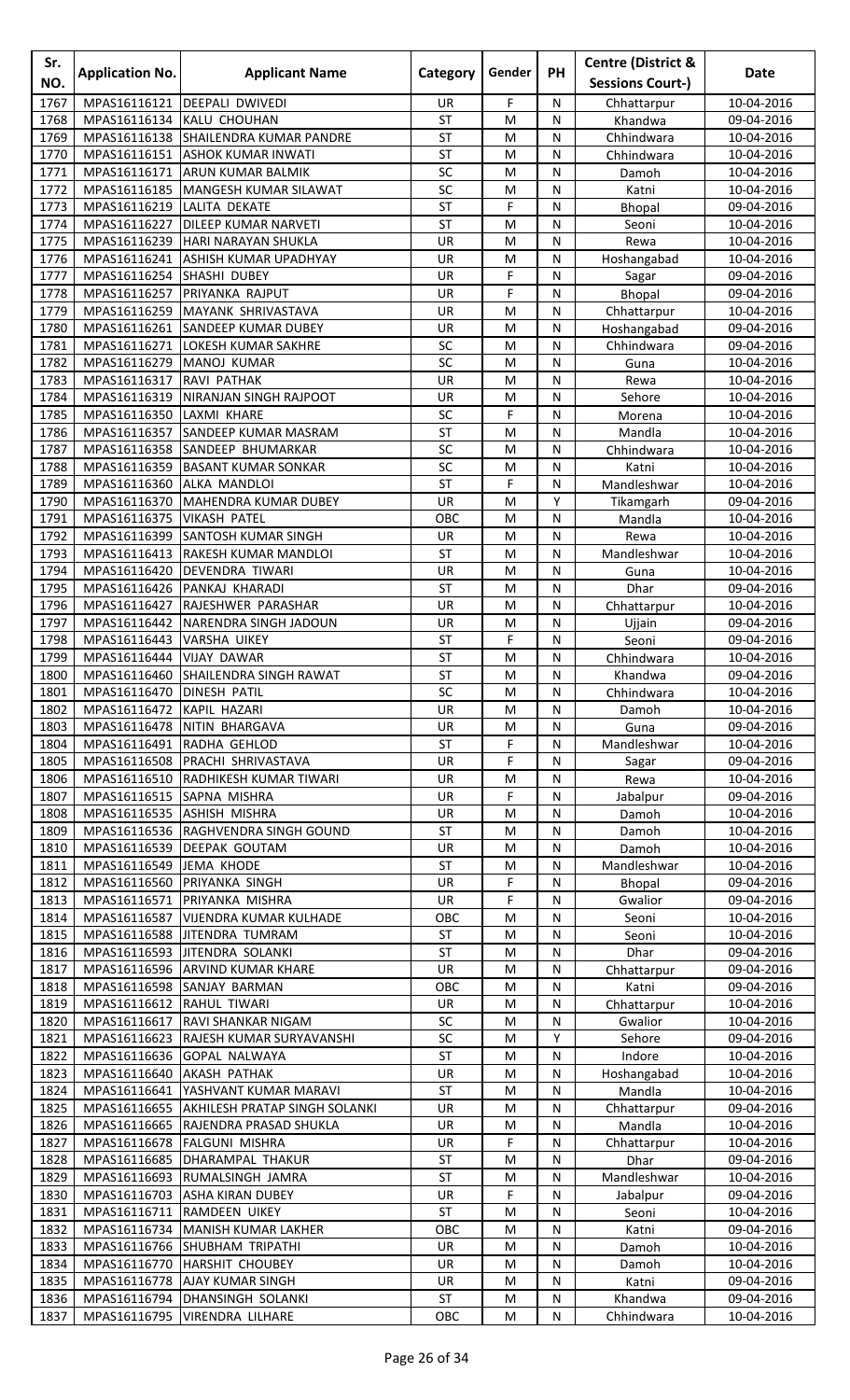| Sr.<br>NO.   | <b>Application No.</b>       | <b>Applicant Name</b>                                    | Category         | Gender      | <b>PH</b>      | <b>Centre (District &amp;</b><br><b>Sessions Court-)</b> | <b>Date</b>              |
|--------------|------------------------------|----------------------------------------------------------|------------------|-------------|----------------|----------------------------------------------------------|--------------------------|
| 1838         | MPAS16116803                 | <b>SHYAM BABU SINGH</b>                                  | UR.              | M           | N              | Rewa                                                     | 09-04-2016               |
| 1839         | MPAS16116807                 | <b>ASHWANI KUMAR MISHRA</b>                              | UR               | M           | N              | Katni                                                    | 09-04-2016               |
| 1840         | MPAS16116808                 | <b>DEEPAK SHIKARWAR</b>                                  | UR               | M           | N              | Hoshangabad                                              | 10-04-2016               |
| 1841         |                              | MPAS16116816 JITENDRA SINGH GADARIYA                     | <b>ST</b>        | M           | ${\sf N}$      | Indore                                                   | 10-04-2016               |
| 1842         | MPAS16116817<br>MPAS16116831 | <b>ASHOK JAMRE</b>                                       | <b>ST</b>        | M           | N<br>N         | Dhar                                                     | 10-04-2016               |
| 1843<br>1844 | MPAS16116833                 | PANKAJ KUMAR SHARMA<br><b>ATAUR RAHMAN</b>               | UR<br>OBC        | M<br>M      | N              | Guna<br>Sehore                                           | 09-04-2016<br>10-04-2016 |
| 1845         | MPAS16116859                 | <b>GAJANAND TIWASKAR</b>                                 | OBC              | M           | N              | Chhindwara                                               | 10-04-2016               |
| 1846         | MPAS16116868                 | <b>KHAPAR SINGH PARMAR</b>                               | <b>ST</b>        | M           | N              | Indore                                                   | 10-04-2016               |
| 1847         | MPAS16116881                 | <b>DEEPA WADHWANI</b>                                    | UR               | F           | ${\sf N}$      | Bhopal                                                   | 09-04-2016               |
| 1848         | MPAS16116900                 | MANISH BHARTI                                            | SC               | M           | N              | Hoshangabad                                              | 10-04-2016               |
| 1849         | MPAS16116923                 | RAGHUVAR SINGH DHAKAR                                    | OBC              | M           | N              | Guna                                                     | 10-04-2016               |
| 1850<br>1851 | MPAS16116924<br>MPAS16116957 | <b>HEMANT PURI GOSWAMI</b><br><b>ABHISHEK KUMAR JAIN</b> | OBC<br>UR        | M<br>M      | N<br>N         | Guna<br>Chhattarpur                                      | 10-04-2016<br>10-04-2016 |
| 1852         | MPAS16116964                 | JAIPRAKASH VISHWAKARMA                                   | UR               | M           | N              | Hoshangabad                                              | 10-04-2016               |
| 1853         | MPAS16116968                 | ANOOP ARYA                                               | UR               | M           | N              | Guna                                                     | 09-04-2016               |
| 1854         | MPAS16116987                 | SANDEEP KORI                                             | SC               | M           | N              | Damoh                                                    | 10-04-2016               |
| 1855         | MPAS16116998                 | DEVENDRA JATAV                                           | SC               | M           | N              | Hoshangabad                                              | 10-04-2016               |
| 1856         | MPAS16117018                 | <b>ANIRUDHA DWIVEDI</b>                                  | UR               | M           | N              | Hoshangabad                                              | 10-04-2016               |
| 1857         | MPAS16117020                 | RAHUL KOTKAR                                             | UR               | M           | N              | Hoshangabad                                              | 10-04-2016               |
| 1858<br>1859 | MPAS16117074<br>MPAS16117109 | RANJEETA SADAPHAL<br><b>TUKARAM MEHTA</b>                | UR<br><b>ST</b>  | F<br>M      | N<br>N         | Bhopal<br>Dhar                                           | 09-04-2016<br>10-04-2016 |
| 1860         | MPAS16117112                 | SHALINI TIWARI                                           | UR               | F           | ${\sf N}$      | Sagar                                                    | 09-04-2016               |
| 1861         | MPAS16117115                 | SANDEEP DUBEY                                            | UR               | M           | N              | Sehore                                                   | 10-04-2016               |
| 1862         | MPAS16117119                 | <b>ANUPAM KUMAR CHATURVEDI</b>                           | UR               | M           | N              | Katni                                                    | 10-04-2016               |
| 1863         | MPAS16117136                 | <b>ASIF KHAN</b>                                         | UR               | M           | N              | Mandla                                                   | 10-04-2016               |
| 1864         | MPAS16117156                 | RAJPAL DARSHIMA                                          | <b>ST</b>        | M           | N              | Khandwa                                                  | 09-04-2016               |
| 1865         | MPAS16117177<br>MPAS16117184 | <b>AMRIT LAL SHAKYA</b><br><b>ANKIT SHARMA</b>           | SC<br>UR         | M<br>M      | N<br>Υ         | Guna                                                     | 10-04-2016               |
| 1866<br>1867 | MPAS16117186                 | ANJU PAL                                                 | OBC              | F           | N              | Morena<br>Hoshangabad                                    | 10-04-2016<br>09-04-2016 |
| 1868         | MPAS16117187                 | MANOJ KUMAR TIWARI                                       | UR               | M           | N              | Chhattarpur                                              | 09-04-2016               |
| 1869         | MPAS16117197                 | <b>AMIT SISODIA</b>                                      | SC               | M           | N              | Hoshangabad                                              | 10-04-2016               |
| 1870         | MPAS16117201                 | <b>PRADEEP KUMAR HANSWAL</b>                             | UR               | M           | N              | Hoshangabad                                              | 10-04-2016               |
| 1871         |                              | MPAS16117215 OM PRAKASH BARKADE                          | <b>ST</b>        | M           | N              | Seoni                                                    | 10-04-2016               |
| 1872         | MPAS16117235 NEHA PANDEY     |                                                          | UR               | F           | N              | Hoshangabad                                              | 09-04-2016               |
| 1873<br>1874 | MPAS16117249                 | SAURABH SHRIVASTAVA<br>MPAS16117267 RAMESH BHABOR        | UR<br>ST         | M<br>M      | N<br>N         | Damoh<br>Indore                                          | 10-04-2016<br>10-04-2016 |
| 1875         | MPAS16117270                 | <b>ASHISH SINGH THAKUR</b>                               | <b>ST</b>        | M           | N              | Katni                                                    | 09-04-2016               |
| 1876         | MPAS16117274                 | <b>ARVIND SINGH RAWAT</b>                                | OBC              | M           | N              | Guna                                                     | 10-04-2016               |
| 1877         | MPAS16117278                 | KANCHAN YADAV                                            | OBC              | F           | N              | Jabalpur                                                 | 09-04-2016               |
| 1878         | MPAS16117279                 | <b>SAJJAN SINGH CHOUHAN</b>                              | <b>ST</b>        | ${\sf M}$   | N              | Indore                                                   | 10-04-2016               |
| 1879         | MPAS16117302                 | <b>HEMANT PRASAD</b>                                     | UR               | M           | N              | Hoshangabad                                              | 10-04-2016               |
| 1880         | MPAS16117306                 | <b>ARUN SHARMA</b>                                       | UR               | M           | N              | Guna                                                     | 09-04-2016               |
| 1881<br>1882 | MPAS16117320<br>MPAS16117334 | MADHURI DHURWEY<br><b>MAYANK JAIN</b>                    | ST<br>UR         | F<br>M      | N<br>N         | Mandla<br>Damoh                                          | 09-04-2016<br>10-04-2016 |
| 1883         | MPAS16117342                 | <b>RAJESH KUMAR MADAVI</b>                               | <b>ST</b>        | M           | N              | Chhindwara                                               | 10-04-2016               |
| 1884         | MPAS16117347 DEEPAK TIWARI   |                                                          | UR               | M           | N              | Katni                                                    | 09-04-2016               |
| 1885         | MPAS16117364                 | <b>VIRENDRAPRATAP SINGH BHINDE</b>                       | <b>ST</b>        | M           | ${\sf N}$      | Indore                                                   | 10-04-2016               |
| 1886         | MPAS16117372                 | MAHESH KUMAR DAHAYAT                                     | SC               | M           | N              | Katni                                                    | 09-04-2016               |
| 1887         | MPAS16117387                 | KUMARI PRIYANKA SAXENA                                   | UR               | F           | N              | Chhattarpur                                              | 10-04-2016               |
| 1888<br>1889 | MPAS16117389                 | <b>SANDEEP EVANE</b>                                     | <b>ST</b>        | M           | N              | Chhindwara                                               | 10-04-2016               |
| 1890         | MPAS16117414<br>MPAS16117445 | <b>GOURAV TRIPATHI</b><br><b>VIKAS KUMAR JAIN</b>        | UR<br>UR         | M<br>M      | N<br>N         | Chhattarpur<br>Damoh                                     | 10-04-2016<br>10-04-2016 |
| 1891         | MPAS16117446                 | NARENDRA KUMAR CHELANI                                   | UR               | ${\sf M}$   | ${\sf N}$      | Hoshangabad                                              | 10-04-2016               |
| 1892         | MPAS16117449                 | <b>SUNIL KATARA</b>                                      | <b>ST</b>        | M           | N              | Indore                                                   | 10-04-2016               |
| 1893         | MPAS16117452                 | SOURABH DUBEY                                            | UR               | M           | N              | Katni                                                    | 09-04-2016               |
| 1894         |                              | MPAS16117455 UPENDRA SHARMA                              | UR               | M           | N              | Guna                                                     | 09-04-2016               |
| 1895         | MPAS16117456                 | MANOJ KUMAR JOHARIYA                                     | SC               | M           | N              | Guna                                                     | 09-04-2016               |
| 1896         | MPAS16117460                 | <b>PUSHPENDRA RATHORE</b><br>MPAS16117476 SAVITRI NAMDEV | <b>ST</b><br>OBC | M<br>F      | N<br>Υ         | Indore                                                   | 10-04-2016               |
| 1897<br>1898 | MPAS16117489                 | RAKESH SHRIVASTAVA                                       | UR               | M           | N              | Bhopal<br>Chhattarpur                                    | 09-04-2016<br>09-04-2016 |
| 1899         | MPAS16117490                 | <b>ANJALI CHOUBEY</b>                                    | UR               | F           | N              | Sagar                                                    | 09-04-2016               |
| 1900         | MPAS16117513                 | SINGH RAKESH PARASTE                                     | <b>ST</b>        | M           | N              | Rewa                                                     | 10-04-2016               |
| 1901         | MPAS16117536                 | SAPNA SHRIVASTAVA                                        | UR               | F           | N              | Jabalpur                                                 | 09-04-2016               |
| 1902         | MPAS16117542                 | <b>MAN MOHAN GUPTA</b>                                   | UR               | M           | Υ              | Morena                                                   | 10-04-2016               |
| 1903         | MPAS16117554 JAGDISH DESLE   |                                                          | OBC              | M           | N              | Mandleshwar                                              | 10-04-2016               |
| 1904<br>1905 | MPAS16117571<br>MPAS16117603 | <b>RAVI SHANKAR KOL</b><br>PRADEEP ARSE                  | ST<br><b>ST</b>  | M<br>M      | ${\sf N}$<br>N | Katni<br>Mandleshwar                                     | 09-04-2016<br>10-04-2016 |
| 1906         | MPAS16117605 HIMANSHI JAIN   |                                                          | UR               | F           | N              | Shivpuri                                                 | 09-04-2016               |
|              |                              | 1907   MPAS16117638 ANJU CHOURASIA                       | OBC              | $\mathsf F$ | ${\sf N}$      | Seoni                                                    | 09-04-2016               |
| 1908         |                              | MPAS16117643 KULDEEP SINGH WADIVA                        | ST               | M           | N              | Chhindwara                                               | 10-04-2016               |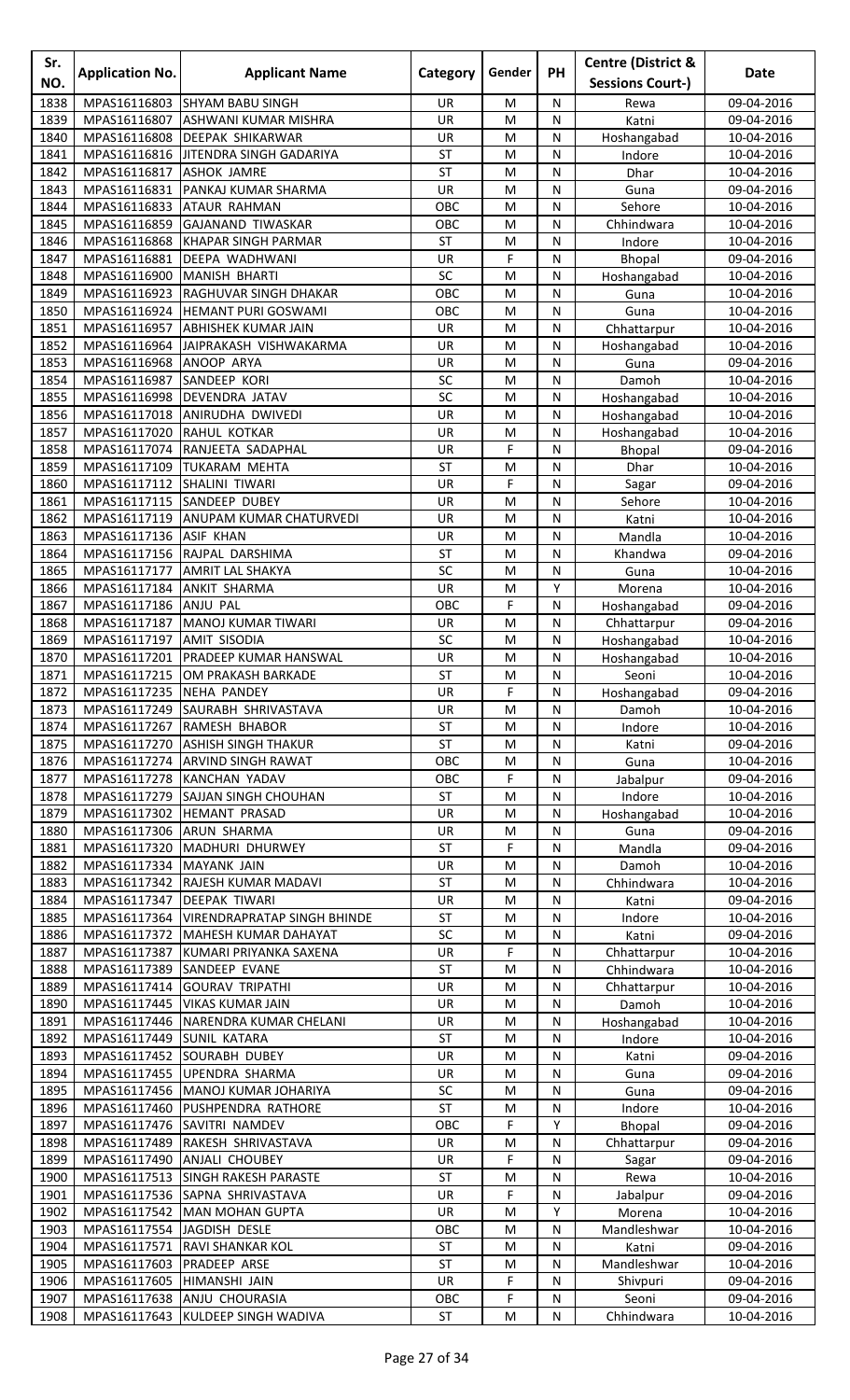| Sr.<br>NO.   | <b>Application No.</b>       | <b>Applicant Name</b>                       | Category               | Gender    | <b>PH</b>      | <b>Centre (District &amp;</b><br><b>Sessions Court-)</b> | Date                     |
|--------------|------------------------------|---------------------------------------------|------------------------|-----------|----------------|----------------------------------------------------------|--------------------------|
| 1909         | MPAS16117646                 | NIDHI VYAS                                  | UR                     | F         | N              | Sagar                                                    | 09-04-2016               |
| 1910         | MPAS16117654                 | <b>SUSHMA SHARMA</b>                        | UR                     | F         | N              | Jabalpur                                                 | 09-04-2016               |
| 1911         | MPAS16117663                 | DEVENDRA KUMAR BALMIK                       | SC                     | M         | ${\sf N}$      | Damoh                                                    | 10-04-2016               |
| 1912         | MPAS16117687                 | <b>SUDHEER KUMAR MISHRA</b>                 | UR                     | M         | N              | Chhattarpur                                              | 09-04-2016               |
| 1913         | MPAS16117693                 | <b>VIJAY KUMAR SHARMA</b>                   | UR                     | M         | N              | Guna                                                     | 10-04-2016               |
| 1914         | MPAS16117696                 | <b>KAMLESH KUMAR SONI</b>                   | OBC                    | M         | N              | Katni                                                    | 09-04-2016               |
| 1915         | MPAS16117750                 | <b>AMIT KUMAR VISHWAKARMA</b>               | OBC                    | M         | N              | Katni                                                    | 10-04-2016               |
| 1916         | MPAS16117762                 | SHRIKANT PASEBAND                           | UR                     | M         | N              | Katni                                                    | 09-04-2016               |
| 1917         | MPAS16117782                 | <b>BHAIYALAL DANGODE</b>                    | <b>ST</b><br>OBC       | M<br>F    | N              | Khandwa                                                  | 09-04-2016               |
| 1918<br>1919 | MPAS16117785<br>MPAS16117792 | VANDANA DESHMUKH<br>NIDHI URKADE            | ST                     | F         | N<br>N         | Mandleshwar<br>Mandla                                    | 10-04-2016<br>09-04-2016 |
| 1920         | MPAS16117793                 | <b>VIJAY CHOUHAN</b>                        | ST                     | M         | N              | <b>Dhar</b>                                              | 09-04-2016               |
| 1921         | MPAS16117807                 | PIYUSH DIXIT                                | UR                     | M         | N              | Morena                                                   | 10-04-2016               |
| 1922         | MPAS16117872                 | MUKESH KUMAR TEKAM                          | <b>ST</b>              | M         | N              | Chhindwara                                               | 10-04-2016               |
| 1923         | MPAS16117879                 | PRADIP KUMAR RAWAT                          | <b>ST</b>              | M         | N              | Dhar                                                     | 10-04-2016               |
| 1924         | MPAS16117880                 | <b>BALENDRA KUMAR THAKURIYA</b>             | <b>ST</b>              | M         | ${\sf N}$      | Rewa                                                     | 09-04-2016               |
| 1925         | MPAS16117887                 | MANISH GHORPADE                             | SC                     | M         | N              | Hoshangabad                                              | 09-04-2016               |
| 1926<br>1927 | MPAS16117925<br>MPAS16117963 | MANISHA WASKALE<br>DHARMENDRA KUMAR THAKUR  | <b>ST</b><br>OBC       | F<br>M    | N<br>N         | Dhar                                                     | 10-04-2016<br>10-04-2016 |
| 1928         | MPAS16117990                 | <b>ABHISHEK CHHIROLYA</b>                   | UR                     | M         | N              | Mandla<br>Damoh                                          | 09-04-2016               |
| 1929         | MPAS16117997                 | JHALLU SINGH                                | SC                     | M         | N              | Gwalior                                                  | 10-04-2016               |
| 1930         | MPAS16118005                 | ASHISH KUMAR PANDEY                         | UR                     | M         | N              | Guna                                                     | 10-04-2016               |
| 1931         | MPAS16118006                 | POONAM UIKEY                                | <b>ST</b>              | F         | N              | Chhindwara                                               | 10-04-2016               |
| 1932         | MPAS16118029                 | SANJAY MAL                                  | <b>ST</b>              | M         | N              | Indore                                                   | 10-04-2016               |
| 1933         | MPAS16118031                 | SANJAY CHOUHAN                              | <b>ST</b>              | M         | N              | Dhar                                                     | 09-04-2016               |
| 1934         | MPAS16118034                 | <b>VINOD KUMAR GURJAR</b>                   | OBC                    | M         | N              | Gwalior                                                  | 10-04-2016               |
| 1935         | MPAS16118065                 | MAHENDRA SOLANKI                            | <b>ST</b>              | M         | N              | Mandleshwar                                              | 10-04-2016               |
| 1936<br>1937 | MPAS16118066<br>MPAS16118085 | <b>DEEPAK BARDE</b><br><b>ANITA WASKLE</b>  | <b>ST</b><br><b>ST</b> | M<br>F    | ${\sf N}$<br>N | Ujjain<br>Mandleshwar                                    | 09-04-2016<br>10-04-2016 |
| 1938         | MPAS16118112                 | <b>SANJEEV KUMAR SHARMA</b>                 | UR                     | M         | N              | Gwalior                                                  | 10-04-2016               |
| 1939         | MPAS16118117                 | <b>DEEPTI PANDEY</b>                        | <b>UR</b>              | F         | N              | Indore                                                   | 09-04-2016               |
| 1940         | MPAS16118118                 | <b>SHAILESH RAJAK</b>                       | OBC                    | M         | N              | Mandla                                                   | 10-04-2016               |
| 1941         |                              | MPAS16118120 DHARMENDRA VERMA               | OBC                    | M         | N              | Guna                                                     | 10-04-2016               |
| 1942         | MPAS16118129 KAMAL YADAV     |                                             | OBC                    | M         | $\overline{N}$ | Chhindwara                                               | 10-04-2016               |
| 1943         |                              | MPAS16118133 SARLA AGNIHOTRI                | UR                     | F         | N              | Bhopal                                                   | 09-04-2016               |
| 1944         | MPAS16118171                 | VARSHA KOKADIYA                             | ST                     | F         | N              | Mandla                                                   | 09-04-2016               |
| 1945<br>1946 | MPAS16118186<br>MPAS16118203 | NATENDRA KUMAR<br><b>SURAJ KABIR PANTHI</b> | SC<br>SC               | M<br>M    | N<br>N         | Ujjain<br>Chhattarpur                                    | 09-04-2016<br>10-04-2016 |
| 1947         |                              | MPAS16118205 UPENDRA RAGHUWANSHI            | UR                     | M         | N              | Sehore                                                   | 10-04-2016               |
| 1948         | MPAS16118211                 | <b>RAJESH KUMAR NARETI</b>                  | ST                     | M         | N              | Seoni                                                    | 10-04-2016               |
| 1949         | MPAS16118241                 | POOJA CHAUHAN                               | UR                     | F         | ${\sf N}$      | Bhopal                                                   | 09-04-2016               |
| 1950         | MPAS16118243                 | <b>DEEPAK KEVAT</b>                         | OBC                    | M         | N              | Hoshangabad                                              | 10-04-2016               |
| 1951         | MPAS16118255                 | SUNANDA KESARWANI                           | <b>UR</b>              | F         | N              | Jabalpur                                                 | 09-04-2016               |
| 1952         | MPAS16118260                 | <b>DINESH KEWAT</b>                         | ST                     | M         | N              | Guna                                                     | 10-04-2016               |
| 1953<br>1954 | MPAS16118270                 | <b>CHANDAN SHARMA</b>                       | UR<br><b>ST</b>        | M<br>M    | N              | Hoshangabad                                              | 10-04-2016               |
| 1955         | MPAS16118294<br>MPAS16118309 | <b>BHARAT SINGH NIRALE</b><br>HARISH SHARMA | UR                     | M         | N<br>${\sf N}$ | Dhar<br>Hoshangabad                                      | 10-04-2016<br>10-04-2016 |
| 1956         | MPAS16118318                 | <b>BRAJENDRAPRATAP SINGH MOURYA</b>         | SC                     | M         | N              | Guna                                                     | 09-04-2016               |
| 1957         | MPAS16118326                 | <b>RAJESH KUMAR DUBEY</b>                   | UR                     | M         | N              | Katni                                                    | 09-04-2016               |
| 1958         | MPAS16118328                 | PRAKASH VISHWAKARMA                         | <b>UR</b>              | M         | N              | Damoh                                                    | 09-04-2016               |
| 1959         | MPAS16118342                 | <b>ATUL SHARMA</b>                          | UR                     | M         | N              | Morena                                                   | 10-04-2016               |
| 1960         | MPAS16118354                 | <b>VIVEK BHARGAVA</b>                       | UR                     | M         | N              | Guna                                                     | 09-04-2016               |
| 1961         | MPAS16118355 BHARTI GOUR     |                                             | OBC                    | F         | ${\sf N}$      | Rewa                                                     | 10-04-2016               |
| 1962<br>1963 | MPAS16118360<br>MPAS16118365 | RAGINI SHARMA<br>PREMSHANKER ROHITAS        | UR<br>SC               | F<br>M    | N<br>N         | Bhopal<br>Damoh                                          | 09-04-2016<br>09-04-2016 |
| 1964         | MPAS16118370                 | LACHCHU SINGH JAMUNKAR                      | ST                     | M         | N              | Hoshangabad                                              | 10-04-2016               |
| 1965         | MPAS16118395                 | PAVAN KUMAR SHARMA                          | UR                     | M         | N              | Guna                                                     | 10-04-2016               |
| 1966         | MPAS16118412                 | <b>RITESH KUMAR JAIN</b>                    | UR                     | M         | N              | Damoh                                                    | 10-04-2016               |
| 1967         | MPAS16118413                 | MOHAR SINGH KUSHWAH                         | UR                     | M         | N              | Guna                                                     | 09-04-2016               |
| 1968         | MPAS16118418                 | <b>IRFAN KHAN</b>                           | UR                     | M         | ${\sf N}$      | Sehore                                                   | 09-04-2016               |
| 1969         | MPAS16118440                 | SAPNA JADHAV                                | SC                     | F         | N              | Jabalpur                                                 | 09-04-2016               |
| 1970         | MPAS16118441                 | NARENDRA KUMAR UIKEY                        | <b>ST</b>              | M         | N              | Seoni                                                    | 10-04-2016               |
| 1971<br>1972 | MPAS16118452<br>MPAS16118457 | DEEPAK KUMAR AGARAWAL<br>AMARJEET KAUR      | UR<br>UR               | M<br>F    | N<br>N         | Chhindwara<br>Indore                                     | 10-04-2016<br>09-04-2016 |
| 1973         | MPAS16118460                 | NEETU BENIWAL                               | UR                     | F         | N              | Bhopal                                                   | 09-04-2016               |
| 1974         | MPAS16118469                 | MUKESH THAKUR                               | <b>ST</b>              | M         | ${\sf N}$      | Dhar                                                     | 09-04-2016               |
| 1975         | MPAS16118477                 | NAND LAL KATARA                             | <b>ST</b>              | M         | N              | Indore                                                   | 10-04-2016               |
| 1976         | MPAS16118509                 | <b>SUNITA SIKARWAR</b>                      | UR                     | F         | N              | <b>Bhopal</b>                                            | 09-04-2016               |
| 1977         |                              | MPAS16118517 MUKESH BAGHEL                  | <b>ST</b>              | M         | N              | Dhar                                                     | 10-04-2016               |
| 1978         | MPAS16118547 RAHUL JADHAV    |                                             | UR                     | ${\sf M}$ | N              | Guna                                                     | 09-04-2016               |
| 1979         |                              | MPAS16118556 MAYANK UPADHYAY                | UR                     | M         | N              | Guna                                                     | 10-04-2016               |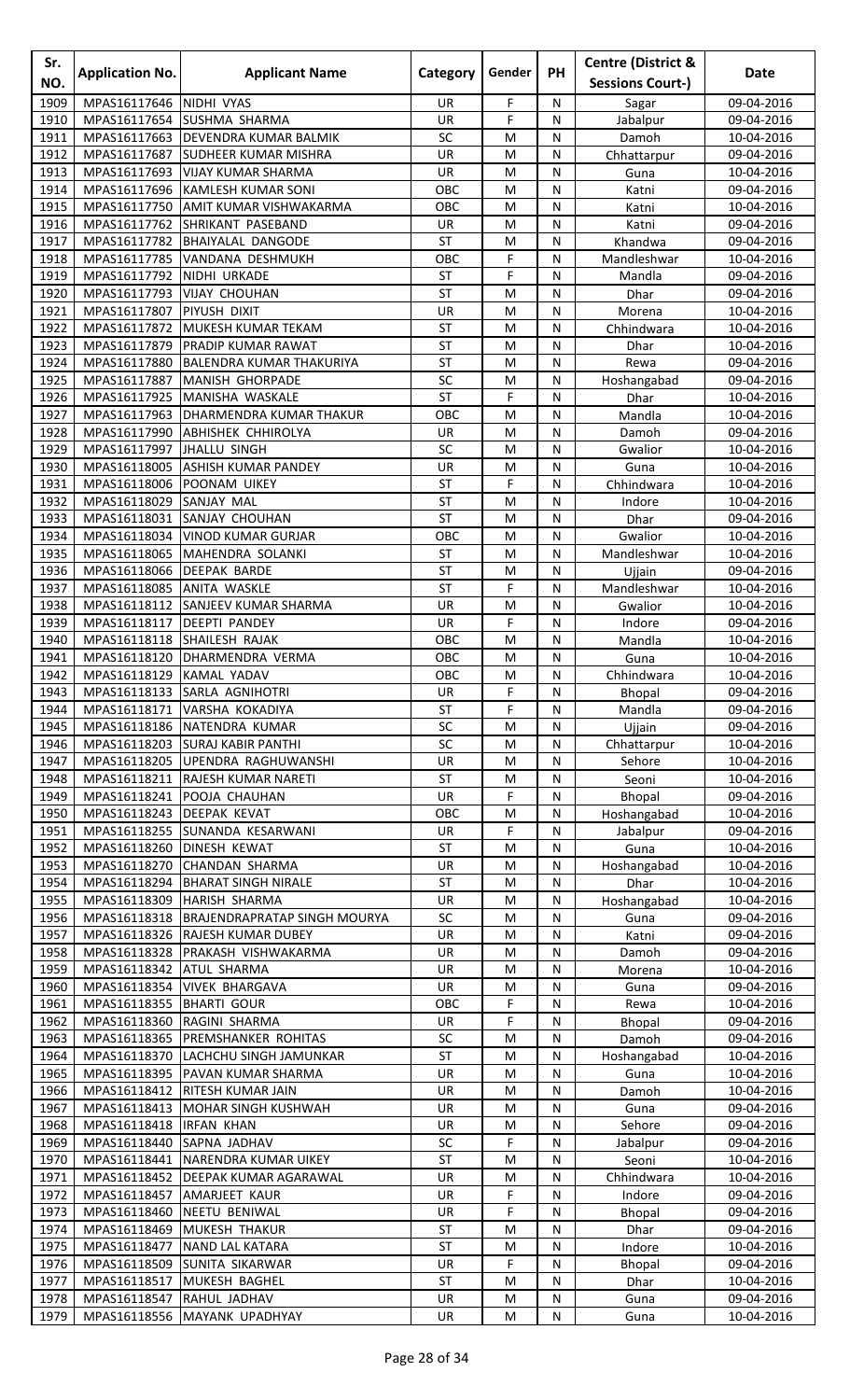| Sr.<br>NO.   | <b>Application No.</b>       | <b>Applicant Name</b>                                   | Category               | Gender  | PH             | <b>Centre (District &amp;</b><br><b>Sessions Court-)</b> | Date                     |
|--------------|------------------------------|---------------------------------------------------------|------------------------|---------|----------------|----------------------------------------------------------|--------------------------|
| 1980         | MPAS16118570                 | LOKENDRA SINGH SOLANKI                                  | <b>UR</b>              | M       | N              |                                                          | 10-04-2016               |
| 1981         | MPAS16118572                 | PARVEJ AHMED KHAN                                       | OBC                    | M       | N              | Gwalior<br>Chhindwara                                    | 09-04-2016               |
| 1982         | MPAS16118614                 | <b>RAHUL KUMAR JAIN</b>                                 | <b>UR</b>              | M       | N              | Chhattarpur                                              | 10-04-2016               |
| 1983         | MPAS16118624                 | <b>ASHISH SHARMA</b>                                    | UR                     | M       | ${\sf N}$      | Damoh                                                    | 10-04-2016               |
| 1984         | MPAS16118626                 | SHASHI KUMARI                                           | SC                     | F       | N              | Gwalior                                                  | 09-04-2016               |
| 1985         | MPAS16118658                 | <b>DIWAKAR CHATURVEDI</b>                               | <b>UR</b>              | M       | N              | Guna                                                     | 10-04-2016               |
| 1986         | MPAS16118662                 | MATESHAVARI DHURVE                                      | <b>ST</b>              | F       | N              | Seoni                                                    | 09-04-2016               |
| 1987         | MPAS16118675                 | <b>ASHISH KUMAR JAIN</b>                                | <b>UR</b>              | M       | N              | Dhar                                                     | 09-04-2016               |
| 1988         | MPAS16118683                 | <b>GAYATRI DHURVE</b>                                   | <b>ST</b>              | F       | N              | Seoni                                                    | 09-04-2016               |
| 1989         |                              | MPAS16118685 SUNIL KUMAR BHALAVI                        | <b>ST</b>              | M       | N              | Seoni                                                    | 10-04-2016               |
| 1990         | MPAS16118691                 | <b>KRISHNALAL SOLANKI</b>                               | <b>ST</b>              | M       | N              | Khandwa                                                  | 09-04-2016               |
| 1991         | MPAS16118701                 | MITIKA SHARMA                                           | UR                     | F       | N              | <b>Bhopal</b>                                            | 09-04-2016               |
| 1992<br>1993 | MPAS16118709                 | NITIN KUMAR TIWARI                                      | <b>UR</b>              | M       | N              | Ujjain                                                   | 09-04-2016               |
| 1994         | MPAS16118719<br>MPAS16118778 | <b>HARISH PANDEY</b><br>HEMA KHUSHLANI                  | UR<br>UR               | M<br>F  | N<br>N         | Damoh<br>Bhopal                                          | 10-04-2016<br>09-04-2016 |
| 1995         | MPAS16118782                 | JYOTI CHOUHAN                                           | UR                     | F       | N              | Jabalpur                                                 | 09-04-2016               |
| 1996         | MPAS16118788                 | <b>DEEPALI CHANDRATRE</b>                               | UR                     | F       | N              | Bhopal                                                   | 09-04-2016               |
| 1997         | MPAS16118802                 | <b>AASIF HUSAIN</b>                                     | OBC                    | M       | N              | Indore                                                   | 10-04-2016               |
| 1998         | MPAS16118824                 | <b>NIKESH BHIMTE</b>                                    | SC                     | M       | N              | Chhindwara                                               | 10-04-2016               |
| 1999         | MPAS16118857                 | <b>SEEMANT KUMAR SHUKLA</b>                             | UR                     | M       | N              | Chhindwara                                               | 10-04-2016               |
| 2000         | MPAS16118872                 | <b>ARPIT SINGH KUSHWAH</b>                              | UR                     | M       | N              | Morena                                                   | 10-04-2016               |
| 2001         | MPAS16118873                 | <b>ANKIT SINGH KUSHWAH</b>                              | <b>UR</b>              | M       | N              | Morena                                                   | 10-04-2016               |
| 2002         | MPAS16118874                 | <b>BHOJ RAJ DONGRE</b>                                  | SC                     | M       | N              | Chhindwara                                               | 10-04-2016               |
| 2003         | MPAS16118911                 | SARITA RAWAT                                            | UR                     | F       | N              | <b>Bhopal</b>                                            | 09-04-2016               |
| 2004         | MPAS16118919                 | JAI KRISHNA PATERIYA                                    | <b>UR</b>              | M       | N              | Chhattarpur                                              | 09-04-2016               |
| 2005         | MPAS16118924                 | ANIL KUSHWAHA                                           | OBC                    | M       | N              | Hoshangabad                                              | 10-04-2016               |
| 2006<br>2007 | MPAS16118953<br>MPAS16118963 | <b>VIKASH KUMAR DUBEY</b><br><b>SANJAY KUMAR PANDEY</b> | UR<br>UR               | M<br>M  | N<br>N         | Rewa<br>Damoh                                            | 10-04-2016<br>10-04-2016 |
| 2008         | MPAS16118969                 | SHEETAL SHUKLA                                          | UR                     | M       | ${\sf N}$      | Hoshangabad                                              | 10-04-2016               |
| 2009         | MPAS16118978                 | <b>CHETAN PATHAK</b>                                    | UR                     | M       | N              | Sehore                                                   | 09-04-2016               |
| 2010         | MPAS16118980                 | <b>DHEERAJ KUMAR AHIRWAR</b>                            | SC                     | M       | N              | Katni                                                    | 10-04-2016               |
| 2011         | MPAS16118987                 | SAVITA MARAVI                                           | <b>ST</b>              | F       | N              | Mandla                                                   | 09-04-2016               |
| 2012         |                              | MPAS16118993 SUBHASH RAO SHINDE                         | <b>UR</b>              | M       | N              | Ujjain                                                   | 09-04-2016               |
| 2013         | MPAS16119003 ASHA SARYAM     |                                                         | <b>ST</b>              | F       | N              | Hoshangabad                                              | 09-04-2016               |
| 2014         |                              | MPAS16119040 ARVIND MANDLOI                             | <b>ST</b>              | M       | N              | Mandleshwar                                              | 09-04-2016               |
| 2015         |                              | MPAS16119046 SHIV PRASAD KEVAT                          | OBC                    | M       | N              | Damoh                                                    | 09-04-2016               |
| 2016         |                              | MPAS16119051 VINOD HINDOLIYA                            | SC                     | M       | N              | Morena                                                   | 10-04-2016               |
| 2017         |                              | MPAS16119056 SHIV KUMAR BAIGA                           | <b>ST</b>              | M       | N              | Rewa                                                     | 10-04-2016               |
| 2018<br>2019 | MPAS16119063<br>MPAS16119077 | <b>SOHAN SINGH JAMRA</b><br><b>DINESH WASKEL</b>        | <b>ST</b><br><b>ST</b> | M<br>M  | N<br>N         | Dhar<br>Indore                                           | 09-04-2016<br>09-04-2016 |
| 2020         | MPAS16119099                 | LALITA TILGAM                                           | <b>ST</b>              | F       | ${\sf N}$      | Mandla                                                   | 09-04-2016               |
| 2021         |                              | MPAS16119117   MANGI LAL GORE                           | <b>ST</b>              | M       | Υ              | Dhar                                                     | 10-04-2016               |
| 2022         |                              | MPAS16119136 KESHAV SINGH CHOUHAN                       | UR                     | M       | N              | Hoshangabad                                              | 10-04-2016               |
| 2023         |                              | MPAS16119143 DUSHYANT MATHUR                            | UR                     | M       | N              | Guna                                                     | 10-04-2016               |
| 2024         |                              | MPAS16119144 RAKESH KUMAR DHURWE                        | <b>ST</b>              | M       | N              | Seoni                                                    | 10-04-2016               |
| 2025         | MPAS16119146                 | <b>NARESH KUMAR AGASE</b>                               | OBC                    | M       | N              | Chhindwara                                               | 10-04-2016               |
| 2026         |                              | MPAS16119202 SHAILENDRA KUMAR OMRAY                     | UR                     | M       | N              | Chhattarpur                                              | 09-04-2016               |
| 2027         | MPAS16119204 SAKSHI SAHU     |                                                         | OBC                    | F       | ${\sf N}$      | Hoshangabad                                              | 09-04-2016               |
| 2028         | MPAS16119210                 | NEETESH BHOJAK                                          | SC                     | M       | N              | Katni                                                    | 09-04-2016               |
| 2029         | MPAS16119235                 | <b>MOHIT CHOUBEY</b>                                    | UR                     | M       | N              | Damoh                                                    | 10-04-2016               |
| 2030         |                              | MPAS16119272 KAMLESH KUMAR SHUKLA                       | UR                     | M       | N              | Rewa                                                     | 10-04-2016               |
| 2031<br>2032 | MPAS16119273                 | <b>VINOD KUMAR MAGRAIYA</b>                             | SC<br><b>ST</b>        | M       | N              | Gwalior                                                  | 10-04-2016               |
| 2033         | MPAS16119287<br>MPAS16119290 | <b>RAKESH KUMAR KUMARE</b><br><b>AMIT KUMAR SAXENA</b>  | UR                     | M<br>M  | N<br>${\sf N}$ | Seoni<br>Hoshangabad                                     | 10-04-2016<br>10-04-2016 |
| 2034         | MPAS16119292                 | <b>CHALI RAJA</b>                                       | <b>ST</b>              | M       | N              | Chhattarpur                                              | 09-04-2016               |
| 2035         | MPAS16119329                 | RAJESH MALVIYA                                          | OBC                    | M       | N              | Sehore                                                   | 10-04-2016               |
| 2036         | MPAS16119354                 | <b>GYANSINGH WASKLE</b>                                 | <b>ST</b>              | M       | N              | Khandwa                                                  | 09-04-2016               |
| 2037         | MPAS16119362                 | <b>BHARAT KATARE</b>                                    | <b>ST</b>              | M       | N              | Mandleshwar                                              | 09-04-2016               |
| 2038         | MPAS16119398                 | YAMINI KOEL                                             | <b>ST</b>              | F       | N              | Jabalpur                                                 | 09-04-2016               |
| 2039         | MPAS16119403                 | <b>ASHISH KUMAR GIRWAL</b>                              | <b>ST</b>              | M       | N              | Mandleshwar                                              | 10-04-2016               |
| 2040         | MPAS16119429                 | MANISH KUMAR PATEL                                      | OBC                    | M       | ${\sf N}$      | Damoh                                                    | 10-04-2016               |
| 2041         | MPAS16119458                 | NARENDRA KUMAR RAJAK                                    | OBC                    | M       | N              | Damoh                                                    | 10-04-2016               |
| 2042         | MPAS16119459                 | KAILASH BHALSE                                          | SC                     | M       | N              | Mandleshwar                                              | 10-04-2016               |
| 2043         | MPAS16119469                 | LURESINGH SARYAM                                        | <b>ST</b>              | M       | N              | Chhindwara                                               | 10-04-2016               |
| 2044<br>2045 | MPAS16119474                 | RACHNA GUPTA                                            | UR<br><b>ST</b>        | F       | N              | Gwalior                                                  | 09-04-2016               |
| 2046         | MPAS16119480<br>MPAS16119521 | PRITAMSINGH GEHLOD<br>MAHESH WASKE                      | <b>ST</b>              | M<br>M  | N<br>Y         | Mandleshwar<br>Dhar                                      | 10-04-2016<br>10-04-2016 |
| 2047         |                              | MPAS16119556 RAVINDRA SINGH THAKUR                      | <b>ST</b>              | M       | N              | Indore                                                   | 10-04-2016               |
| 2048         |                              | MPAS16119568 DEEPAK MISHRA                              | UR                     | M       | N              | Damoh                                                    | 10-04-2016               |
| 2049         |                              | MPAS16119575 MANISH BADERA                              | ST                     | $\sf M$ | ${\sf N}$      | Ujjain                                                   | 09-04-2016               |
| 2050         | MPAS16119577 RAKESH DUBEY    |                                                         | UR                     | M       | N              | Guna                                                     | 09-04-2016               |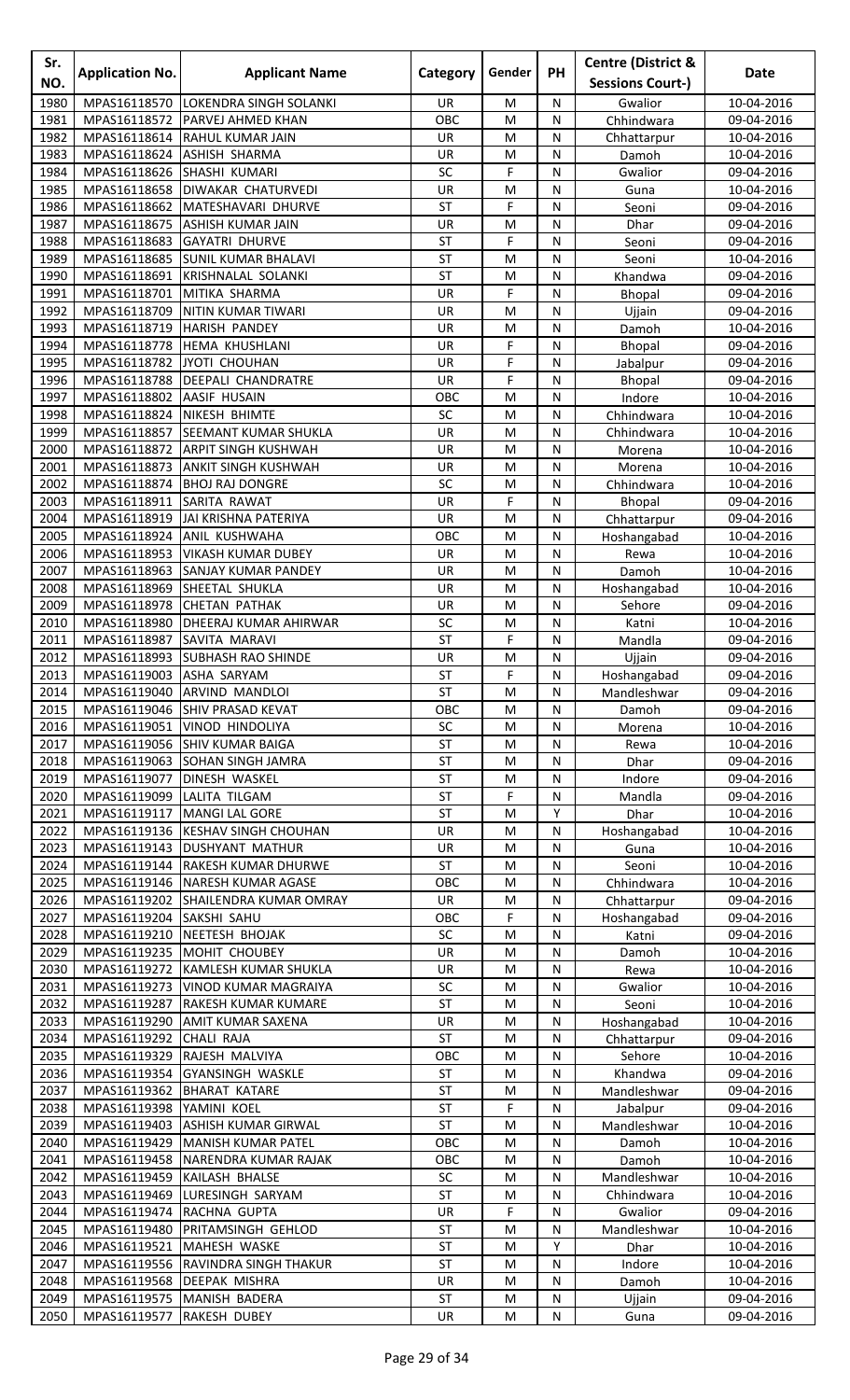| Sr.<br>NO.   | <b>Application No.</b>                                  | <b>Applicant Name</b>                                     | Category               | Gender | <b>PH</b>      | <b>Centre (District &amp;</b><br><b>Sessions Court-)</b> | Date                     |
|--------------|---------------------------------------------------------|-----------------------------------------------------------|------------------------|--------|----------------|----------------------------------------------------------|--------------------------|
| 2051         | MPAS16119580                                            | <b>VINOD MORE</b>                                         | ST                     | M      | N              | Mandleshwar                                              | 10-04-2016               |
| 2052         | MPAS16119612                                            | LOVENESH MEHSAN                                           | SC                     | M      | N              | Indore                                                   | 10-04-2016               |
| 2053         | MPAS16119638                                            | <b>AMBRISH SHARMA</b>                                     | UR                     | M      | N              | Rewa                                                     | 09-04-2016               |
| 2054         | MPAS16119694                                            | <b>ASHISH GUPTA</b>                                       | <b>UR</b>              | M      | N              | Morena                                                   | 10-04-2016               |
| 2055         | MPAS16119700                                            | ARUN BHARGAVA                                             | UR                     | M      | ${\sf N}$      | Guna                                                     | 10-04-2016               |
| 2056<br>2057 | MPAS16119701                                            | SANJAY WASKALE<br>MPAS16119725 HARSHA KASHIV              | ST<br><b>UR</b>        | M<br>F | N<br>N         | Mandleshwar<br>Indore                                    | 10-04-2016<br>09-04-2016 |
| 2058         |                                                         | MPAS16119732 NEGI RAJENDRA SINGH                          | <b>UR</b>              | M      | Υ              | Sehore                                                   | 10-04-2016               |
| 2059         | MPAS16119737                                            | <b>GAJENDRA KHABIYA</b>                                   | UR                     | M      | N              | Indore                                                   | 10-04-2016               |
| 2060         | MPAS16119742 ROHIT DUBEY                                |                                                           | UR                     | M      | N              | Damoh                                                    | 10-04-2016               |
| 2061         |                                                         | MPAS16119745 JAGDISH CHANDRA SURYAWANSHI                  | SC                     | M      | ${\sf N}$      | Sehore                                                   | 09-04-2016               |
| 2062         |                                                         | MPAS16119765 SURENDRA KUMRE                               | <b>ST</b>              | M      | N              | Chhindwara                                               | 10-04-2016               |
| 2063<br>2064 | MPAS16119801<br>MPAS16119803                            | <b>VIJAY KUMAR FABYANI</b><br><b>HEERASINGH LILHARE</b>   | UR<br>OBC              | M<br>M | N<br>N         | Sehore<br>Chhindwara                                     | 10-04-2016<br>10-04-2016 |
| 2065         | MPAS16119804                                            | <b>SHUBHAM KUMAR JAIN</b>                                 | <b>UR</b>              | M      | N              | Chhattarpur                                              | 10-04-2016               |
| 2066         | MPAS16119825                                            | <b>ANANT VIJAY CHOUBEY</b>                                | <b>UR</b>              | M      | N              | Sehore                                                   | 09-04-2016               |
| 2067         | MPAS16119841                                            | NEHA BARADIYA                                             | SC                     | F      | N              | Tikamgarh                                                | 09-04-2016               |
| 2068         | MPAS16119872                                            | <b>ABHAY SINGH PANCHOLI</b>                               | <b>ST</b>              | M      | N              | Indore                                                   | 10-04-2016               |
| 2069         | MPAS16119887                                            | <b>BALAKRAM DAHERIYA</b>                                  | SC                     | M      | N              | Seoni                                                    | 10-04-2016               |
| 2070<br>2071 | MPAS16119902<br>MPAS16119905                            | RAJKUMAR SOLANKI<br>PRITAM ALAWE                          | <b>ST</b><br>ST        | M<br>M | N<br>N         | Mandleshwar                                              | 10-04-2016<br>10-04-2016 |
| 2072         | MPAS16119916                                            | <b>VISHNU NATH CHOUDHARY</b>                              | ST                     | M      | N              | Dhar<br>Seoni                                            | 10-04-2016               |
| 2073         | MPAS16119933                                            | <b>ABHILASHA SINGH</b>                                    | <b>ST</b>              | F      | N              | Chhattarpur                                              | 10-04-2016               |
| 2074         | MPAS16119939                                            | POOJA BHARGAV                                             | UR                     | F      | N              | Katni                                                    | 10-04-2016               |
| 2075         | MPAS16119950                                            | <b>NEHA MARAFA</b>                                        | <b>ST</b>              | F      | N              | Chhindwara                                               | 09-04-2016               |
| 2076         | MPAS16119956                                            | <b>DIPIKA PANDEY</b>                                      | <b>UR</b>              | F      | N              | Jabalpur                                                 | 09-04-2016               |
| 2077         | MPAS16119970                                            | <b>UMESH KUMAR BABELE</b>                                 | UR                     | M      | N              | Sehore                                                   | 10-04-2016               |
| 2078<br>2079 | MPAS16119986<br>MPAS16119988                            | <b>ASHISH AWASTHI</b><br>HARSHNANDA TATWADE               | UR<br>SC               | M<br>F | N<br>N         | Damoh<br>Indore                                          | 09-04-2016<br>09-04-2016 |
| 2080         | MPAS16119998                                            | RAJAT KUMAR                                               | UR                     | M      | ${\sf N}$      | Gwalior                                                  | 10-04-2016               |
| 2081         | MPAS16120002                                            | <b>TAFSIR KHAN</b>                                        | OBC                    | M      | Υ              | Ujjain                                                   | 09-04-2016               |
| 2082         | MPAS16120006                                            | ARCHANA SHRIVASTAVA                                       | UR                     | F      | N              | Tikamgarh                                                | 09-04-2016               |
| 2083         |                                                         | MPAS16120018 NIRMALA DOHLEY                               | SC                     | F      | N              | Chhindwara                                               | 09-04-2016               |
| 2084         |                                                         | MPAS16120024 BRAHMA SHREE CHATURVEDI                      | UR                     | M      | N              | Katni                                                    | 09-04-2016               |
| 2085<br>2086 | MPAS16120030 SATISH AJITE                               | MPAS16120050 BHUPENDRA CHOUHAN                            | <b>SC</b><br><b>ST</b> | M<br>M | N<br>N         | Seoni<br>Indore                                          | 10-04-2016<br>10-04-2016 |
| 2087         |                                                         | MPAS16120055   VEERENDRA SINGH RAGHU                      | UR                     | M      | N              | Sehore                                                   | 09-04-2016               |
| 2088         | MPAS16120067                                            | NEHA KUSHWAHA                                             | OBC                    | F      | N              | Chhattarpur                                              | 10-04-2016               |
| 2089         | MPAS16120078                                            | <b>AMIT SHARMA</b>                                        | <b>UR</b>              | M      | N              | Morena                                                   | 10-04-2016               |
| 2090         | MPAS16120083                                            | RAJENDRA SINGH KUSHWAHA                                   | UR                     | M      | N              | Hoshangabad                                              | 10-04-2016               |
| 2091         | MPAS16120087                                            | <b>SANDEEP DHURVE</b>                                     | <b>ST</b>              | M      | N              | Sehore                                                   | 10-04-2016               |
| 2092<br>2093 | MPAS16120092 SUNITA KANOJE<br>MPAS16120097 SWATI BONIYA |                                                           | <b>ST</b><br>SC        | F<br>F | ${\sf N}$<br>N | Dhar<br>Chhindwara                                       | 10-04-2016<br>09-04-2016 |
| 2094         | MPAS16120105                                            | <b>AKASH JAIN</b>                                         | UR                     | M      | N              | Guna                                                     | 10-04-2016               |
| 2095         | MPAS16120114                                            | <b>SHIV KUMAR BHAGAT</b>                                  | <b>ST</b>              | M      | N              | Gwalior                                                  | 10-04-2016               |
| 2096         | MPAS16120158 SARITA MERAVI                              |                                                           | <b>ST</b>              | F      | N              | Balaghat                                                 | 09-04-2016               |
| 2097         |                                                         | MPAS16120170 JITENDRA PARASHTE                            | <b>ST</b>              | M      | N              | Rewa                                                     | 10-04-2016               |
| 2098         |                                                         | MPAS16120192 AJAY KUMAR SHUKLA                            | UR                     | M      | N              | Rewa                                                     | 10-04-2016               |
| 2099         |                                                         | MPAS16120220 SANDHYA RAGHUWANSHI                          | UR                     | F      | N              | Shivpuri                                                 | 09-04-2016               |
| 2100<br>2101 | MPAS16120243<br>MPAS16120249                            | <b>SADIK MOHMMAD</b><br><b>GANGA NARWARIYA</b>            | UR<br>OBC              | M<br>F | N<br>N         | Sehore<br>Guna                                           | 10-04-2016<br>10-04-2016 |
| 2102         | MPAS16120256                                            | <b>PRAKASH VERMA</b>                                      | SC                     | M      | N              | Sehore                                                   | 09-04-2016               |
| 2103         | MPAS16120265                                            | <b>JITENDRA KUMAR JADHAW</b>                              | UR                     | M      | N              | Ujjain                                                   | 09-04-2016               |
| 2104         | MPAS16120281                                            | <b>PRAMOD KUMAR JATAV</b>                                 | SC                     | M      | N              | Guna                                                     | 10-04-2016               |
| 2105         |                                                         | MPAS16120288 PRAMOD BAGDE                                 | SC                     | M      | ${\sf N}$      | Chhindwara                                               | 10-04-2016               |
| 2106         |                                                         | MPAS16120295 MANISH MISHRA                                | UR                     | M      | N              | Sehore                                                   | 10-04-2016               |
| 2107         |                                                         | MPAS16120312 ANAND PRAKASH UPADHYAY                       | <b>UR</b>              | M      | N              | Katni                                                    | 09-04-2016               |
| 2108<br>2109 | MPAS16120327                                            | MPAS16120316  TRAPTI UPADHYAY<br><b>RATAN SINGH KURMI</b> | <b>UR</b><br>OBC       | F<br>M | N<br>Υ         | Seoni<br>Katni                                           | 09-04-2016<br>10-04-2016 |
| 2110         |                                                         | MPAS16120352 VIKRAM CHANDRA MISHRA                        | <b>UR</b>              | M      | N              | Rewa                                                     | 09-04-2016               |
| 2111         | MPAS16120370                                            | <b>KAMAL VERMA</b>                                        | <b>ST</b>              | M      | N              | Mandleshwar                                              | 10-04-2016               |
| 2112         | MPAS16120375                                            | <b>DEVI DEEN AHIRWAR</b>                                  | SC                     | M      | N              | Chhattarpur                                              | 10-04-2016               |
| 2113         | MPAS16120384                                            | <b>BARKHA SHRIVASTAV</b>                                  | UR                     | F      | N              | <b>Bhopal</b>                                            | 09-04-2016               |
| 2114         | MPAS16120396                                            | IRAJESH DANGI                                             | OBC                    | M      | N              | Indore                                                   | 09-04-2016               |
| 2115<br>2116 | MPAS16120401<br>MPAS16120407                            | <b>VAISHALI VYAGHRA</b><br><b>UMA GUPTA</b>               | UR<br>UR               | F<br>F | N<br>N         | Gwalior<br><b>Bhopal</b>                                 | 09-04-2016<br>09-04-2016 |
| 2117         | MPAS16120436                                            | <b>ABHISHEK SHARMA</b>                                    | UR                     | M      | N              | Guna                                                     | 10-04-2016               |
| 2118         | MPAS16120440                                            | ROOPALI JOSHI                                             | UR                     | F      | N              | Bhopal                                                   | 09-04-2016               |
| 2119         |                                                         | MPAS16120454 MOHAMMAD ARIFUDDIN QUAZI                     | UR                     | M      | N              | Guna                                                     | 10-04-2016               |
|              | 2120 MPAS16120480 RAJ SHARMA                            |                                                           | UR                     | M      | ${\sf N}$      | Sehore                                                   | 10-04-2016               |
| 2121         |                                                         | MPAS16120482 ANAND KUMAR RAWAT                            | UR                     | M      | N              | Damoh                                                    | 10-04-2016               |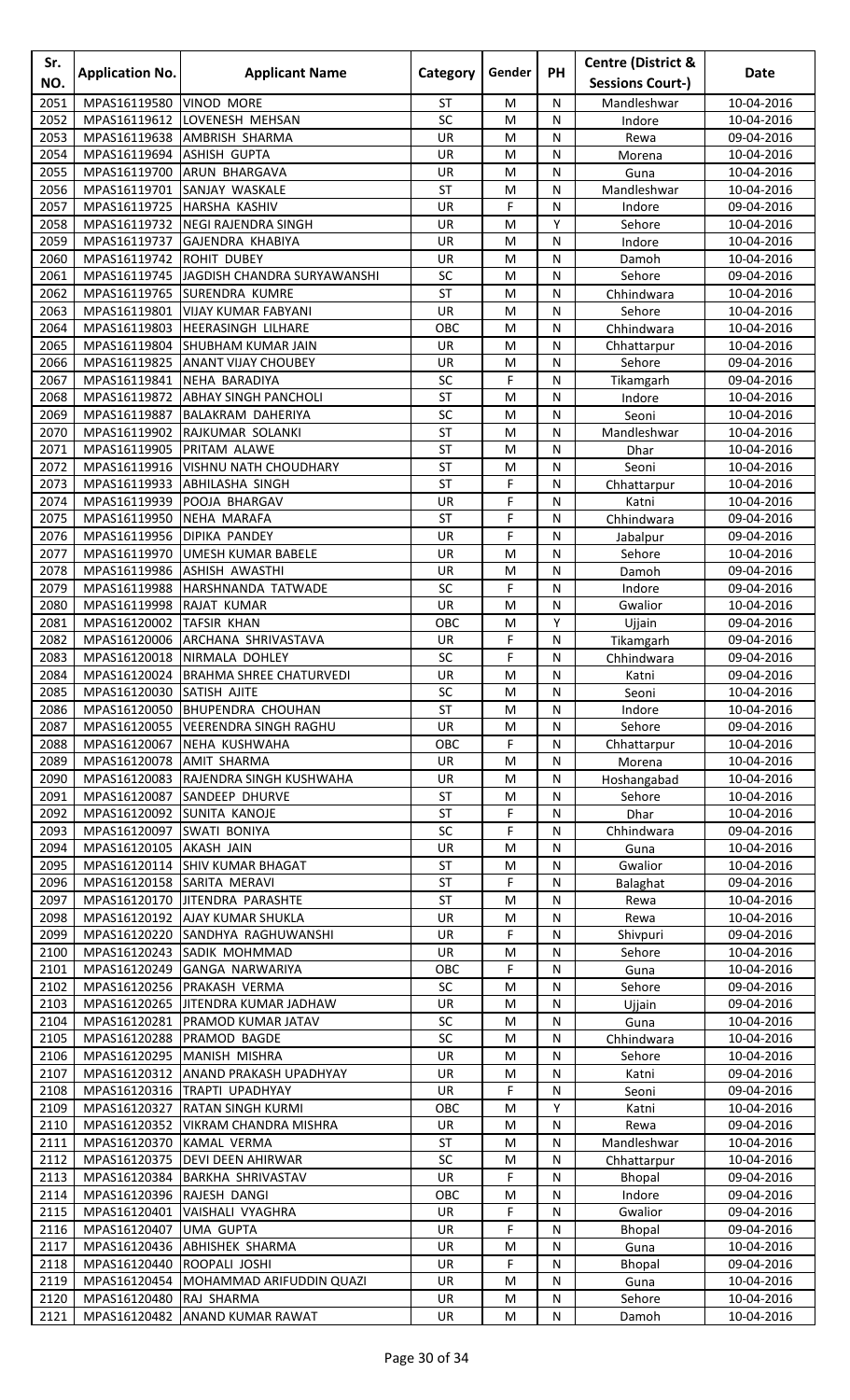| Sr.<br>NO.   | <b>Application No.</b>                   | <b>Applicant Name</b>                                                 | Category               | Gender | <b>PH</b> | <b>Centre (District &amp;</b><br><b>Sessions Court-)</b> | Date                     |
|--------------|------------------------------------------|-----------------------------------------------------------------------|------------------------|--------|-----------|----------------------------------------------------------|--------------------------|
| 2122         | MPAS16120494                             | <b>AFSAR ALI</b>                                                      | <b>UR</b>              | M      | N         | Chhindwara                                               | 10-04-2016               |
| 2123         | MPAS16120512                             | <b>KRANTI MISHRA</b>                                                  | <b>UR</b>              | F      | N         | Seoni                                                    | 09-04-2016               |
| 2124         | MPAS16120522                             | JAGDISH KALAWAT                                                       | UR                     | M      | N         | Indore                                                   | 10-04-2016               |
| 2125         | MPAS16120530                             | <b>HEEREN ROHIT</b>                                                   | SC                     | M      | N         | Damoh                                                    | 10-04-2016               |
| 2126         | MPAS16120560                             | NITENDRA KUMAR GUPTA                                                  | UR                     | M      | N         | Damoh                                                    | 10-04-2016               |
| 2127<br>2128 | MPAS16120562<br>MPAS16120592             | PREMANSHU KHARE<br>RAMESH CHOUNGAD                                    | UR<br>ST               | M<br>M | N<br>N    | Chhattarpur<br>Indore                                    | 10-04-2016<br>10-04-2016 |
| 2129         | MPAS16120604                             | <b>VIJAY KUMAR SOKANKI</b>                                            | <b>ST</b>              | M      | N         | Mandleshwar                                              | 10-04-2016               |
| 2130         | MPAS16120617                             | <b>ANIL KUMAR</b>                                                     | <b>ST</b>              | M      | N         | Seoni                                                    | 10-04-2016               |
| 2131         | MPAS16120631                             | <b>SHIWRAM DEWKE</b>                                                  | <b>ST</b>              | M      | N         | Dhar                                                     | 09-04-2016               |
| 2132         | MPAS16120649 SHIV SHANKAR                |                                                                       | UR                     | M      | ${\sf N}$ | Sehore                                                   | 10-04-2016               |
| 2133         | MPAS16120663                             | <b>RAJESH KUMAR MOHARE</b>                                            | <b>ST</b>              | M      | N         | Dhar                                                     | 09-04-2016               |
| 2134<br>2135 | MPAS16120669<br>MPAS16120678             | ANUBHA PAHARIYA<br>HARISH CHOUDHARY                                   | UR<br>SC               | F<br>M | N<br>N    | Chhattarpur<br>Damoh                                     | 09-04-2016<br>10-04-2016 |
| 2136         | MPAS16120699                             | <b>ANIL KUMAR MARKAM</b>                                              | <b>ST</b>              | M      | N         | Mandla                                                   | 10-04-2016               |
| 2137         | MPAS16120719                             | MILIND SURADKAR                                                       | <b>UR</b>              | M      | N         | Sehore                                                   | 10-04-2016               |
| 2138         | MPAS16120723                             | <b>AJAY KUMAR MISHRA</b>                                              | UR                     | M      | ${\sf N}$ | Katni                                                    | 10-04-2016               |
| 2139         | MPAS16120745                             | POOJA SHARMA                                                          | UR                     | F      | N         | Shivpuri                                                 | 09-04-2016               |
| 2140         | MPAS16120768                             | ARUN KUMAR BHALAVI                                                    | ST                     | M      | N         | Seoni                                                    | 10-04-2016               |
| 2141         | MPAS16120801                             | <b>DEEPIKA ROJDE</b><br>MILAN PRAJAPATI                               | SC<br>SC               | F      | N         | Indore                                                   | 09-04-2016               |
| 2142<br>2143 | MPAS16120805<br>MPAS16120806             | POOJA PUROHIT                                                         | UR                     | M<br>F | N<br>N    | Chhattarpur<br>Sehore                                    | 10-04-2016<br>09-04-2016 |
| 2144         | MPAS16120808                             | <b>SUNIL NARGAVE</b>                                                  | <b>ST</b>              | M      | N         | Dhar                                                     | 10-04-2016               |
| 2145         | MPAS16120812                             | <b>VINOD TIWARI</b>                                                   | UR                     | M      | Y         | Damoh                                                    | 09-04-2016               |
| 2146         | MPAS16120815                             | <b>AMIT JAIN</b>                                                      | UR                     | M      | N         | Guna                                                     | 10-04-2016               |
| 2147         | MPAS16120821                             | <b>VINAY YADAV</b>                                                    | OBC                    | M      | N         | Chhattarpur                                              | 10-04-2016               |
| 2148         | MPAS16120829                             | <b>NAND KISHOR KHARE</b>                                              | UR                     | M      | N         | Damoh                                                    | 09-04-2016               |
| 2149<br>2150 | MPAS16120855<br>MPAS16120863             | <b>ARBIND KUMAR DUBEY</b><br><b>SANDHYA PRASTE</b>                    | UR<br><b>ST</b>        | M<br>F | N<br>N    | Gwalior<br>Mandla                                        | 10-04-2016<br>09-04-2016 |
| 2151         | MPAS16120867                             | <b>SURAJ MANDLOI</b>                                                  | <b>ST</b>              | M      | ${\sf N}$ | Khandwa                                                  | 09-04-2016               |
| 2152         | MPAS16120878                             | <b>MAYANK PUROHIT</b>                                                 | UR                     | M      | N         | Ujjain                                                   | 09-04-2016               |
| 2153         | MPAS16120892                             | <b>SANJEEV BARKADE</b>                                                | <b>ST</b>              | M      | N         | Chhindwara                                               | 10-04-2016               |
| 2154         |                                          | MPAS16120908 SHANKHMANI SINGH BAGHEL                                  | <b>UR</b>              | M      | N         | Sehore                                                   | 10-04-2016               |
| 2155         | MPAS16120912 GOPAL KHARE                 |                                                                       | UR                     | M      | N         | Chhattarpur                                              | 10-04-2016               |
| 2156         | MPAS16120913 NITIN DUBEY                 |                                                                       | <b>UR</b><br>SC        | M<br>M | N         | Guna<br>Sehore                                           | 10-04-2016               |
| 2157<br>2158 |                                          | MPAS16120933 PRAMOD BANKAR<br>MPAS16120943 ANURUDH SHUKLA             | UR                     | M      | N<br>N    | Chhattarpur                                              | 10-04-2016<br>10-04-2016 |
| 2159         | MPAS16120952                             | RAMLAL SIHOSE                                                         | SC                     | M      | N         | Dhar                                                     | 10-04-2016               |
| 2160         | MPAS16120960                             | <b>ASHISH SAHU</b>                                                    | <b>UR</b>              | M      | N         | Sehore                                                   | 10-04-2016               |
| 2161         | MPAS16120968                             | <b>MEGHA EVENE</b>                                                    | <b>ST</b>              | F      | N         | Hoshangabad                                              | 09-04-2016               |
| 2162         | MPAS16120970                             | RAVEENDAR KUMAR SHRIVASTAVA                                           | UR                     | M      | N         | Sehore                                                   | 10-04-2016               |
| 2163         | MPAS16120971                             | DAODERIYA AMREESH MOHAN                                               | UR                     | M      | ${\sf N}$ | Chhattarpur                                              | 10-04-2016               |
| 2164<br>2165 |                                          | MPAS16120978 SATYAVEER MISHRA<br>MPAS16120991   MANEESH KUMAR PALIWAL | UR<br>UR               | M<br>M | N<br>N    | Mandla<br>Hoshangabad                                    | 10-04-2016<br>10-04-2016 |
| 2166         |                                          | MPAS16121005 SAURAV MISHRA                                            | <b>UR</b>              | M      | N         | Damoh                                                    | 10-04-2016               |
| 2167         |                                          | MPAS16121011 TARUN KUMBHARE                                           | <b>ST</b>              | M      | N         | Seoni                                                    | 10-04-2016               |
| 2168         | MPAS16121023 AVINASH JOSHI               |                                                                       | UR                     | M      | N         | Indore                                                   | 10-04-2016               |
| 2169         |                                          | MPAS16121058 SEVARAM NARGAVE                                          | <b>ST</b>              | M      | N         | Dhar                                                     | 10-04-2016               |
| 2170         |                                          | MPAS16121063 BRAHM PRAKASH SIROLIYA                                   | SC                     | M      | N         | Guna                                                     | 10-04-2016               |
| 2171         |                                          | MPAS16121079 REENA CHOUKHE                                            | SC                     | F      | N         | Chhindwara                                               | 09-04-2016               |
| 2172<br>2173 | MPAS16121099<br>MPAS16121103             | <b>RISHI NAMDEV</b><br>PRATIMA TIWARI                                 | OBC<br>UR              | M<br>F | N<br>N    | Katni<br>Chhattarpur                                     | 10-04-2016<br>09-04-2016 |
| 2174         |                                          | MPAS16121106 KUNJBIHARI BAGHEL                                        | UR                     | M      | N         | Seoni                                                    | 10-04-2016               |
| 2175         | MPAS16121133 SHARAD SINGH                |                                                                       | UR                     | M      | N         | Damoh                                                    | 10-04-2016               |
| 2176         | MPAS16121135 FOZIA KHAN                  |                                                                       | UR                     | F      | ${\sf N}$ | Bhopal                                                   | 09-04-2016               |
| 2177         |                                          | MPAS16121139 PRAVEEN INGVASIYA                                        | UR                     | M      | N         | Katni                                                    | 09-04-2016               |
| 2178         |                                          | MPAS16121144 NAND KARAN SINGH                                         | OBC                    | M      | N         | Chhattarpur                                              | 10-04-2016               |
| 2179<br>2180 |                                          | MPAS16121145 SHAILU PARASTE<br>MPAS16121152 ASHISH KUMAR TAYDE        | <b>ST</b><br><b>UR</b> | F<br>M | N<br>N    | Mandla                                                   | 09-04-2016               |
| 2181         |                                          | MPAS16121156 BHARAT SINGH PAL                                         | OBC                    | M      | N         | Hoshangabad<br>Gwalior                                   | 10-04-2016<br>10-04-2016 |
| 2182         |                                          | MPAS16121157 NARENDRA SHARMA                                          | UR                     | M      | N         | Sehore                                                   | 10-04-2016               |
| 2183         | MPAS16121175 PANKAJ VERMA                |                                                                       | OBC                    | M      | N         | Sehore                                                   | 10-04-2016               |
| 2184         |                                          | MPAS16121176 YOGENDRA YADAV                                           | SC                     | M      | N         | Sehore                                                   | 10-04-2016               |
| 2185         | MPAS16121186                             | <b>SATISH KUMAR GARG</b>                                              | <b>UR</b>              | M      | N         | Damoh                                                    | 09-04-2016               |
| 2186         | MPAS16121191                             | <b>PRABHAKAR JOHARE</b>                                               | SC                     | M      | N         | Sehore                                                   | 10-04-2016               |
| 2187<br>2188 | MPAS16121199<br>MPAS16121206 SACHIN NEMA | MANISH KUMAR RAWAT                                                    | UR<br>UR               | M<br>M | N<br>N    | Chhattarpur<br>Seoni                                     | 10-04-2016<br>10-04-2016 |
| 2189         | MPAS16121209 SUJATA GUPTA                |                                                                       | UR                     | F      | N         | Shivpuri                                                 | 09-04-2016               |
| 2190         |                                          | MPAS16121222 MUKESH KUMAR RAHANGDALE                                  | OBC                    | M      | N         | Seoni                                                    | 10-04-2016               |
|              |                                          | 2191   MPAS16121224   NISHANT SHARMA                                  | UR                     | M      | ${\sf N}$ | Sehore                                                   | 10-04-2016               |
| 2192         |                                          | MPAS16121225 ANUBHAV DUBEY                                            | UR                     | M      | N         | Katni                                                    | 09-04-2016               |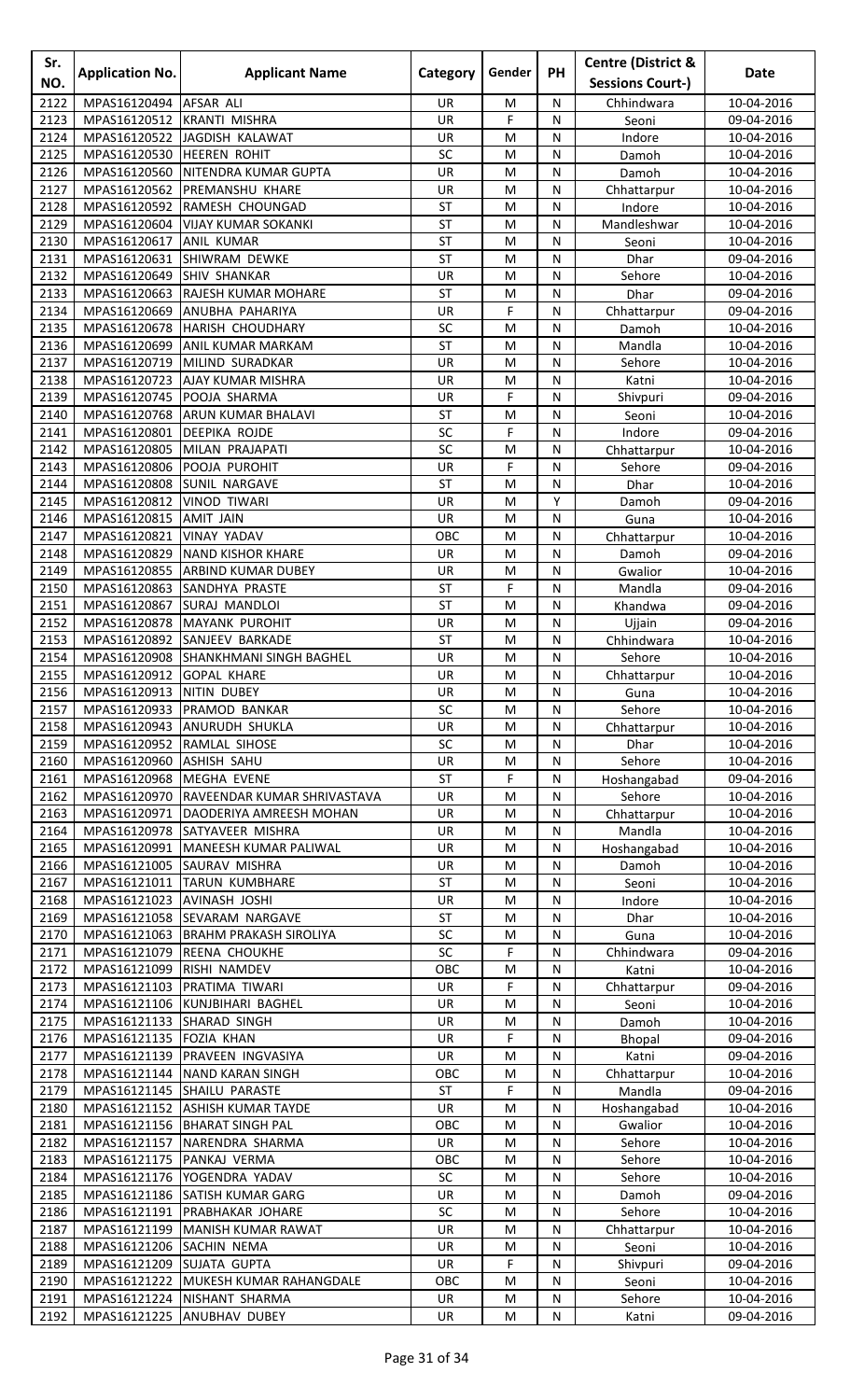| Sr.          | <b>Application No.</b>       | <b>Applicant Name</b>                                                    | Category               | Gender       | <b>PH</b>    | <b>Centre (District &amp;</b> | Date                     |
|--------------|------------------------------|--------------------------------------------------------------------------|------------------------|--------------|--------------|-------------------------------|--------------------------|
| NO.          |                              |                                                                          |                        |              |              | <b>Sessions Court-)</b>       |                          |
| 2193         | MPAS16121231                 | <b>GORELAL RAIKWAR</b>                                                   | OBC                    | M            | N            | Damoh                         | 09-04-2016               |
| 2194<br>2195 | MPAS16121244                 | <b>MUKESH KUMAR GUPTA</b>                                                | <b>UR</b><br><b>UR</b> | M<br>F       | N            | Katni                         | 09-04-2016               |
| 2196         | MPAS16121245<br>MPAS16121253 | <b>INDU BHARGAVA</b><br><b>VED PRAKASH GAUR</b>                          | UR                     | M            | N<br>N       | <b>Bhopal</b><br>Guna         | 10-04-2016<br>10-04-2016 |
| 2197         | MPAS16121257                 | <b>VIJAY KUMAR SHRIVASTAVA</b>                                           | UR                     | M            | N            | Rewa                          | 10-04-2016               |
| 2198         | MPAS16121263                 | <b>JYOTI SHARMA</b>                                                      | UR                     | F            | N            | Bhopal                        | 10-04-2016               |
| 2199         | MPAS16121265                 | <b>ABHIMANYU PANDEY</b>                                                  | UR                     | M            | N            | Damoh                         | 10-04-2016               |
| 2200         | MPAS16121273                 | RAVI ASSUDANI                                                            | <b>UR</b>              | M            | N            | Sehore                        | 10-04-2016               |
| 2201         | MPAS16121319                 | <b>RAKESH GUPTA</b>                                                      | UR                     | M            | N            | Katni                         | 10-04-2016               |
| 2202         | MPAS16121326                 | <b>SHAUKAT ALI</b>                                                       | UR                     | M            | N            | Katni                         | 09-04-2016               |
| 2203         | MPAS16121344                 | <b>RAGHUVEER KUMAR DWIVEDI</b>                                           | UR                     | M            | N            | Chhattarpur                   | 10-04-2016               |
| 2204         | MPAS16121359                 | NANDKISHOR VISHWAKARMA                                                   | OBC                    | M            | N            | Khandwa                       | 09-04-2016               |
| 2205         | MPAS16121364                 | <b>VIJAY CHOUHAN</b>                                                     | OBC                    | M            | Y            | Indore                        | 10-04-2016               |
| 2206         | MPAS16121395                 | MAYANK KUMAR JAIN                                                        | <b>UR</b><br><b>UR</b> | M            | N            | Katni                         | 09-04-2016               |
| 2207<br>2208 | MPAS16121431<br>MPAS16121433 | <b>ABHISHEK SHARMA</b><br><b>UMESH KUMAR</b>                             | UR                     | M<br>M       | N<br>N       | Morena                        | 10-04-2016<br>10-04-2016 |
| 2209         | MPAS16121434                 | <b>YOGESH UPADHYAY</b>                                                   | <b>UR</b>              | M            | N            | Morena<br>Morena              | 10-04-2016               |
| 2210         | MPAS16121439                 | MAYANK SHRIVATAVA                                                        | UR                     | M            | ${\sf N}$    | Gwalior                       | 10-04-2016               |
| 2211         | MPAS16121448                 | PRASOON BHARDWAJ                                                         | UR                     | M            | N            | Morena                        | 10-04-2016               |
| 2212         | MPAS16121455                 | <b>MONA TARAM</b>                                                        | ST                     | F            | N            | Khandwa                       | 09-04-2016               |
| 2213         | MPAS16121472                 | <b>BAKEEL SINGH</b>                                                      | SC                     | M            | N            | Morena                        | 10-04-2016               |
| 2214         | MPAS16121478                 | MONIKA AGNIHOTRI                                                         | UR                     | F            | N            | Tikamgarh                     | 09-04-2016               |
| 2215         | MPAS16121516                 | <b>KESHAV PRASAD MAJHI</b>                                               | <b>ST</b>              | M            | N            | Gwalior                       | 10-04-2016               |
| 2216         |                              | MPAS16121528 SACHIN KUMAR DHANORKAR                                      | UR                     | M            | ${\sf N}$    | Seoni                         | 10-04-2016               |
| 2217         | MPAS16121534                 | <b>NISHCHAY KUMAR JAIN</b>                                               | UR                     | M            | N            | Sehore                        | 10-04-2016               |
| 2218         | MPAS16121544                 | RAJKUMAR JONWAR                                                          | SC                     | M            | N            | Morena                        | 10-04-2016               |
| 2219         | MPAS16121588                 | <b>ABHISHEK TIWARI</b>                                                   | <b>UR</b>              | M            | N            | Katni                         | 09-04-2016               |
| 2220         | MPAS16121592                 | JAYDEEP GUPTA                                                            | UR                     | M            | N            | Rewa                          | 09-04-2016               |
| 2221<br>2222 | MPAS16121624<br>MPAS16121640 | <b>SANTOSH PANWAR</b><br>PAWAN KUMAR AWALEKAR                            | ST<br>SC               | M<br>M       | N<br>N       | Khandwa<br>Chhindwara         | 09-04-2016<br>10-04-2016 |
| 2223         | MPAS16121645                 | <b>DEEPAK KUMAR SONDHIYA</b>                                             | <b>ST</b>              | M            | N            | Rewa                          | 09-04-2016               |
| 2224         | MPAS16121663                 | <b>SANJAY KUMAR BACHLE</b>                                               | SC                     | M            | N            | Chhindwara                    | 10-04-2016               |
| 2225         |                              | MPAS16121665   YAKSHENDRA SINGH CHUNDAWAT                                | <b>UR</b>              | M            | Y            | Ujjain                        | 09-04-2016               |
| 2226         |                              | MPAS16121684 SHRADHA MARAVI                                              | ST                     | $\mathsf F$  | $\mathsf{N}$ | Khandwa                       | 09-04-2016               |
| 2227         | MPAS16121692                 | JOUHAR LAL SALLAM                                                        | <b>ST</b>              | М            | N            | Seoni                         | 10-04-2016               |
| 2228         |                              | MPAS16121695 JITENDRA SOLANKI                                            | <b>ST</b>              | M            | N            | Dhar                          | 10-04-2016               |
| 2229         |                              | MPAS16121710 VARUNENDRA MISRHA                                           | UR                     | M            | ${\sf N}$    | Sehore                        | 10-04-2016               |
| 2230         | MPAS16121758                 | <b>HEMENDRA KUMAR SARYAM</b>                                             | <b>ST</b>              | M            | N            | Mandla                        | 10-04-2016               |
| 2231         | MPAS16121780                 | <b>VED KUMAR MAWASI</b>                                                  | <b>ST</b>              | M            | N            | Katni                         | 10-04-2016               |
| 2232         | MPAS16121854                 | VIDHYASAGAR PAWAK                                                        | SC                     | M            | N            | Guna                          | 10-04-2016               |
| 2233<br>2234 | MPAS16121866                 | <b>ANKUR TIWARI</b>                                                      | UR<br><b>ST</b>        | M            | N            | Damoh                         | 10-04-2016               |
| 2235         | MPAS16121871                 | MPAS16121869   PRITAM KUMAR DHURVEY<br>KAMLESH PRASAD KUSHWAHA           | UR                     | M<br>M       | N<br>N       | Chhindwara<br>Rewa            | 10-04-2016<br>09-04-2016 |
| 2236         |                              | MPAS16121885 KAVITA PANDARE                                              | <b>ST</b>              | F            | N            | Seoni                         | 09-04-2016               |
| 2237         |                              | MPAS16121893 JITENDRA KUMAR MEHRA                                        | SC                     | M            | N            | Hoshangabad                   | 10-04-2016               |
| 2238         |                              | MPAS16121902 RAJENDRA BAGHEL                                             | OBC                    | M            | N            | Guna                          | 10-04-2016               |
| 2239         |                              | MPAS16121904   VIRENDRA SINGH YADAV                                      | OBC                    | M            | N            | Gwalior                       | 10-04-2016               |
| 2240         |                              | MPAS16121908 AJEET SINGH GOND                                            | <b>ST</b>              | M            | N            | Chhattarpur                   | 10-04-2016               |
| 2241         |                              | MPAS16121934 MOHAMMAD SHAKIR KHAN                                        | UR                     | M            | N            | Dhar                          | 09-04-2016               |
| 2242         |                              | MPAS16121936 PRASHANT PANDAY                                             | UR                     | M            | N            | Damoh                         | 09-04-2016               |
| 2243         |                              | MPAS16121970 RACHNA SHARMA                                               | UR                     | F            | N            | <b>Bhopal</b>                 | 10-04-2016               |
| 2244         |                              | MPAS16121978 CHAMKA SOLANKI                                              | <b>ST</b>              | M            | Y            | Dhar                          | 10-04-2016               |
| 2245         | MPAS16121979                 | MADAN SINGH MUJALDE                                                      | <b>ST</b>              | M            | N            | Mandleshwar                   | 09-04-2016               |
| 2246<br>2247 |                              | MPAS16121984 JHUMMAK LAL HANOTE<br>MPAS16121996 SUSHIL KUMAR SHRIVASTAVA | ST<br><b>UR</b>        | M<br>M       | N<br>N       | Seoni<br>Sehore               | 10-04-2016<br>10-04-2016 |
| 2248         | MPAS16122003 AKASH BHIMTE    |                                                                          | SC                     | M            | ${\sf N}$    | Seoni                         | 10-04-2016               |
| 2249         | MPAS16122009                 | <b>AJAY KIRTI</b>                                                        | SC                     | M            | N            | Morena                        | 10-04-2016               |
| 2250         |                              | MPAS16122017 SANJAY KUMAR DHURVE                                         | <b>ST</b>              | M            | N            | Seoni                         | 10-04-2016               |
| 2251         |                              | MPAS16122052 PRATAP SINGH MARABI                                         | <b>ST</b>              | M            | N            | Mandla                        | 10-04-2016               |
| 2252         | MPAS16122091                 | PURNANK SHARMA                                                           | UR                     | M            | N            | Dhar                          | 09-04-2016               |
| 2253         | MPAS16122099                 | <b>VIVEK GUPTA</b>                                                       | UR                     | M            | N            | Morena                        | 10-04-2016               |
| 2254         | MPAS16122109                 | <b>WASEEM KHAN</b>                                                       | UR                     | M            | N            | Khandwa                       | 09-04-2016               |
| 2255         | MPAS16122133                 | YOUNEETA WARKADEY                                                        | <b>ST</b>              | F            | N            | Mandla                        | 09-04-2016               |
| 2256         | MPAS16122161                 | PREETI MAJHI                                                             | UR.                    | F            | N            | Gwalior                       | 09-04-2016               |
| 2257         |                              | MPAS16122162 MAHESH NARGAVE                                              | <b>ST</b>              | M            | N            | Dhar                          | 10-04-2016               |
| 2258         | MPAS16122164                 | <b>GYARSO PARTE</b>                                                      | ST                     | F            | N            | Mandla                        | 09-04-2016               |
| 2259         | MPAS16122165 RAHUL KHEDE     |                                                                          | UR                     | M            | N            | Mandleshwar                   | 09-04-2016               |
| 2260<br>2261 | MPAS16122178 MOHIT DUBEY     | MPAS16122168 LUKENDRA BISEN                                              | OBC<br>UR              | M<br>M       | N<br>N       | Seoni<br>Katni                | 10-04-2016<br>09-04-2016 |
|              |                              | 2262 MPAS16122193 SANDEEP SHARMA                                         | UR                     | M            | ${\sf N}$    | Guna                          | 10-04-2016               |
| 2263         |                              | MPAS16122199 SONALI SHARMA                                               | OBC                    | $\mathsf{F}$ | ${\sf N}$    | Tikamgarh                     | 09-04-2016               |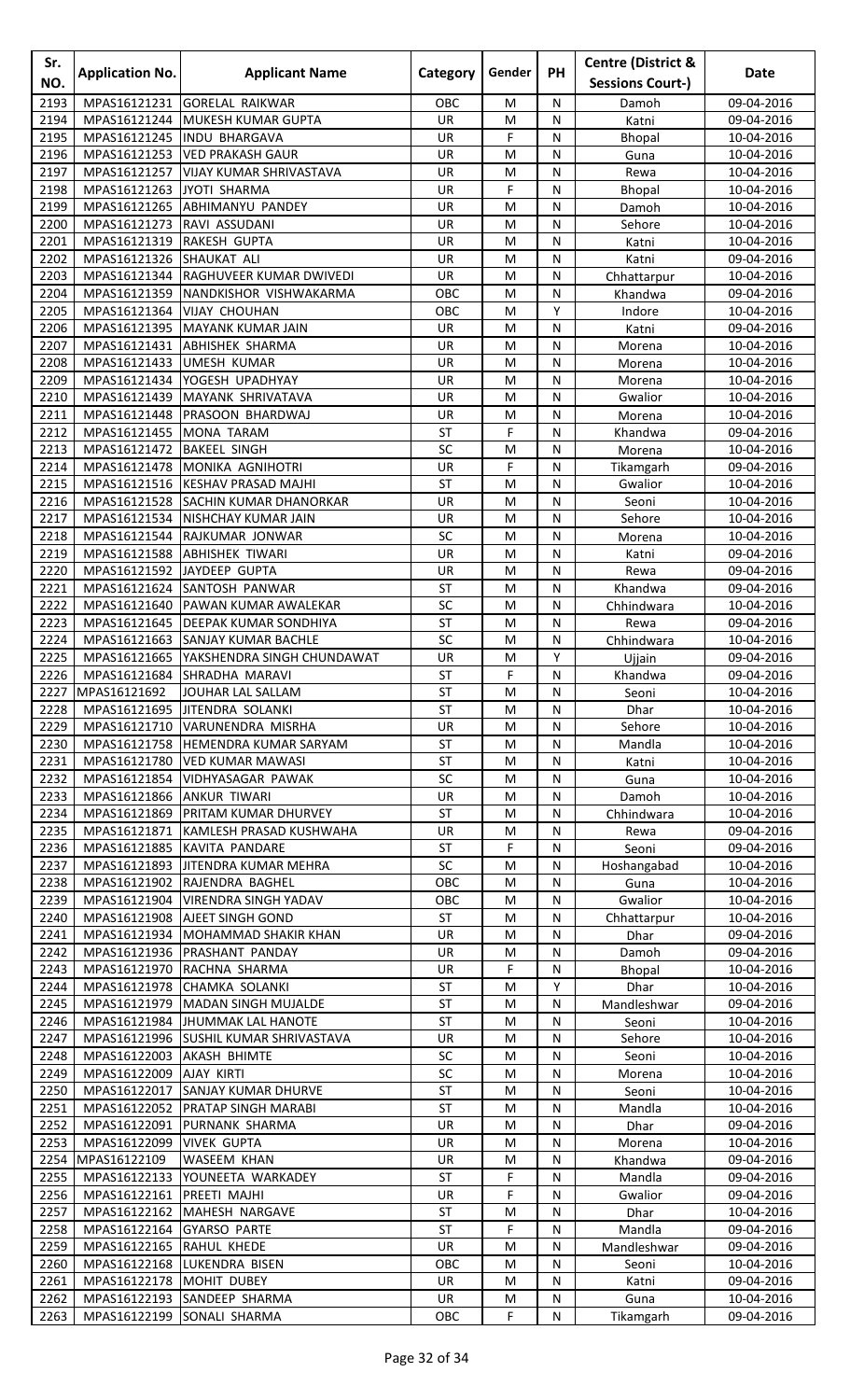| Sr.<br>NO.   | <b>Application No.</b>                   | <b>Applicant Name</b>                                              | Category                 | Gender                                                                                | PH             | <b>Centre (District &amp;</b><br><b>Sessions Court-)</b> | <b>Date</b>              |
|--------------|------------------------------------------|--------------------------------------------------------------------|--------------------------|---------------------------------------------------------------------------------------|----------------|----------------------------------------------------------|--------------------------|
| 2264         | MPAS16122217                             | <b>MANISH KUMAR SOLANKI</b>                                        | <b>ST</b>                | M                                                                                     | N              | Sehore                                                   | 10-04-2016               |
| 2265         | MPAS16122219                             | LAXMI NARAYAN RAGHUWANSHI                                          | UR                       | M                                                                                     | N              | Sehore                                                   | 09-04-2016               |
| 2266         | MPAS16122237                             | <b>VINIT SHAMRA</b>                                                | UR                       | M                                                                                     | ${\sf N}$      | Guna                                                     | 10-04-2016               |
| 2267         | MPAS16122249                             | <b>SOURABH RAJA PARMAR</b>                                         | UR                       | M                                                                                     | N              | Chhattarpur                                              | 10-04-2016               |
| 2268         | MPAS16122255                             | <b>DEEPAK KUMAR TIWARI</b>                                         | <b>UR</b>                | M                                                                                     | N              | Mandla                                                   | 10-04-2016               |
| 2269         | MPAS16122272                             | <b>ANIL CHOUHAN</b>                                                | <b>ST</b>                | M                                                                                     | N              | Mandleshwar                                              | 09-04-2016               |
| 2270         | MPAS16122275                             | <b>REENU KUMARI</b>                                                | SC                       | F                                                                                     | N              | Gwalior                                                  | 09-04-2016               |
| 2271         | MPAS16122276                             | JAGDISH PEJWAL                                                     | <b>ST</b>                | M                                                                                     | N              | Ujjain                                                   | 09-04-2016               |
| 2272         |                                          | MPAS16122285 PANKAJ SINGH CHOUHAN                                  | UR                       | M                                                                                     | N              | Indore                                                   | 10-04-2016               |
| 2273         | MPAS16122300                             | AJAY NARAYAN WAMAN                                                 | SC                       | M                                                                                     | N              | Sehore                                                   | 10-04-2016               |
| 2274<br>2275 | MPAS16122301<br>MPAS16122312             | MANISH DESAI<br><b>ANKIT SINGH</b>                                 | UR<br><b>UR</b>          | M<br>M                                                                                | N<br>N         | Sehore<br>Rewa                                           | 10-04-2016<br>10-04-2016 |
| 2276         | MPAS16122331                             | ADITYA BHARDWAJ                                                    | UR                       | M                                                                                     | N              | Khandwa                                                  | 09-04-2016               |
| 2277         | MPAS16122334                             | RADHESHYAM KAUSHIK                                                 | <b>ST</b>                | M                                                                                     | N              | Khandwa                                                  | 09-04-2016               |
| 2278         | MPAS16122344                             | <b>TAHIR KHAN</b>                                                  | UR                       | M                                                                                     | N              | Damoh                                                    | 10-04-2016               |
| 2279         | MPAS16122355                             | MITHILESH MANDLOI                                                  | <b>ST</b>                | F                                                                                     | N              | Mandleshwar                                              | 10-04-2016               |
| 2280         | MPAS16122374                             | <b>SANJEEV SAHAY BIRTHARE</b>                                      | UR                       | M                                                                                     | N              | Chhattarpur                                              | 10-04-2016               |
| 2281         | MPAS16122390                             | RAJKUMARI KUDAPE                                                   | <b>ST</b>                | F                                                                                     | N              | Mandla                                                   | 09-04-2016               |
| 2282         | MPAS16122411                             | <b>RAKESH CHATURVEDI</b>                                           | UR                       | M                                                                                     | Y              | Mandla                                                   | 10-04-2016               |
| 2283         | MPAS16122428                             | MUNENDRA TIWARI                                                    | UR                       | M                                                                                     | N              | Katni                                                    | 09-04-2016               |
| 2284         | MPAS16122436                             | <b>DHIRAJ KUMAR RAI</b>                                            | OBC                      | M                                                                                     | N              | Guna                                                     | 10-04-2016               |
| 2285         | MPAS16122448                             | AJAY BABELE                                                        | UR                       | M                                                                                     | N              | Sehore                                                   | 10-04-2016               |
| 2286<br>2287 | MPAS16122465                             | <b>REKHA PATIL</b>                                                 | UR<br>SC                 | F                                                                                     | N              | <b>Bhopal</b>                                            | 10-04-2016               |
| 2288         | MPAS16122472<br>MPAS16122501             | SATYANARAYAN MALVIYA<br>KUMAR GAURAV MALVIYA                       | овс                      | M<br>M                                                                                | N<br>N         | Ujjain<br>Khandwa                                        | 09-04-2016<br>09-04-2016 |
| 2289         | MPAS16122516                             | <b>VIKAS PANCHBHAI</b>                                             | SC                       | M                                                                                     | N              | Chhindwara                                               | 10-04-2016               |
| 2290         | MPAS16122519                             | DHARMCHAND KAMRIYA                                                 | SC                       | M                                                                                     | N              | Ujjain                                                   | 09-04-2016               |
| 2291         | MPAS16122531                             | <b>DIPIKA SHAKYA</b>                                               | SC                       | F                                                                                     | ${\sf N}$      | Bhopal                                                   | 10-04-2016               |
| 2292         |                                          | MPAS16122545 SATISH KUMAR JATAV                                    | SC                       | M                                                                                     | N              | Guna                                                     | 10-04-2016               |
| 2293         | MPAS16122553                             | NILESH RAJ DWIVEDI                                                 | UR                       | M                                                                                     | N              | Rewa                                                     | 10-04-2016               |
| 2294         |                                          | MPAS16122556 MANOJ MALVIYA                                         | SC                       | M                                                                                     | N              | Ujjain                                                   | 09-04-2016               |
| 2295         | MPAS16122591                             | <b>GHANSYAM PRASAD RAHALE</b>                                      | OBC                      | M                                                                                     | N              | Seoni                                                    | 10-04-2016               |
| 2296         |                                          | MPAS16122607 SURAJ SINGH GOND                                      | ST                       | M                                                                                     | N              | Rewa                                                     | 10-04-2016               |
| 2297         |                                          | MPAS16122621 SHEKH NOOR ISLAM                                      | $\overline{\mathsf{UR}}$ | $\mathsf{M}% _{T}=\mathsf{M}_{T}\!\left( a,b\right) ,\ \mathsf{M}_{T}=\mathsf{M}_{T}$ | $\overline{N}$ | Sehore                                                   | 10-04-2016               |
| 2298         | MPAS16122622 PANKAJ GUPTA                |                                                                    | UR                       | M                                                                                     | N              | Guna                                                     | 10-04-2016               |
| 2299<br>2300 | MPAS16122626 VIJAY HEDAU<br>MPAS16122641 | KILEDAR RAJIV                                                      | <b>ST</b><br><b>UR</b>   | M<br>M                                                                                | N<br>Υ         | Sehore                                                   | 10-04-2016<br>09-04-2016 |
| 2301         | MPAS16122648                             | <b>PRATEEK KUMAR BHAWSAR</b>                                       | UR                       | M                                                                                     | N              | Sagar<br>Khandwa                                         | 09-04-2016               |
| 2302         | MPAS16122650                             | RAMMOHAN SHARMA                                                    | UR                       | M                                                                                     | N              | Gwalior                                                  | 10-04-2016               |
| 2303         |                                          | MPAS16122656 OMPRAKASH PANCHESHWER                                 | OBC                      | M                                                                                     | N              | Seoni                                                    | 10-04-2016               |
| 2304         | MPAS16122672                             | <b>PUSHPENDRA SINGH</b>                                            | ST                       | M                                                                                     | ${\sf N}$      | Rewa                                                     | 10-04-2016               |
| 2305         | MPAS16122673                             | <b>CHANDRKANT TIWARI</b>                                           | UR                       | M                                                                                     | N              | Seoni                                                    | 10-04-2016               |
| 2306         |                                          | MPAS16122687 BHUPENDRA SINGH MUZALDA                               | <b>ST</b>                | M                                                                                     | N              | Dhar                                                     | 09-04-2016               |
| 2307         |                                          | MPAS16122712 PANKAJ CHELANI                                        | UR                       | M                                                                                     | N              | Sehore                                                   | 10-04-2016               |
| 2308         | MPAS16122719                             | <b>DINESH KUMAR BHURIYA</b>                                        | ST                       | M                                                                                     | N              | Indore                                                   | 10-04-2016               |
| 2309         |                                          | MPAS16122747 SACHIN KUMAR MARKAM                                   | <b>ST</b>                | M                                                                                     | N              | Chhindwara                                               | 10-04-2016               |
| 2310         |                                          | MPAS16122749 PANKAJ SHRIVASTAVA                                    | UR                       | M                                                                                     | ${\sf N}$      | Seoni                                                    | 10-04-2016               |
| 2311         | MPAS16122751                             | NITESH MISHRA                                                      | UR                       | M                                                                                     | N              | Chhattarpur                                              | 10-04-2016               |
| 2312<br>2313 | MPAS16122754                             | <b>BHANUPRATAP SINGH RAJPOOT</b><br>MPAS16122772 LOKESH KHANDELKER | UR<br>SC                 | M<br>M                                                                                | N<br>N         | Damoh<br>Seoni                                           | 10-04-2016<br>10-04-2016 |
| 2314         | MPAS16122800                             | DARSINGH DAWAR                                                     | ST                       | M                                                                                     | N              | Dhar                                                     | 09-04-2016               |
| 2315         |                                          | MPAS16122885 KUVER SINGH CHOUHAN                                   | <b>ST</b>                | M                                                                                     | N              | Indore                                                   | 10-04-2016               |
| 2316         |                                          | MPAS16122893   DILIP KUMAR AHIRWAR                                 | SC                       | M                                                                                     | ${\sf N}$      | Sehore                                                   | 10-04-2016               |
| 2317         | MPAS16122897                             | <b>MONIKA PATHAK</b>                                               | UR                       | F                                                                                     | N              | Jabalpur                                                 | 09-04-2016               |
| 2318         | MPAS16122907                             | <b>NEHA MOURYA</b>                                                 | <b>SC</b>                | F                                                                                     | N              | Hoshangabad                                              | 09-04-2016               |
| 2319         | MPAS16122913                             | <b>MAHENDRA SINGH RAJPUT</b>                                       | UR                       | M                                                                                     | N              | Sehore                                                   | 09-04-2016               |
| 2320         | MPAS16122952                             | VINOD YADAV                                                        | OBC                      | M                                                                                     | N              | Hoshangabad                                              | 10-04-2016               |
| 2321         | MPAS16122967                             | <b>ABHISHEK JAIN</b>                                               | UR                       | M                                                                                     | N              | Damoh                                                    | 10-04-2016               |
| 2322         | MPAS16122995                             | KRISHANKANT MALAJPURE                                              | SC                       | M                                                                                     | N              | Khandwa                                                  | 09-04-2016               |
| 2323         | MPAS16123006                             | ANIL KUMAR SHARMA                                                  | UR                       | M                                                                                     | ${\sf N}$      | Hoshangabad                                              | 10-04-2016               |
| 2324<br>2325 | MPAS16123021                             | <b>LALIT KUMAR DARBAR</b><br>MPAS16123077 SUMER SINGH KANEL        | <b>ST</b><br><b>ST</b>   | M<br>M                                                                                | N<br>N         | Dhar<br>Indore                                           | 10-04-2016               |
| 2326         |                                          | MPAS16123092 PURNIMA SHRIVASTAVA                                   | <b>UR</b>                | F                                                                                     | N              | Chhindwara                                               | 09-04-2016<br>09-04-2016 |
| 2327         | MPAS16123161                             | <b>NITESH KUMAR SAHU</b>                                           | OBC                      | M                                                                                     | N              | Seoni                                                    | 10-04-2016               |
| 2328         |                                          | MPAS16123168 GAJENDRA SHARMA                                       | UR                       | M                                                                                     | N              | Chhattarpur                                              | 09-04-2016               |
| 2329         | MPAS16123178 RIZWAN KHAN                 |                                                                    | UR                       | M                                                                                     | ${\sf N}$      | Chhattarpur                                              | 10-04-2016               |
| 2330         |                                          | MPAS16123195 HARSHVARDHAN NAMDEO                                   | OBC                      | M                                                                                     | N              | Seoni                                                    | 10-04-2016               |
| 2331         | MPAS16123200                             | GARIMA BHARGAVA                                                    | <b>UR</b>                | F                                                                                     | N              | Shivpuri                                                 | 09-04-2016               |
| 2332         |                                          | MPAS16123235 MUNNA LAL MARAVI                                      | ST                       | M                                                                                     | N              | Sehore                                                   | 10-04-2016               |
| 2333         |                                          | MPAS16123245 VIJAY KUMAR UIKEY                                     | ST                       | ${\sf M}$                                                                             | ${\sf N}$      | Seoni                                                    | 10-04-2016               |
| 2334         |                                          | MPAS16123305 AKHILESH KUMAR BAJAPYEE                               | UR                       | M                                                                                     | N              | Rewa                                                     | 10-04-2016               |